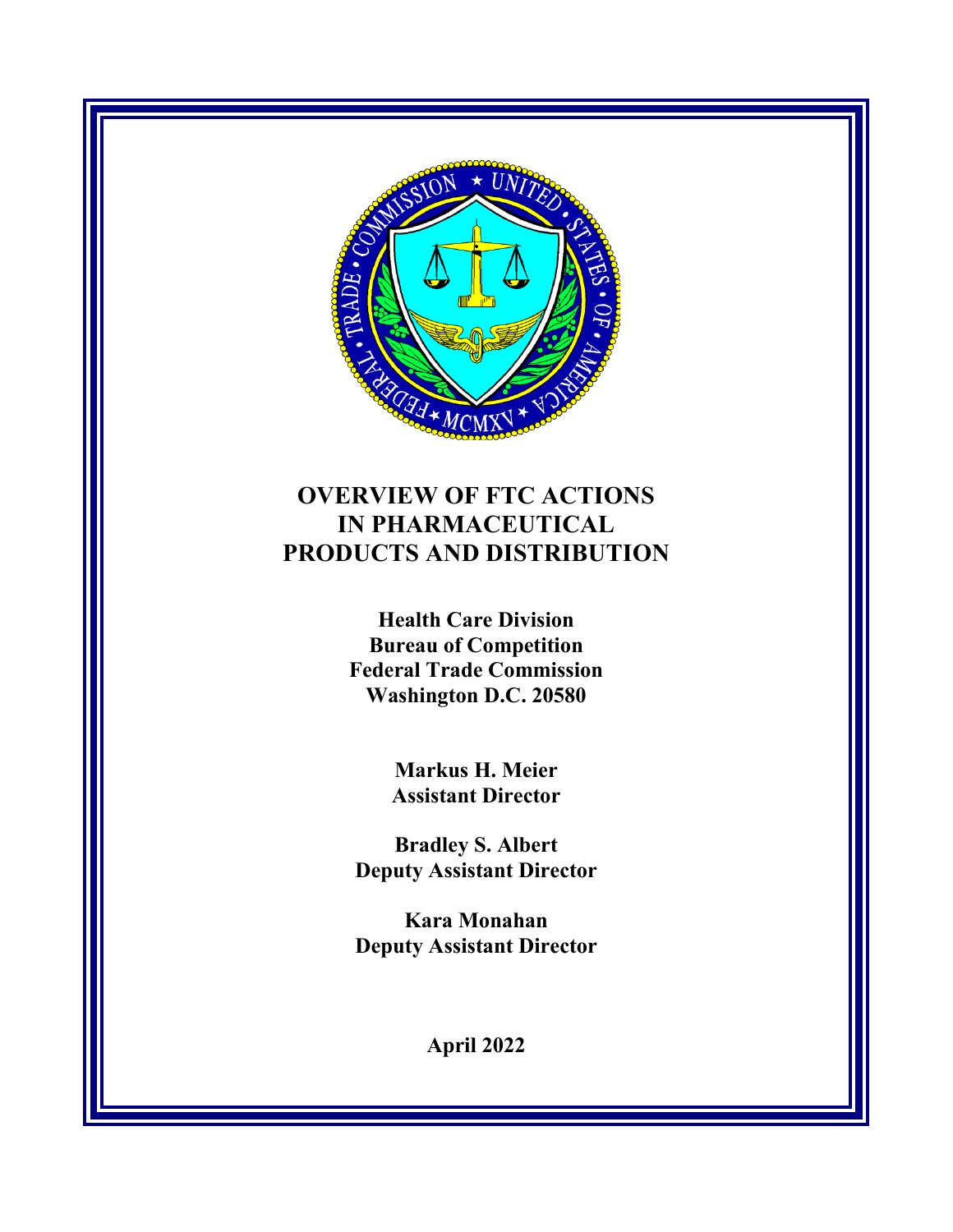# **TABLE OF CONTENTS**

|      |                                                       | FTC ACTIONS IN PHARMACEUTICAL PRODUCTS AND DISTRIBUTION  1                                                                                  |  |  |
|------|-------------------------------------------------------|---------------------------------------------------------------------------------------------------------------------------------------------|--|--|
| I.   |                                                       |                                                                                                                                             |  |  |
| Π.   |                                                       |                                                                                                                                             |  |  |
|      | A.                                                    |                                                                                                                                             |  |  |
|      | <b>B.</b>                                             |                                                                                                                                             |  |  |
| Ш.   |                                                       |                                                                                                                                             |  |  |
|      | A.                                                    |                                                                                                                                             |  |  |
|      | <b>B.</b>                                             |                                                                                                                                             |  |  |
|      | C.                                                    | Agreements to Obstruct Innovative Forms of Health Care Delivery or                                                                          |  |  |
| IV.  |                                                       |                                                                                                                                             |  |  |
|      | A.                                                    |                                                                                                                                             |  |  |
|      | <b>B.</b>                                             |                                                                                                                                             |  |  |
|      | $C_{\cdot}$                                           |                                                                                                                                             |  |  |
| V.   |                                                       |                                                                                                                                             |  |  |
|      | A.                                                    |                                                                                                                                             |  |  |
|      | <b>B.</b>                                             |                                                                                                                                             |  |  |
| VI.  | INDUSTRY GUIDANCE STATEMENTS INVOLVING PHARMACEUTICAL |                                                                                                                                             |  |  |
|      | A.                                                    |                                                                                                                                             |  |  |
|      | <b>B.</b>                                             |                                                                                                                                             |  |  |
|      | $C_{\cdot}$                                           | FTC Amendments to the Premerger Notification Rules Related to the<br>Transfer of Exclusive Patent Rights in the Pharmaceutical Industry  82 |  |  |
|      | D.                                                    |                                                                                                                                             |  |  |
| VII. | AMICUS BRIEFS INVOLVING PHARMACEUTICAL PRODUCTS AND   |                                                                                                                                             |  |  |
|      | A.                                                    |                                                                                                                                             |  |  |
|      | <b>B.</b>                                             |                                                                                                                                             |  |  |
|      | C.                                                    |                                                                                                                                             |  |  |
|      | D.                                                    |                                                                                                                                             |  |  |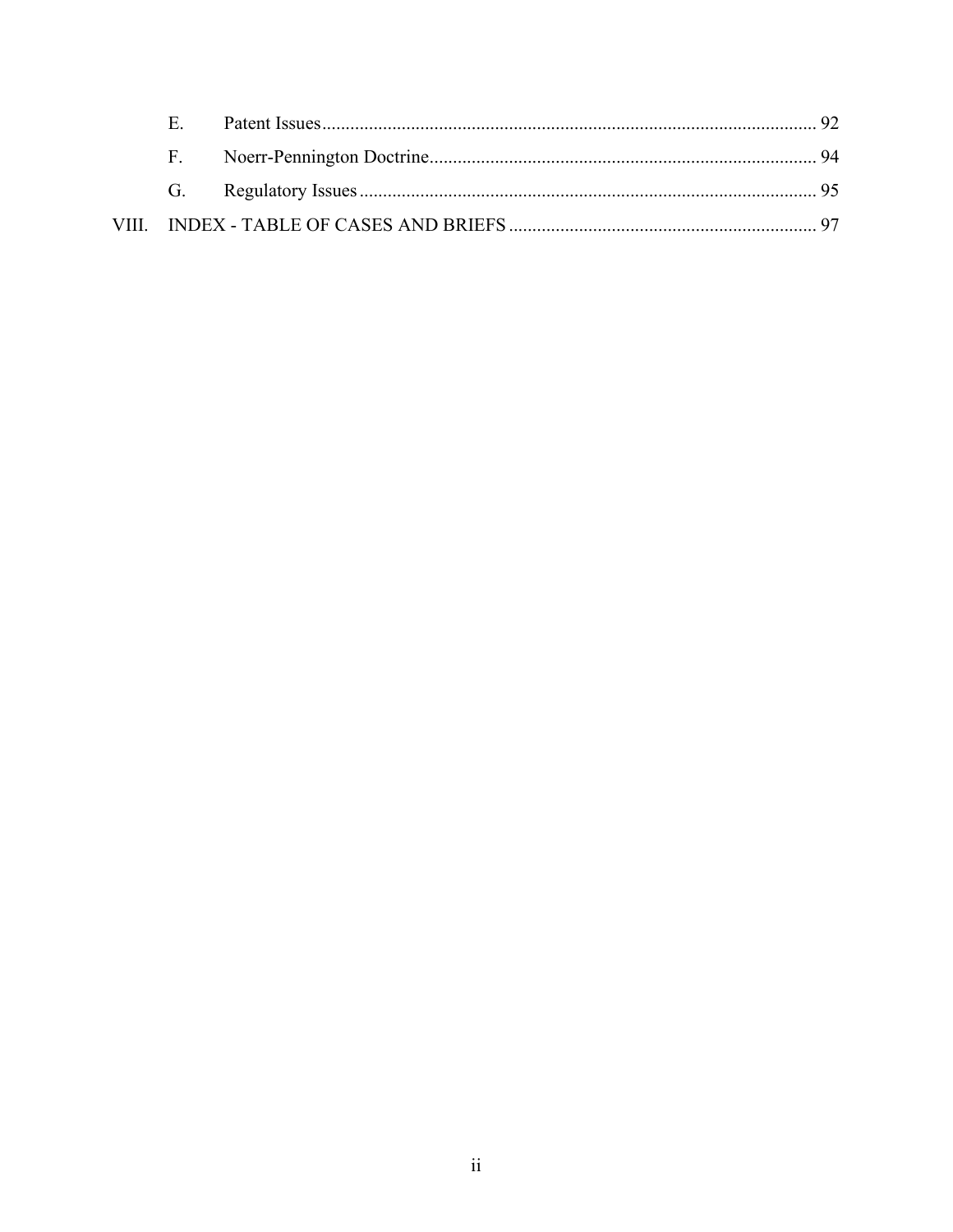#### **FTC ACTIONS IN PHARMACEUTICAL PRODUCTS AND DISTRIBUTION[1](#page-3-2)**

#### <span id="page-3-1"></span><span id="page-3-0"></span>**I. INTRODUCTION**

The Federal Trade Commission is a law enforcement agency charged by Congress with protecting the public against anticompetitive behavior and deceptive and unfair trade practices. The FTC's antitrust arm, the Bureau of Competition, is responsible for investigating and prosecuting "unfair methods of competition" which violate the FTC Act. The FTC shares with the Department of Justice responsibility for prosecuting violations of the Sherman Act and the Clayton Act.

When litigation becomes necessary, the FTC may conduct an administrative adjudication before an FTC Administrative Law Judge. This provides the opportunity for matters raising complex legal and economic issues to be heard, in the first instance, in a forum specially suited for dealing with such matters. Appeals from Commission decisions are taken directly to the federal courts of appeal. The Commission also has the authority under Section 13(b) of the FTC Act to seek a preliminary injunction in federal district court whenever the Commission has reason to believe that a party is violating, or is about to violate, any provision of law enforced by the FTC. Such preliminary injunctions are intended to preserve the status quo, or to prevent further consumer harm, pending administrative adjudication before the Commission. Additionally, the Commission has the authority to seek a permanent injunction in federal district court in a "proper case" pursuant to section 13(b) of the FTC Act.

In the mid-1970's, the FTC formed a division within the Bureau of Competition to investigate potential antitrust violations involving health care. The Health Care Division consists of approximately 40 lawyers and investigators who work exclusively on health care antitrust matters, including non-merger matters involving the pharmaceutical industry. The Mergers I Division investigates mergers involving pharmaceutical products. FTC actions involving pharmaceutical products and distribution<sup>[2](#page-3-3)</sup> are summarized below.<sup>[3](#page-3-4)</sup> The summaries are intended to provide a brief overview of FTC enforcement actions. They do not reflect all subsequent actions taken by the Commission or the parties. The Commission and its staff have also

<span id="page-3-2"></span><sup>&</sup>lt;sup>1</sup> This summary has been prepared by the FTC Health Care Division staff, and has not been reviewed or approved by the Commission or the Bureau of Competition. Section IV describes FTC enforcement involving mergers in the pharmaceutical industry, which are primarily conducted by the Mergers I Division of the Bureau of Competition.

<span id="page-3-3"></span><sup>2</sup> Actions involving health care services and products are contained in a separate document, *Overview of FTC Actions in Health Care Services and Products*, available on the FTC's website at [https://www.ftc.gov/tips](https://www.ftc.gov/tips-advice/competition-guidance/industry-guidance/health-care)[advice/competition-guidance/industry-guidance/health-care.](https://www.ftc.gov/tips-advice/competition-guidance/industry-guidance/health-care)

<span id="page-3-4"></span><sup>&</sup>lt;sup>3</sup> Commission complaints and orders issued since March 1996 are available at the FTC's website at <http://www.ftc.gov/tips-advice/competition-guidance/industry-guidance/health-care> (under the "Cases" drop down menu).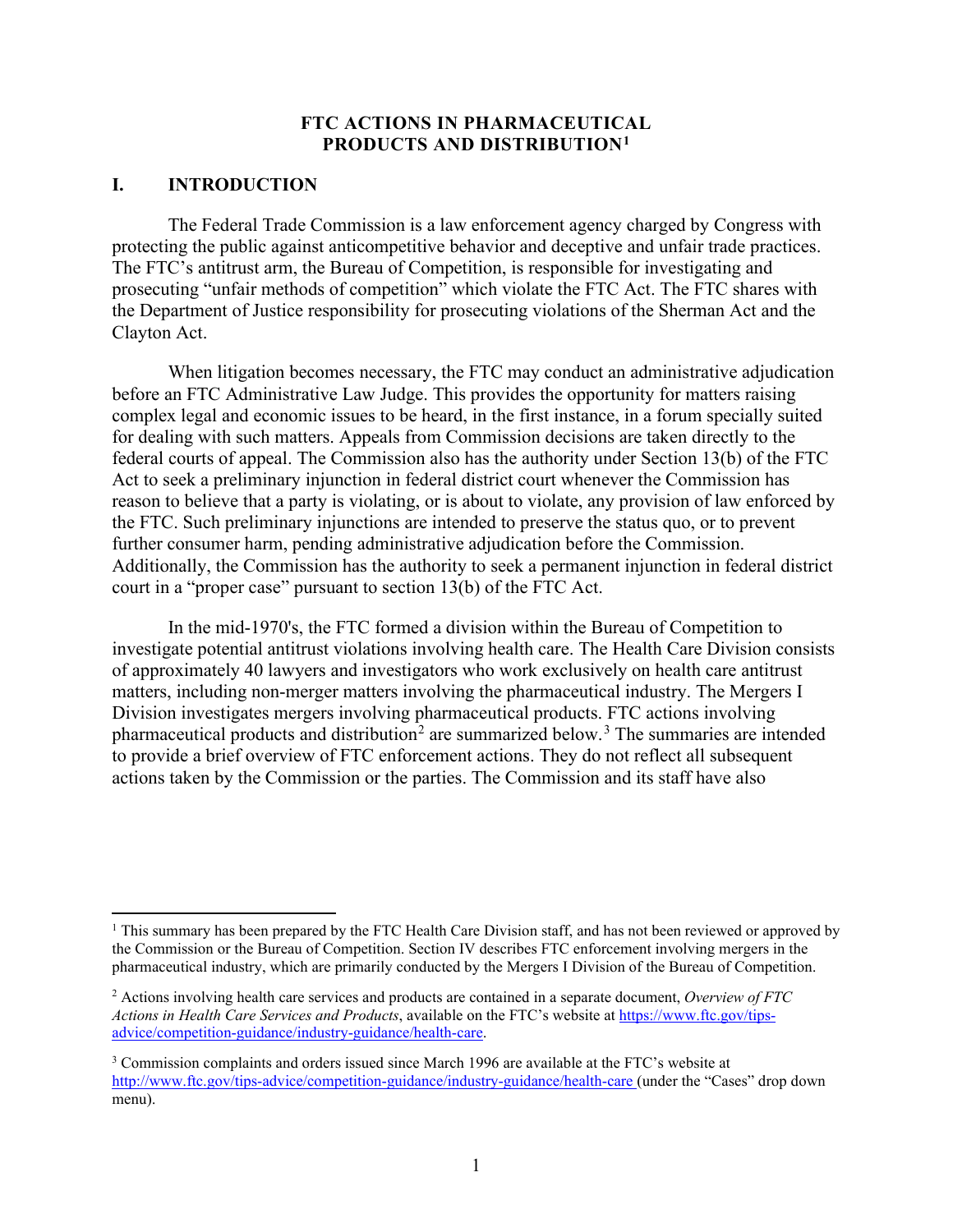responded to numerous requests for guidance from health care industry participants through, among other things, the advisory opinion letter process.<sup>[4](#page-4-0)</sup>

For further information about matters handled by the FTC's Health Care Division, or to lodge complaints about suspected antitrust violations, please write, call, e-mail,<sup>[5](#page-4-1)</sup> or fax this office as follows:

| Mailing Address:  | <b>Health Care Division</b>                                |
|-------------------|------------------------------------------------------------|
|                   | Bureau of Competition                                      |
|                   | <b>Federal Trade Commission</b>                            |
|                   | Org. 1035, Mail Stop CC- 6315                              |
|                   | 600 Pennsylvania Avenue, NW                                |
|                   | Washington, DC 20580                                       |
| Telephone Number: | $(202)$ -326-3759, $(202)$ -326-3670, or $(202)$ -326-2018 |
| E-Mail:           | antitrust@ftc.gov                                          |
| Fax Number:       | $(202) - 326 - 3384$                                       |

For further information about pharmaceutical mergers handled by the FTC's Mergers I Division, please write, call, e-mail, or fax the Mergers I Division as follows:

| Mailing Address:                            | Mergers I Division                                                                                  |
|---------------------------------------------|-----------------------------------------------------------------------------------------------------|
|                                             | Bureau of Competition                                                                               |
|                                             | <b>Federal Trade Commission</b>                                                                     |
|                                             | Org. 1037, Mail Stop CC-6315                                                                        |
|                                             | 600 Pennsylvania Avenue, NW                                                                         |
|                                             | Washington, DC 20580                                                                                |
| Telephone Number:<br>E-Mail:<br>Fax Number: | $(202)$ -326-3106, $(202)$ -326-3506, or $(202)$ -326-2118<br>antitrust@ftc.gov<br>$(202)-326-2655$ |

<span id="page-4-0"></span><sup>4</sup> Information regarding advisory opinions is set forth in the *Topic and Yearly Indices of Health Care Advisory Opinions by Commission and by Staff*. The indices, the advisory opinions, and other information relating to the Commission's advisory opinion program are also available on the FTC's website a[t http://www.ftc.gov/tips](http://www.ftc.gov/tips-advice/competition-guidance/industry-guidance/health-care)[advice/competition-guidance/industry-guidance/health-care.](http://www.ftc.gov/tips-advice/competition-guidance/industry-guidance/health-care)

<span id="page-4-1"></span><sup>5</sup> Note that e-mail is not secure. Confidential information should be marked "Confidential" and sent via regular mail. To learn how we may use the information you provide, please read our Privacy Policy.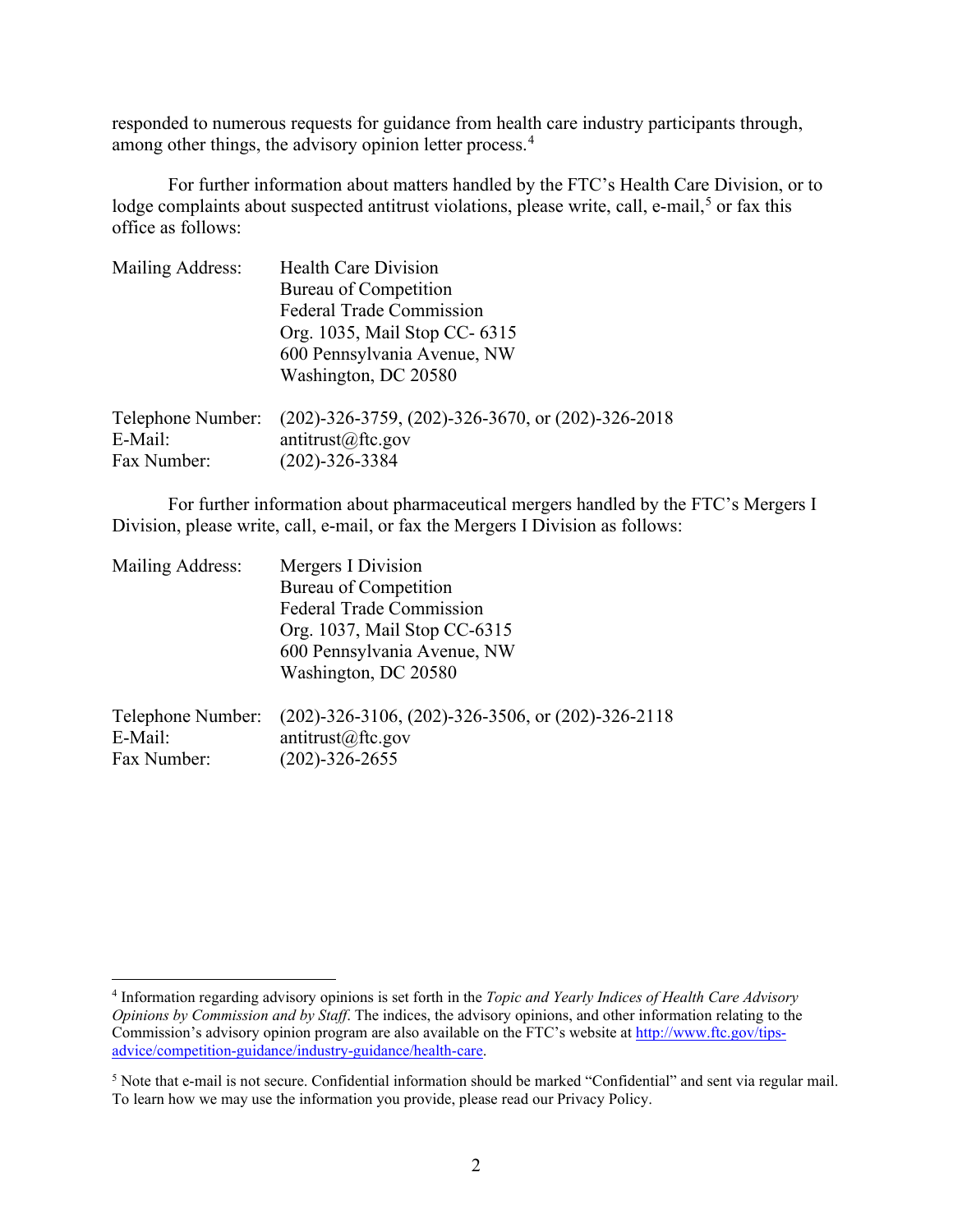## <span id="page-5-1"></span><span id="page-5-0"></span>**II. CONDUCT INVOLVING PHARMACEUTICAL PRODUCTS**

## **A. Monopolization**

**Federal Trade Commission, et al. v. Vyera Pharmaceuticals, LLC, et al.**, No. 20-cv-00706, FTC File No. 161-0001 (complaint issued January 27, 2020; amended complaint filed on April 14, 2020; stipulated order for permanent injunction issued December 7, 2021; 2022 WL 135026 (S.D.N.Y. Jan. 14, 2022)) [\(https://www.ftc.gov/news-events/press-releases/2022/01/statement](https://www.ftc.gov/news-events/press-releases/2022/01/statement-chair-lina-m-khan-ruling-judge-denise-l-cote-federal)[chair-lina-m-khan-ruling-judge-denise-l-cote-federal\)](https://www.ftc.gov/news-events/press-releases/2022/01/statement-chair-lina-m-khan-ruling-judge-denise-l-cote-federal). On January 27, 2020, the FTC filed a complaint jointly with the State of New York alleging an elaborate anticompetitive scheme by Vyera Pharmaceuticals, LLC, its parent company Phoenixus AG, its founder Martin Shkreli, and its former CEO Kevin Mulleady to preserve a monopoly for the life-saving drug Daraprim. On April 14, 2020, the FTC and New York filed an amended complaint adding six additional state plaintiffs—California, Illinois, North Carolina, Ohio, Pennsylvania, and Virginia.

Daraprim is the gold standard treatment for toxoplasmosis, a rare parasitic infection that is potentially fatal in immunocompromised patients. When Vyera acquired Daraprim, the drug had been an affordable, life-saving treatment for more than 60 years. Vyera immediately raised the list price by more than 4,000%. The complaint alleged that, to protect the price increase, Defendants entered into a web of restrictive agreements to prevent or at least delay generic competition, including: (i) distribution agreements to prevent potential generic competitors' access to brand samples necessary for FDA-mandated bioequivalence testing; (ii) exclusivity agreements with the most viable manufacturers of pyrimethamine to block access to the active pharmaceutical ingredient in Daraprim; and (iii) "data-blocking" agreements with key distributors to prevent them from selling their Daraprim sales and distribution data to third-party data reporting companies to mask the true size of the Daraprim market opportunity.

On December 7, 2021, the [Federal Trade Commission](https://www.ftc.gov/news-events/press-releases/2020/01/ftc-ny-attorney-general-charge-vyera-pharmaceuticals-martin) and its [state co-plaintiffs](https://www.ftc.gov/news-events/press-releases/2020/04/six-more-states-join-ftc-ny-attorney-generals-case-against-vyera) settled their claims against Vyera, Phoenixus, and Mulleady. The settlement requires the corporate defendants to pay up to \$40 million in equitable monetary relief, with \$10 million guaranteed upfront, to make Daraprim available to any potential generic competitor at list price, and to provide prior notification of any planned pharmaceutical transaction valued at \$25 million or more. For 10 years, Mulleady, Vyera, and Phoenixus are prohibited from engaging in any conduct similar to that alleged in this case. With two narrow exceptions, Mulleady is also banned from the pharmaceutical industry for seven years, and subject to a \$250,000 suspended judgment if he violates the terms of the order.

Judge Denise Cote of the U.S. District Court for the Southern District of New York held a bench trial in the case against Shkreli from December 14 to December 22, 2022. On January 14, 2022, the Court held Shkreli liable for the federal and state antitrust claims brought against him. The Court banned Shkreli from the pharmaceutical industry for life and ordered him to disgorge \$64.6 million in ill-gotten gains.

**Impax Laboratories, Inc.**, D-9373, FTC File No. 1410004 (complaint filed January 19, 2017; initial decision May 18, 2018; Commission opinion and final order issued March 28, 2019; affirmed by U.S. Court of Appeals for the Fifth Circuit April 13, 2021) [\(https://www.ftc.gov/news](https://www.ftc.gov/news-events/press-releases/2021/04/us-court-appeals-fifth-circuit-upholds-ftcs-opinion-against)[events/press-releases/2021/04/us-court-appeals-fifth-circuit-upholds-ftcs-opinion-against\)](https://www.ftc.gov/news-events/press-releases/2021/04/us-court-appeals-fifth-circuit-upholds-ftcs-opinion-against). The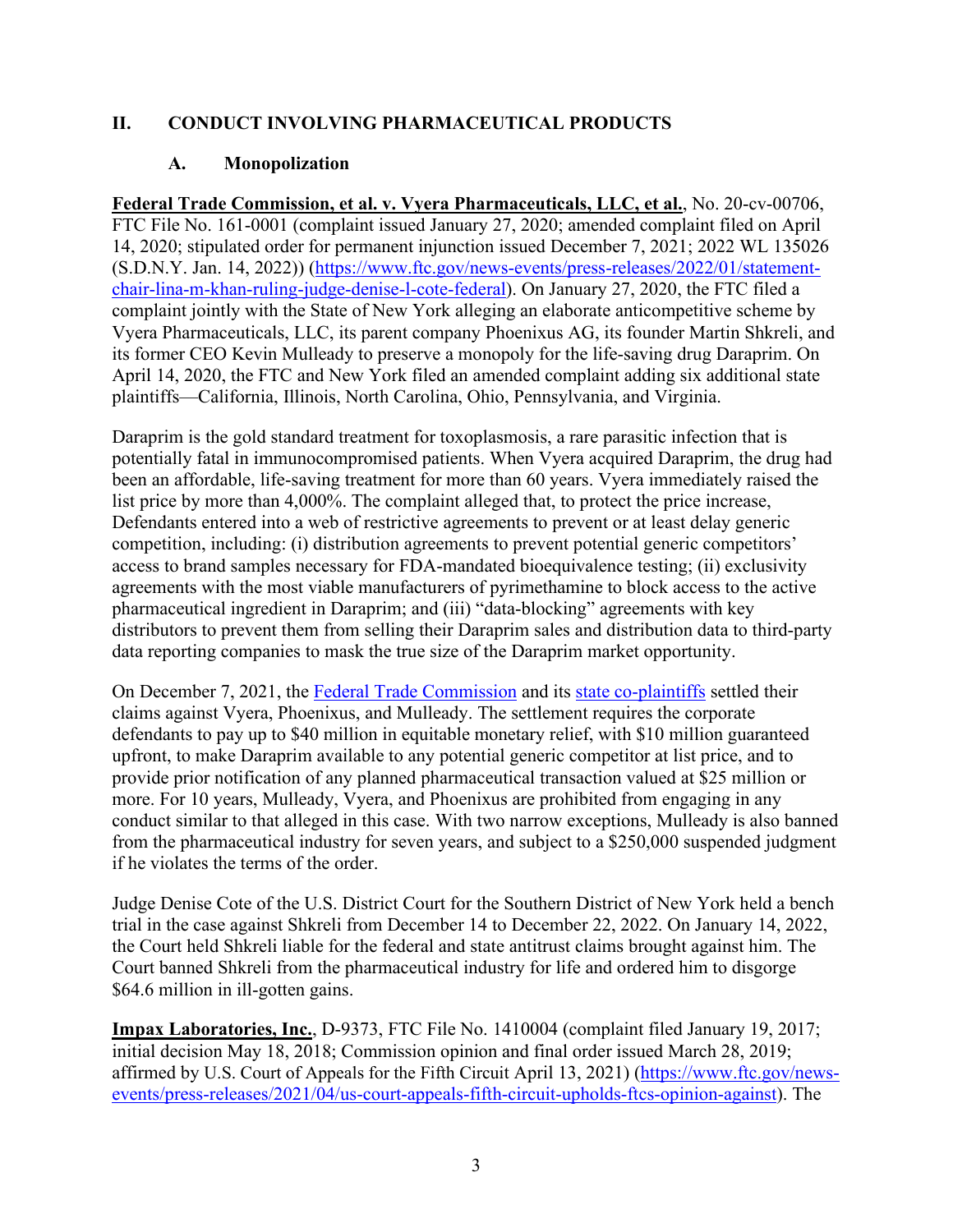complaint alleged that Impax had entered into an anticompetitive reverse-payment agreement with Endo Pharmaceuticals Inc. in June 2010 to eliminate the risk of generic competition to Endo's Opana ER, an extended-release opioid indicated for the relief of moderate to severe pain. Under the agreement, Impax agreed to forgo entering the market with its lower-cost generic version of Opana ER for 2.5 years until January 2013. In exchange, Endo agreed that it would refrain from offering an authorized generic Opana ER product during Impax's initial 180 days of marketing its own generic. If market conditions were to change to devalue this no-AG commitment, Endo further agreed to pay Impax a cash amount based on Impax's expected profits for that six-month period of generic exclusivity. Endo also agreed to pay Impax up to \$40 million for a purportedly independent development and co-promotion deal.

The case went to trial on October 24, 2017, with Chief Administrative Law Judge D. Michael Chappell presiding. On May 18, 2018, Judge Chappell issued the initial decision. Judge Chappell found that Impax accepted a large reverse payment from Endo, but that the agreement was justified.

On March 28, 2019, the Commission unanimously reversed the initial decision. The Commission found that Complaint Counsel established a *prima facie* case because (1) Endo possessed market power in the market for branded and generic oxymorphone ER; and (2) Impax received a large and unjustified payment. The Commission further determined that Impax failed to show a cognizable procompetitive rationale for its reverse payment, because it did not prove that the procompetitive benefits it identified were related to the restraint at issue. The Commission found, in the alternative, that a settlement agreement including the allegedly procompetitive terms without the large, unjustified payment provided a viable less restrictive option. Impax appealed. On April 13, 2021, the Fifth Circuit upheld the Commission's decision.

The Commission's final order bars Impax from entering into any type of reverse payment that defers or restricts generic entry, including no-Authorized Generic commitments, as well as certain business transactions entered with the branded pharmaceutical manufacturer within 45 days of a patent settlement.

#### **Federal Trade Commission v. Reckitt Benckiser Group plc, and Federal Trade**

**Commission v. Indivior, Inc.**, FTC File No. 1310036 (complaint against Reckitt filed July 11, 2019; stipulated order for permanent injunction and equitable monetary relief entered on July 12, 2019; Dkt. 1:19-cv-00028 (W.D. Va.); complaint against Indivior filed July 24, 2020; stipulated order for permanent injunction and equitable monetary relief entered on November 20, 2020; Dkt. 1:20-cv-00036 (W.D. Va.)) [\(https://www.ftc.gov/news-events/press](https://www.ftc.gov/news-events/press-releases/2020/07/indivior-inc-pay-10-million-consumers-settling-ftc-charges)[releases/2020/07/indivior-inc-pay-10-million-consumers-settling-ftc-charges\)](https://www.ftc.gov/news-events/press-releases/2020/07/indivior-inc-pay-10-million-consumers-settling-ftc-charges). According to the complaints, Reckitt Benckiser Group (Reckitt) and its former subsidiary, Indivior, Inc., which produced and sold the opioid addiction treatment Suboxone, violated the antitrust laws through a deceptive scheme to thwart lower-priced generic competition to Suboxone. The complaints charged that before generic versions of Suboxone tablets became available, Reckitt Indivior developed a dissolvable oral film version of Suboxone and worked to shift prescriptions to this patent-protected film. Worried that doctors and patients would not want to switch to Suboxone Film, Reckitt and Indivior allegedly employed a "product hopping" scheme where the companies falsely represented that the film version of Suboxone was safer than Suboxone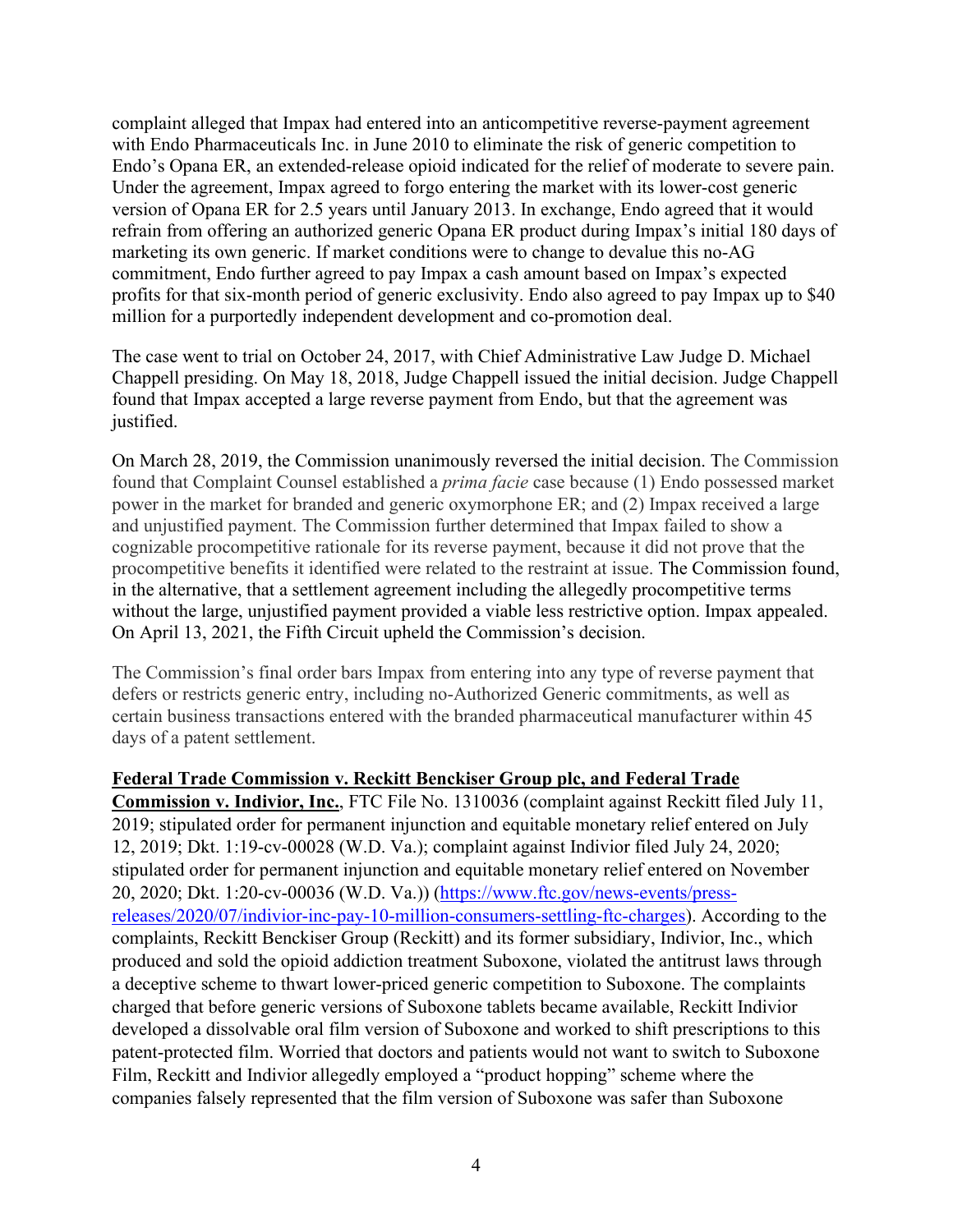tablets because children are less likely to be accidentally exposed to the film product. The complaints further charge that to buy more time to move patients to the film version of Suboxone, Reckitt, through Indivior, filed a citizen petition with the FDA reciting the same unsupported safety claims and requesting that the agency reject any generic tablet application, effectively delaying the approval of generic competitors. In 2014, the FTC's non-public investigation of this conduct was largely put on hold due to a parallel federal criminal investigation for related conduct. The criminal investigation ultimately resulted in a \$1.4 billion settlement and non-prosecution agreement with Reckitt, guilty pleas from two former Indivior executives and an Indivior subsidiary (Indivior Solutions, Inc.), and a civil settlement with Indivior. [\(https://www.justice.gov/opa/pr/indivior-solutions-pleads-guilty-felony-charge-and](https://www.justice.gov/opa/pr/indivior-solutions-pleads-guilty-felony-charge-and-indivior-entities-agree-pay-600-million)[indivior-entities-agree-pay-600-million\)](https://www.justice.gov/opa/pr/indivior-solutions-pleads-guilty-felony-charge-and-indivior-entities-agree-pay-600-million)

In its civil settlement with the FTC, Reckitt agreed to a [stipulated order for equitable monetary](https://www.ftc.gov/system/files/documents/cases/reckitt_joint_motion_for_stipulated_order_7-11-19.pdf)  [relief and a permanent injunction,](https://www.ftc.gov/system/files/documents/cases/reckitt_joint_motion_for_stipulated_order_7-11-19.pdf) which bars Reckitt from similar future misconduct. If Reckitt introduces a reformulated version of an existing product, it must provide the FTC with information about that product and the reasons for its introduction. If generic companies file for FDA approval of competing versions of the branded drug, the order requires Reckitt to leave the original product on the market on reasonable terms for a limited period so that doctors and patients can choose which formulation of the drug they prefer. The order also requires that if Reckitt files a citizen petition, the company must simultaneously submit any data or information underlying that petition to the FDA and FTC. As part of the order, Reckitt agreed to pay \$50 million in equitable monetary relief.

In a follow-up settlement, Indivior agreed to pay \$10 million to settle FTC charges regarding the same conduct. Indivior also agreed to a similar [proposed stipulated order](https://www.ftc.gov/system/files/documents/cases/jt_mtn.pdf) for equitable monetary [relief and a permanent injunction,](https://www.ftc.gov/system/files/documents/cases/jt_mtn.pdf) which bars it from similar future misconduct. The \$10 million from this settlement will be combined with the \$50 million from the Reckitt settlement into a fund that will provide payments to people who purchased Suboxone Oral Film.

**Federal Trade Commission v. Shire ViroPharma Inc.**, Civil Action No. 1:17-cv-00131-RGA (D. Del.), FTC File No. 1210062 (complaint filed February 7, 2017)

[\(https://www.ftc.gov/enforcement/cases-proceedings/121-0062/shire-viropharma\)](https://www.ftc.gov/enforcement/cases-proceedings/121-0062/shire-viropharma). The complaint alleged that Shire ViroPharma Inc. ("ViroPharma") abused government processes to delay generic competition to its branded Vancocin Capsules. Vancocin Capsules are used to treat a potentially life-threatening gastrointestinal infection. Specifically, the complaint alleged that ViroPharma waged a campaign of serial, repetitive, and unsupported filings with the U.S. Food and Drug Administration ("FDA") and courts to delay the FDA's approval of generic Vancocin Capsules and competition to its drug product. ViroPharma submitted 43 filings with the FDA and filed three lawsuits against the FDA between 2006 and 2012. According to the complaint, ViroPharma's filings lacked supporting clinical data, which ViroPharma understood it needed to have any chance of persuading the FDA for approval. ViroPharma also allegedly knew that its petitioning was obstructing and delaying the FDA's approval of generic Vancocin Capsules. The Commission sought a court order permanently prohibiting ViroPharma from submitting repetitive and baseless filings with the FDA and the courts, and from similar and related conduct as well as any other necessary equitable relief, including restitution and disgorgement.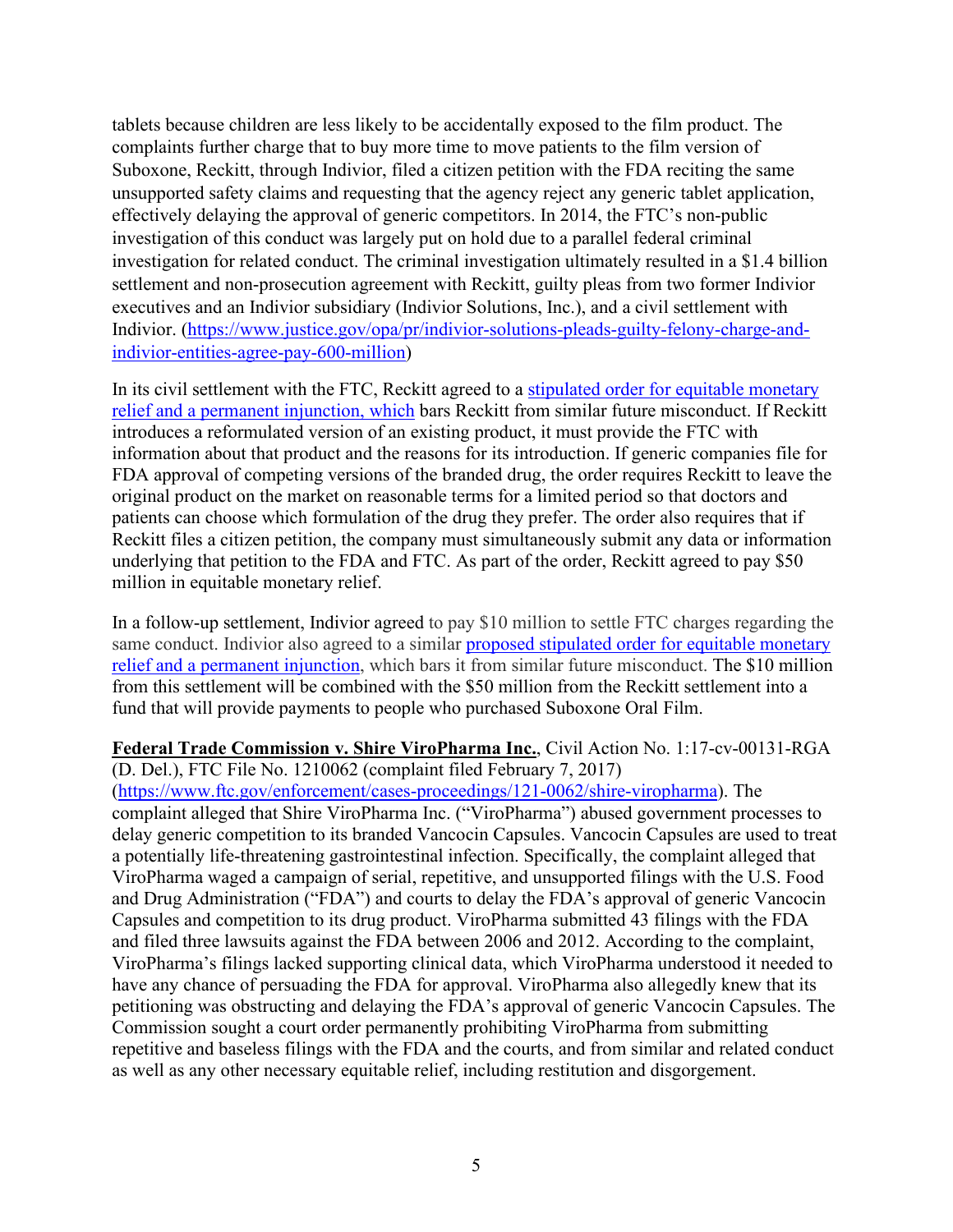On March 20, 2018, the district court dismissed the FTC's complaint for failure to sufficiently allege that ViroPharma "is violating or about to violate" the law under section 13(b) of the FTC Act. The FTC appealed the ruling to the Third Circuit on June 19, 2018.

**Federal Trade Commission, et al. v. Mallinckrodt ARD Inc., et al.**, Civil Action No. 1:17-cv-00120 (D.D.C.), FTC File No. 1310172 (stipulated order for permanent injunction and equitable monetary relief approved January 30, 2017) [\(https://www.ftc.gov/enforcement/cases](https://www.ftc.gov/enforcement/cases-proceedings/1310172/mallinckrodt-ard-inc-questcor-pharmaceuticals)[proceedings/1310172/mallinckrodt-ard-inc-questcor-pharmaceuticals\)](https://www.ftc.gov/enforcement/cases-proceedings/1310172/mallinckrodt-ard-inc-questcor-pharmaceuticals).

The complaint alleged that, while benefitting from an existing monopoly over the only U.S. adrenocorticotropic hormone (ACTH) drug, H.P. Acthar Gel, Mallinckrodt ARD Inc., formerly known as Questcor Pharmaceuticals, Inc., illegally acquired the U.S. rights to develop a competing drug, Synacthen Depot. The acquisition stifled competition by preventing any other company from using the Synacthen assets to develop a synthetic ACTH drug, preserving Mallinckrodt's monopoly and allowing it to maintain extremely high prices for Acthar. Acthar is a specialty drug used as a treatment for infantile spasms, a rare seizure disorder afflicting infants, and a drug of last resort to treat several other serious medical conditions – including nephrotic syndrome, flare-ups of multiple sclerosis, and rheumatoid disorders. Since 2001, Mallinckrodt has raised the price of Acthar from \$40 per vial to over \$34,000 per vial – an 85,000% increase.

Under the stipulated court order, Mallinckrodt must make a \$100 million monetary payment to the Commission. Mallinckrodt must also grant a license to develop Synacthen Depot to treat infantile spasms and nephrotic syndrome to a licensee approved by the Commission.

**Federal Trade Commission v. Allergan PLC, et al.**, Case No. 17-cv-00312 (N.D. Cal.), FTC File No. 1410004 (complaint filed January 23, 2017) (stipulated order for permanent injunction covering Endo defendants entered February 2, 2017; global settlement entered with Teva February 19, 2019) [\(https://www.ftc.gov/enforcement/cases-proceedings/141-0004/allergan-plc](https://www.ftc.gov/enforcement/cases-proceedings/141-0004/allergan-plc-watson-laboratories-inc-et-al)[watson-laboratories-inc-et-al\)](https://www.ftc.gov/enforcement/cases-proceedings/141-0004/allergan-plc-watson-laboratories-inc-et-al). The complaint alleged that the defendants had entered into a reverse-payment agreement to eliminate the risk of lower-cost generic competition to Endo Pharmaceutical Inc.'s Lidoderm, a topical patch used to relieve pain associated with a complication of shingles known as post-herpetic neuralgia. Under the agreement, Watson Laboratories, Inc. agreed to forgo entry with a lower-cost generic version of Lidoderm for more than a year. In return, Endo agreed to refrain from competing with an Authorized Generic for up to the first 7 ½ months of Watson's generic sales. This no-Authorized Generic commitment was worth hundreds of millions of dollars to Watson. Second, Endo agreed to provide Watson with branded Lidoderm patches valued at \$96-240 million at no cost. The complaint also named Allergan plc and Allergan Finance LLC, Watson's parent at the time of the settlement that led the negotiations of the settlement and directly benefitted from the reverse payments.

On February 2, 2017, the Court accepted an agreement between the Commission and Endo effectively bringing litigation between the two parties to an end. Under the agreement, Endo and its subsidiaries are prohibited from entering into the type of anticompetitive agreements that the Commission had alleged that it had previously used to prevent generic entry. The order allows Endo to enter supply agreements in connection with patent settlements if the agreements comply with certain requirements. The order authorizes the Commission to appoint a monitor with the authority to evaluate whether these supply agreements comply with the order's requirements.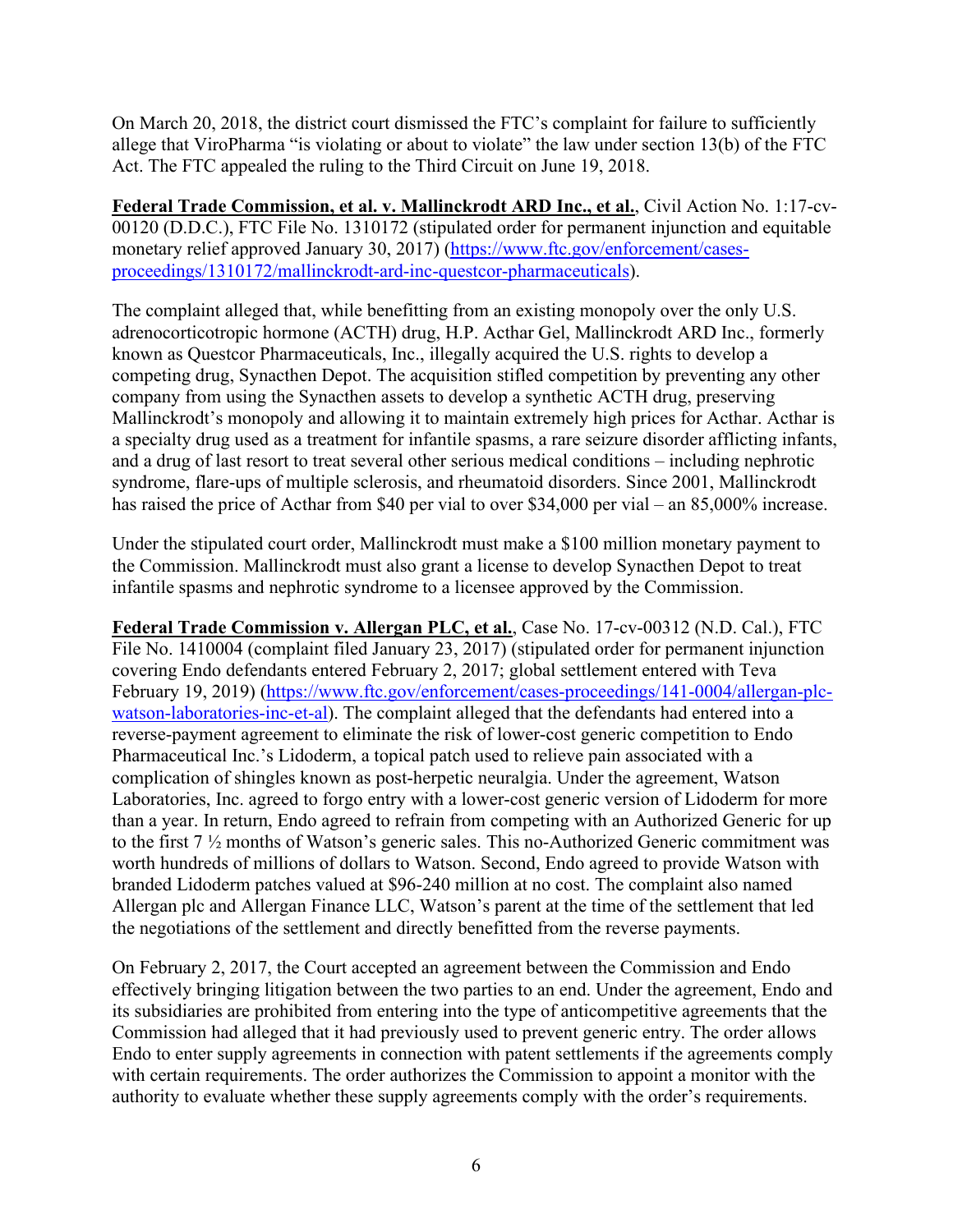On February 19, 2019, the Commission reached a global settlement with Watson's parent company, Teva, resolving pending claims in three separate federal court antitrust lawsuits, including the Lidoderm matter. The settlement agreement prohibits Teva from engaging in reverse-payment patent settlement agreements that impede consumer access to lower-priced generic drugs. The order specifically prohibits Teva from entering into agreements that include reverse payments in the form of: (1) side deals, in which the generic receives compensation through a business transaction entered at the same time as a patent litigation settlement; or (2) a no-Authorized Generic commitment, in which a brand company agrees not to compete with an Authorized Generic version of a drug for a period of time. The global settlement ends this litigation.

**Federal Trade Commission v. Endo Pharmaceuticals Inc., et al.**, Case No. 2:16-cv-01440-PD (E.D. Pa.), FTC File No. 1410004 (complaint seeking a permanent injunction and other equitable relief filed March 30, 2016) [\(https://www.ftc.gov/enforcement/cases-proceedings/141-](https://www.ftc.gov/enforcement/cases-proceedings/141-0004/endo-pharmaceuticals-impax-labs) [0004/endo-pharmaceuticals-impax-labs\)](https://www.ftc.gov/enforcement/cases-proceedings/141-0004/endo-pharmaceuticals-impax-labs). The complaint charged that Endo Pharmaceuticals Inc. entered anticompetitive reverse-payment settlements between 2010 and 2012 on its two bestselling branded pharmaceuticals products, Opana ER and Lidoderm, and further that Endo used the settlements in order to unlawfully maintain its monopoly on each drug. The complaint alleged that, in each case, Endo paid the generic company eligible for first-filer exclusivity and that the generic company agreed not to market its generic product for a period of time in exchange for a no-AG commitment—in which Endo agreed not to sell an authorized generic (or AG) for at least the first six months of generic sales—and other compensation. Other companies named in the complaint were Impax Laboratories, Inc. (the first generic on most dosages of Opana ER), Watson Laboratories, Inc./Allergan plc (the first generic for Lidoderm), and Teikoku Pharma USA, Inc./Teikoku Seiyaku Co., Ltd. (Endo's partner for Lidoderm). The complaint also charged that the no-AG commitment on generic Lidoderm independently violated the antitrust laws and resulted in reduced competition and higher prices for generic Lidoderm. With the complaint, the Commission filed a settlement with the Teikoku entities, in which they agree not to enter into similar reverse-payment agreements for a period of 20 years. Against the remaining defendants, the Commission sought injunctive and other equitable relief, including equitable monetary relief.

In October 2016, after the Judge severed the Lidoderm and Opana ER claims, the Commission dismissed this action. Subsequently, the Commission settled its claims with Endo by Endo agreeing not to enter similar reverse-payment settlements for a period of ten years. The Commission then filed a complaint against Watson/Allergan covering the Lidoderm claims in the Northern District of California (**Federal Trade Commission v. Allergan PLC, et al.** Case No. 17-cv-00312 (N.D. Cal.), FTC File No. 1410004) and an administrative complaint against Impax covering the Opana ER claims. (**Impax Laboratories, Inc.**, D-9373, FTC File No. 1410004).

**Federal Trade Commission v. AbbVie Inc., et al.**, 329 F. Supp. 3d 98 (E.D. Pa. 2018), *aff'd in part, rev'd in part and remanded*, 976 F.3d 327 (3d Cir. 2020), *cert. denied sub nom.*, *AbbVie Inc. v. Federal Trade Commission*, No. 20-1293, 2021 WL 2519407, at \*1 (U.S. June 21, 2021); (global settlement entered with Teva February 19, 2019; reverse payment claim against AbbVie withdrawn July 30, 2021) [\(https://www.ftc.gov/news-events/press-releases/2021/07/ftc](https://www.ftc.gov/news-events/press-releases/2021/07/ftc-withdraws-remaining-case-against-abbvie-after-supreme-court-decision)[withdraws-remaining-case-against-abbvie-after-supreme-court-decision\)](https://www.ftc.gov/news-events/press-releases/2021/07/ftc-withdraws-remaining-case-against-abbvie-after-supreme-court-decision). The complaint charged several major pharmaceutical companies with illegally blocking consumers' access to lower-cost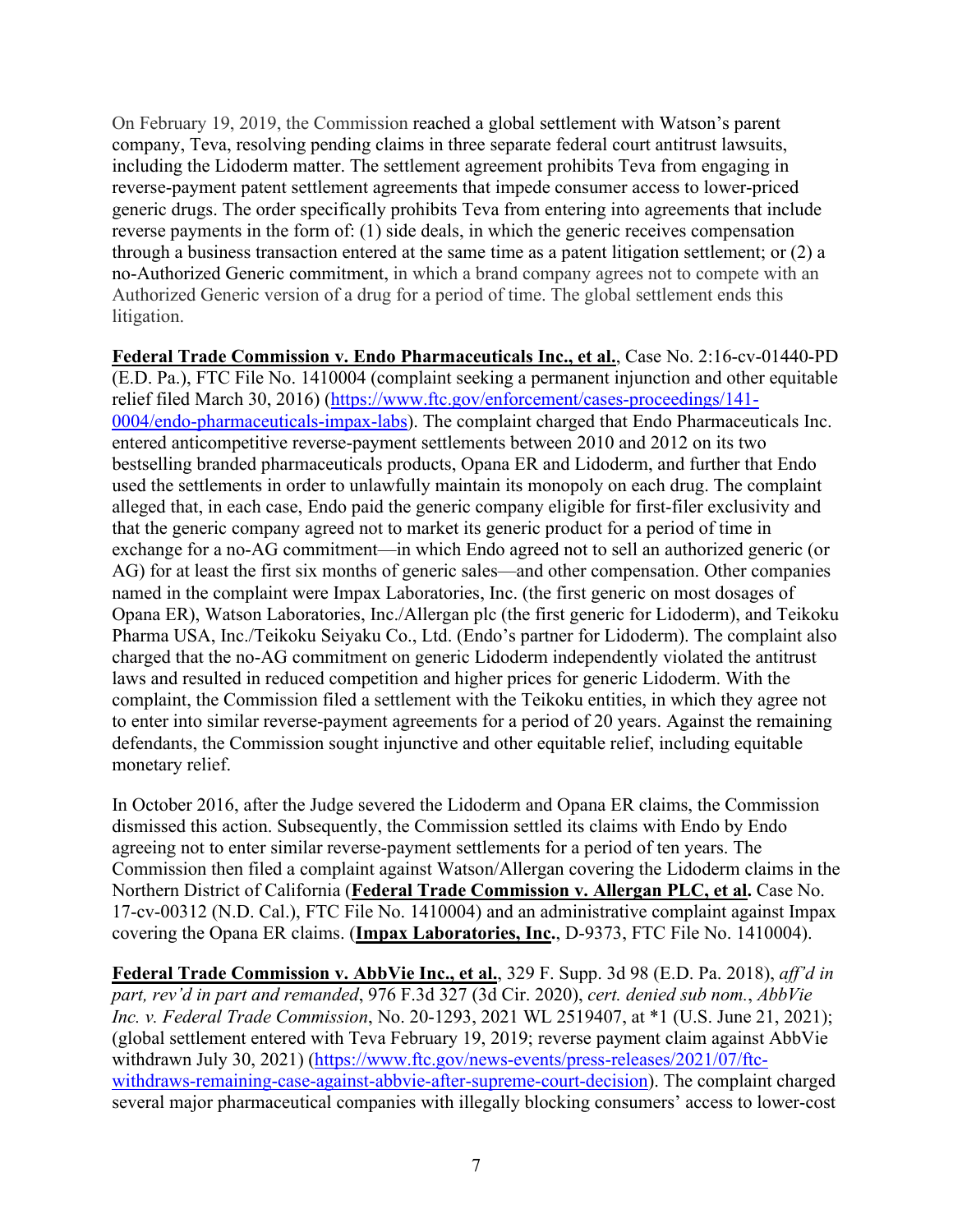versions of the blockbuster drug AndroGel, a brand-name testosterone replacement therapy for men with low testosterone. The complaint alleged that the AbbVie Defendants (AbbVie Inc., Unimed Pharmaceuticals, LLC (now a wholly-owned subsidiary of AbbVie), Abbott Laboratories) and Defendant Besins Healthcare Inc., filed baseless patent infringement lawsuits against Defendant Teva Pharmaceuticals USA, Inc. and Perrigo Co.— potential generic competitors — to unlawfully maintain and extend their monopoly power on AndroGel by delaying the introduction of lower-priced versions of the drug. Under federal law, these lawsuits triggered an automatic 30-month stay of the FDA's authority to approve the generics' applications to market their testosterone gel products, regardless of the merits of the infringement claims. The complaint further alleged that while the lawsuits were pending, the AbbVie Defendants entered into an anticompetitive settlement agreement with Teva to further delay generic drug competition. According to the complaint, Teva concluded that it would be better off by sharing in the AbbVie Defendants' monopoly profits from the sale of AndroGel than by competing. Thus, Teva settled the baseless infringement lawsuit by entering an agreement with the AbbVie Defendants to delay launching its alternative to AndroGel. In return, the AbbVie Defendants paid Teva in the form of a highly profitable authorized generic deal for another product, executed on the same day as the AndroGel patent litigation settlement.

In May 2015, the district court dismissed the reverse-payment claim, concluding that the patent settlement agreement with Teva was an anticompetitive reverse payment.

In September 2017, the district court awarded partial summary judgment on the FTC's sham litigation claim, ruling that the patent infringement lawsuits filed by the AbbVie Defendants and Besins were objectively baseless. In February 2018, the FTC tried its case to the court on the remaining issues: (1) whether the AbbVie Defendants and Besins used their objectively baseless lawsuits as anticompetitive weapons; (2) whether they had market power; and (3) the appropriate relief, if any.

In June 2018, the court found in the FTC's favor and held that the AbbVie Defendants and Besins violated section 5(a) of the FTC Act. The court held that the FTC established that Defendants illegally and willfully maintained their monopoly power through the filing of sham litigation. The sham litigation delayed the entry of generic AndroGel to the detriment of consumers. The court awarded equitable monetary relief to the FTC in the amount of \$448 million and also awarded \$46 million in prejudgment interest. The AbbVie Defendants and Besins appealed the district court's ruling on the sham litigation claim to the Third Circuit. The FTC also appealed the district court's dismissal of the reverse-payment claim, as well as certain remedy issues.

In February 2019, the Commission reached a global settlement with Teva, resolving pending claims in three separate federal court antitrust lawsuits, including the reverse-payment claim against Teva in the AbbVie matter. The settlement agreement prohibits Teva from engaging in reverse-payment patent settlement agreements that impede consumer access to lower-priced generic drugs. The order specifically prohibits Teva from entering into agreements that include reverse payments in the form of: (1) side deals, in which the generic receives compensation through a business transaction entered at the same time as a patent litigation settlement; or (2) a no-Authorized Generic commitment, in which a brand company agrees not to compete with an Authorized Generic version of a drug for a period of time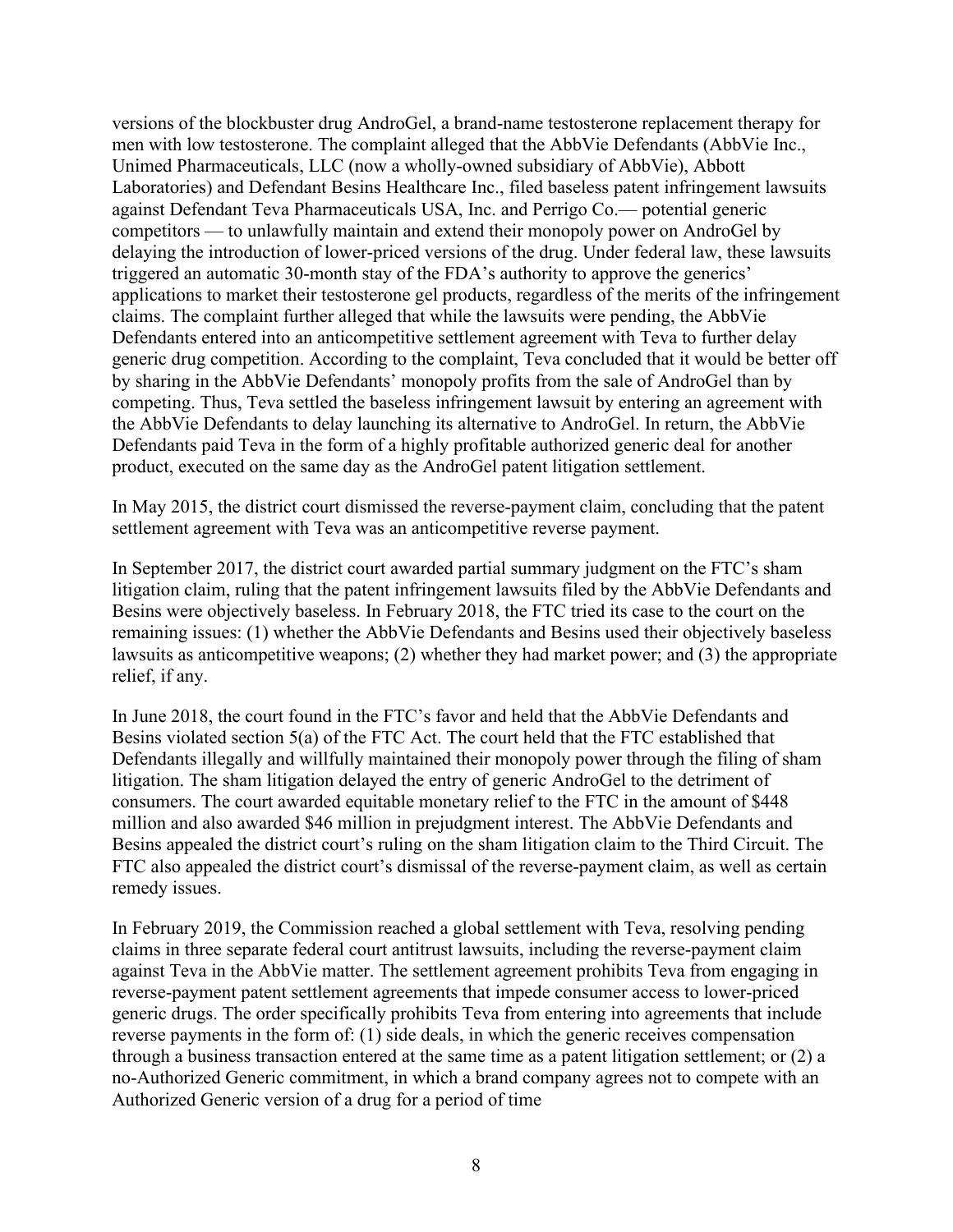In a September 2020 opinion, the Third Circuit affirmed the district court's finding of liability on the FTC's sham litigation claim and reinstated the FTC's reverse payment claim. The Third Circuit also reversed the district court's nearly half-billion-dollar monetary judgment for consumers, holding that the FTC is not entitled to disgorgement under 13(b) of the FTC Act.

During the summer of 2021, the Supreme Court denied AbbVie Defendants and Besins' petition for certiorari on the sham litigation claim, and the FTC withdrew its reverse-payment claim from federal district court, thus ending the FTC's litigation against the AbbVie Defendants.

**Federal Trade Commission v. Cephalon, Inc.**, 551 F. Supp. 2d 21 (D.D.C. 2008) (complaint filed February 13, 2008); (transferred to E.D. Pa. April 28, 2008) (stipulated order for permanent injunction and equitable relief filed June 17, 2015) [\(https://www.ftc.gov/enforcement/cases](https://www.ftc.gov/enforcement/cases-proceedings/061-0182/cephalon-inc)[proceedings/061-0182/cephalon-inc\)](https://www.ftc.gov/enforcement/cases-proceedings/061-0182/cephalon-inc). The complaint alleged that Cephalon engaged in an anticompetitive course of conduct to prevent the entry of lower-cost generic competition to Provigil, its branded prescription drug used to treat certain sleep disorders, forcing patients and other purchasers to pay hundreds of millions of dollars a year more for Provigil. According to the complaint, Cephalon unlawfully protected its Provigil monopoly through a series of unlawful settlements with four generic drug makers, all of whom were first to challenge the Provigil patent (considered first filers by the FDA for generic Provigil). According to the complaint, the agreements not only prevented competition from the four first filers, but also blocked competition from other generic manufacturers because of the 180-day exclusivity held by the first filers under the Hatch-Waxman Act.

In late 2005 and early 2006, facing the imminent threat of generic competition to its highest selling product, the complaint charged that Cephalon paid these four generic rivals to settle their pending patent litigation and forgo entry for six years, until April 2012. These reverse payments took the form of numerous business transactions, negotiated and executed at the same time that Cephalon settled its patent suits. In these transactions, the complaint alleged that Cephalon agreed to pay the four generic companies a total of more than \$200 million, purportedly for the purchase of active pharmaceutical ingredient, the licensing of intellectual property, and the codevelopment rights in a new drug. With these large payments, the complaint charged that Cephalon secured six years of protection from generic drug competition that its patent could not provide. During this six-year period, the complaint alleged that consumers paid substantially higher prices for Provigil than if generic entry had occurred. These supracompetitive prices resulted in significant ill-gotten profits for Cephalon.

In January 2015, the district court denied Cephalon's motion for summary judgment. In its opinion, the court applied the legal framework set forth in *Actavis*, the "familiar antitrust rule of reason," where "[p]laintiffs must present evidence of a large reverse payment," which then shifts the burden to defendants "to justify the reverse payment as procompetitive." *Federal Trade Commission v. Actavis, Inc.*, 133 S.Ct. 2223 (2013). The court concluded that the FTC presented sufficient evidence to establish that "the side agreements between Cephalon and the [g]eneric [d]efendants were a means of disguising payments for delay and/or inducing the [g]eneric [d]efendants to stay off of the market."

Under the terms of the stipulated order for permanent injunction and equitable monetary relief, Teva Pharmaceutical Industries, Ltd., which acquired Cephalon in 2012, was required to pay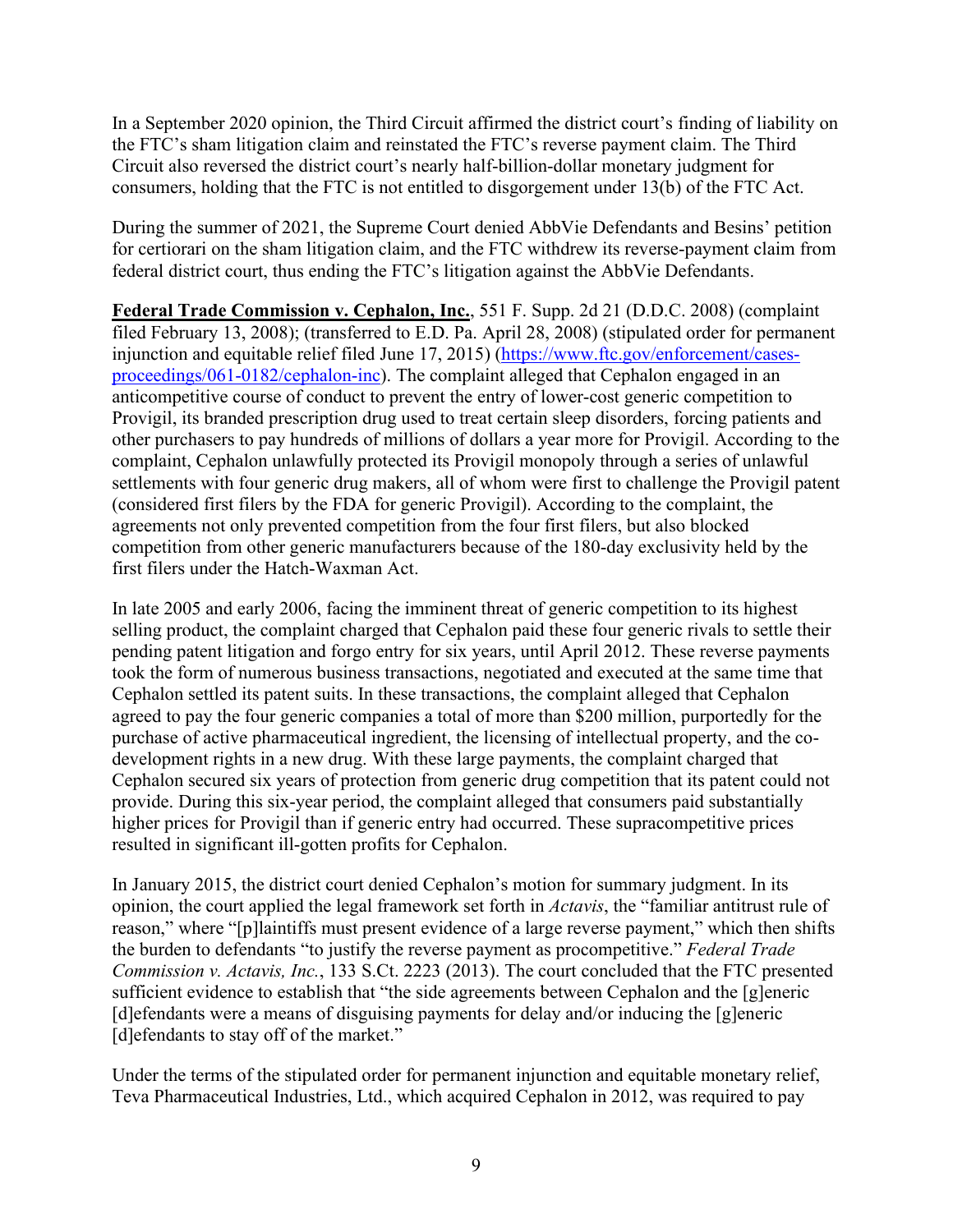\$1.2 billion to compensate purchasers who overpaid because of Cephalon's illegal conduct. The stipulated order also prohibits Teva from entering into the type of reverse payments that

Cephalon used to protect Provigil. Specifically, it prohibits agreements in which the branded drug manufacturer makes a monetary payment or otherwise compensates the settling generic and (1) makes that transfer of value expressly contingent on settlement of existing patent litigation, or (2) the transfer occurs 30 days before or after the patent settlement. The stipulated order also describes certain arrangements that are excluded from the ban.

**Federal Trade Commission, et al. v. Watson Pharmaceuticals, Inc., et al.**, (Generic AndroGel), Case No. CV-09-00598 (C.D. Cal.), FTC File No. 0710060 (complaint filed January 27, 2009) (transferred to N.D. Ga. April 2009). **In re AndroGel Antitrust Litigation (No. II)**, MDL Docket No. 2084 (All Cases), 1:09-MD-2084-TWT, 677 F.3d 1298 (11th Cir. 2012) (affirming lower court's order granting motions to dismiss complaints**)**. **Federal Trade Commission v. Actavis**, 133 S. Ct. 2223 (U.S. Supreme Court reversed and remanded June 17, 2013) (global settlement with Teva reached February 19, 2019; settlement with Solvay reached February 28, 2019) [\(https://www.ftc.gov/enforcement/cases-proceedings/071-0060/watson](https://www.ftc.gov/enforcement/cases-proceedings/071-0060/watson-pharmaceuticals-inc-et-al)[pharmaceuticals-inc-et-al\)](https://www.ftc.gov/enforcement/cases-proceedings/071-0060/watson-pharmaceuticals-inc-et-al). The FTC filed a complaint in U.S. district court against Watson Pharmaceuticals, Inc., Par Pharmaceutical Companies, Inc., Paddock Laboratories, Inc., and Solvay Pharmaceuticals, Inc. The complaint challenged agreements in which Solvay allegedly paid generic drug makers Watson and Par to delay generic competition to Solvay's best-selling product, branded testosterone-replacement drug AndroGel. The complaint charged that Solvay acted unlawfully to eliminate the threat of generic competition by paying Watson and Par a share of its AndroGel profits in exchange for abandoning their patent challenges and agreeing not to compete with generic AndroGel until 2015. The complaint further charged that potential competition was harmed because of the elimination of two potential competitors; and that consumers were harmed by being forced to pay higher prices for AndroGel than for generic versions of that drug.

In February 2010, the district court granted defendants' motions to dismiss as to the complaints of the Commission and certain private plaintiffs, and granted in part and denied in part those motions as to the complaints of other private plaintiffs. On April 24, 2012, the Eleventh Circuit upheld the district court's ruling. On June 17, 2013, the Supreme Court reversed the Eleventh Circuit, rejected the scope of patent test, and held that "reverse settlement agreements" between brand and generic drug companies are subject to antitrust scrutiny under a rule of reason analysis. The Court remanded the case to the U.S. District Court for the Northern District of Georgia for further proceedings consistent with its ruling.

On February 2, 2017, the FTC settled with Endo Pharmaceuticals Inc. in a case pending in the Northern District of California. Included in this settlement was a resolution of the FTC's claims against Par Pharmaceutical Companies, which was by then owned by Endo Pharmaceuticals Inc. Thus, on February 7, 2017, the FTC voluntarily dismissed its claims against both Par and Paddock in the litigation in the Northern District of Georgia.

In September 2017, the remaining Defendants filed three motions for summary judgment against the FTC. On June 14, 2018, Judge Thrash denied Defendants' summary judgment motions, holding that there was sufficient evidence to create a genuine issue of material fact as to whether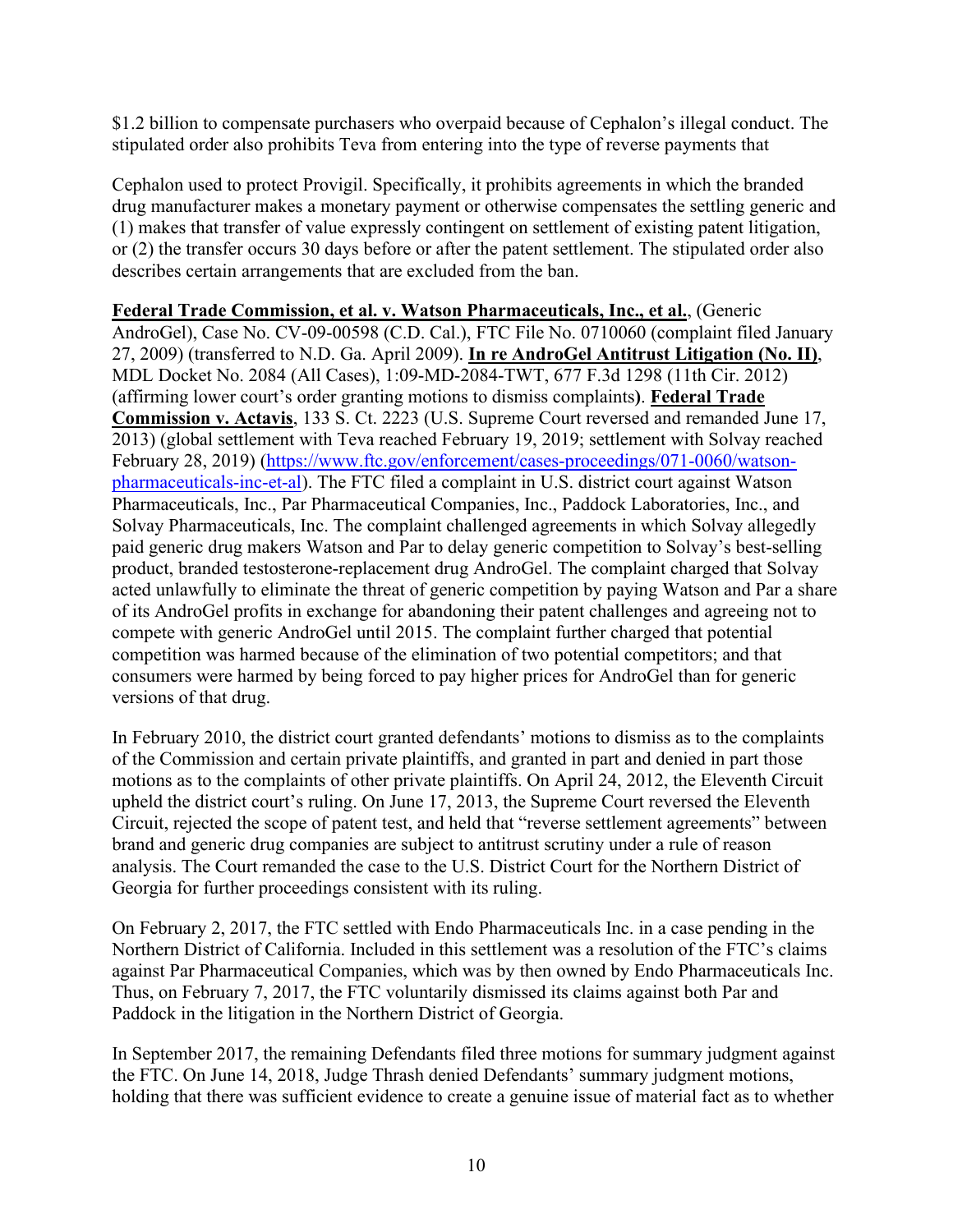the remaining Defendants entered an agreement to restrain trade, and whether the alleged reverse-payment agreements had anticompetitive effects. Trial was set to begin on March 4, 2019.

On February 19, 2019, the Commission reached a global settlement with Watson's parent company, Teva, resolving pending claims in three separate federal court antitrust lawsuits including *Actavis*. The settlement agreement prohibits Teva from engaging in reverse-payment patent settlement agreements that impede consumer access to lower-priced generic drugs. The order specifically prohibits Teva from entering into agreements that include reverse payments in the form of: (1) side deals, in which the generic receives compensation through a business transaction entered at the same time as a patent litigation settlement; or (2) a no-Authorized Generic commitment, in which a brand company agrees not to compete with an Authorized Generic version of a drug for a period of time. Judge Thrash entered a stipulated order with respect to claims against Watson on February 25, 2019. The order will remain in effect for ten years.

On February 28, 2019, the Commission reached a settlement with Solvay. The settlement covers those products that Solvay may have been marketing or developing before its purchase in 2010 by Abbott Laboratories, which later spun off its worldwide pharmaceutical business into AbbVie Inc. Under the settlement, Solvay's current owner AbbVie is prohibited from entering into certain patent settlement agreements that restrict generic entry for certain drugs and contain common forms of reverse payments, such as: (1) a side deal, in which the generic company receives compensation in the form of a business transaction entered at the same time as the patent litigation settlement; and (2) a no-Authorized Generic commitment, in which a brand company agrees not to compete with an Authorized Generic version of a drug for a period of time. Judge Thrash entered an order for a permanent injunction against Solvay on February 28, 2019, resulting in the dismissal of the claims against Solvay. The order will remain in effect for ten years.

**Federal Trade Commission v. Lundbeck, Inc.**, Civil No. 0:08-cv-06379-JNE-JJG (D. Minn.) (findings of fact, conclusions of law, and order issued August 31, 2010) [\(http://www.ftc.gov/enforcement/cases-proceedings/081-0156/ovation-pharmaceuticals-inc-dba\)](http://www.ftc.gov/enforcement/cases-proceedings/081-0156/ovation-pharmaceuticals-inc-dba). In December 2008, the Commission filed a complaint in the U.S. District Court for the District of Minnesota, challenging the purchase of the U.S. rights to NeoProfen – a drug for the treatment of patent ductus arteriosus (PDA), a potentially deadly heart defect affecting many premature infants – by Ovation (which was purchased in 2009 and renamed Lundbeck, Inc.). (The State of Minnesota also filed a complaint.) At the time of the purchase, Ovation already held rights to Indocin I.V., another drug used to treat PDA. The Commission's complaint charged that the purchase eliminated Ovation's only competitor for the drug-based treatment of PDA, and thereby preserved Ovation's U.S. monopoly in the market for FDA-approved drugs to treat PDA. The complaint charged that, after acquiring the rights to NeoProfen, Ovation raised the price of Indocin by nearly 1,300%; and when Ovation launched NeoProfen, it set the price at virtually the same level. The complaint sought equitable relief, including divestiture and disgorgement of unlawfully obtained profits from Ovation's sales of Indocin and NeoProfen.

On August 31, 2010, the district judge held that the plaintiffs had not proved that NeoProfen and Indocin compete in the same product market, and, therefore, had failed to demonstrate that the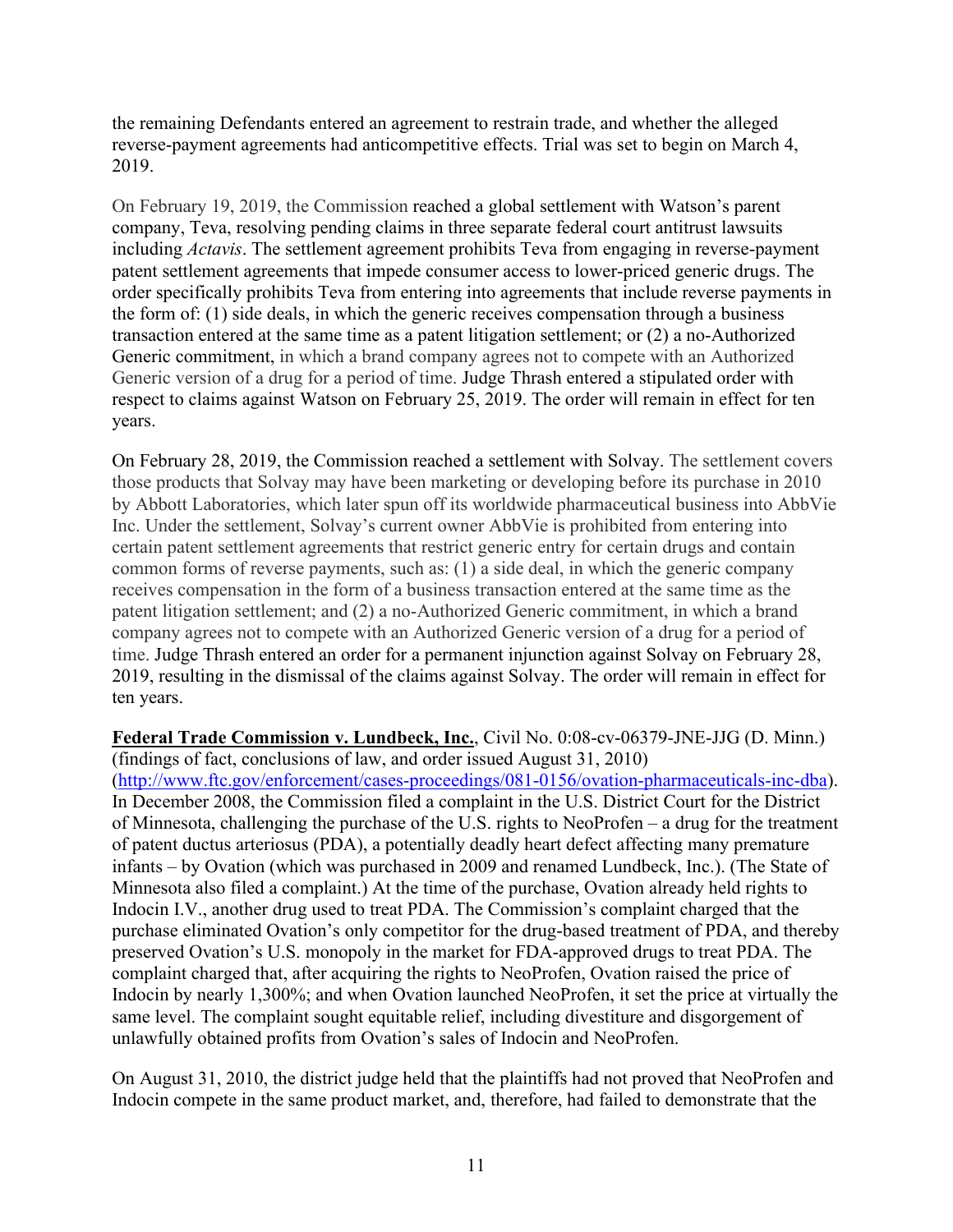acquisition substantially lessened competition or maintained a monopoly. As a result, the court dismissed both actions. On August 19, 2011, the Eighth Circuit affirmed the district court's decision.

**Federal Trade Commission v. Schering-Plough Corporation, et. al.**, D-9297, Initial Decision issued June 27, 2003, rev'd by Commission Decision and Order, December 8, 2003 (136 F.T.C. 956 (2003)); rev'd 402 F.3d 1056 (11th Cir. 2005); order denying rehearing *en banc* issued May 31, 2005 (Pet. App. 36a-153a (unreported); Petition for Certiorari filed August 2005. Supreme Court denied petition on June 26, 2006 [\(https://www.ftc.gov/enforcement/cases](https://www.ftc.gov/enforcement/cases-proceedings/9910256/schering-plough-corporation-upsher-smith-laboratories-american)[proceedings/9910256/schering-plough-corporation-upsher-smith-laboratories-american\)](https://www.ftc.gov/enforcement/cases-proceedings/9910256/schering-plough-corporation-upsher-smith-laboratories-american). The complaint alleged that Schering-Plough Corporation, Upsher-Smith Laboratories and American Home Products Corporation entered into anticompetitive agreements in which Schering paid Upsher and American Home Products millions of dollars to forgo launching a competitive generic alternative to K-Dur 20, an extended-release potassium chloride supplement manufactured by Schering. Schering sued Upsher, a generic drug manufacturer, for patent infringement after Upsher sought FDA approval to manufacture and distribute Klor Con M20, a generic version of K-Dur 20. According to the complaint, Schering and Upsher reached an agreement in 1997 to settle the patent infringement lawsuit, whereby Schering paid Upsher \$60 million dollars and Upshur agreed not to market any generic version of K-Dur 20 until September 2001. Under the agreement, Schering received licenses to market five of Upsher's products but, the complaint charged, Schering paid Upsher to secure its agreement to the 2001 entry date, and the effect of the agreement was to ensure that no other company's generic K-Dur 20 could obtain FDA approval and enter the market during the term of the agreement.

The complaint also alleged that Schering agreed to pay ESI Lederle, Inc., a division of American Home Products, to forgo marketing its generic version of K-Dur 20, in connection with settlement of patent infringement litigation. American Home Products agreed to a proposed consent agreement, and on April 2, 2002, the Commission approved a final order settling the charges against American Home Products. (*see* American Home Products discussed below).

After an administrative trial as to respondents Schering and Upsher, the ALJ dismissed the complaint. In an initial decision issued on June 27, 2002, the ALJ ruled that Schering's payments to Upsher were solely for licenses to Upsher's products and not in exchange for agreement to the 2001 entry date. The ALJ also held that complaint counsel could not prevail absent proof that the Upsher and AHP products did not infringe Schering's patent. In addition, he found that the relevant product market was all oral potassium supplements, and that Schering did not have monopoly power in that market. Complaint counsel appealed. On December 8, 2003, the Commission reversed the ALJ's decision. It ruled that Schering paid Upsher to delay the entry of generic competition, and not merely for the products licensed. The Commission also ruled that Schering's agreements with both Upsher and AHP were anticompetitive because Schering's payments resulted in greater protection from competition than the parties expected from continued litigation. In addition, the Commission considered it not necessary or desirable to adjudicate the merits of the underlying patent disputes in order to assess the competitive effects of the agreements. On March 8, 2005, the Eleventh Circuit set aside the Commission decision, and vacated the cease and desist order. The Eleventh Circuit held the Commission did not establish that the challenged agreements restricted competition beyond the exclusionary effects of Schering's patent. On May 31, 2005, the Eleventh Circuit denied the Commission's petition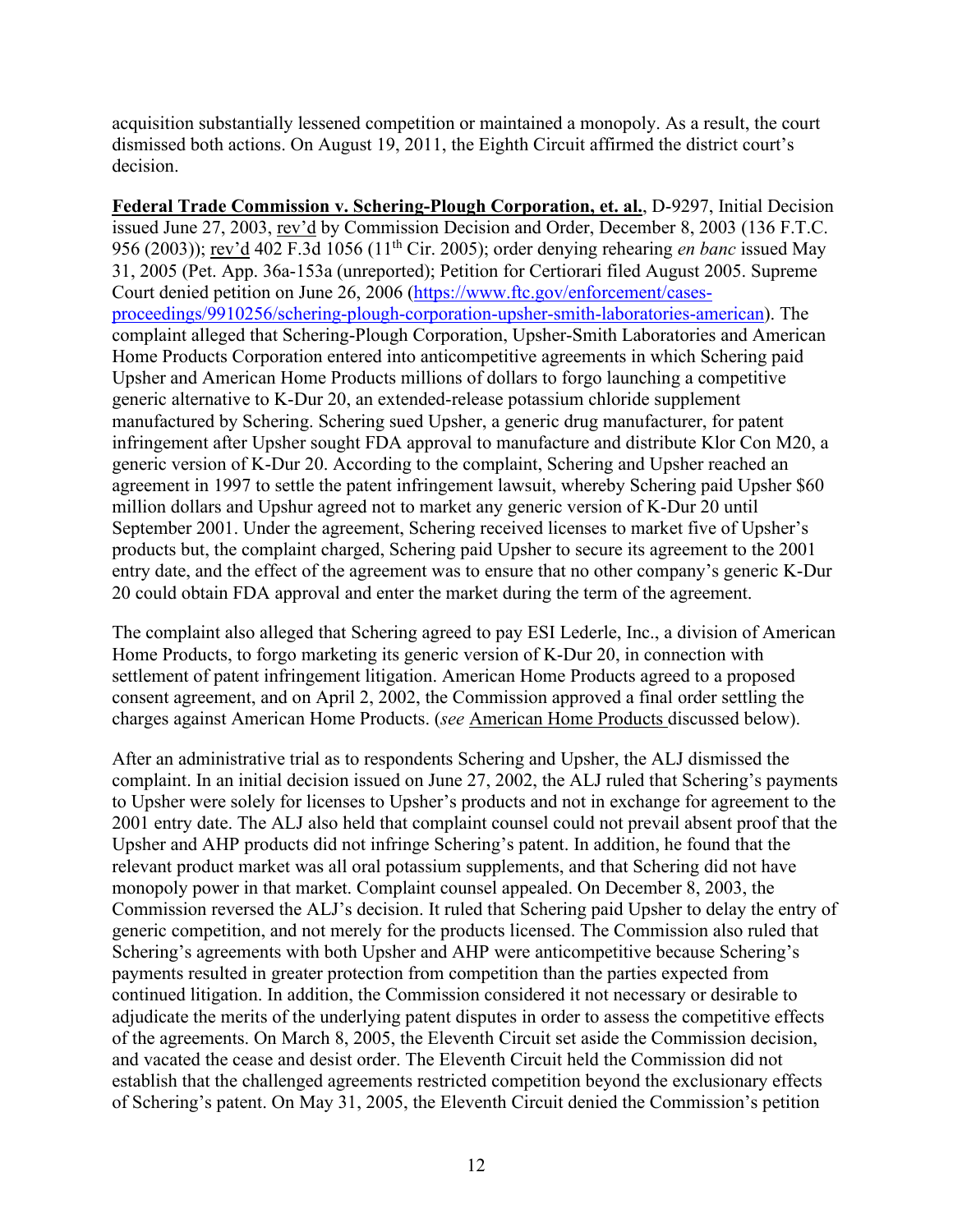for rehearing *en banc*. The Commission filed a petition for certiorari in August 2005. The Supreme Court denied the petition on June 26, 2006.

**Bristol-Myers Squibb Company**, C-4076, FTC File No. 0110046 (final order issued April 14, 2003) [\(https://www.ftc.gov/enforcement/cases-proceedings/0110046/bristol-myers-squibb](https://www.ftc.gov/enforcement/cases-proceedings/0110046/bristol-myers-squibb-company-matter)[company-matter\)](https://www.ftc.gov/enforcement/cases-proceedings/0110046/bristol-myers-squibb-company-matter). The Commission charged in its complaint that Bristol engaged in a pattern of anticompetitive activity over a decade in order to delay generic competition and maintain its monopoly over three highly profitable branded drugs with total net annual sales of two billion dollars. As a result of Bristol's illegal conduct, consumers paid hundreds of millions of dollars in additional costs for these prescription drugs. The drugs were the anti-anxiety drug, BuSpar, and two anti-cancer drugs, Taxol and Platinol. The pattern of illegal activity involved misusing regulations set up by Congress to hasten the approval of generic drugs, misleading the FDA and the U.S. Patent and Trademark Office in order to protect patents on these branded drugs, and filing baseless patent infringement lawsuits against would be generic competitors.

As detailed in the complaint, the anticompetitive activities involving BuSpar included: paying a would-be generic competitor \$72.5 million to settle patent litigation, thereby preventing the introduction of a generic BuSpar; filing false information with the FDA in order to list a patent in the Orange Book, thereby automatically obtaining additional 30-month stays; and filing baseless patent infringement suits against potential generic competitors. The complaint alleged that Bristol engaged in similar types of activities with Taxol, a chemotherapy drug originally developed and funded by the National Cancer Institute, which had given Bristol exclusive marketing rights. This conduct including improperly listing three patents in the Orange Book, filing misrepresentative statements with the FDA, and entering into an unlawful agreement with a generic competitor in order to obtain an additional 30-month stay on FDA approval of generic Taxol. Similarly, according to the complaint, Bristol engaged in the same type of unlawful activities involving another chemotherapy drug, Platinol, which also included wrongfully submitting a patent for listing in the Orange Book, and filing patent infringement lawsuits against each of four potential generic entrants, resulting in the delay of a generic Platinol.

The order settling the charges contains general prohibitions concerning conduct relating to Orange Book listings (detailed in the Commission's study, *Generic Drug Entry Prior to Patent Expiration*), enforcement of patents, and the settlement of patent litigation when that conduct is designed to delay or prevent generic competition. For example, Bristol is prohibited from late listing patents after competitors have filed applications with the FDA for generic entry. The order also contains prohibitions relating specifically to the listing and enforcement of patents relating to Taxol and BuSpar, including listing any patent in the Orange Book relating to products with the same active ingredient, or taking any action that would trigger an additional 30-month statutory stay on final FDA approval of a generic form of Taxol or BuSpar (the order does not provide specific relief for Platinol because a court held the only unexpired patent on Platinol was invalid).

**Biovail Corporation**, C-4060, FTC File No. 0110094 (final order issued October 2, 2002) [\(https://www.ftc.gov/enforcement/cases-proceedings/011-0094/biovail-corporation\)](https://www.ftc.gov/enforcement/cases-proceedings/011-0094/biovail-corporation). The complaint charged that Biovail illegally acquired the exclusive license to a drug patent in order to prevent generic competition from ending its monopoly in the antihypertension drug Tiazac. Biovail then wrongfully listed the acquired patent as claiming Tiazac in the FDA's Orange Book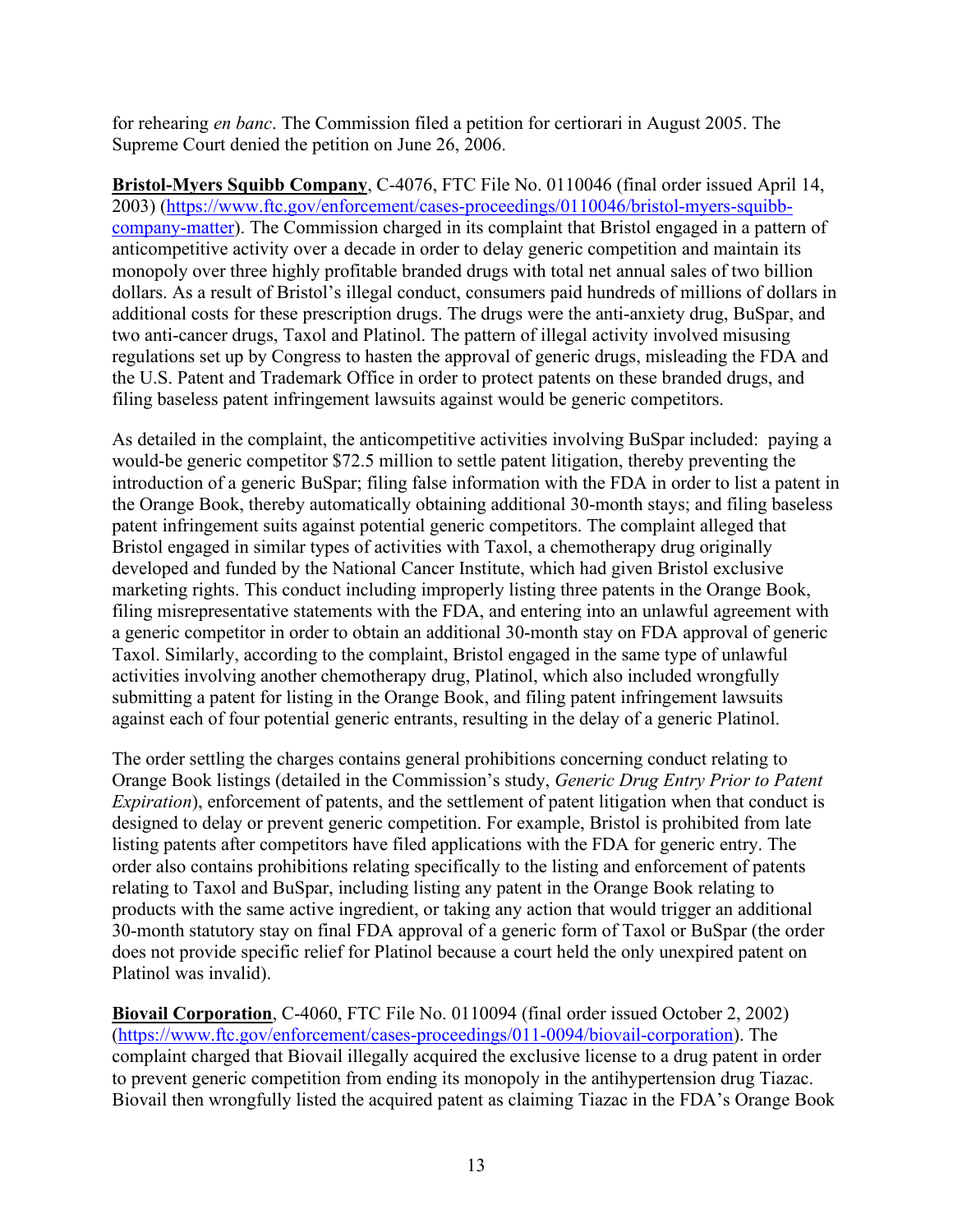in order to maintain its monopoly. As a result of the Orange Book listing and other conduct, including making a misleading statement to the FDA during the regulatory process, the complaint alleged that Biovail sought to illegally delay the entry of generic Tiazac by gaining a second 30-month stay on generic entry through patent infringement litigation. The order settling the charges requires Biovail to divest part of the exclusive rights of the acquired patent back to DOV Pharmaceuticals, the original owner. In addition, the order prohibits Biovail from taking any action that would trigger an additional statutory stay on final FDA approval of a generic form of Tiazac. The order also prohibits Biovail from wrongfully listing any patents in the Orange Book.

**American Home Products** (Schering/ESI), D-9297, 133 F.T.C. 611 (final order issued April 2, 2002) [\(https://www.ftc.gov/enforcement/cases-proceedings/american-home-products](https://www.ftc.gov/enforcement/cases-proceedings/american-home-products-corporation)[corporation\)](https://www.ftc.gov/enforcement/cases-proceedings/american-home-products-corporation). The complaint alleged that Schering agreed to pay ESI Lederle, Inc., a division of American Home Products, to forgo marketing its generic version of K-Dur 20, in connection with settlement of patent infringement litigation. [See Schering Plough Corporation discussed above.] ESI agreed, in exchange for the payments, not to market any generic version of K-Dur 20 until January 2004, and to market only one generic version between January 2004 and September 2006 (when Schering's patent expired). ESI also agreed not to prepare, or help any other firm prepare, bioequivalence studies necessary for FDA approval of an application for a generic version of K-Dur 20 until September 2006. American Home Products agreed to a consent agreement and on April 2, 2002, the Commission approved a final order settling the charges against American Home Products. The order prohibits American Home Products, whether acting as a brand or generic competitor, from entering into agreements in which a generic company agrees not to market its drug or enter the market with a non-infringing generic drug.

**Hoechst Marion Roussel, Inc./Carderm Capital L.P./Andrx Corp.**, Docket No. 9293, FTC File No. 9810368 (final order issued May 8, 2001) [\(https://www.ftc.gov/enforcement/cases](https://www.ftc.gov/enforcement/cases-proceedings/9810368/hoechst-marion-roussel-inc-carderm-capital-lp-andrx)[proceedings/9810368/hoechst-marion-roussel-inc-carderm-capital-lp-andrx\)](https://www.ftc.gov/enforcement/cases-proceedings/9810368/hoechst-marion-roussel-inc-carderm-capital-lp-andrx). The complaint alleged that Hoechst and Andrx entered into an agreement in which Andrx was paid millions of dollars to delay bringing to market a competitive generic alternative to Cardizem CD. Andrx, a generic drug manufacturer, was the first to file for FDA approval to market its generic version of Hoechst's brand name hypertension and angina drug, Cardizem CD, but was sued by Hoechst for patent infringement. Because of Hatch-Waxman provisions that grant the initial generic manufacturer a 180-day market exclusivity period, the complaint alleged the effect of the agreement was to ensure that no other company's generic drug could obtain FDA approval and enter the market during the term of the agreement. Under the agreement, according to the complaint, Andrx agreed not to market its product when it received FDA approval, not to give up or relinquish its 180-day exclusivity right, and not to market a non-infringing generic version of Cardizem CD during the ongoing patent litigation. The order prohibits respondents from entering into agreements in which the first generic company to file an ANDA agrees: 1) not to relinquish its rights to the 180-day exclusivity period; and 2) not to develop or market a non-infringing generic drug product. The order also requires Hoechst and Andrx to notify the Commission, and obtain court approval, before entering into any agreements involving payments to a generic company in which the generic company temporarily refrains from bringing a generic drug to market.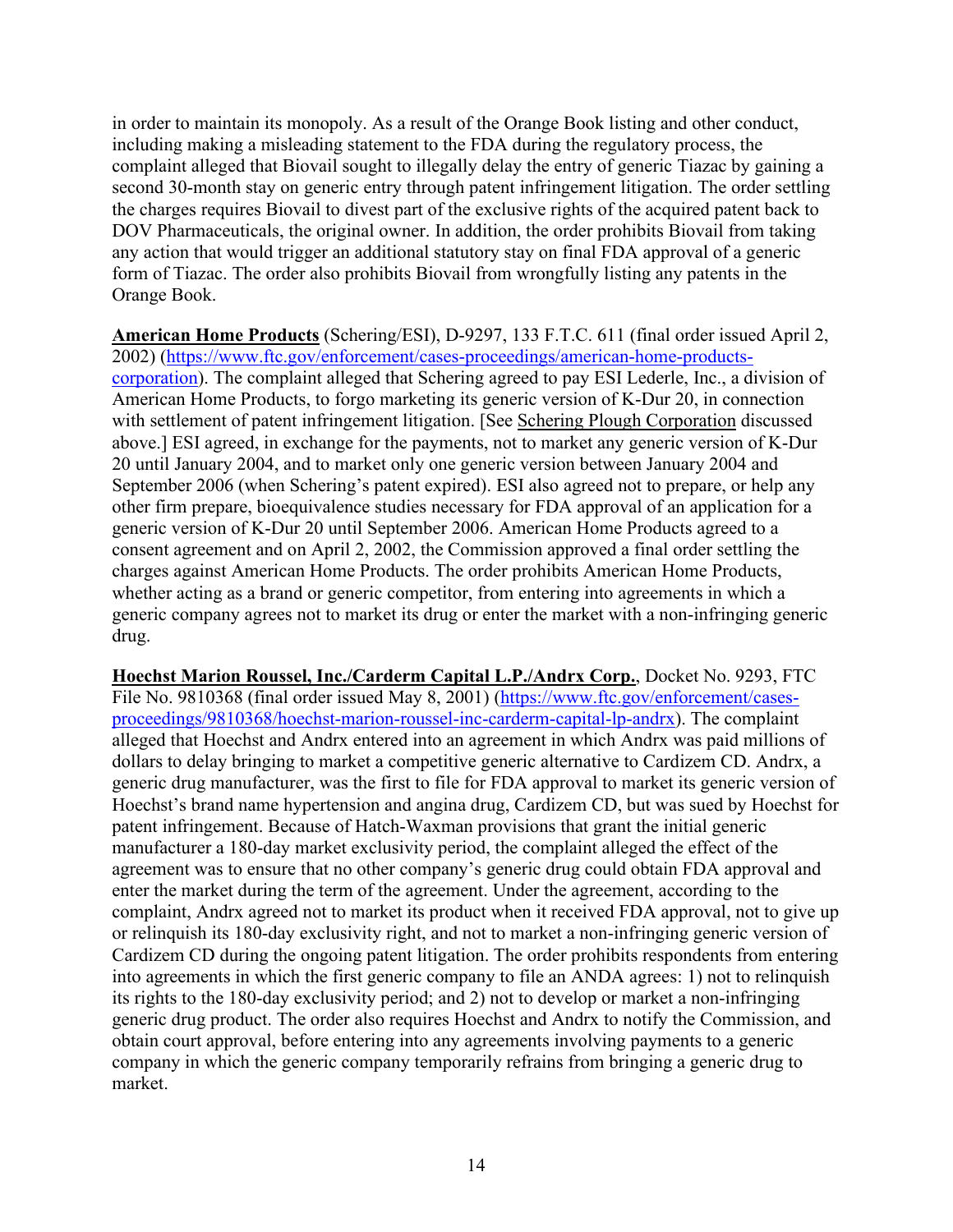**Abbott Laboratories/Geneva Pharmaceuticals, Inc.**, C-3945, C-3946, FTC File No. 9810395 (final orders issued May 22, 2000) [\(http://www.ftc.gov/enforcement/cases](http://www.ftc.gov/enforcement/cases-proceedings/9810395/abbott-laboratories-matter)[proceedings/9810395/abbott-laboratories-matter\)](http://www.ftc.gov/enforcement/cases-proceedings/9810395/abbott-laboratories-matter). The complaint alleged that Abbott paid Geneva \$4.5 million per month to delay bringing to market a generic alternative to Abbott's brand-name hypertension and prostate drug, Hytrin. Geneva, a generic drug manufacturer, sought and received FDA approval to market its generic capsule version. After Geneva received FDA approval, Abbott and Geneva reached an agreement whereby Geneva would not bring a generic version of Hytrin to market during the ongoing patent litigation on Geneva's tablet version of Hytrin in exchange for the \$4.5 million monthly payment, an amount which exceeded the amount Abbott estimated Geneva would have received if it actually marketed the generic drug. Because of Hatch-Waxman provisions that grant the initial generic manufacturer a 180-day market exclusivity period, the complaint alleged the effect of the agreement was to ensure that no other company's generic Hytrin could obtain FDA approval and enter the market during the term of the agreement.

The consent orders prohibit Abbott and Geneva from entering into agreements in which a generic company agrees with the brand drug manufacturer to 1) give up or transfer its Hatch-Waxman 180-day exclusivity rights, or 2) not enter the market with a non-infringing product. In addition, the orders require that agreements involving payments to a generic company to stay off the market during the pendency of patent litigation be approved by the court with notice to the Commission. Geneva was also required to waive its right to a 180-day exclusivity period for its generic tablet, so other generic tablets could immediately enter the market. In a statement accompanying the consent orders, the Commission warned that in the future it will consider its entire range of remedies in enforcement actions against similar arrangements, including seeking disgorgement of illegally obtained profits.

**Federal Trade Commission v. Mylan Laboratories et al.**, 62 F. Supp. 2d 25 (D.D.C.) (order and stipulated permanent injunction, approved February 9, 2001) [\(http://www.ftc.gov/enforcement/cases-proceedings/9810146/mylan-laboratories-inc-cambrex](http://www.ftc.gov/enforcement/cases-proceedings/9810146/mylan-laboratories-inc-cambrex-corporation-profarmaco-sri-gyma)[corporation-profarmaco-sri-gyma\)](http://www.ftc.gov/enforcement/cases-proceedings/9810146/mylan-laboratories-inc-cambrex-corporation-profarmaco-sri-gyma). In a complaint seeking injunctive and other relief filed in U.S. District Court for the District of Columbia, the Commission charged Mylan Laboratories and three other companies, Profarmaco S.R.L., Cambrex Corporation, and Gyma Laboratories, with restraint of trade and conspiracy to monopolize the markets for two generic anti-anxiety drugs, lorazepam and clorazepate. The complaint also charged Mylan with monopolization and attempted monopolization of those markets. Thirty four state Attorneys General filed a similar complaint in U.S. District Court. According to the FTC's complaint, Mylan, the nation's second largest generic drug manufacturer, sought to restrain competition through exclusive licensing arrangements for the supply of the raw material necessary to produce the lorazepam and clorazepate tablets, thereby allowing Mylan to dramatically increase the price of lorazepam and clorazepate tablets. On July 7, 1999, the court denied defendants' motions to dismiss the FTC complaint, finding that § 13(b) of the FTC Act allows the Commission to seek permanent injunctive relief for violations of "any provision of law" enforced by the FTC, and allows the Commission to seek monetary remedies such as the disgorgement of profits. On November 29, 2000, the Commission approved a proposed settlement, subject to approval by the federal district court, under which Mylan agreed to pay \$100 million for distribution to injured consumers and state agencies. The defendants also agreed to an injunction barring them from entering into similar unlawful conduct in the future. Fifty states and the District of Columbia also approved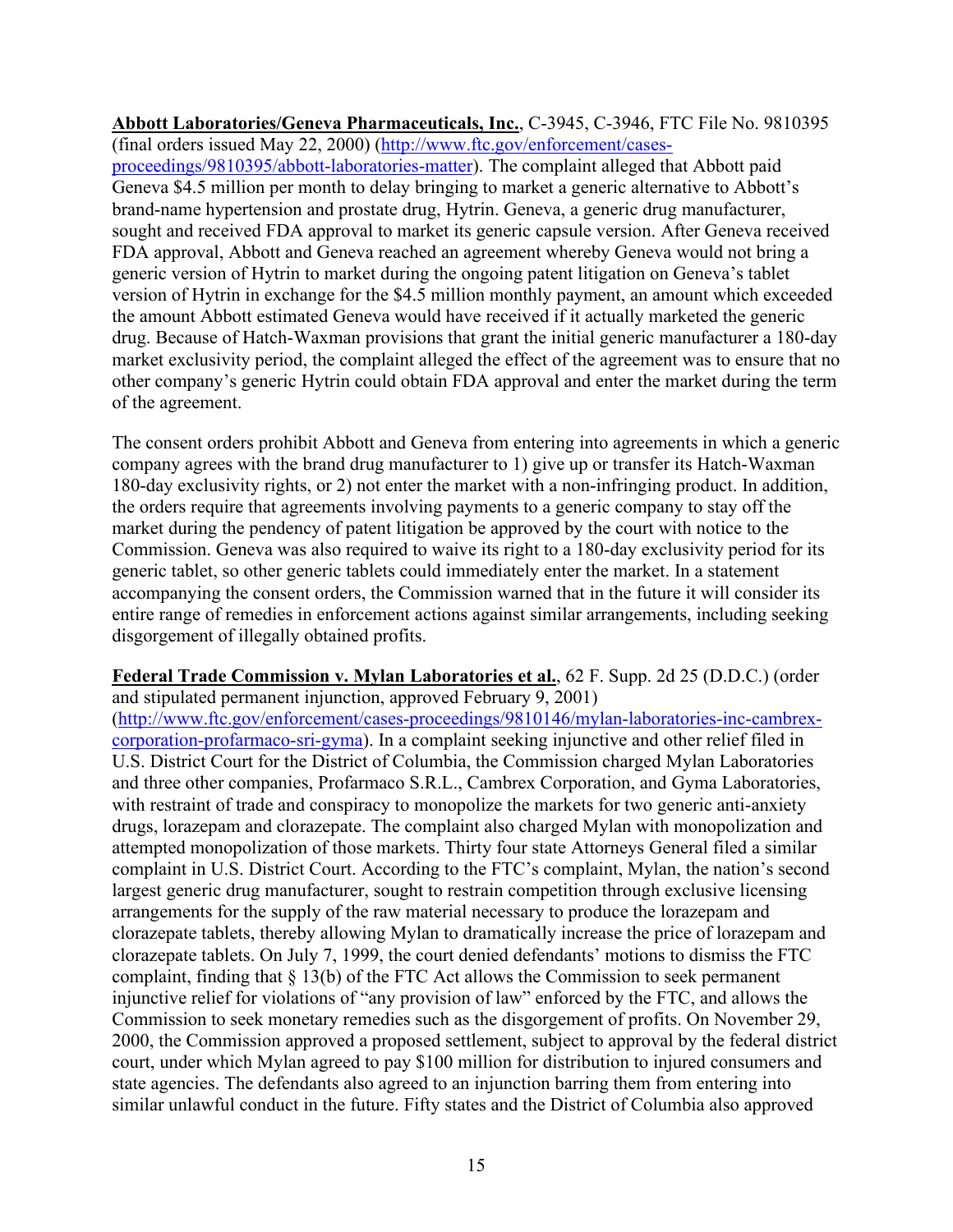the agreement. On February 9, 2001, the court entered the Stipulated Permanent Injunction agreed to by the parties. On February 1, 2002, the court granted final approval of the settlement agreement and distribution plan under which Mylan was required to place \$100 million into an escrow account for disbursement to purchasers of lorazepam and/or clorazepate during the time period covered by the settlement.

# **B. Agreements Not to Compete**

<span id="page-18-0"></span>**Endo Pharmaceuticals Inc./Amneal Pharmaceuticals, Inc.**, FTC File No. 1910104 (complaint filed on January 25, 2021) [\(https://www.ftc.gov/news-events/press-releases/2021/01/ftc-again](https://www.ftc.gov/news-events/press-releases/2021/01/ftc-again-charges-endo-impax-illegally-preventing-competition-us)[charges-endo-impax-illegally-preventing-competition-us\)](https://www.ftc.gov/news-events/press-releases/2021/01/ftc-again-charges-endo-impax-illegally-preventing-competition-us). In this case, the FTC filed a complaint against Endo Pharmaceuticals, Inc., Endo International plc, Impax Laboratories, LLC, and Amneal Pharmaceuticals, Inc., alleging that a 2017 agreement between Endo and Impax eliminated competition in the market for oxymorphone extended-release (ER). The complaint charges all defendants with unfair methods of competition in violation of Section 5 of the FTC Act.

Following a June 2017 request from the FDA, Endo voluntarily withdrew its Opana ER product, leaving Impax's generic version of the original formulation of Opana ER as the only extendedrelease oxymorphone drug on the market. Endo explored options to bring another oxymorphone ER drug to the market, but ultimately, Endo reached an agreement in August 2017 with Impax. According to the complaint, that agreement, under which Impax shares its monopoly profits with Endo, eliminates Endo's financial incentive to enter the market. The agreement allowed Impax to exercise and maintain monopoly power in the market for FDA-approved oxymorphone ER tablets, according to the complaint.

The complaint seeks monetary and injunctive relief to undo the ongoing competitive effects from this agreement, and a permanent injunction to prohibit Endo, Impax, and Amneal from engaging in similar anticompetitive conduct in the future.

**Federal Trade Commission v. Endo Pharmaceuticals Inc., et al.** (See Section II A for citation and annotation.)

**Federal Trade Commission v. AbbVie Inc., et al.** (See Section II A for citation and annotation.)

**Par Pharmaceutical, Inc./Concordia Pharmaceuticals Inc.**, FTC File No. 1510030 (final order issued October 20, 2015) [\(https://www.ftc.gov/enforcement/cases-proceedings/151-](https://www.ftc.gov/enforcement/cases-proceedings/151-0030/concordia-healthcare-par-pharmaceutical) [0030/concordia-healthcare-par-pharmaceutical\)](https://www.ftc.gov/enforcement/cases-proceedings/151-0030/concordia-healthcare-par-pharmaceutical). The complaint charged that Par and Concordia entered an unlawful agreement that Concordia would refrain from launching an "authorized generic" version of its brand-name drug Kapvay in exchange for a share of the supra-competitive profits Par would earn as the sole seller of generic Kapvay. Kapvay is a non-stimulant medication for the treatment of attention deficit hyperactivity disorder. According to the complaint, a brand-name drug manufacturer is permitted to market a generic version of its branded product during the first filer's exclusivity period. Such generics are commonly known as "authorized generics." Brand-name drug companies introduce authorized generics upon entry of the first generic to maintain some of the revenue it would otherwise lose to the generic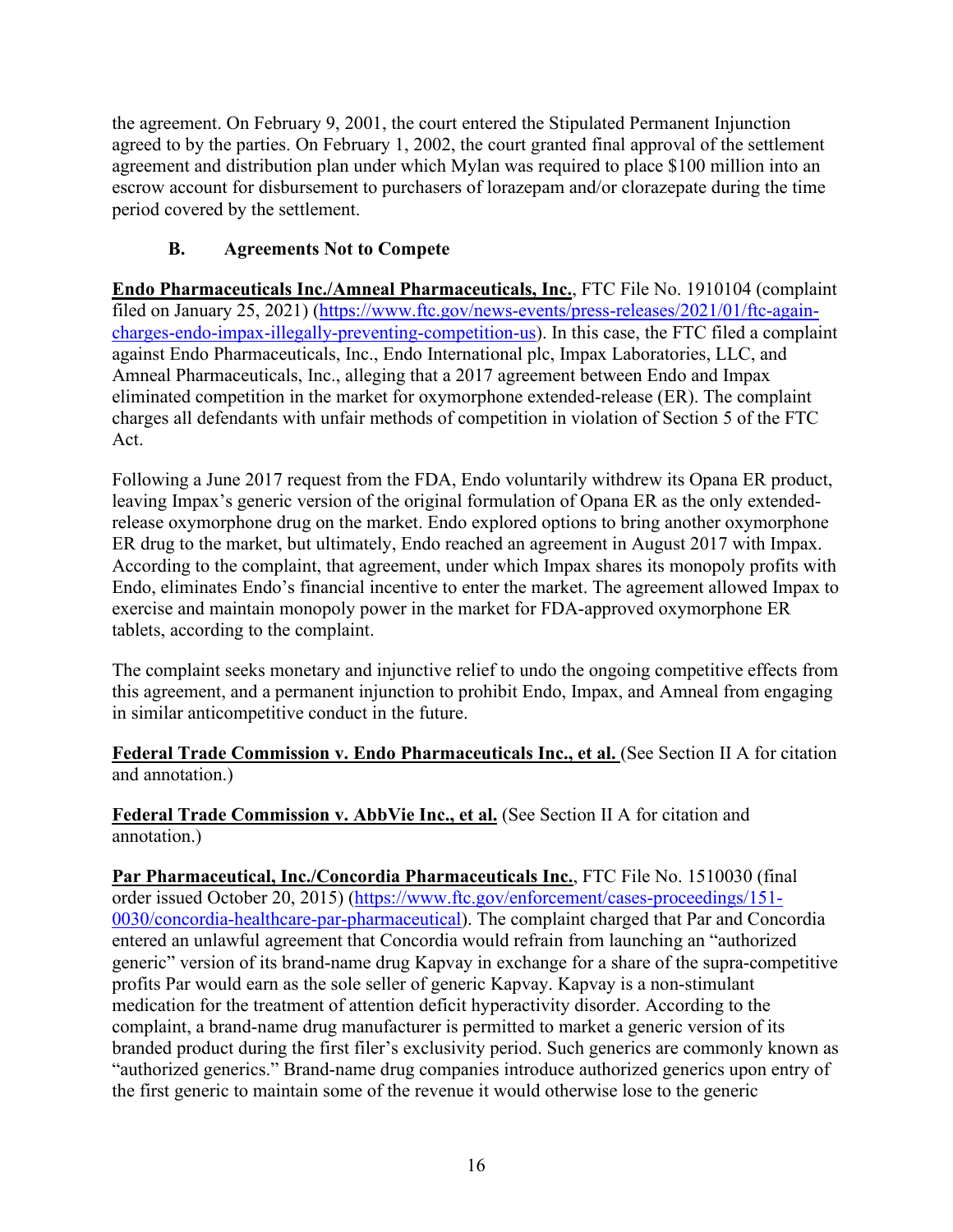competitor. By agreeing not to compete, the complaint charged that Par and Concordia, the only two firms permitted to market a generic Kapvay at the time, deprived consumers of the lower prices that occur with generic competition.

According to the complaint, Par filed an application seeking FDA approval to sell a generic version of Kapvay in March 2011. Concordia acquired the rights to Kapvay in May 2013. Par and Concordia entered into a "License Agreement" approximately five weeks before the Kapvay patent's October 2013 expiration date. Under the agreement, the complaint alleged that Concordia agreed not to market an authorized generic version of Kapvay for five years. Par in turn agreed to pay Concordia at least 35% (and as much as 50%) of the net profits from the sale of Par's generic Kapvay product. The parties provided no evidence that Concordia held any rights that might have prevented Par from selling generic Kapvay after expiration of the patent.

The orders settling charges prohibit Par and Concordia from (1) enforcing the relevant provisions of their 2013 License Agreement and (2) entering into similar "no-authorized-generic" agreements in the future. Specifically, the Par order prohibits Par from seeking to enforce any provision in its 2013 License Agreement with Concordia that restricts Concordia's ability to market an authorized generic Kapvay product. In addition, Par may not enter into any agreement that (1) limits a brand-name drug manufacturer's ability to market an authorized generic version of a drug product for which Par is seeking FDA approval to sell a generic counterpart; and (2) the limitation extends beyond the expiration of any Orange-Book listed patents for the drug in question. The Concordia order requires Concordia to relinquish all rights to payment under the License Agreement. It also bars Concordia from entering any agreement with a generic applicant for a reference-listed drug for which Concordia holds the NDA, if the agreement (1) limits marketing of an authorized generic version of that drug and (2) the limitation extends beyond the expiration of any Orange-Book listed patents for the drug in question.

**Federal Trade Commission v. Cephalon, Inc.** (See Section II A for citation and annotation.)

**Federal Trade Commission v. Boehringer Ingelheim Pharm., Inc.**, 286 F.R.D. 101 (D.D.C. 2012), *aff'd in part, vacated in part*, 778 F.3d 142 (D.C. Cir. 2015), *remanded to*, 1:09-mc-00564 (D.D.C. 2016), *aff'd,*16-5356 (D.C. Cir. 2018) [\(https://www.ftc.gov/enforcement/cases](https://www.ftc.gov/enforcement/cases-proceedings/091-0023/boehringer-ingelheim-pharmaceuticals-inc)[proceedings/091-0023/boehringer-ingelheim-pharmaceuticals-inc\)](https://www.ftc.gov/enforcement/cases-proceedings/091-0023/boehringer-ingelheim-pharmaceuticals-inc). In its investigation, the FTC sought to examine whether a patent litigation settlement and a simultaneously executed copromotion agreement between Boehringer and Barr together constituted an unlawful agreement to compensate Barr for delaying competitive entry. At the time of the agreements, the FTC alleged that Boehringer marketed two branded products: Mirapex, used to treat the symptoms of Parkinson's disease, and Aggrenox, used to prevent excessive blood clotting and reduce the risk of stroke. Under the August 2008 settlement agreements, Barr agreed not to market generic Mirapex until January 2010 and generic Aggrenox until July 2015. At the same time, the FTC alleged that the companies entered into a co-promotion agreement in which Boehringer agreed to provide substantial compensation to Barr "ostensibly" in exchange for its efforts promoting branded Aggrenox to women's health doctors.

As part of its investigation, the FTC issued an administrative subpoena seeking various documents and communications relating to the settlement. When Boehringer failed to comply, the FTC initiated an enforcement proceeding in the District Court for the District of Columbia.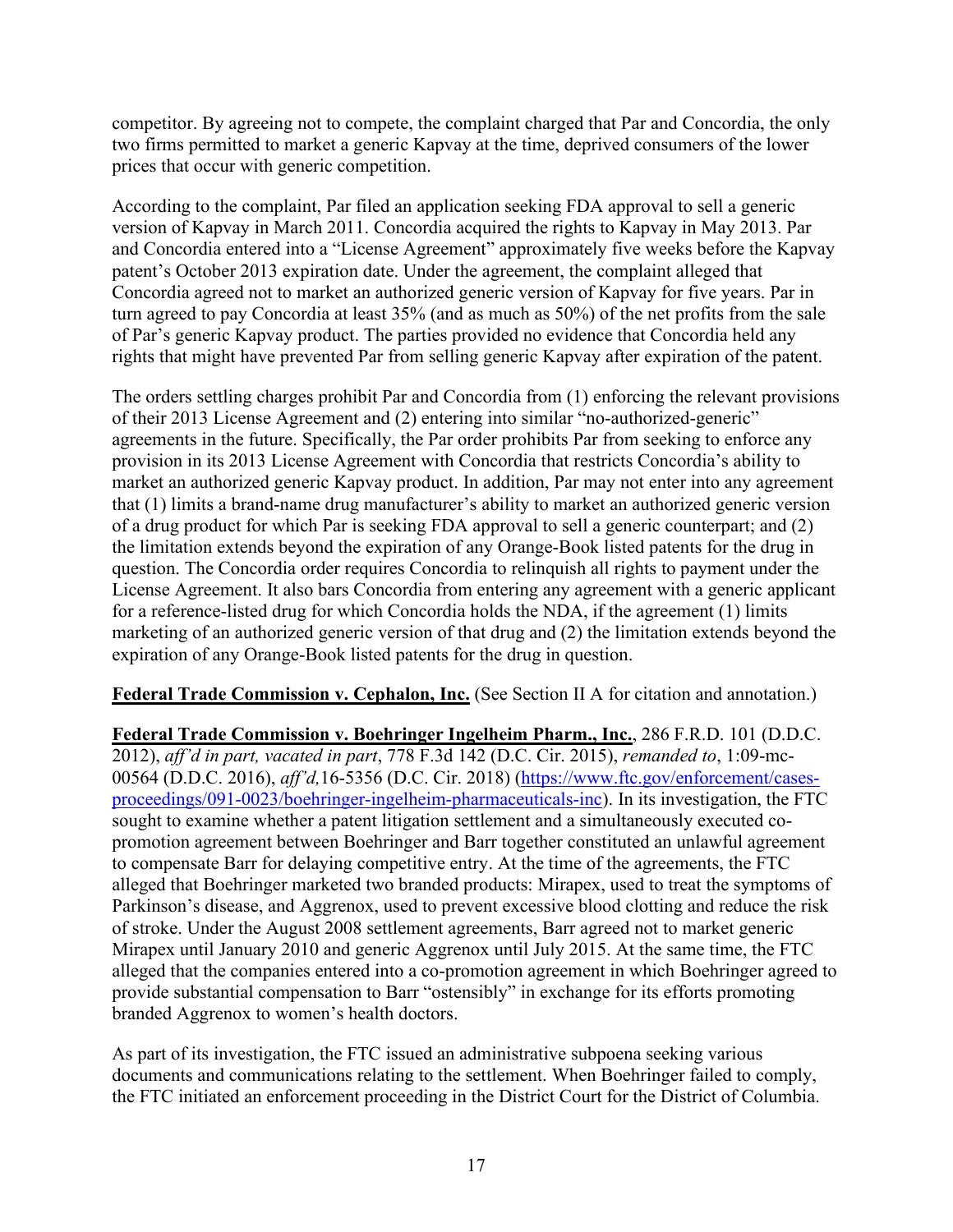Although Boehringer ultimately certified compliance with the subpoena, it withheld hundreds of responsive documents under the work product doctrine and the attorney-client privilege. In September 2012, the District Court held that the documents relating to the settlement were protected from disclosure as work product or under the attorney-client privilege. In a subsequent opinion issued in October 2012, the District Court further held that Boehringer's failure to conduct centralized, electronic searches was inadequate to respond to the subpoena and required Boehringer to restore and electronically search back-up tapes. The FTC appealed the District Court's application of the work product doctrine, as it related to financial analysis of the copromotion agreement, forecasting analysis regarding Barr's generic product, and the financial analysis used to evaluate the settlement agreement.

In February 2015, the Court of Appeals for the District of Columbia affirmed that the bulk of the contested co-promotion materials were prepared "in anticipation" of the Boehringer-Barr litigation. The Court of Appeals remanded the matter so the district court could "determine in light of the correct legal standards," which of certain other contested financial and business documents "may be produced, in full or in redacted form, as factual work product." In September 2016, the District Court held that the vast majority of the documents at issue on remand were fact work product for which the FTC had shown substantial need but that many communications were nonetheless protected from disclosure under the attorney client privilege. The FTC appealed the issue of attorney-client privilege. On June 19, 2018, a three-judge panel of the Court of Appeals for the District of Columbia held that the magistrate's finding that the attorneyclient privilege applied to the communications at issue was not clearly erroneous.

**Federal Trade Commission, et al. v. Watson Pharmaceuticals, Inc., et al.**, (Generic AndroGel), **In re AndroGel Antitrust Litigation (No. II), Federal Trade Commission v. Actavis** (See Section II A for citation and annotation.)

**Federal Trade Commission v. Bristol-Myers Squibb Company**, Civ. No. 09-0576 (D.D.C. March 30, 2009) (final judgment) [\(http://www.ftc.gov/enforcement/cases](http://www.ftc.gov/enforcement/cases-proceedings/0610235/bristol-myers-squibb-company)[proceedings/0610235/bristol-myers-squibb-company\)](http://www.ftc.gov/enforcement/cases-proceedings/0610235/bristol-myers-squibb-company). A U.S. District Court judgment requires drug manufacturer Bristol-Myers Squibb Company (BMS) to pay a \$2.1 million civil penalty for violating the reporting requirements of the Medicare Modernization Act<sup>[6](#page-22-0)</sup> (MMA) and for violating the terms of a 2003 FTC consent decree. The 2003 consent decree settles charges that BMS had entered into agreements with potential generic drug manufacturers to delay their entry into the market in exchange for payments from BMS, and requires BMS to submit certain future drug settlement agreements to the Commission for review. The MMA also requires that certain drug company agreements be reported to both the FTC and the U.S. Department of Justice (DOJ).

According to the complaint, in 2006 BMS and Apotex entered a patent settlement, in which, among other things, BMS granted Apotex a license to sell a generic version of Plavix, and BMS agreed not to launch, or authorize any other party to launch, its own generic version of Plavix during the first six months of the license. BMS's agreement not to launch an authorized generic for six months could have been of significant value to Apotex, because it would make the

<sup>6</sup> Title XI, Subtitle B of the Medicare Prescription Drug, Improvement, and Modernization Act of 2003, Pub. Law 108-173, 117 Stat. 2461 (Dec. 8, 2003).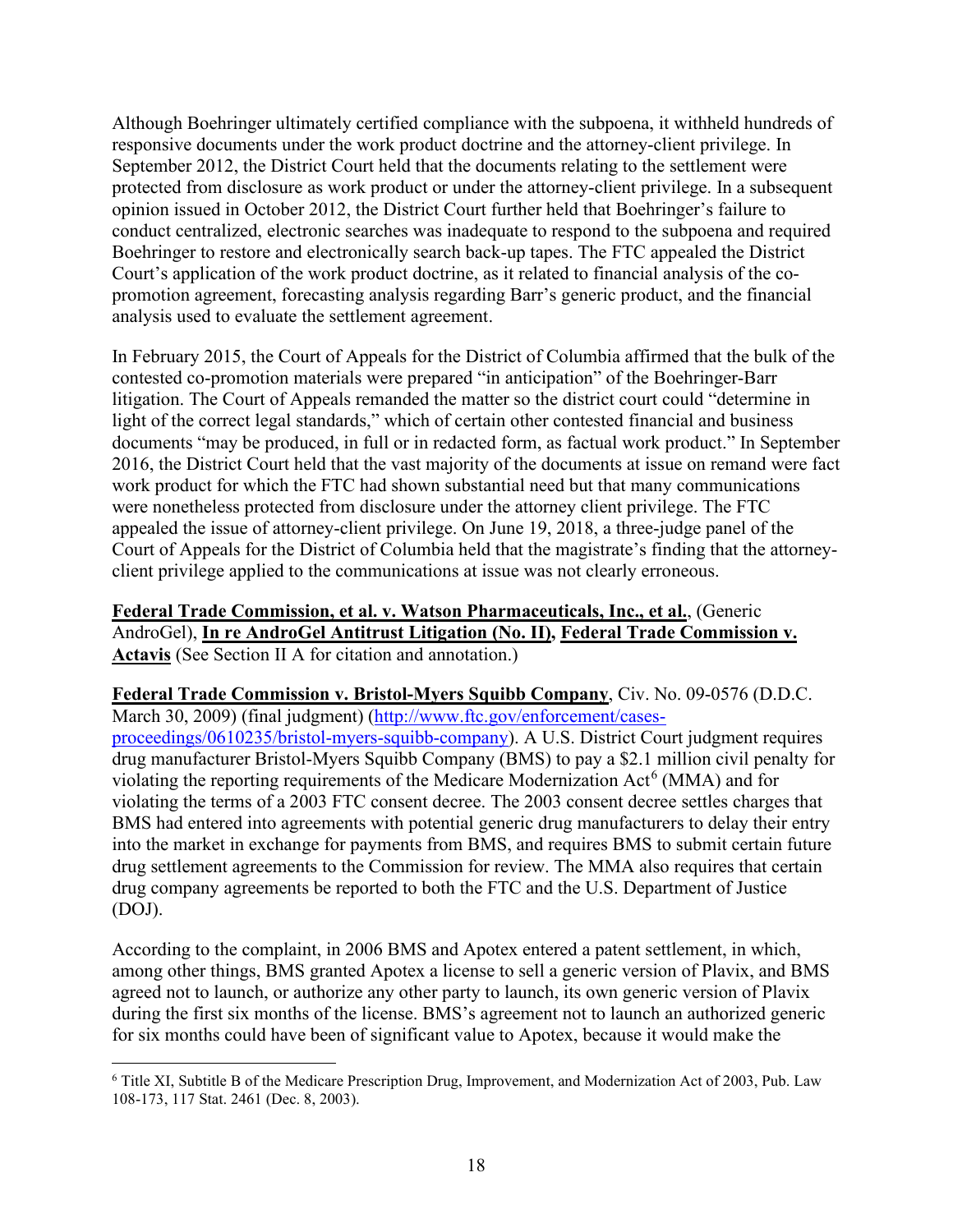Apotex product the only generic available during that period. BMS submitted the proposed agreement to the FTC for review, as required by the 2003 order; and both BMS and Apotex filed in accordance with the MMA. When Commission staff raised concerns regarding BMS's agreement not to launch an authorized generic for six months, BMS withdrew its submission, executed a revised settlement with Apotex, and then submitted the revised proposed settlement to the FTC. This revised proposed settlement agreement omitted the mention of any promise by BMS not to launch an authorized generic during the first six months of the Apotex license. In Apotex's submission of the revised proposed settlement agreement, it informed the FTC that BMS had made certain oral representations in addition to those included in the written revised settlement agreement.

Upon request by Commission staff, BMS submitted a certification, under oath, that it had not represented to Apotex that BMS would refrain from launching an authorized generic version of Plavix during the first six months of the Apotex license. Apotex later submitted additional materials, including a sworn declaration, confirming its position that BMS had made additional oral representations. Faced with conflicting sworn statements, the Commission opened a nonpublic investigation, and informed the DOJ of the conflicting declarations. Upon investigation, DOJ filed criminal charges against BMS and a former BMS executive, Dr. Andrew G. Bodner. Ultimately, BMS pled guilty to two counts of perjury and subsequently paid \$1 million in fines (the maximum penalty for the two counts) for, among other things, failing to disclose its representations to Apotex that BMS would not launch an authorized generic. Dr. Bodner also pled guilty to making a false statement to the government and was fined and sentenced to two years of probation. The Commission then sued BMS for violation of the 2003 consent order and the MMA, and sought civil penalties. The \$2.1 million civil penalty judgment in this case represents the maximum statutory penalty available at the time for BMS's civil violations.

**Federal Trade Commission v. Warner Chilcott Corporation**, Civil Action No. 1:05-CV-2179-CKK (D.D.C) (final order and stipulated permanent injunction approved November 27, 2007) [\(https://www.ftc.gov/enforcement/cases-proceedings/0410034/warner-chilcott-holdings](https://www.ftc.gov/enforcement/cases-proceedings/0410034/warner-chilcott-holdings-company-iii-ltd-warner-chilcott)[company-iii-ltd-warner-chilcott\)](https://www.ftc.gov/enforcement/cases-proceedings/0410034/warner-chilcott-holdings-company-iii-ltd-warner-chilcott). The Commission filed a complaint in U.S. District Court for the District of Columbia seeking an injunction against an agreement entered into by Warner Chilcott and Barr to prevent entry of Barr's generic version of Warner Chilcott's highly profitable Ovcon 35 oral contraceptive. Under the March 2004 agreement, Warner Chilcott agreed to pay Barr \$20 million in exchange for Barr's delaying entry of its generic version of Ovcon for five years. According to the complaint, Warner Chilcott expected to lose 50% of its net sales of \$71 million earned from branded Ovcon upon entry of a generic. Barr filed an application in 2001 with the FDA to make and sell a generic version of Ovcon, and at the beginning of 2003, Barr announced its intention to market its generic version of Ovcon by the end of the year. After Barr received FDA approval to make and sell its generic version of Ovcon in April 2004, Warner Chilcott paid Barr the \$20 million, thus preventing Barr from selling a generic version of Ovcon until May 2009. The Commission filed a preliminary injunction on September 25, 2006, after it learned that Warner Chilcott was planning to launch a new chewable version of Ovcon, switch patients over to the new product, and then stop selling Ovcon. Because generic substitution would be unavailable if regular Ovcon was no longer available at the pharmacy, this switch strategy would have destroyed the market for generic Ovcon.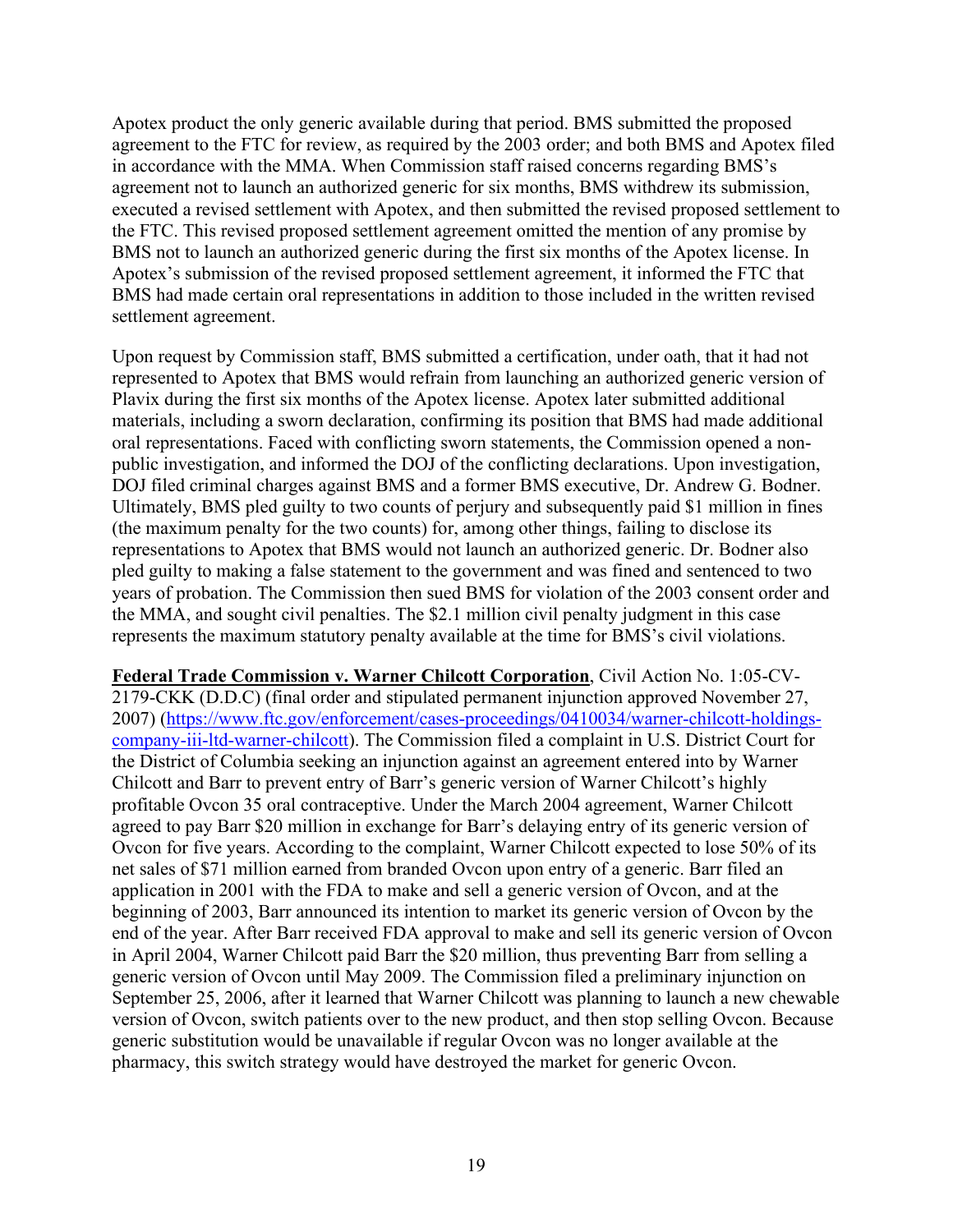Shortly after the Commission filed the request for a preliminary injunction, Warner Chilcott abandoned the provision in the 2004 agreement that prevented Barr from entering the market with its generic version, and Barr launched its generic version. Warner Chilcott also agreed to a settlement in which it agreed not to enter into any supply agreements with generic manufacturers in which the generic agrees not to compete with Warner Chilcott. The agreement also prohibits Warner Chilcott from entering into any agreement where Warner Chilcott provides the generic with anything of value, the generic refrains from research development, manufacturing, marketing, distribution or sale of a generic version, and the agreement adversely affects competition. The district court entered a final order settling the matter with Warner Chilcott on October 23, 2006. In November 2007, the court entered a final order settling the Commission's complaint against Barr. The Commission's settlement agreement with Barr forbids Barr from entering into anticompetitive supply agreements with branded companies, similar to the agreement with Warner Chilcott discussed above, and any anticompetitive agreements with branded manufacturers in which Barr receives monetary compensation or agrees to limit the research, development, manufacturing, marketing, distribution of the generic product. The agreement also requires Barr to give the Commission prior notification for ten years if Barr enters into any other agreements with branded manufacturers that have the potential to harm competition.

**Federal Trade Commission v. Perrigo Company and Alpharma Inc.**, Civil Action No. 1:04CV01397 (RMC) (D.D.C.) (final order and stipulated permanent injunction approved August 24, 2004, modified June 23, 2006) [\(http://www.ftc.gov/enforcement/cases](http://www.ftc.gov/enforcement/cases-proceedings/0210197/perrigo-company-alpharma-inc-ftc)[proceedings/0210197/perrigo-company-alpharma-inc-ftc\)](http://www.ftc.gov/enforcement/cases-proceedings/0210197/perrigo-company-alpharma-inc-ftc). In a complaint seeking injunctive and other relief filed in U.S. District Court for the District of Columbia, the Commission charged two generic drug manufacturers, Alpharma, Inc. and Perrigo Company, with entering into an agreement to limit competition for over-the-counter store-brand children's liquid Ibuprofen. The two companies were the only manufacturers of over-the-counter store-brand children's liquid Ibuprofen approved by the FDA. Fifty state attorneys general also filed a similar complaint in U.S. District Court. According to the FTC's complaint, Perrigo and Alpharma agreed to allocate to Perrigo the sale of over-the-counter store-brand children's liquid Motrin for seven years, in return for an up-front payment and a royalty on Perrigo's sales of the drug. Both parties projected that prices would rise 25% if they allocated the market. As a result of the agreement, Perrigo raised its prices to those customers who had negotiated lower prices when the two companies were competing. On August 25, 2004, the court granted final approval of settlement agreements under which Alpharma and Perrigo were required to disgorge \$6.25 million of illegal profits for disbursement to consumers harmed by the illegal agreement. The settlement agreements also forbid the defendants from entering into agreements not to compete where one party is the first filer of an abbreviated new drug application with the FDA.

#### **Federal Trade Commission v. Schering-Plough Corporation, et. al.** (See Section II A for citation and annotation.)

**Bristol-Myers Squibb Company** (See Section II A for citation and annotation.)

<span id="page-22-0"></span>**Biovail Corporation/Elan Corporation**, C-4057, File No. 0110132, 134 F.T.C. 302 (final order issued August 15, 2002) [\(https://www.ftc.gov/enforcement/cases-proceedings/commission](https://www.ftc.gov/enforcement/cases-proceedings/commission-decision-volumes/volume-134#page=306)[decision-volumes/volume-134#page=306\)](https://www.ftc.gov/enforcement/cases-proceedings/commission-decision-volumes/volume-134#page=306). According to the complaint, Biovail and Elan were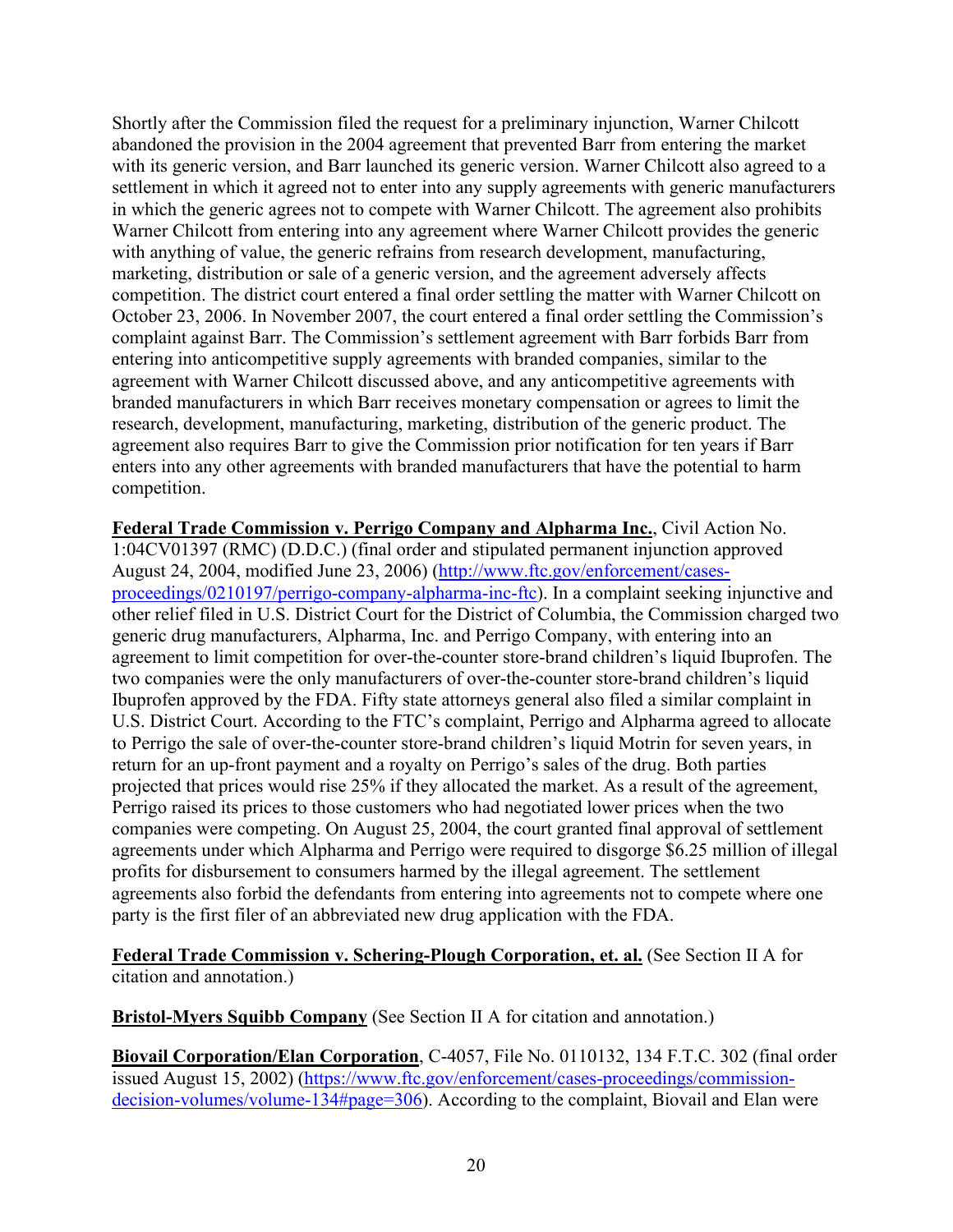the only companies with FDA approval to market 30 mg and 60 mg generic Adalat. Elan was the first to file for FDA approval on the 30 mg dosage, and Biovail was the first to file for FDA approval on the 60 mg dosage. Pursuant to the Hatch-Waxman Act, Elan qualified for 180 days of exclusivity for the 30 mg product upon receiving final FDA approval, and Biovail qualified for 180 days of exclusivity on the 60 mg product upon receiving final FDA approval. Each was the second to file on the dosage for which the other was the first filer. Prior to generic entry, Bayer's sales of the branded form of the 30 mg and 60 mg products were in excess of \$270 million a year. In October 1999, Biovail and Elan entered into an agreement involving these products. In exchange for specified payments, Elan appointed Biovail as the exclusive distributor of Elan's 30 mg and 60 mg products and allowed Biovail to profit from the sale of both products. Biovail appointed Teva Pharmaceuticals, Inc. to sub-distribute Elan's 30 mg product in the United States, and agreed to appoint another firm to sub-distribute Elan's 60 mg product. The agreement had a minimum term of 15 years.

In March 2000, the FDA gave final approval to Elan's 30 mg product and Elan, under its agreement with Biovail, entered the market with its 30 mg product through Biovail. In December 2000, the FDA gave final approval to Biovail's 60 mg product and Biovail entered the market with that product. Also in December 2000, the FDA gave final approval to Biovail's 30 mg product, but Biovail never launched that product. Similarly, in October 2001, the FDA gave final approval to Elan's 60 mg product, but Elan never launched that product. Thus, Elan had a monopoly over 30 mg generic Adalat, the profits from which it shared with Biovail; Biovail had a monopoly over 60 mg generic Adalat, having paid Elan a multi-million dollar royalty; and neither launched a product in competition with the other's dosage form.

The order requires Biovail and Elan to terminate their agreement immediately, and prohibits them from entering similar agreements in the future. It requires them to use best efforts to effect independent launches of both 30 mg and both 60 mg generic Adalat products as promptly as possible, and contains an interim supply arrangement to ensure that consumers continue to have access to at least one 30 mg and one 60 mg product while Biovail and Elan unwind their agreement. In addition, the order contains strict reporting and notice requirements intended to assist the Commission in monitoring compliance with the order.

**American Home Products** (See Section II A for citation and annotation.)

**Hoechst Marion Roussel, Inc./Carderm Capital L.P./Andrx Corp.** (See Section II A for citation and annotation.)

**Abbott Laboratories/Geneva Pharmaceuticals, Inc.** (See Section II A for citation and annotation.)

# <span id="page-23-1"></span><span id="page-23-0"></span>**III. CONDUCT INVOLVING PHARMACEUTICAL DISTRIBUTION**

# **A. Monopolization**

**Federal Trade Commission v. Cardinal Health**, Case 15-cv-3031, FTC File No. 1010006 (final order issued April 23, 2015) [\(https://www.ftc.gov/enforcement/cases-proceedings/101-](https://www.ftc.gov/enforcement/cases-proceedings/101-0006/cardinal-health-inc) [0006/cardinal-health-inc\)](https://www.ftc.gov/enforcement/cases-proceedings/101-0006/cardinal-health-inc). In April 2015, the FTC filed a stipulated permanent injunction in federal court settling charges that Cardinal Health, Inc. excluded potential entrants and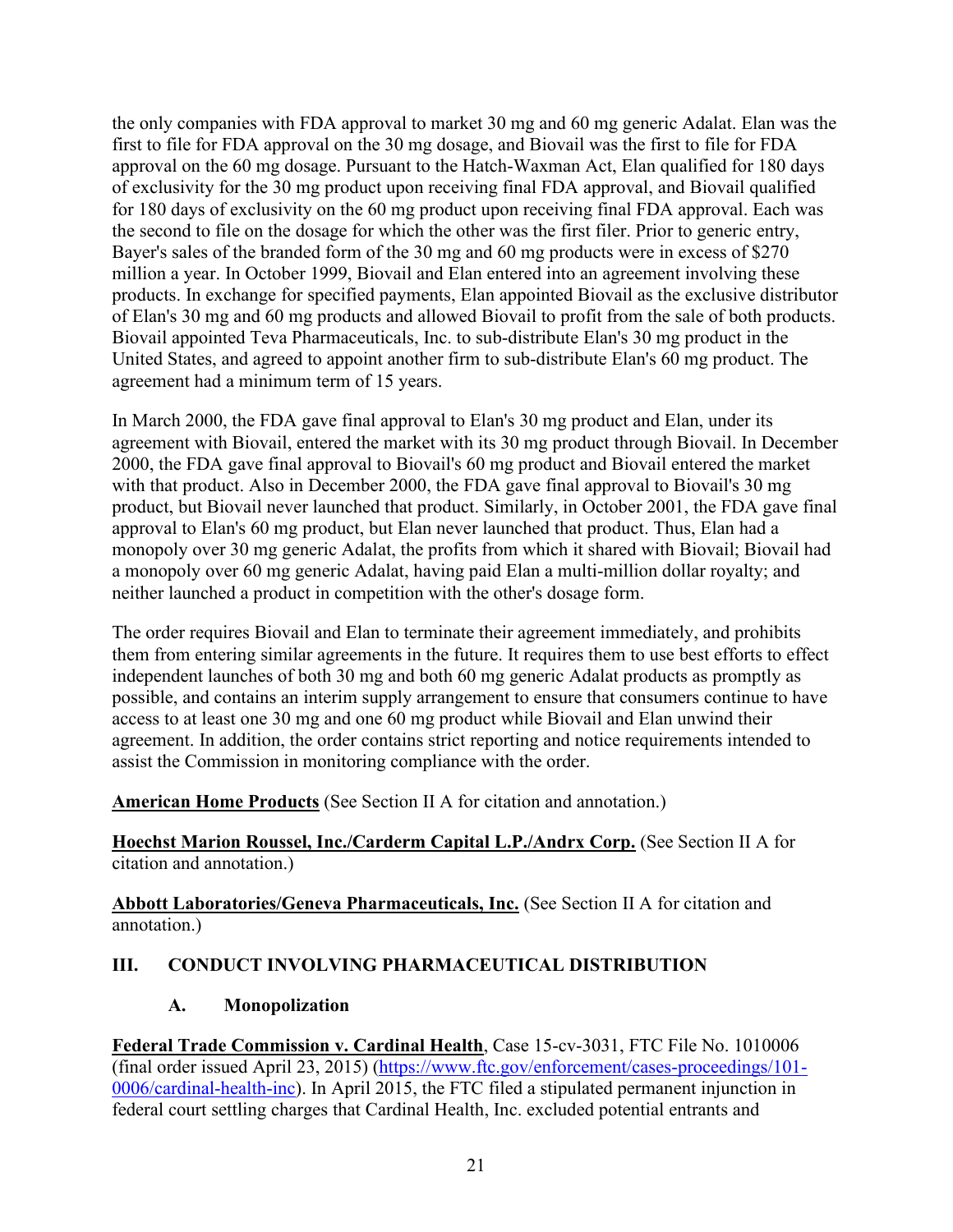maintained monopoly power in 25 local markets for the sale and distribution of low energy radiopharmaceuticals, by obtaining *de facto* exclusive rights to distribute an essential input, heart profusion agents, from the only two manufacturers. Low energy radiopharmaceuticals are drugs containing radioactive isotopes used by hospitals and clinics for nuclear imaging and other procedures. Radiopharmacies, including Cardinal's, distribute and sell radiopharmaceuticals to hospitals and clinics, which rely on radiopharmacies to compound radiopharmaceuticals and to provide just-in-time delivery on a daily basis for procedures. At the time of the complaint, Cardinal owned the nation's largest chain of radiopharmacies.

According to the complaint, a radiopharmacy could not profitably operate and compete in a local market without obtaining the right to distribute heart profusion agents from one of the two manufacturers. Cardinal employed various tactics to induce or coerce the only two manufacturers of heart profusion agents to refuse to grant distribution rights to potential entrants in the 25 markets in which Cardinal operated the only radiopharmacy. Cardinal's coercive tactics did not enhance efficiency or otherwise serve procompetitive ends, but rather had the purpose and effect of insulating Cardinal's downstream monopolies from competition. The complaint alleged that Cardinal's conduct enabled it to amass substantial ill-gotten gains by charging hospitals and clinics in the 25 geographic markets supra-competitive prices.

Under the terms of the final order and stipulated permanent injunction, Cardinal was required to disgorge its ill-gotten gains by paying \$26.8 million into a fund for distribution to customers injured by its conduct. The order bars Cardinal from engaging in similar conduct in the future and requires Cardinal to notify the Commission before entering into new exclusive distribution agreements or buying radiopharmacy assets that would not otherwise be subject to the notification requirements of the Hart-Scott Rodino Act. The order also contains provisions designed to facilitate entry and restore competition in six of the relevant markets where Cardinal continues to operate as the sole or dominant radiopharmacy.

# **B. Agreements on Price and Price-Related Terms**

<span id="page-24-0"></span>**Cooperativa de Farmacias Puertorriqueñas (Coopharma)**, C-4374, FTC File No. 1010079 (final order issued November 6, 2012) [\(https://www.ftc.gov/enforcement/cases-proceedings/101-](https://www.ftc.gov/enforcement/cases-proceedings/101-0079/cooperativa-de-farmacias-puertorriquenas-coopharma) [0079/cooperativa-de-farmacias-puertorriquenas-coopharma\)](https://www.ftc.gov/enforcement/cases-proceedings/101-0079/cooperativa-de-farmacias-puertorriquenas-coopharma). The complaint alleged that Cooperativa de Farmacias Puertorriqueñas (Coopharma), a Puerto Rico cooperative of approximately 300 pharmacy-owners, violated federal antitrust laws by negotiating, entering into, and implementing agreements among its member pharmacies to fix prices in their contracts with insurers and pharmacy benefit managers. At the time of the complaint, Coopharma members owned more than 350 pharmacies in Puerto Rico. Its members represented at least onethird of all of the pharmacies in Puerto Rico, and they had a significant presence on the western side of the island. According to the complaint, since at least 2007 Coopharma negotiated with more than 10 payers over reimbursement rates and signed "single-signature" master contracts on behalf of its member pharmacies. In addition, the threat of collective action by Coopharma members led two payers to pay higher rates to the group's members through their individual pharmacy contracts. The order prohibits Coopharma from entering into or facilitating agreements between or among any pharmacies to, among other things, negotiate on behalf of any pharmacy with any payer and refuse to deal with any payer. The order also prohibits Coopharma from facilitating information exchanges between pharmacies regarding whether to contract with a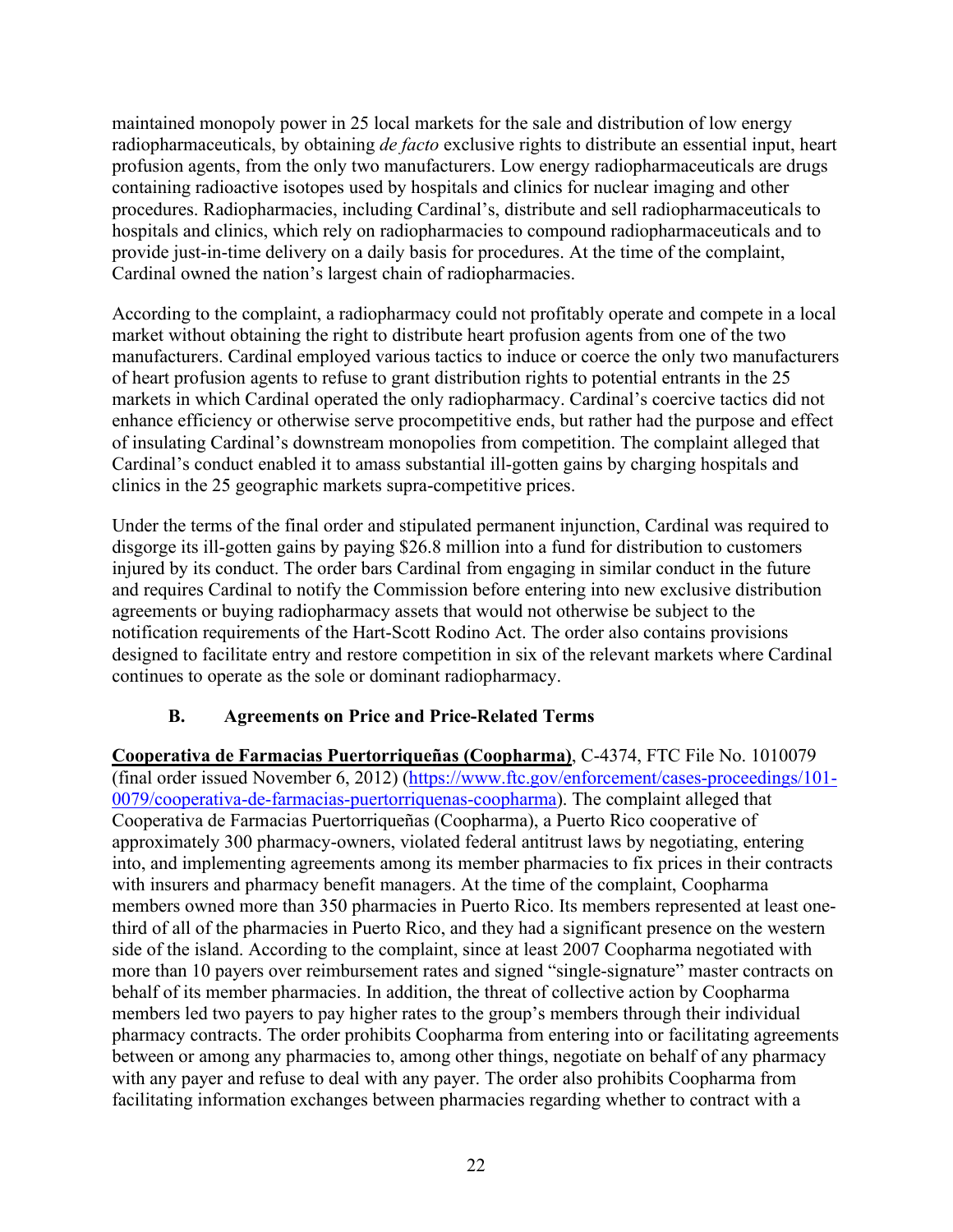payer and inducing anyone to engage in the prohibited conduct. Under the order, payers are allowed to terminate their contracts with Coopharma without penalty, and Coopharma must notify each pharmacy providing services under the contract of the termination.

**Minnesota Rural Health Cooperative**, C-4311, FTC File No. 0510199 (final order issued December 28, 2010) [\(http://www.ftc.gov/enforcement/cases-proceedings/051-0199/minnesota](http://www.ftc.gov/enforcement/cases-proceedings/051-0199/minnesota-rural-health-cooperative-matter)[rural-health-cooperative-matter\)](http://www.ftc.gov/enforcement/cases-proceedings/051-0199/minnesota-rural-health-cooperative-matter). The complaint charged that competing hospitals, physicians, and pharmacies in rural southwestern Minnesota agreed to fix prices and collectively negotiate contracts – including price terms – with third-party payers in Minnesota through the Minnesota Rural Health Cooperative (MRHC); and that MRHC had undertaken no efficiency-enhancing integration that could justify this conduct. MRHC had about 22 hospital members (representing most of the hospitals and two-thirds of hospital beds) and 114 physician members (who practiced in about 47 clinics) in SW Minnesota. The complaint charged that, since 1996, MRHC negotiated prices and other competitively significant terms with payers in Minnesota on behalf of MRHC physician and hospital members. MRHC and its members refused to negotiate individually with payers. MRHC also threatened to terminate contracts with payers to pressure them to increase reimbursement rates for MRHC physicians and hospitals. The complaint charged that, through its collective negotiations and coercive tactics, MRHC extracted higher payments and other favorable price-related terms from payers. (*E.g.*, one payer agreed to pay MRHC physicians 27% more and MRHC hospitals 10% more, than comparable non-MRHC physicians and hospitals.)

The complaint also alleged that, from early 2005 to late 2007, MRHC represented about 70 pharmacy members in obtaining higher Medicare "Part D" prescription drug program reimbursement levels. The complaint charged that MRHC took advantage of Part D regulations requiring each participating pharmacy benefit management company (PBM) or other payer to include enough pharmacies in its pharmacy benefits plan to ensure that 70% of rural Part D beneficiaries lived no more than 15 miles from a participating pharmacy. MRHC urged member pharmacies not to deal individually with PBMs so as to "leverage" their negotiating power, and negotiated and contracted collectively with at least six PBMs.

The order, among other things, prohibits MRHC from entering into or facilitating agreements between or among physicians, hospitals, or pharmacies: (1) to refuse, or threaten to refuse, to deal with any payer regarding the terms, conditions, or requirements upon which any physician deals, or is willing to deal, with any payer (including, but not limited to, price terms); or (2) to not deal individually with any payer, or to not deal with any payer through any arrangement other than one involving MRHC. The order also prohibits MRHC from submitting to the Minnesota Department of Health for approval any agreement with any payer if MRHC or any of its officers, directors, members, or employees engaged in any acts of coercion, intimidation, or boycott of, or any concerted refusal to deal with, any payer seeking to contract with MRHC – provided, however, that it would not violate the order for MRHC, when negotiating with a payer in compliance with Minnesota Annotated Code § 62R.01, *et seq.*, to: (1) reject any offer or counter-offer, or refuse to contract; or (2) exchange information that is reasonably necessary to contract pursuant to negotiating with any payer. This latter order provision recognizes that Minnesota laws: (1) authorize health care provider cooperatives to contract with purchasers on a fee-for-service basis; (2) specify that, with certain limitations, such contracts are not contracts that unreasonably restrain trade; and (3) establish a process by which the State's Department of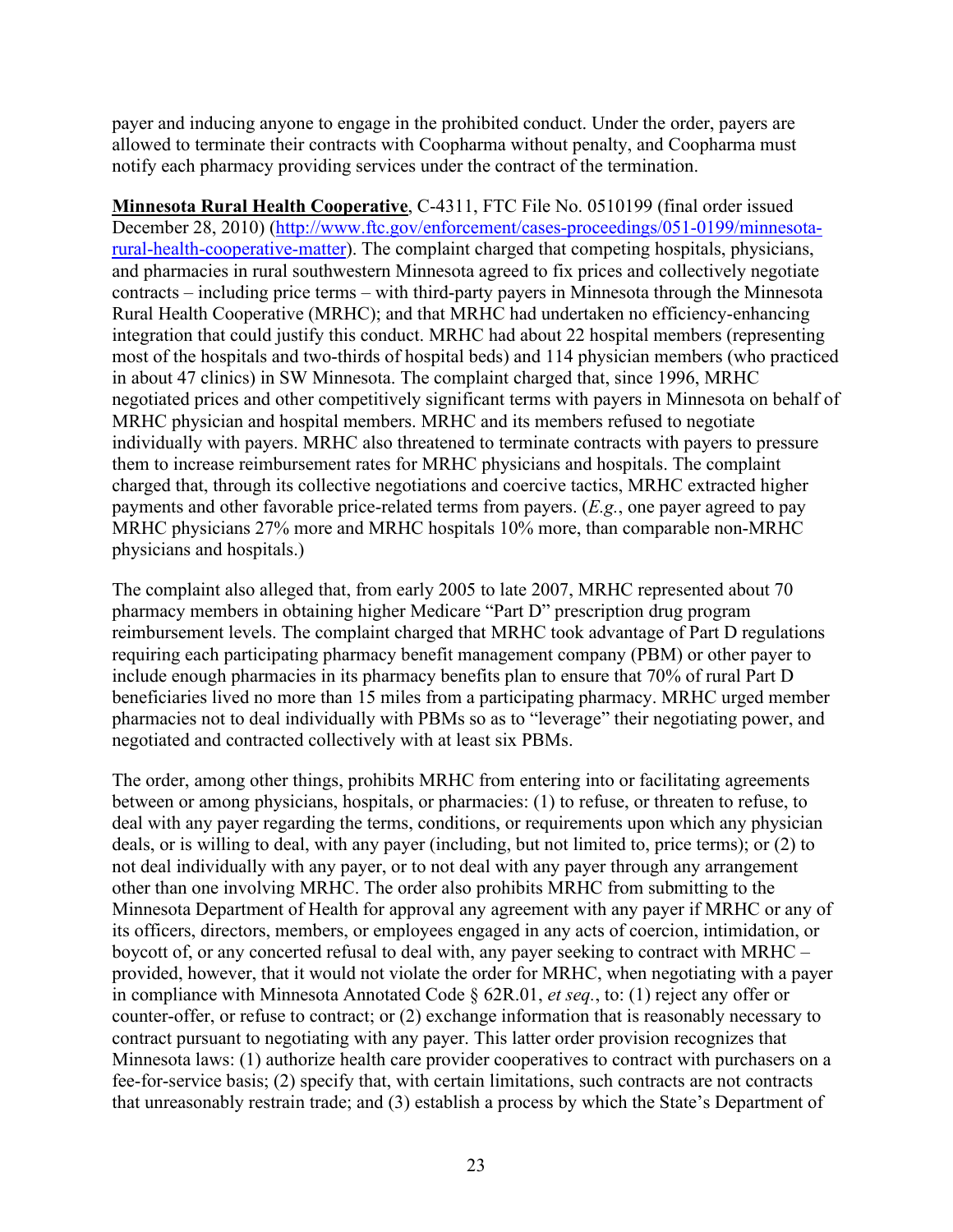Health is to review and approve or disapprove health care provider cooperatives with third-party payers.

**Asociacion de Farmacias Region de Arecibo**, C-3855, FTC File No. 9810153 (final order issued March 2, 1999) [\(https://www.ftc.gov/enforcement/cases-proceedings/9810153/asociacion](https://www.ftc.gov/enforcement/cases-proceedings/9810153/asociacion-de-farmacias-region-de-arecibo-inc-ricardo-lalvarez)[de-farmacias-region-de-arecibo-inc-ricardo-lalvarez\)](https://www.ftc.gov/enforcement/cases-proceedings/9810153/asociacion-de-farmacias-region-de-arecibo-inc-ricardo-lalvarez). The complaint alleged that an association, composed of approximately 125 pharmacies in northern Puerto Rico, fixed the terms and conditions, including fixing prices, of dealing with third-party payers, and threatened to withhold services from a government program to provide health care services for indigent patients. The association was formed in 1994 as a vehicle to negotiate with health plans. According to the complaint, in January 1995, the association refused to contract with Triple-S, the payer for the reform program in northern Puerto Rico, until Triple-S raised the fees paid to the association's members. Furthermore, in March 1996, the association threatened to withhold its members' services unless Triple-S rescinded a new fee schedule calling for lower reimbursement fees for the pharmacies. Triple-S acceded to the association's demands and increased fees by 22%. The order prohibits the association from negotiating on behalf of any pharmacies with any payer or provider, jointly boycotting or refusing to deal with third-party payers, restricting the ability of pharmacies to deal with payers individually, or determining the terms or conditions for dealing with third-party payers.

**Institutional Pharmacy Network**, C-3822, C-3823, FTC File No. 9610005 (final order issued August 11, 1998) [\(https://www.ftc.gov/enforcement/cases-proceedings/9610005/institutional](https://www.ftc.gov/enforcement/cases-proceedings/9610005/institutional-pharmacy-network-evergreen-pharmaceutical-inc-et)[pharmacy-network-evergreen-pharmaceutical-inc-et\)](https://www.ftc.gov/enforcement/cases-proceedings/9610005/institutional-pharmacy-network-evergreen-pharmaceutical-inc-et). The complaint alleged that five institutional pharmacies unlawfully fixed prices and restrained competition among institutional pharmacies in Oregon, leading to higher reimbursement levels for serving Medicaid patients in Oregon long-term care institutions. The five pharmacies, Evergreen Pharmaceutical, Inc., NCS Healthcare of Oregon, Inc., NCS Healthcare of Washington, Inc., United Professional Companies, Inc., and White, Mack and Wart, Inc. (which provided institutional pharmacy services for 80% of those patients in Oregon receiving such services) competed to provide prescription drugs and services to long term care institutions. According to the complaint, the pharmacies formed IPN to offer their services collectively and maximize their leverage in bargaining over reimbursement rates, but did not share risk or provide new or efficient services. The order prohibits IPN and the institutional pharmacy respondents from entering into similar price fixing arrangements.

**RxCare of Tennessee, Inc. et al.**, C-3664, 121 F.T.C. 762 (final order issued June 10, 1996) [\(https://www.ftc.gov/enforcement/cases-proceedings/commission-decision-volumes/volume-](https://www.ftc.gov/enforcement/cases-proceedings/commission-decision-volumes/volume-121)[121\)](https://www.ftc.gov/enforcement/cases-proceedings/commission-decision-volumes/volume-121). The complaint charged that RxCare of Tennessee, a leading provider of pharmacy network services in that state, used a "most favored nation" clause (MFN) in order to discourage pharmacies from discounting, and to limit price competition among pharmacies in their dealings with pharmacy benefits managers and third-party payers. The MFN clause at issue required that if a pharmacy in the RxCare network accepted a reimbursement rate from any other third-party payer that is lower than the RxCare rate, the pharmacy must accept that lower rate for all RxCare business in which it participates. Combined with RxCare's market power (the network included 95% of all chain and independent pharmacies in Tennessee), the complaint alleged that the MFN clause forced some pharmacies in the network to reject lower reimbursement rates for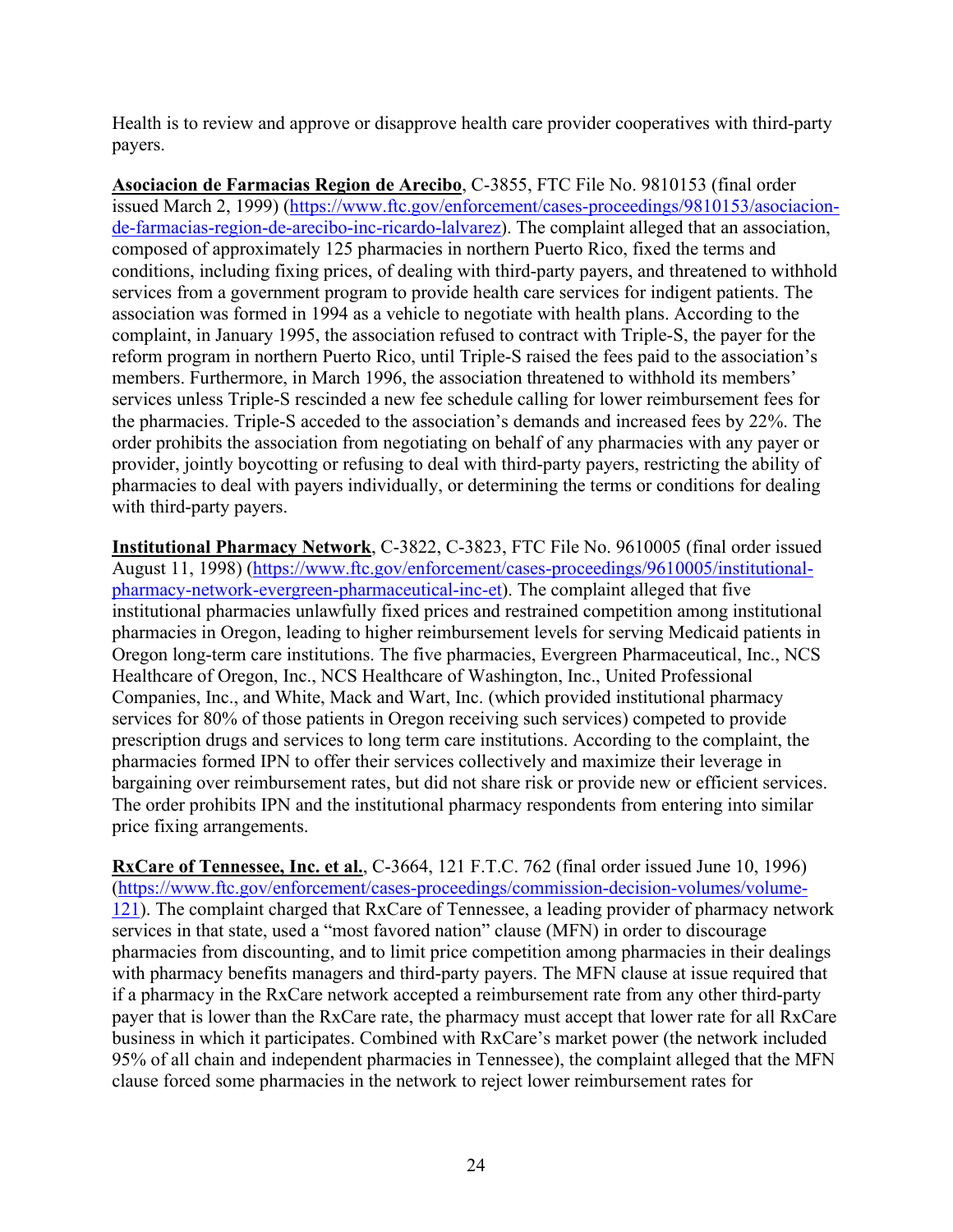prescriptions they fill for patients covered by other health plans. The order bars RxCare from including the MFN clause in its pharmacy agreements.

#### **Baltimore Metropolitan Pharmaceutical Association, Inc./Maryland Pharmacists**

**Association**, D-9262, 117 F.T.C. 95 (final order issued February 25, 1994) [\(https://www.ftc.gov/enforcement/cases-proceedings/commission-decision-volumes/volume-](https://www.ftc.gov/enforcement/cases-proceedings/commission-decision-volumes/volume-117)[117\)](https://www.ftc.gov/enforcement/cases-proceedings/commission-decision-volumes/volume-117). The complaint alleged that the Maryland Pharmacists Association (MPhA) and the Baltimore Metropolitan Pharmaceutical Association (BMPA), in response to cost-containment measures initiated by the Baltimore city government employees' prescription-drug plan, illegally conspired to boycott the plan in order to force higher reimbursement rates for prescriptions. According to the complaint, the associations' actions increased the cost of obtaining drugs through prescription drug plans, and reduced price competition between the firms providing these prescriptions. Under the consent order, MPhA and BMPA are prohibited from entering into, organizing, or encouraging any agreement between or among pharmacy firms to refuse to enter into, or to withdraw from, any participation agreement offered by a third-party payer. In addition, for five years, the associations are prohibited from providing comments or advice to any pharmacist or pharmacy concerning participation in any existing or proposed participation agreement, or the intention of other pharmacists or pharmacies to withdraw from or join a participation agreement. The associations are also prohibited from continuing meetings if two persons make statements concerning their firms' intentions to join a participation agreement.

**Southeast Colorado Pharmacal Association**, D-3410, 116 F.T.C. 51 (final order issued January 15, 1993) [\(https://www.ftc.gov/enforcement/cases-proceedings/commission-decision](https://www.ftc.gov/enforcement/cases-proceedings/commission-decision-volumes/volume-116)[volumes/volume-116\)](https://www.ftc.gov/enforcement/cases-proceedings/commission-decision-volumes/volume-116). The complaint alleged that the Southeast Colorado Pharmacal Association (SCPhA) illegally conspired to boycott a prescription drug program offered through a state-retirees health plan in an attempt to force the program to increase its reimbursement rate for prescriptions filled by its pharmacy members. The order prohibits the association from entering into or threatening to enter into any agreement with pharmacies to withdraw or refuse to participate in similar reimbursement programs in the future. In addition, for five years, SCPhA is prohibited from providing comments or advice to any pharmacist or pharmacy concerning participation in any existing or proposed participation agreement, communicating the intention of other pharmacists or pharmacies to withdraw from or join a participation agreement, or soliciting other pharmacy firms' intentions about entering into a participation agreement. The association is also prohibited from continuing meetings of pharmacy representatives if members make statements concerning their firms' intentions to join a participation agreement.

**Peterson Drug Company**, D-9227, 115 F.T.C. 492 (final order issued April 22, 1992) [\(https://www.ftc.gov/enforcement/cases-proceedings/commission-decision-volumes/volume-](https://www.ftc.gov/enforcement/cases-proceedings/commission-decision-volumes/volume-115)[115\)](https://www.ftc.gov/enforcement/cases-proceedings/commission-decision-volumes/volume-115). As a member firm of Chain Pharmacy Association, Peterson Drug Company was charged with conspiracy to restrain trade in its refusal to participate in the New York State Employees Prescription Plan, an attempt by New York State to reduce the reimbursement received by pharmacies participating in the state's employee prescription drug plan. After Peterson failed to appeal an Administrative Law Judge's decision in favor of complaint counsel, the Commission adopted the initial decision and entered an order similar to the Chain Pharmacy order (discussed below).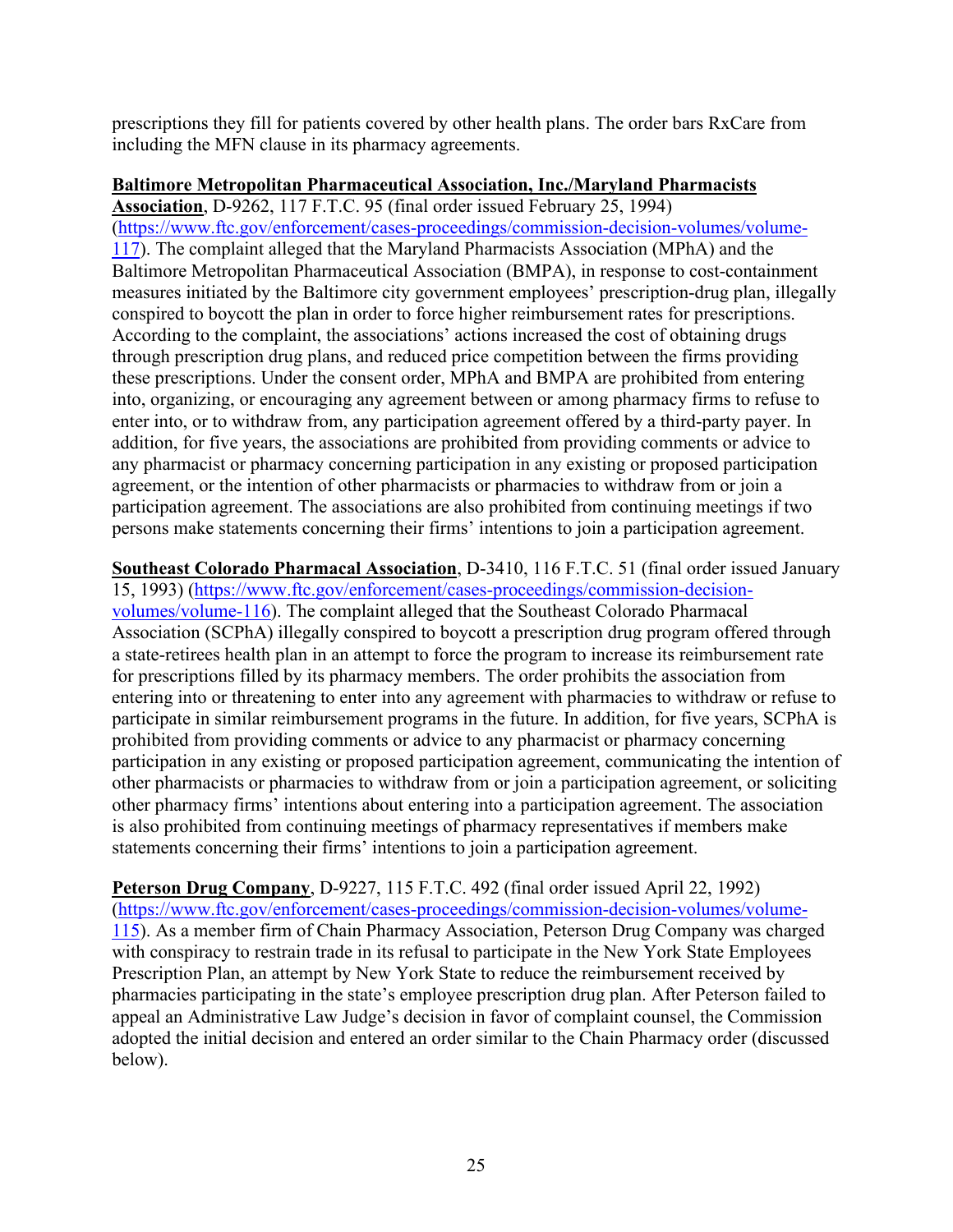**Chain Pharmacy Association**, D-9227, 114 F.T.C. 327 (final order issued June 20, 1991) [\(https://www.ftc.gov/enforcement/cases-proceedings/commission-decision-volumes/volume-](https://www.ftc.gov/enforcement/cases-proceedings/commission-decision-volumes/volume-114)[114\)](https://www.ftc.gov/enforcement/cases-proceedings/commission-decision-volumes/volume-114). The complaint charged that the Chain Pharmacy Association (Chain) and its members conspired to boycott the New York State Employees Prescription Plan, in order to force an increase in reimbursement rates for plan participants who provide prescriptions to state employees. The complaint alleged that the collective refusal to participate in the program injured consumers in New York by reducing competition among pharmacy firms with respect to thirdparty prescription plans. The order prohibits Chain from organizing or entering into any agreement among pharmacy firms to withdraw from or refuse to enter into third-party payer prescription drug plans. Also, for a period of ten years, the order prohibits Chain from communicating to any pharmacist or pharmacy firm information regarding any other pharmacy firm's intentions to enter or refuse to enter into such a participation agreement, or from continuing meetings of pharmacy firm representatives if two persons make statements concerning their firms' intentions to join a participation agreement. For a period of eight years, the order prohibits Chain from advising another pharmacy firm on whether to enter into any payer participation agreement. See Pharmaceutical Society of the State of New York, Inc. (discussed below).

**Fay's Drug Company, Inc.**, D-9227, 114 F.T.C. 344 (final order issued June 25, 1991) [\(https://www.ftc.gov/enforcement/cases-proceedings/commission-decision-volumes/volume-](https://www.ftc.gov/enforcement/cases-proceedings/commission-decision-volumes/volume-114)[114\)](https://www.ftc.gov/enforcement/cases-proceedings/commission-decision-volumes/volume-114). As a member firm of Chain Pharmacy Association, Fay's Drug Company, Inc. was charged with conspiracy to restrain trade in its refusal to participate in the New York State Employees Prescription Plan, an attempt by New York State to reduce the reimbursement received by pharmacies participating in the state's employee prescription drug plan. A separate order similar to the Chain Pharmacy order (discussed above) was entered.

**Kinney Drugs, Inc.**, D-9227, 114 F.T.C. 367 (final order issued July 1, 1991)

[\(https://www.ftc.gov/enforcement/cases-proceedings/commission-decision-volumes/volume-](https://www.ftc.gov/enforcement/cases-proceedings/commission-decision-volumes/volume-114)[114\)](https://www.ftc.gov/enforcement/cases-proceedings/commission-decision-volumes/volume-114). As a member firm of Chain Pharmacy Association, Kinney Drugs, Inc. was charged with conspiracy to restrain trade in its refusal to participate in the New York State Employees Prescription Plan, an attempt by New York State to reduce the reimbursement received by pharmacies participating in the state's employee prescription drug plan. A separate order similar to the Chain Pharmacy order (discussed above) was entered.

**Melville Corporation**, D-9227, 114 F.T.C. 171 (final order issued February 8, 1991) [\(https://www.ftc.gov/enforcement/cases-proceedings/commission-decision-volumes/volume-](https://www.ftc.gov/enforcement/cases-proceedings/commission-decision-volumes/volume-114)[114\)](https://www.ftc.gov/enforcement/cases-proceedings/commission-decision-volumes/volume-114). As a member firm of Chain Pharmacy Association, Melville Corporation was charged with conspiracy to restrain trade in its refusal to participate in the New York State Employees Prescription Plan, an attempt by New York State to reduce the reimbursement received by pharmacies participating in the state's employee prescription drug plan. A separate order similar to the Chain Pharmacy order (discussed above) was entered.

**Rite Aid Corporation**, D-9227, 114 F.T.C. 182 (final order issued February 8, 1991) [\(https://www.ftc.gov/enforcement/cases-proceedings/commission-decision-volumes/volume-](https://www.ftc.gov/enforcement/cases-proceedings/commission-decision-volumes/volume-114)[114\)](https://www.ftc.gov/enforcement/cases-proceedings/commission-decision-volumes/volume-114). As a member firm of Chain Pharmacy Association, Rite Aid Corporation was charged with conspiracy to restrain trade in its refusal to participate in the New York State Employees Prescription Plan, an attempt by New York State to reduce the reimbursement received by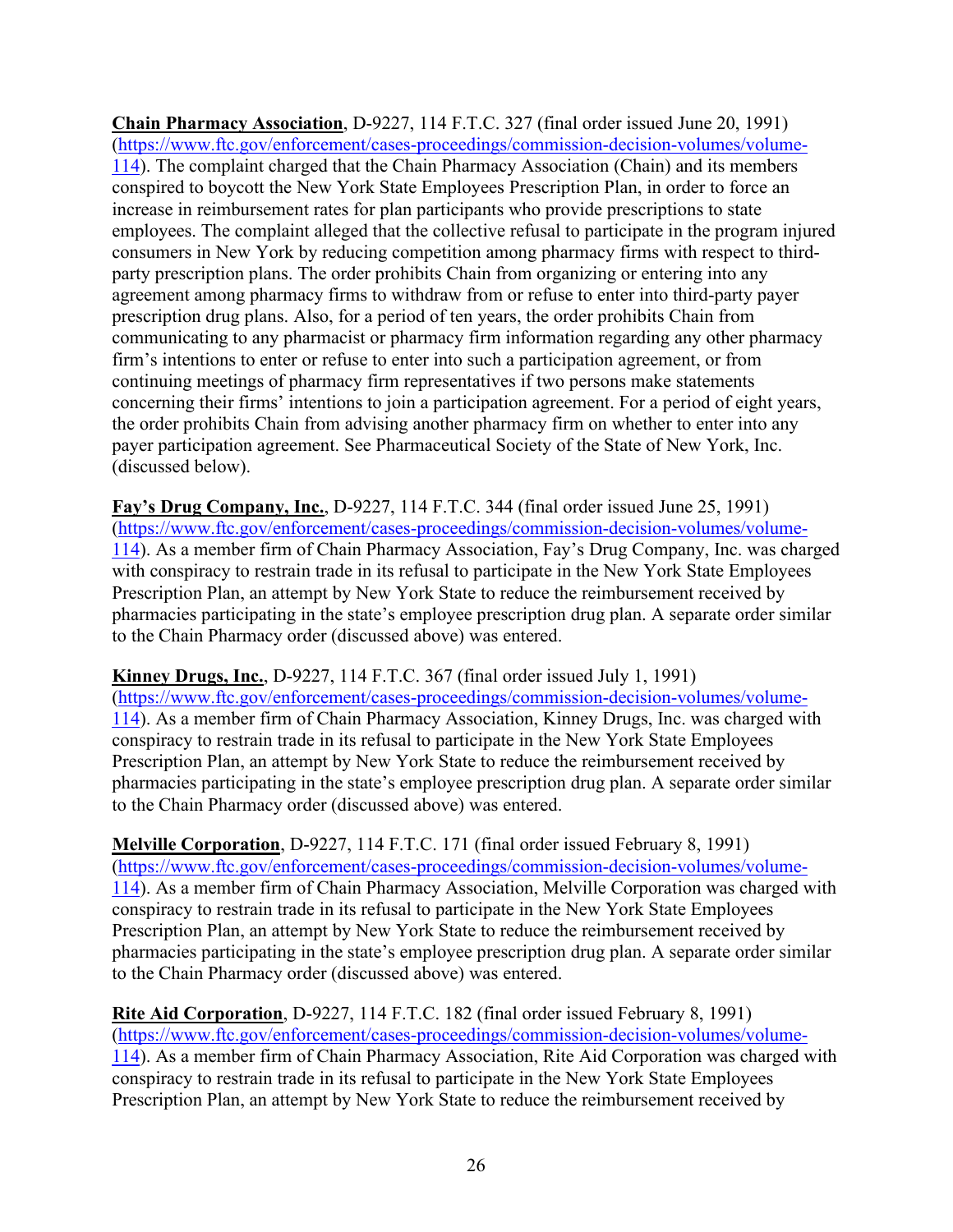pharmacies participating in the state's employee prescription drug plan. A separate order similar to the Chain Pharmacy order (discussed above) was entered.

**James E. Krahulec**, D-9227, 114 F.T.C. 372 (final order issued July 1, 1991) [\(https://www.ftc.gov/enforcement/cases-proceedings/commission-decision-volumes/volume-](https://www.ftc.gov/enforcement/cases-proceedings/commission-decision-volumes/volume-114)[114\)](https://www.ftc.gov/enforcement/cases-proceedings/commission-decision-volumes/volume-114). As a member firm of Chain Pharmacy Association, James E. Krahulec, along with Rite Aid and the members of Chain Pharmacy Association, was charged with conspiracy to restrain trade in its refusal to participate in the New York State Employees Prescription Plan. A separate order similar to the Chain Pharmacy order (discussed above) was entered.

**Pharmaceutical Society of the State of New York, Inc.**, C-3294, 113 F.T.C. 661 (final order issued July 9, 1990) [\(https://www.ftc.gov/enforcement/cases-proceedings/commission-decision](https://www.ftc.gov/enforcement/cases-proceedings/commission-decision-volumes/volume-113)[volumes/volume-113\)](https://www.ftc.gov/enforcement/cases-proceedings/commission-decision-volumes/volume-113). The complaint charged that the Pharmaceutical Society of the State of New York, Inc. (PSSNY) conspired to boycott the New York State Employees Prescription Plan, in order to force an increase in reimbursement rates for plan participants who provide prescription drugs to state employees. According to the complaint, the society's actions reduced price competition, forced the state to pay substantial additional sums for prescription drugs, and coerced the state into raising the prices paid to pharmacies under the state plan. Under the consent order, the society agreed not to enter into any agreement between pharmacy firms to withdraw from or refuse to enter into any participation agreement. Also, for a period of ten years, the order prohibits PSSNY from continuing meetings if two persons make statements concerning their firms' intentions to join a participation agreement; and requires PSSNY to refrain from communicating to any pharmacist or pharmacy firm any information regarding any other pharmacy firm's intentions to enter or refuse to enter into such a participation agreement. For a period of eight years, the order prohibits PSSNY from providing comments or advice to any pharmacist or pharmacy on the desirability of participating in any existing or proposed participation agreement. *See* Chain Pharmacy Association (discussed above).

**Empire State Pharmaceutical Society, Inc.**, D-9238, 114 F.T.C. 152 (final order issued February 5, 1991) [\(https://www.ftc.gov/enforcement/cases-proceedings/commission-decision](https://www.ftc.gov/enforcement/cases-proceedings/commission-decision-volumes/volume-114)[volumes/volume-114\)](https://www.ftc.gov/enforcement/cases-proceedings/commission-decision-volumes/volume-114). An affiliate of Long Island Pharmaceutical Society, Empire State Pharmaceutical Society was charged with conspiracy to boycott the New York State Employees Prescription Plan along with PSSNY. A separate order similar to the PSSNY order (discussed above) was entered.

**Capital Area Pharmaceutical Society**, D-9239, 114 F.T.C. 159 (final order issued February 7, 1991) [\(https://www.ftc.gov/enforcement/cases-proceedings/commission-decision](https://www.ftc.gov/enforcement/cases-proceedings/commission-decision-volumes/volume-114)[volumes/volume-114\)](https://www.ftc.gov/enforcement/cases-proceedings/commission-decision-volumes/volume-114). An affiliate of PSSNY, Capital Area Pharmaceutical Society was charged with conspiracy to boycott the New York State Employees Prescription Plan along with PSSNY. A separate order similar to the PSSNY order (discussed above) was entered.

**Alan Kadish**, D-9239, 114 F.T.C. 167 (final order issued February 7, 1991) [\(http://www.ftc.gov/enforcement/cases-proceedings/commission-decision-volumes/volume-114\)](http://www.ftc.gov/enforcement/cases-proceedings/commission-decision-volumes/volume-114). As president of PSSNY, Alan Kadish was charged with conspiracy to boycott the New York State Employees Prescription Plan along with PSSNY. A separate order similar to the PSSNY order (discussed above) was entered.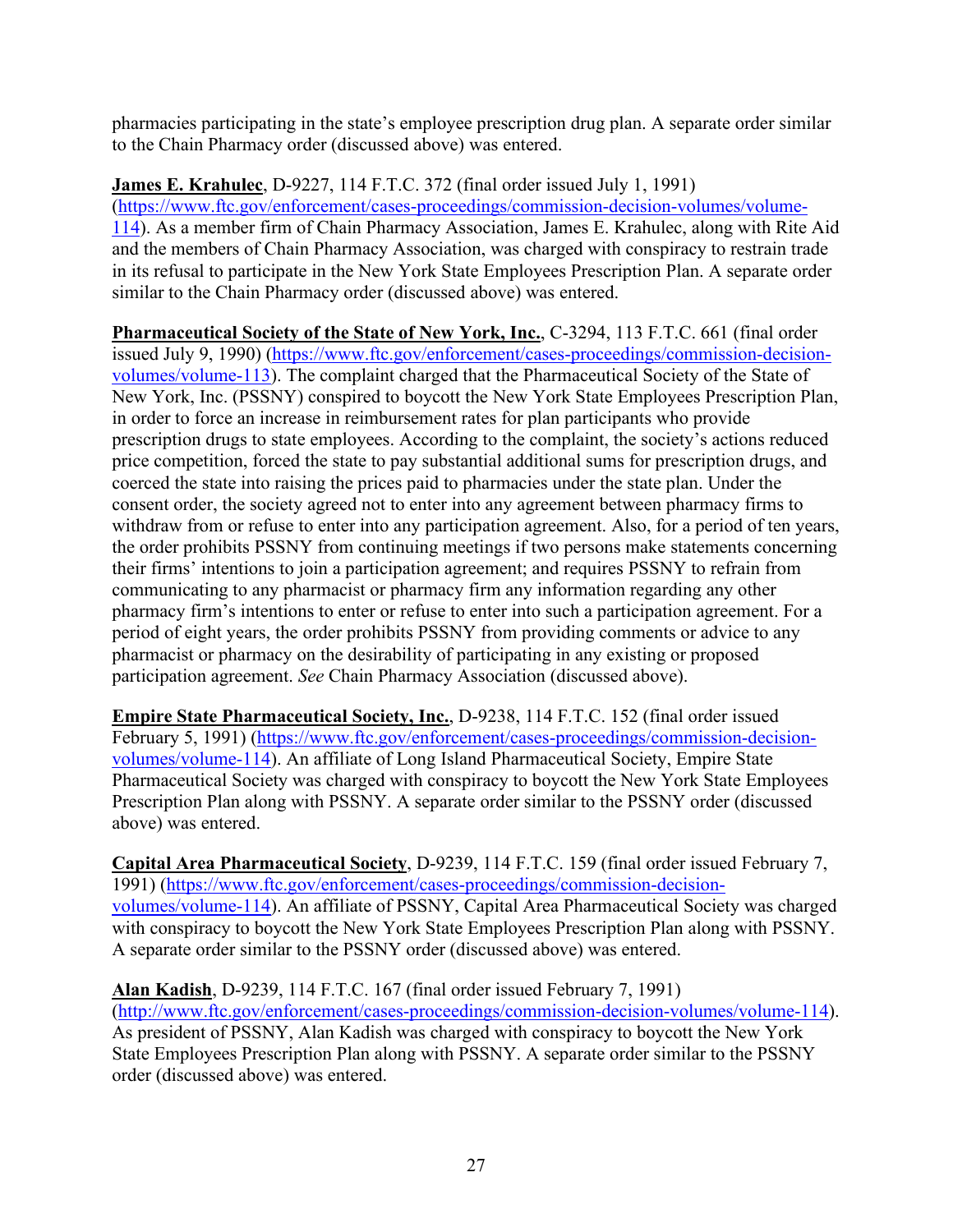**Long Island Pharmaceutical Society, Inc.**, C-3295, 113 F.T.C. 669 (final order issued July 9, 1990) [\(https://www.ftc.gov/enforcement/cases-proceedings/commission-decision](https://www.ftc.gov/enforcement/cases-proceedings/commission-decision-volumes/volume-113)[volumes/volume-113\)](https://www.ftc.gov/enforcement/cases-proceedings/commission-decision-volumes/volume-113). An affiliate of PSSNY, Long Island Pharmaceutical Society, Inc. was charged with conspiracy to boycott the New York State Employees Prescription Plan along with PSSNY. A separate order similar to the PSSNY order (discussed above) was entered.

**Pharmaceutical Society of Orange County, Inc.**, D-3292, 113 F.T.C. 645 (final order issued July 9, 1990) [\(https://www.ftc.gov/enforcement/cases-proceedings/commission-decision](https://www.ftc.gov/enforcement/cases-proceedings/commission-decision-volumes/volume-113)[volumes/volume-113\)](https://www.ftc.gov/enforcement/cases-proceedings/commission-decision-volumes/volume-113). An affiliate of PSSNY, Pharmaceutical Society of Orange County, Inc. was charged with conspiracy to boycott the New York State Employees Prescription Plan along with PSSNY. A separate order similar to the PSSNY order (discussed above) was entered.

**Westchester County Pharmaceutical Society**, C-3293, 113 F.T.C. 653 (final order issued July 9, 1990) [\(https://www.ftc.gov/enforcement/cases-proceedings/commission-decision](https://www.ftc.gov/enforcement/cases-proceedings/commission-decision-volumes/volume-113)[volumes/volume-113\)](https://www.ftc.gov/enforcement/cases-proceedings/commission-decision-volumes/volume-113). An affiliate of PSSNY, Westchester County Pharmaceutical Society, Inc. was charged with conspiracy to boycott the New York State Employees Prescription Plan along with PSSNY. A separate order similar to the PSSNY order (discussed above) was entered.

**Brooks Drug, Inc.**, C-3256, 112 F.T.C. 28 (final order issued July 13, 1989) [\(https://www.ftc.gov/enforcement/cases-proceedings/commission-decision-volumes/volume-](https://www.ftc.gov/enforcement/cases-proceedings/commission-decision-volumes/volume-112)[112\)](https://www.ftc.gov/enforcement/cases-proceedings/commission-decision-volumes/volume-112).As a member firm of Chain Pharmacy Association, Brooks Drug Inc. was charged with conspiracy to restrain trade in its refusal to participate in the New York State Employees Prescription Plan. A separate order similar to the Chain Pharmacy order (discussed above) was entered.

**Carl's Drug Co., Inc.**, C-3257, 112 F.T.C. 15 (final order issued July 12, 1989) [\(https://www.ftc.gov/enforcement/cases-proceedings/commission-decision-volumes/volume-](https://www.ftc.gov/enforcement/cases-proceedings/commission-decision-volumes/volume-112)[112\)](https://www.ftc.gov/enforcement/cases-proceedings/commission-decision-volumes/volume-112). As a member firm of Chain Pharmacy Association, Carl's Drug Co., Inc. was charged with conspiracy to restrain trade in its refusal to participate in the New York State Employees Prescription Plan. A separate order similar to the Chain Pharmacy order (discussed above) was entered.

**Genovese Drug Stores, Inc.**, C-3258, 112 F.T.C. 23 (final order issued July 12, 1989) [\(https://www.ftc.gov/enforcement/cases-proceedings/commission-decision-volumes/volume-](https://www.ftc.gov/enforcement/cases-proceedings/commission-decision-volumes/volume-112)[112\)](https://www.ftc.gov/enforcement/cases-proceedings/commission-decision-volumes/volume-112). As a member firm of Chain Pharmacy Association, Genovese Drug Stores, Inc. was charged with conspiracy to restrain trade in its refusal to participate in the New York State Employees Prescription Plan. A separate order similar to the Chain Pharmacy order (discussed above) was entered.

# <span id="page-30-0"></span>**C. Agreements to Obstruct Innovative Forms of Health Care Delivery or Financing**

**Asociacion de Farmacias Region de Arecibo** (See Section III B for citation and annotation.)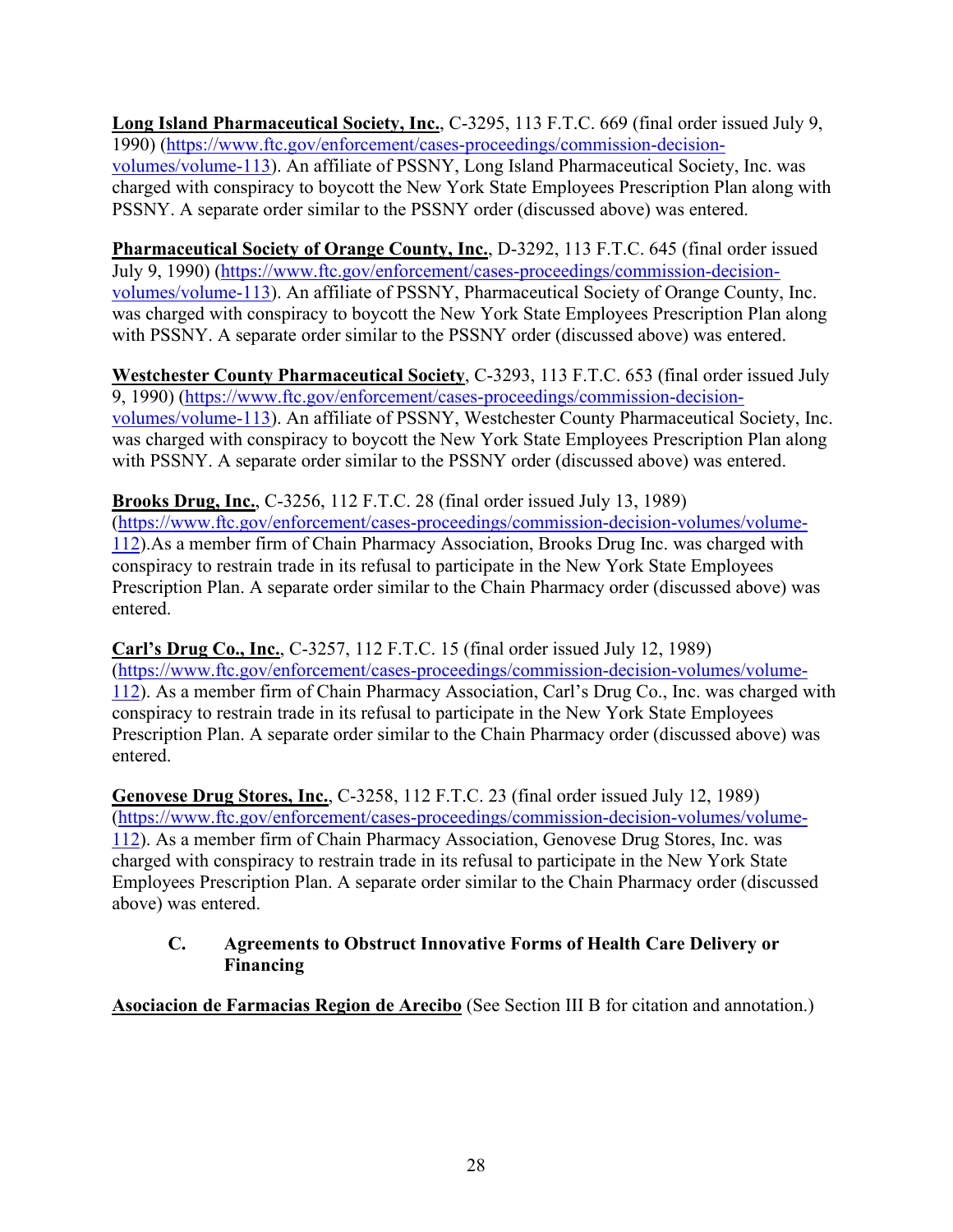# <span id="page-31-1"></span><span id="page-31-0"></span>**IV. MERGERS INVOLVING PHARMACEUTICAL PRODUCTS**

## **A. Horizontal Mergers between Direct Competitors**

**Elanco Animal Health/Bayer**, FTC File No. 1910198 (complaint filed on July 14, 2020; final order approved on September 11, 2020) [\(https://www.ftc.gov/news-events/press](https://www.ftc.gov/news-events/press-releases/2020/09/ftc-approves-final-order-requiring-animal-health-product)[releases/2020/09/ftc-approves-final-order-requiring-animal-health-product\)](https://www.ftc.gov/news-events/press-releases/2020/09/ftc-approves-final-order-requiring-animal-health-product). The Federal Trade Commission alleged that animal health products supplier Elanco Animal Health, Inc.'s proposed \$7.6 billion acquisition of Bayer Animal Health, Inc. would likely be anticompetitive. Specifically, the Commission's complaint alleged that the proposed acquisition would harm U.S. competition in three markets: (1) low-dose prescription treatments for canine otitis externa, an inflammation of the outer ear in dogs; (2) fast-acting oral treatments that kill adult fleas on dogs; and (3) brand-name cattle pour-on insecticides.

Following a public comment period, the Commission approved a final order settling the Commission's charges. The final order requires Elanco to divest its canine otitis externa treatment, Osurnia, to Dechra Limited; its fast-acting oral treatment that kills adult fleas on dogs, Capstar, to PetIQ, LLC; and its brand name cattle pour-on insecticide, StandGuard, to Neogen Corporation. Each divestiture requires Elanco to transfer all intellectual property and other related assets to the respective buyer.

Commission staff and the staff of antitrust agencies in Australia, New Zealand, the United Kingdom, Canada, and the European Commission worked cooperatively to analyze the proposed transaction and potential remedies.

**AbbVie Inc. /Allergan plc**, FTC File No. 1910169 (proposed final order accepted for public comment on May 5, 2020) [\(https://www.ftc.gov/news-events/press-releases/2020/05/ftc](https://www.ftc.gov/news-events/press-releases/2020/05/ftc-imposes-conditions-abbvie-incs-acquisition-allergan-plc)[imposes-conditions-abbvie-incs-acquisition-allergan-plc\)](https://www.ftc.gov/news-events/press-releases/2020/05/ftc-imposes-conditions-abbvie-incs-acquisition-allergan-plc). The complaint charged that AbbVie's proposed \$63 billion acquisition of Allergan would violate federal antitrust law. According to the complaint, the proposed acquisition would likely result in substantial competitive harm to consumers in the market for treatment of exocrine pancreatic insufficiency, or EPI, a condition that results in the inability to digest food properly. The complaint alleged that only four companies sell pharmaceutical products to treat EPI, with AbbVie and Allergan together controlling 95 percent of the market.

The complaint also alleged that the acquisition would eliminate future direct competition between AbbVie and Allergan in the U.S. market for IL-23 inhibitor drugs for the treatment of moderate-to-severe Crohn's disease and moderate-to-severe ulcerative colitis. A small group of companies sells or is developing IL-23 inhibitors, which are a new class of drugs that treat both conditions. Currently, Johnson & Johnson sells Stelara, the only FDA-approved IL-23 inhibitor treatment for both conditions. Only three other companies—AbbVie, Allergan, and Eli Lilly and Company—have IL-23 inhibitors in late-stage development.

Following a public comment period, the Federal Trade Commission approved a final order settling charges that AbbVie's \$63 billion acquisition of Allergan would violate federal antitrust law. The final order requires AbbVie and Allergan to divest to Nestlé, S.A. Allergan's Zenpep and Viokase, which are currently sold to treat EPI. AbbVie and Allergan also are required to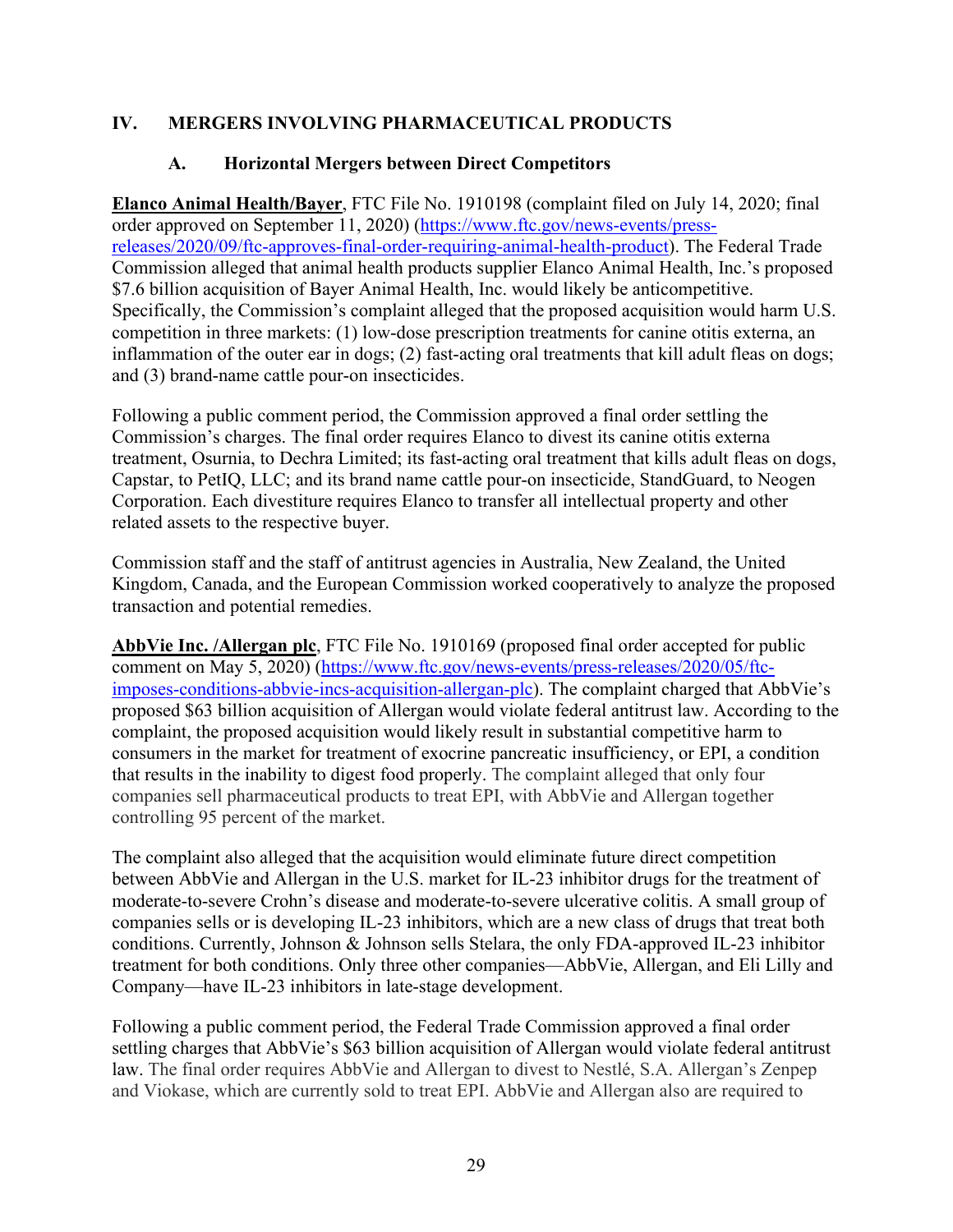divest to Allergan's rights and assets related to brazikumaban IL-23 inhibitor that is in development to treat moderate-to-severe Crohn's disease and ulcerative colitis—to AstraZeneca plc.

Commission staff cooperated with antitrust agencies in Canada, the European Union, Mexico, and South Africa, and worked closely with the staff of the European Commission to analyze proposed remedies. The Commission staff also worked with the offices of several state Attorneys General in its investigation.

**Amneal Pharmaceuticals LLC/Impax Laboratories Inc.**, C-4650, FTC File No. 1810017 (final order approved on July 10, 2018) [\(https://www.ftc.gov/enforcement/cases](https://www.ftc.gov/enforcement/cases-proceedings/181-0017-c-4650/amneal-holdings-impax-laboratories-matter)[proceedings/181-0017-c-4650/amneal-holdings-impax-laboratories-matter\)](https://www.ftc.gov/enforcement/cases-proceedings/181-0017-c-4650/amneal-holdings-impax-laboratories-matter). The complaint alleged that the proposed acquisition by Amneal of Impax Laboratories would lessen actual or future competition and increase the likelihood of higher prices in 10 U.S. markets for generic pharmaceutical products including:

- Desipramine hydrochloride to treat depression. Only five companies currently sell generic desipramine hydrochloride tablets in the United States: Amneal, Impax, Heritage Pharmaceuticals, Inc. ("Heritage"), Sandoz, and Teva Pharmaceutical Industries Ltd. ("Teva"). Sales by Teva, Sandoz, and Amneal account for more than 95 percent of the market. Heritage accounts for the remaining 5 percent while Impax only launched its product in late 2017. The Acquisition would reduce the number of suppliers of generic desipramine hydrochloride tablets from five to four and eliminate the most recent entrant into the market.
- Ezetimibe and simvastatin, used to improve cholesterol and lower triglycerides. Only four companies currently sell generic ezetimibe and simvastatin IR tablets in the United States: Amneal, Impax, Dr. Reddy's Laboratories ("Dr. Reddy's"), and Teva. Sales by Impax account for more than half the market, while Dr. Reddy's and Teva share the remainder. Amneal entered the generic ezetimibe and simvastatin IR tablets market at the end of 2017. The Acquisition would reduce the number of suppliers from four to three and eliminate the most recent entrant.
- Felbamate, an anticonvulsant used in the treatment of epilepsy. Only four companies currently sell generic felbamate tablets in the United States: Amneal, Impax, Alvogen, and Wallace Pharmaceuticals, Inc. ("Wallace"). The Acquisition would reduce the number of suppliers of generic felbamate from four to three.
- Aspirin and dipyridamole, antiplatelet therapy used to reduce the risk of stroke. Only Amneal currently sells generic aspirin and dipyridamole ER capsules in the United States. Impax is one of only a limited number of suppliers capable of entering the market for generic aspirin and dipyridamole ER capsules in the near future.
- Azelastine nasal spray, used to treat seasonal allergies. Three companies currently sell generic azelastine nasal spray: Impax, partnered with Perrigo Company plc ("Perrigo"); Wallace; and Apotex Inc. ("Apotex"). Amneal is one of a limited number of suppliers capable of entering the market in the near future.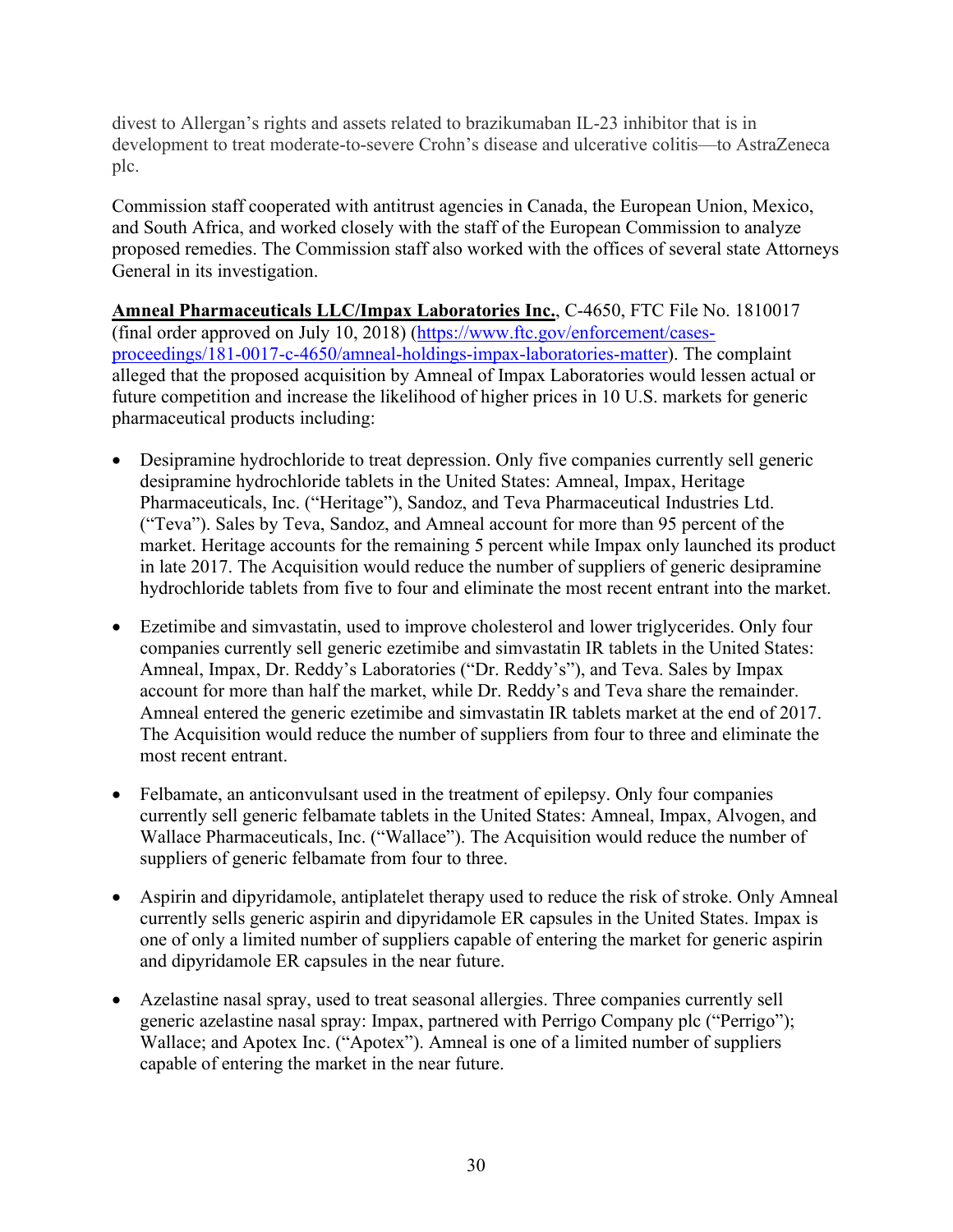- Diclofenac sodium and misoprostol, used to provide pain relief while minimizing gastrointestinal side effects. Four companies, Amneal, Teva, Sandoz, and Exela Pharma Sciences LLC ("Exela"), have approved ANDAs to sell generic diclofenac sodium and misoprostol DR tablets in the United States. In addition, Greenstone LLC, a Pfizer subsidiary, sells an authorized generic version. Sandoz does not sell its product directly to customers and supplies only to a private labeler. The Exela product, marketed by both Eagle Pharmaceuticals, Inc. and Dash Pharmaceuticals LLC, has limited sales. Impax, partnered with Micro Labs Limited, is one of only a few suppliers capable of entering the market for generic diclofenac sodium and misoprostol DR tablets in the near future.
- Fluocinonide-E cream, a corticosteroid used on the skin to reduce swelling, redness, itching, and allergic reactions. Only four companies currently sell generic fluocinonide-E cream in the United States: Impax, Alvogen, Sun Pharmaceutical Industries Ltd. ("Sun"), and Teva. Sun and Teva are the market leaders, while Impax and Alvogen are recent entrants into the market. Amneal is one of only a few suppliers capable of entering the market for generic fluocinonide-E cream in the near future.
- Methylphenidate hydrochloride, a central nervous system stimulant used to treat attentiondeficit disorder and attention-deficit/hyperactivity disorder. Only four companies currently sell generic methylphenidate hydrochloride ER tablets in the United States: Teva is the leading supplier with more than 80 percent share, while Mylan N.V. and Trigen each have less than 10 percent share. Amneal's ANDA was approved in February of 2018, and it has since launched the product. Impax is one of a limited number of suppliers capable of entering the market for generic methylphenidate hydrochloride ER tablets in the near future.
- Olopatadine hydrochloride nasal spray, used to treat seasonal allergies. Three companies currently sell generic olopatadine hydrochloride nasal spray in the United States: Impax, partnered with Perrigo; Sandoz; and Apotex. Amneal is one of only a few suppliers capable of entering the market for generic olopatadine hydrochloride nasal spray in the near future.

The order requires Impax to divest its rights and assets for these 10 products to three other companies.

**C.H. Boehringer Sohn AG & KG/Sanofi**, C-4601, FTC File No. 1610077 (final order issued February 14, 2017) [\(https://www.ftc.gov/enforcement/cases-proceedings/161-0077/ch](https://www.ftc.gov/enforcement/cases-proceedings/161-0077/ch-boehringer-sohn-matter)[boehringer-sohn-matter\)](https://www.ftc.gov/enforcement/cases-proceedings/161-0077/ch-boehringer-sohn-matter). The complaint alleged that the proposed acquisition by Boehringer of the Merial animal health business from Sanofi would lessen actual or future competition and increase the likelihood of higher prices in the relevant U.S. markets for companion animal vaccines and cattle and sheep parasiticides. Boehringer is the sixth largest animal health supplier in the world and Merial is the fourth largest supplier.

• Canine vaccines prevent specific illnesses in dogs. The complaint alleged that the proposed acquisition would reduce the number of suppliers in the markets for seven canine vaccines from four to three. The complaint also charged that the proposed acquisition would lessen future competition in the market for *Bordetella bronchiseptica* bacterium, in which Boehringer competed and Merial was the most likely entrant in the near future.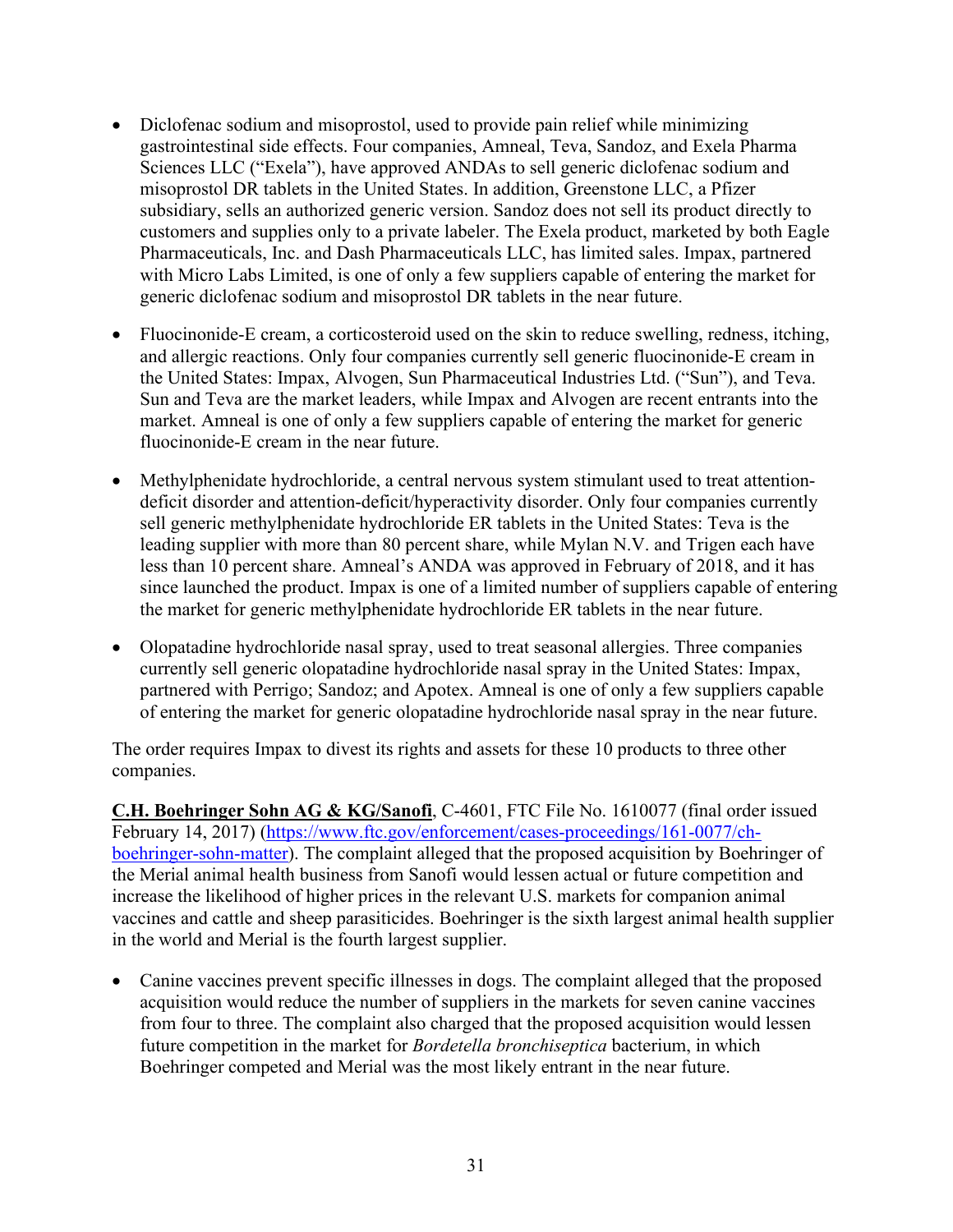- Feline vaccines prevent diseases common to cats. The complaint alleged that the proposed acquisition would combine the two leading feline vaccine suppliers, reducing the number of competitors from four to three.
- Rabies vaccines are used for both dogs and cats to protect against the rabies virus. The complaint alleged that the proposed acquisition would combine the top two rabies vaccine suppliers, which controlled a combined 75 percent market share, and would reduce the number of rabies vaccine suppliers from four to three.
- Products to prevent and control outbreaks of parasites in cattle. At the time of the complaint, there were only three primary suppliers of these parasiticides, also known as "macrocyclic lactones," in the U.S. market. The complaint charged that the proposed acquisition would reduce the number of suppliers to two, giving the merged firm a market share of more than 65 percent.
- Products to prevent and control outbreaks of parasites in sheep. At the time of the complaint, Boehringer and Sanofi's Merial were the two primary suppliers of these parasiticides in the U.S. market. The complaint charged that the acquisition would give the merged firm a market share of more than 78 percent.

The order requires Boehringer to divest its relevant U.S. companion animal vaccine business and its U.S. Cydectin parasiticide product.

**Mylan N.V./Meda AB**, C-4590, FTC File No. 1610102 (final order issued September 7, 2016) [\(https://www.ftc.gov/enforcement/cases-proceedings/161-0102/mylan-nv-matter\)](https://www.ftc.gov/enforcement/cases-proceedings/161-0102/mylan-nv-matter). The complaint alleged that the proposed acquisition by Mylan of Meda would reduce current competition and likely lead to higher prices in the generic markets for 400 mg and 600 mg felbamate tablets and future competition, including price competition, in the market for 250 mg generic carisoprodol tablets.

- Generic felbamate tablets are used to treat severe refractory epilepsy. At the time of the complaint, generic felbamate tablets were available in 400 mg and 600 mg strengths. Mylan, Meda, and Amneal Pharmaceuticals LLC sold both strengths of generic felbamate tablets in the United States. A fourth firm, CorePharma LLC, had received FDA approval for both strengths, but had not yet marketed them. Thus, the complaint alleged that the proposed acquisition would reduce the number of current suppliers of 400 mg and 600 mg generic felbamate tablets from three to two.
- Generic carisoprodol is a muscle relaxer that blocks pain sensations between the nerves and the brain. At the time of the complaint, Meda and Vensun Pharmaceuticals marketed generic carisoprodol tablets, while Mylan owned the U.S. marketing rights to a generic carisoprodol product that had recently received FDA approval. The complaint alleged that the proposed acquisition would likely eliminate the entry of a third independent market participant. by increasing the likelihood that the combined company would forego or delay the launch of a generic version.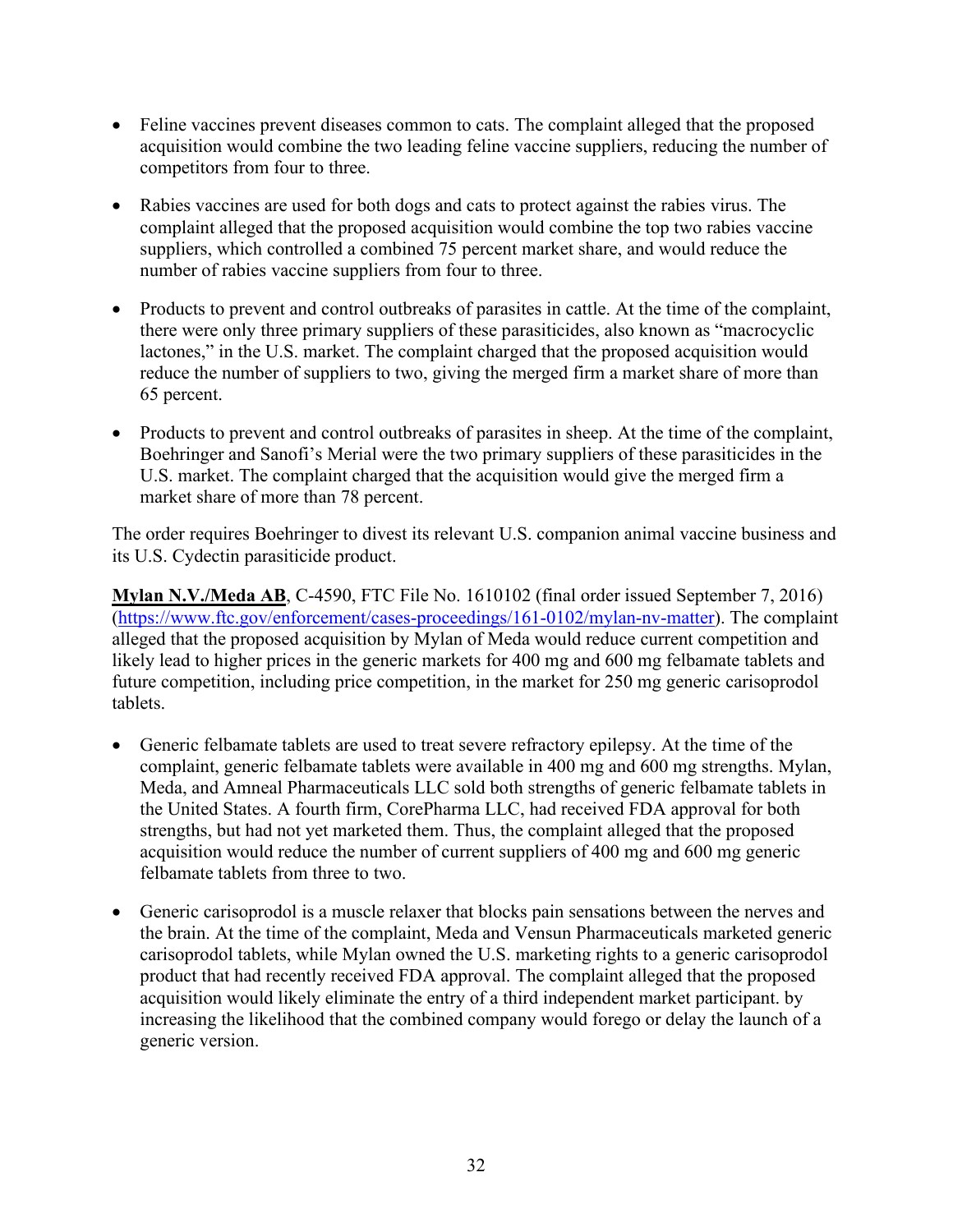The order requires Mylan to divest all its rights and assets relating to 400 mg and 600 mg generic felbamate tablets to Alvogen Pharma US, Inc. and return its rights to market generic carisoprodol tablets in the United States to Indicus Pharma LLC.

**Teva Pharmaceutical Industries Ltd./Allergan PLC**, C-4589, FTC File No. 1510196 (final order issued September 7, 2016) [\(https://www.ftc.gov/enforcement/cases-proceedings/151-](https://www.ftc.gov/enforcement/cases-proceedings/151-0196/teva-allergan-matter) [0196/teva-allergan-matter\)](https://www.ftc.gov/enforcement/cases-proceedings/151-0196/teva-allergan-matter). The complaint alleged that Teva's proposed \$40.5 billion acquisition of Allergan's generic pharmaceutical business would reduce current and/or future competition and likely lead to higher prices in 79 markets for pharmaceutical products, including anesthetics, antibiotics, weight loss drugs, oral contraceptives, and treatments for a wide variety of diseases and conditions, including ADHD, allergies, arthritis, cancers, diabetes, high blood pressure, high cholesterol, mental illnesses, opioid dependence, pain, Parkinson's disease, and respiratory, skin and sleep disorders. At the time of the complaint, these markets included individual strengths of pharmaceutical products where Teva and Allergan offered competing products as well as 25 products where there would likely be future competition absent the merger because one or both of the parties were developing competing products.

The order requires the parties to divest their rights and assets related to pharmaceutical markets for one or more strengths of the 79 pharmaceutical products to eleven firms. In addition to the product divestitures, to address the anticompetitive effects likely to arise in markets for the 15 pharmaceutical products where Teva supplies active pharmaceutical ingredients to current or future Allergan competitors, the order requires the Teva to offer these existing API customers the option of entering into long-term API supply contracts.

## **Hikma Pharmaceuticals/Boehringer Ingelheim Corporation (Roxane Laboratories, Inc.)**,

C-4568, FTC File No. 1510198 (final order issued May 4, 2016) [\(https://www.ftc.gov/enforcement/cases-proceedings/151-0198/hikma-pharmaceuticals-plc](https://www.ftc.gov/enforcement/cases-proceedings/151-0198/hikma-pharmaceuticals-plc-matter)[matter\)](https://www.ftc.gov/enforcement/cases-proceedings/151-0198/hikma-pharmaceuticals-plc-matter). The complaint alleged that the proposed acquisition by Hikma Pharmaceuticals PLC of Roxane Laboratories, Inc. and Boehringer Ingelheim Roxane, Inc. (jointly, "Roxane) from Boehringer Ingelheim Corporation would lessen current competition in the markets for 5 mg, 10 mg, and 20 mg generic prednisone tablets and generic lithium capsules, and future competition in the market for generic flecainide tablets in the United States.

- Generic prednisone is a corticosteroid that prevents the release of substances in the body that cause inflammation. It is used to treat arthritis, allergies, and other conditions. Generic prednisone is also prescribed as an immunosuppressant medication. The complaint alleged that the proposed acquisition would reduce the number of suppliers of the generic prednisone tablets from five to four likely leading to higher prices.
- Generic lithium carbonate capsules are prescribed for the treatment of manic episodes of bipolar disorder and for the maintenance treatment of bipolar disorder. The complaint alleged that the proposed acquisition would reduce the number of suppliers of generic lithium carbonate capsules from four to three, likely leading to higher prices.
- Generic flecainide acetate is an antiarrhythmic drug used to prevent and treat abnormally fast heart rhythms. At the time of the complaint, four firms, including Roxane, marketed generic flecainide tablets. Hikma owned the U.S. marketing rights to a generic flecainide product that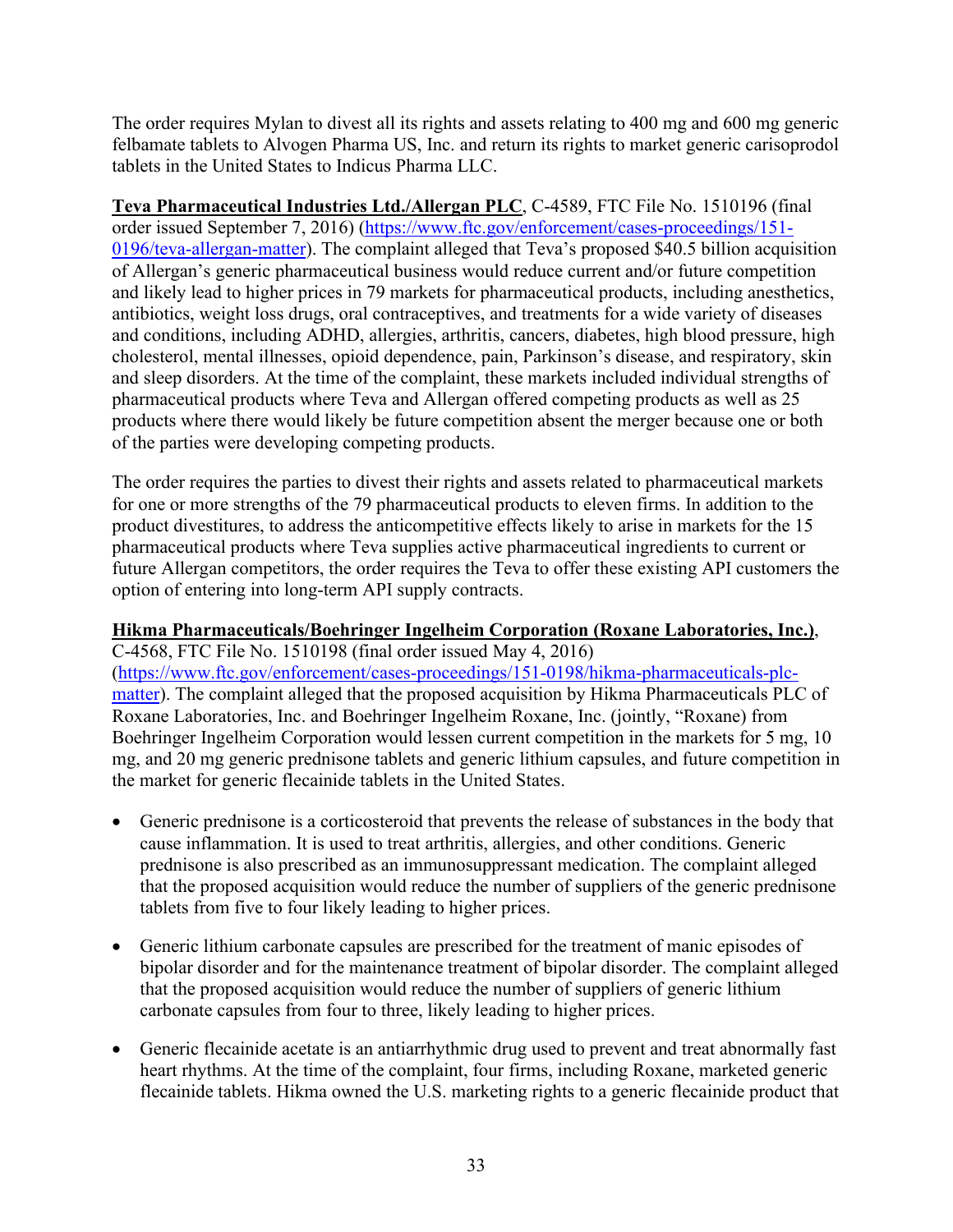had been filed by Unimark Remedies Limited (URL) with the U.S. Food and Drug Administration. Upon the approval of URL's application, Hikma likely would have been the fifth supplier of generic flecainide tablets. According to the complaint, the proposed acquisition would have eliminated the entry of a fifth independent market participant, thereby (1) increasing the likelihood that the combined entity would forgo or delay the launch of the generic flecainide tablets to which Hikma owned the U.S. marketing rights; and (2) increasing the likelihood that the combined entity would delay, reduce, or eliminate the substantial additional price competition that would have resulted from an additional supplier of these products.

The order requires Hikma to transfer to Renaissance Pharma, Inc. all of its interests related to 5 mg, 10 mg and 20 mg generic prednisone tablets and all strengths of lithium carbonate capsules. The order also requires Hikma to relinquish to its drug development partner, Unimark Remedies Ltd., all marketing rights in generic flecainide tablets, and to divest its ownership interest in Unimark.

**Lupin Ltd./Gavis Pharmaceuticals LLC and Novel Laboratories, Inc.**, C-4566, File No. 1510202 (final order issued April 20, 2015) [\(https://www.ftc.gov/enforcement/cases](https://www.ftc.gov/enforcement/cases-proceedings/151-0202/lupin-ltd-et-al-matter)[proceedings/151-0202/lupin-ltd-et-al-matter\)](https://www.ftc.gov/enforcement/cases-proceedings/151-0202/lupin-ltd-et-al-matter). The complaint alleged that the proposed acquisition by Lupin of Gavis Pharmaceuticals LLC and Novel Laboratories, Inc. would lessen current competition in the market for generic doxycycline monohydrate capsules and future competition in the market for generic mesalamine ER capsules in the United States. Gavis and Novel are related companies. Novel researches, develops and manufactures generic pharmaceutical products, which Gavis markets and sells.

- Generic doxycycline is an antibiotic used for treating a variety of different bacterial infections, including respiratory infections, urinary tract infections, severe acne, skin and skin structure infections, Lyme disease, and anthrax. At the time of the complaint, generic doxycycline monohydrate was available in four strengths: 50 mg, 75 mg, 100 mg, and 150 mg. Gavis and Lupin, both recent entrants into the generic doxycycline monohydrate market, supplied three of the four strengths, 50 mg, 75 mg, and 100 mg. Three other firms also offered generic doxycycline monohydrate products in the United States. All five companies offered the 100 mg strength, but only four companies offered the 50 mg and 75 mg strengths. The complaint charged that the proposed acquisition would combine two of only four companies offering the 50 mg and 75 mg strengths of generic doxycycline monohydrate capsules, likely leading consumers to pay higher prices.
- Mesalamine ER capsules are used to treat ulcerative colitis. At the time of the complaint, Valeant Pharmaceuticals marketed Apriso, the branded version of the product, which was available in a 375 mg formulation. No generic version of mesalamine ER capsules was available in the United States. Lupin and Gavis were developing generic mesalamine ER capsules products, and were two of a limited number of suppliers capable of entering the market in the near future. According to the complaint, the proposed acquisition would likely eliminate an additional independent entrant in the market for generic mesalamine ER, thereby (1) increasing the likelihood that the combined entity would forego or delay the launch of one of the generic mesalamine ER capsule products in development; and (2) increasing the likelihood that the combined entity would delay, reduce, or eliminate the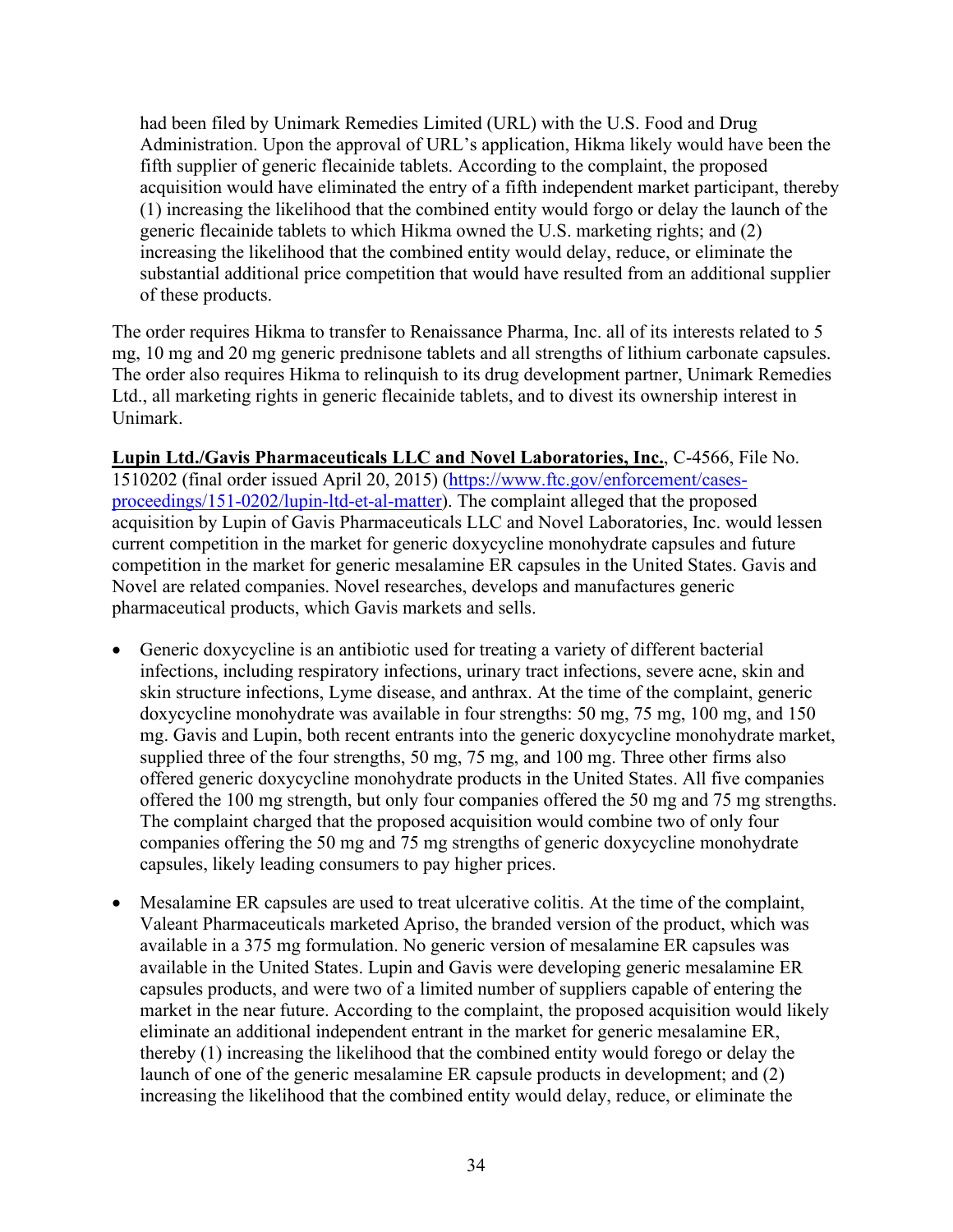substantial additional price competition that would have resulted from an additional supplier of these products.

The order requires the parties to divest Gavis's rights and assets relating to doxycycline monohydrate capsules and mesalamine ER to G&W Laboratories.

**Mylan N.V./Perrigo Company plc**, C-4557, FTC File No. 1510129 (modified final order issued February 19, 2016) (proposed acquisition not consummated because Perrigo shareholders rejected Mylan's hostile takeover attempt) [\(https://www.ftc.gov/enforcement/cases](https://www.ftc.gov/enforcement/cases-proceedings/151-0129-c-4557/mylan-n-v-matter)[proceedings/151-0129-c-4557/mylan-n-v-matter\)](https://www.ftc.gov/enforcement/cases-proceedings/151-0129-c-4557/mylan-n-v-matter). The complaint alleged that the proposed acquisition by Mylan of Perrigo would lessen current competition and likely lead to higher prices in the U.S. markets for four generic drugs in which both Mylan and Perrigo either were currently selling the drugs, or had approval of the Food and Drug Administration to do so. Bromocriptine mesylate is used to treat conditions including type 2 diabetes and Parkinson's disease. The complaint charged that the proposed acquisition would reduce the number of firms capable of supplying generic bromocriptine mesylate 2.5mg tablets from three to two. In the market for generic clindamycin phosphate 1%/benzoyl peroxide 5% gel used to treat acne, the proposed acquisition would combine the only two approved ANDA holders. Liothyronine sodium is used to treat hypothyroidism and to treat or prevent enlarged thyroid glands. The proposed acquisition would reduce the number of suppliers of three dosages of generic liothyronine sodium tablets from three to two. Polyethylene glycol 3350 is used to treat occasional constipation. The proposed acquisition would reduce the number of suppliers for generic PEG 3350 OTC oral solution 17gm packets from three to two.

The complaint also charged that the proposed acquisition would lessen future competition and likely reduce price competition by eliminating at least one likely entrant from a very limited pool of future entrants in three generic markets: (1) Acyclovir 5% ointment used to slow the growth and spread of the herpes virus in the body; (2) Hydromorphone hydrochloride extended release tablets in three strengths used to treat moderate to severe pain in narcotic-tolerant patients; and (3) Scopolamine extended release (1 mg/72 hours) transdermal patches used to prevent symptoms associated with motion sickness and help patients recover from anesthesia and surgery. Because Perrigo shareholders rejected Mylan's unsolicited offer, the transaction was not consummated, and the contemplated divestitures to Alvogen Group Inc. did not occur. The modified order requires Mylan to seek Commission approval before acquiring any amount of Perrigo shares in the next three years.

**Endo International plc/Par Pharmaceutical Holdings, Inc.**, C-4539, FTC File No. 1510137 (final order issued November 10, 2015) [\(https://www.ftc.gov/enforcement/cases](https://www.ftc.gov/enforcement/cases-proceedings/151-0137/endo-international-plc)[proceedings/151-0137/endo-international-plc\)](https://www.ftc.gov/enforcement/cases-proceedings/151-0137/endo-international-plc). The complaint alleged that the proposed acquisition by Endo International plc of Par Pharmaceutical Holdings, Inc. would lessen current competition in the markets for generic glycopyrrolate tablets, used to mitigate the side effects of peptic ulcer medicines, and generic methimazole tablets, used to inhibit the production of excess thyroid hormone. According to the complaint, the proposed acquisition would reduce the number of generic suppliers of glycopyrrolate tablets from three to two, and produce a firm controlling in excess of 63% of the market. The complaint further alleged that the proposed acquisition would reduce the number of generic suppliers of methimazole tablets from four to three, and the combined company would account for 67% of generic methimazole sales. By eliminating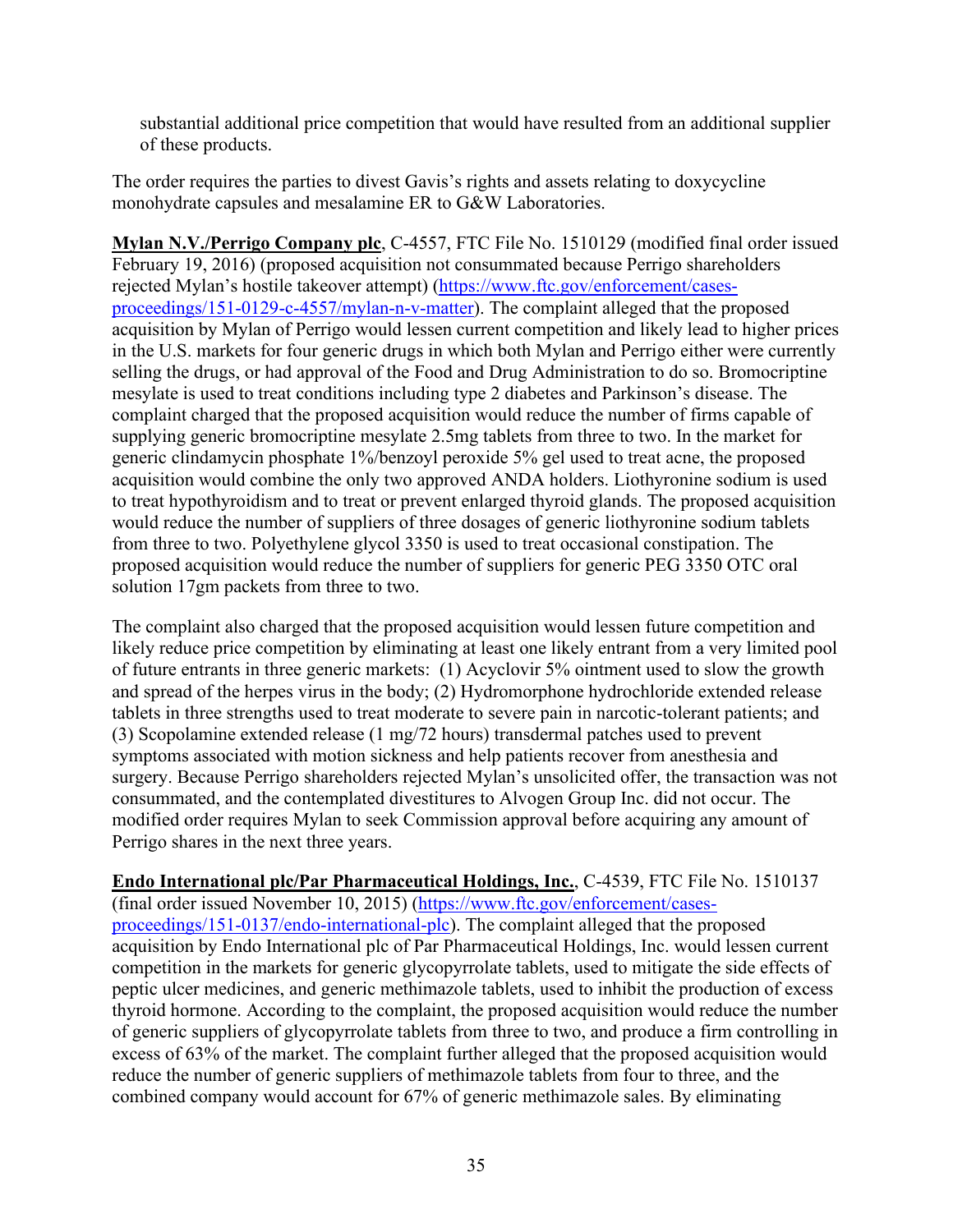competition between Endo and Par, the complaint charged that the proposed acquisition would increase the likelihood that: (1) Endo would be able to unilaterally exercise market power in these markets; (2) the remaining competitors would engage in coordinated interaction between or among each other; and (3) customers would be forced to pay higher prices. The order requires Endo to divest all of its rights and assets related to generic glycopyrrolate tablets and generic methimazole tablets to Rising Pharmaceuticals.

**Pfizer Inc./Hospira, Inc.**, C-4537, FTC File No. 1510074 (final order issued October 15, 2015) [\(https://www.ftc.gov/enforcement/cases-proceedings/151-0074/pfizer-inchospira-inc\)](https://www.ftc.gov/enforcement/cases-proceedings/151-0074/pfizer-inchospira-inc). The complaint alleged that the proposed acquisition by Pfizer Inc. of Hospira, Inc. would lessen current competition in the markets for generic acetylcysteine inhalation solution and clindamycin phosphate injection, and future competition in the markets for voriconazole injection and melphalan hydrochloride injection in the United States. Generic acetylcysteine inhalation solution is a mucolytic therapy used to treat certain respiratory disorders. The complaint alleged that the proposed acquisition would eliminate the current competition between two of the three competitors in the market for generic acetylcysteine inhalation solution, likely leading to price increases. Clindamycin phosphate injection is an antibiotic used to treat lung, skin, blood, bone, joint, and gynecological infections in hospitals. The complaint alleged that the proposed acquisition would reduce the number of suppliers from four to three, likely leading to higher prices. Voriconazole injection is an antifungal medication used to treat significant fungal infections. Pfizer was one of two suppliers of a voriconazole injection product in the U.S. Hospira was one of a limited number of suppliers capable of entering the voriconazole injection market in the near future. Melphalan hydrochloride injection is a chemotherapy agent used to treat multiple myeloma and ovarian cancer. At the time of the complaint, there were two melphalan hydrochloride injection products available in the U.S. The complaint alleged that Pfizer and Hospira were developing melphalan hydrochloride injection products, and were two of a limited number of suppliers capable of entering the market in the near future. The order requires Pfizer to divest all its rights to generic acetylcysteine inhalation solution and Hospira to divest all of its rights and assets related to clindamycin phosphate injection, voriconazole injection, and melphalan hydrochloride injection to Alvogen.

**Eli Lilly and Company/Novartis Animal Health**, C-4500, FTC File No. 1410142 (final order issued February 20, 2015) [\(https://www.ftc.gov/enforcement/cases-proceedings/141-0142/eli](https://www.ftc.gov/enforcement/cases-proceedings/141-0142/eli-lilly-company-novartis-ag-matter)[lilly-company-novartis-ag-matter\)](https://www.ftc.gov/enforcement/cases-proceedings/141-0142/eli-lilly-company-novartis-ag-matter). The complaint alleged that Eli Lilly and Company's proposed acquisition of the Novartis Animal Health (NAH) business from Novartis AG would substantially lessen competition and increase the likelihood of higher prices in the market for canine heartworm parasiticides, used to treat heartworm disease in dogs. At the time of the complaint, the market for canine heartworm parasiticides in the United States was highly concentrated. According to the complaint, Eli Lilly's Trifexis and NAH's Sentinel products were particularly close competitors because they both use the same active ingredient to treat heartworm, they are the only combined products that treat fleas as well as heartworm, and they both are oral products. The complaint charged that the proposed acquisition would consolidate the two closest competitors, would substantially increase concentration, and would produce a single firm controlling more than 43% of the canine heartworm parasiticides market. The order requires Eli Lilly to divest the rights and assets related to Novartis's Sentinel products to Virbac S.A.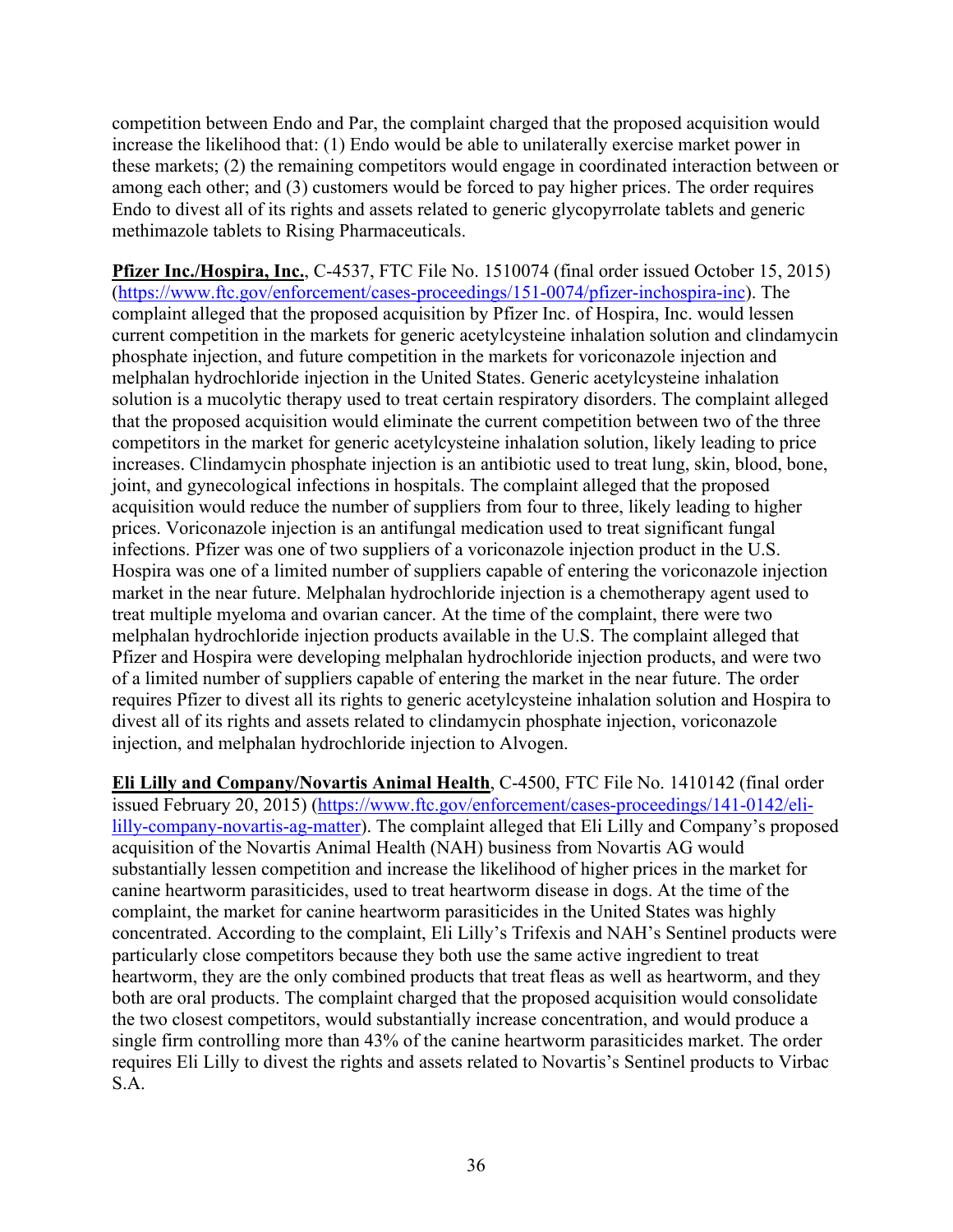**Novartis AG/GlaxoSmithKline, PLC**, C-4498, FTC File No. 1410141 (final order issued January 13, 2015) [\(https://www.ftc.gov/enforcement/cases-proceedings/141-0141-c-4510-c-](https://www.ftc.gov/enforcement/cases-proceedings/141-0141-c-4510-c-4498/novartis-ag-matter-glaxosmithkline)[4498/novartis-ag-matter-glaxosmithkline\)](https://www.ftc.gov/enforcement/cases-proceedings/141-0141-c-4510-c-4498/novartis-ag-matter-glaxosmithkline). The complaint charged that the proposed joint venture to combine the GlaxoSmithKline, PLC (GSK) consumer healthcare business with most of Novartis AG's consumer healthcare business would reduce competition and likely lead to increased prices in the market for nicotine replacement therapy transdermal patches (nicotine replacement patches). At the time of the complaint, Novartis and GSK were the only suppliers of branded nicotine replacement patches in the U.S. GSK's branded nicotine replacement patches were marketed under the NicoDerm CQ® brand, and Novartis's were marketed under the Habitrol® brand. GSK and Novartis also were two of only three suppliers of private label nicotine replacement patches in the U.S. The complaint charged that Novartis's ownership of Habitrol, its private label nicotine patches, and a substantial interest in the joint venture that sold GSK's nicotine replacement patches would substantially reduce competition and lead to higher prices for Novartis's Habitrol and its private label nicotine replacement patches. The order requires Novartis to divest Habitrol, as well as its private-label nicotine replacement patch business, to Dr. Reddy.

**Prestige Brands Holdings, Inc./Insight Pharmaceuticals Corporation**, C-4487, FTC File No. 1410159 (final order issued October 7, 2014) [\(https://www.ftc.gov/enforcement/cases](https://www.ftc.gov/enforcement/cases-proceedings/141-0159/prestige-brands-holdings-inc-insight-pharmaceuticals)[proceedings/141-0159/prestige-brands-holdings-inc-insight-pharmaceuticals\)](https://www.ftc.gov/enforcement/cases-proceedings/141-0159/prestige-brands-holdings-inc-insight-pharmaceuticals). The complaint alleged that the proposed acquisition by Prestige Brands Holdings, Inc. of Insight Pharmaceuticals Corporation would eliminate the close competition between Dramamine and Bonine, the only two branded over-the-counter motion-sickness drugs with significant sales, likely leading to higher prices for consumers. The order requires Prestige to divest Bonine to Wellspring Pharmaceuticals.

**Actavis PLC/Forest Laboratories, Inc.**, C-4474, FTC File No. 1410098 (final order issued August 29, 2014) [\(https://www.ftc.gov/enforcement/cases-proceedings/141-0098/actavis-plc](https://www.ftc.gov/enforcement/cases-proceedings/141-0098/actavis-plc-forest-laboratories-matter)[forest-laboratories-matter\)](https://www.ftc.gov/enforcement/cases-proceedings/141-0098/actavis-plc-forest-laboratories-matter). The complaint alleged that the proposed acquisition by Actavis plc of Forest Laboratories, Inc. would delay the introduction of generic competition to Forest's Lamictal ODT, the branded lamotrigine orally disintegrating tablets used to prevent seizures, and insulate the branded product from generic competition. At the time of the complaint, Actavis was the only company that had received FDA approval for a generic version of Lamictal ODT. The complaint also charged that the proposed transaction would reduce competition by eliminating a competitor in the markets for generic diltiazem hydrochloride extended release capsules, used to treat hypertension and chronic stable angina; generic ursodiol tablets, used to treat primary biliary cirrhosis of the liver; and generic propranolol hydrochloride extended release capsules, used to treat hypertension. According to the complaint, the acquisition would reduce competition leading to higher prices for consumers and to the elimination of future price competition. The order requires the companies to relinquish their rights to market generic diltiazem hydrochloride to Valeant Pharmaceuticals International, Inc. and sell generic ursodiol and generic lamotrigine ODT to Impax Laboratories, Inc. It also requires Forest to sell its rights to generic propranolol hydrochloride to Catalent Pharma Solutions, Inc.

**Valeant Pharmaceuticals International, Inc./Precision Dermatology, Inc.**, C-4477, FTC File No. 1410101 (final order issued August 20, 2014) [\(https://www.ftc.gov/enforcement/cases](https://www.ftc.gov/enforcement/cases-proceedings/141-0101/valeant-pharmaceuticals-international-precision-dermatology)[proceedings/141-0101/valeant-pharmaceuticals-international-precision-dermatology\)](https://www.ftc.gov/enforcement/cases-proceedings/141-0101/valeant-pharmaceuticals-international-precision-dermatology). The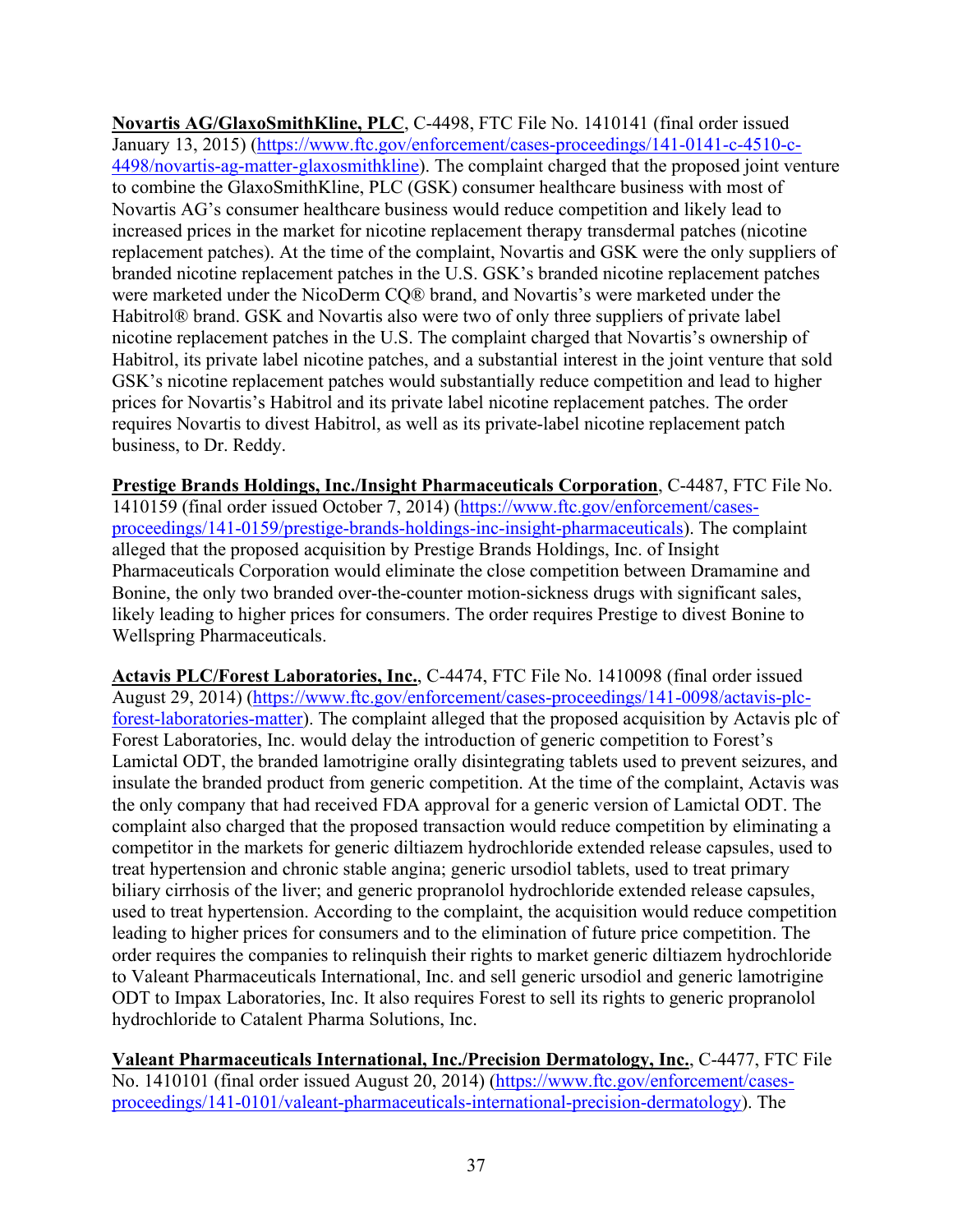complaint alleged that the proposed acquisition by Valeant Pharmaceuticals International, Inc. of Precision Dermatology, Inc. would reduce competition in the market for branded and generic single-agent topical tretinoins. At the time of the complaint, Valeant and Precision were the only two significant suppliers of the branded single-agent topical tretinoins and the proposed acquisition would have eliminated competition between them. The companies also were the two largest suppliers of generic Retin-A. The complaint charged that the proposed acquisition would likely give Valeant a monopoly in four of five versions of generic Retin-A and reduce competition in the remaining version. The order settling the charges requires Valeant to sell Precision's assets related to Tretin-X, its branded single-agent topical tretinoin, to Watson Laboratories, Inc. and Precision's assets related to generic Retin-A to Matawan Pharmaceuticals LLC, a subsidiary of Rouses Point Pharmaceuticals, LLC. In addition, both Watson Laboratories, Inc. and Matawan received partial assignments of the manufacturing contracts for both Tretin-X and generic Retin-A.

**Akorn, Inc./Hi-Tech Pharmacal, Inc.**, C-4452, FTC File No. 1310221 (final order issued June 16, 2014) [\(http://www.ftc.gov/enforcement/cases-proceedings/131-0221/akorn-hi-tech](http://www.ftc.gov/enforcement/cases-proceedings/131-0221/akorn-hi-tech-pharmacal-matter)[pharmacal-matter\)](http://www.ftc.gov/enforcement/cases-proceedings/131-0221/akorn-hi-tech-pharmacal-matter). The complaint alleged that Akorn Enterprises, Inc.'s proposed acquisition of Hi-Tech Pharmacal, Inc. would reduce competition and likely lead to higher prices in the generic markets for (1) Ciloxan drops, used to treat bacterial eye infections and corneal ulcers; (2) Quixin drops, used to treat bacterial eye infections; (3) Xylocaine jelly, a topical anesthetic prescription drug; and (4) EMLA cream, a topical anesthetic prescription drug. The complaint also alleged that the proposed acquisition would likely reduce future competition, including price competition, for generic Ilotycin ointment, used to treat bacterial eye infections, by increasing the likelihood that the combined company would forego or delay the launch of a generic version. The order requires the parties to sell either Akorn's or Hi-Tech's rights and assets to each of the five drug products to Watson Laboratories, Inc., and requires Akorn to assign to Watson its contract for making branded and generic EMLA cream.

**Endo Health Solutions, Inc./Boca Pharmacal, LLC**, C-4430, FTC File No. 1310225 (final order issued March 19, 2014) [\(http://www.ftc.gov/enforcement/cases-proceedings/131-](http://www.ftc.gov/enforcement/cases-proceedings/131-0225/endo-health-solutions-inc-boca-life-science-holdings-llc-boca) [0225/endo-health-solutions-inc-boca-life-science-holdings-llc-boca\)](http://www.ftc.gov/enforcement/cases-proceedings/131-0225/endo-health-solutions-inc-boca-life-science-holdings-llc-boca). The complaint alleged that Endo Health Solutions, Inc.'s proposed acquisition of Boca Pharmacal, LLC would reduce competition and likely lead to higher prices in seven markets for generic drugs. At the time of the complaint, Endo Health Solutions and Boca Pharmacal were two of the few suppliers of (1) PolyViFlor 0.25mg drops; (2) PolyViFlor 0.5mg drops; (3) PolyViFlor 0.25mg drops with iron; and (4) TriViFlor 0.25mg drops. The complaint charged that the proposed transaction would likely reduce existing competition in the markets for these four generic multivitamin drops used to treat children who do not have access to fluoridated water.

The complaint also charged that the proposed acquisition would likely reduce future competition in the generic markets for (1) Bromfed-DM, used to treat symptoms of the common cold; (2) Zamicet, used to relieve moderate to severe pain; and (3) Vosol HC, used to treat swimmer's ear. At the time of the complaint, no company marketed generic versions Bromfed-DM and Zamicet. Endo Health Solutions and Boca Pharmacal were among a limited number of firms that had generic versions of the two drugs in development. Boca Pharmacal also was one of limited number of firms with generic Vosol HC in development. Endo Health Solutions was one of only three suppliers of generic Vosol HC.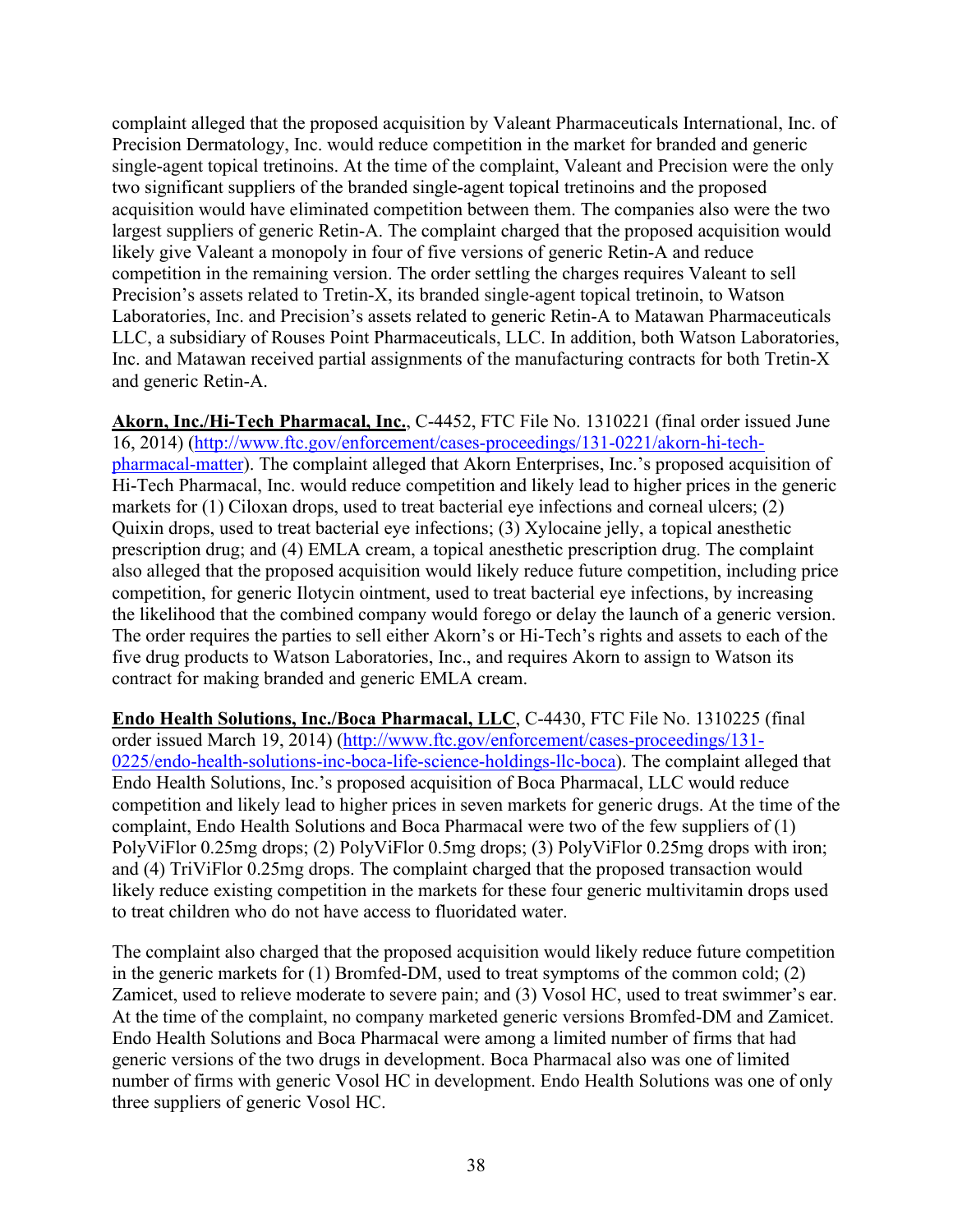The order requires Boca Pharmacal to return to Sonar Products, Inc. all of Boca's rights related to the four generic fluoride multivitamin drops. Sonar owned and manufactured the four generic fluoride multivitamin drops and, prior to the proposed acquisition, Boca Pharmacal had an exclusive marketing and distribution agreement with Sonar for the products. Endo is required to divest to Rhodes Pharmaceuticals, Inc. all of its rights and interests in generic Bromfed-DM and generic Zamicet as well as all of Boca's rights and interests in generic Vosol HC.

**Mylan, Inc./Strides Arcolab Ltd.**, C-4413, FTC File No. 1310112 (final order issued December 12, 2013) [\(http://www.ftc.gov/enforcement/cases-proceedings/131-0112/mylan-inc-agila](http://www.ftc.gov/enforcement/cases-proceedings/131-0112/mylan-inc-agila-specialties-global-ptelimited-agila)[specialties-global-ptelimited-agila\)](http://www.ftc.gov/enforcement/cases-proceedings/131-0112/mylan-inc-agila-specialties-global-ptelimited-agila). The complaint alleged that Mylan's proposed acquisition of Agila Specialties Global Pte. Ltd. and Agila Specialties Pvt. Ltd. (Agila) from Strides Arcolab Ltd. would reduce competition and likely lead to higher prices by reducing existing or imminent competition in the markets for the following six generic injectable products: (1) amiodarone hydrochloride injection, an anti-arrhythmic cardiac drug; (2) etomidate injection*,* a surgical anesthetic; (3) fluorouracil injection, used to treat breast, pancreatic and other cancers; (4) labetalol hydrochloride injection, used to treat hypertension; (5) mesna injection, used to prevent urinary tract damage caused by a certain chemotherapy drug; and (6) methotrexate sodium preservative-free injection*,* used to treat several types of pediatric cancers and certain autoimmune disorders. At the time of the complaint, Mylan and Agila were two of the few suppliers of four of the six generic injectable products. With respect to fluorouracil injection and labetalol hydrochloride injection, Mylan and Agila were two of the few companies with approved ANDAs capable of supplying those two generic injectable products in the U.S.

The complaint also alleged that the proposed acquisition would reduce future competition, including price competition, by increasing the likelihood that the combined company would forego or delay the launch of the following four generic injectable products: (1) acetylcysteine injection, used to prevent or minimize liver damage caused by an acetaminophen overdose; (2) fomepizole injection*,* used to treat accidental poisoning caused by ethylene glycol or methanol ingestion; (3) ganciclovir injection, used to treat patients with weakened immune systems to slow the growth of a form of herpes that can lead to blindness; and (4) meropenem injection*,* used to treat serious bacterial infections in the ICU.

Finally, the complaint charged that the proposed acquisition would likely reduce competition in the future for generic mycophenolate mofetil injection, at the time available only as a branded drug and used in transplant medicine to reduce the chance of organ transplant rejection. Since Mylan and Agila were likely to be among a limited number of suppliers when generic entry occurred, the complaint charged that the proposed transaction would reduce the number of likely generic competitors in the market. The order requires Mylan to divest either Mylan or Agila/Strides products as directed in the order.

**Actavis, Inc./Warner Chilcott plc**, C-4414, FTC File No. 1310152 (final order issued December 4, 2013) [\(http://www.ftc.gov/enforcement/cases-proceedings/131-0152/actavis-inc](http://www.ftc.gov/enforcement/cases-proceedings/131-0152/actavis-inc-warner-chilcott-plc-matter)[warner-chilcott-plc-matter\)](http://www.ftc.gov/enforcement/cases-proceedings/131-0152/actavis-inc-warner-chilcott-plc-matter). The complaint alleged that the proposed acquisition by Actavis, Inc. of Warner Chilcott plc would eliminate current competition between the two firms in one pharmaceutical market and impede future generic competition in three other markets. The complaint alleged that Actavis and Warner Chilcott were the only two significant suppliers of generic Femcon FE, a chewable oral contraceptive tablet containing progestin and estrogen.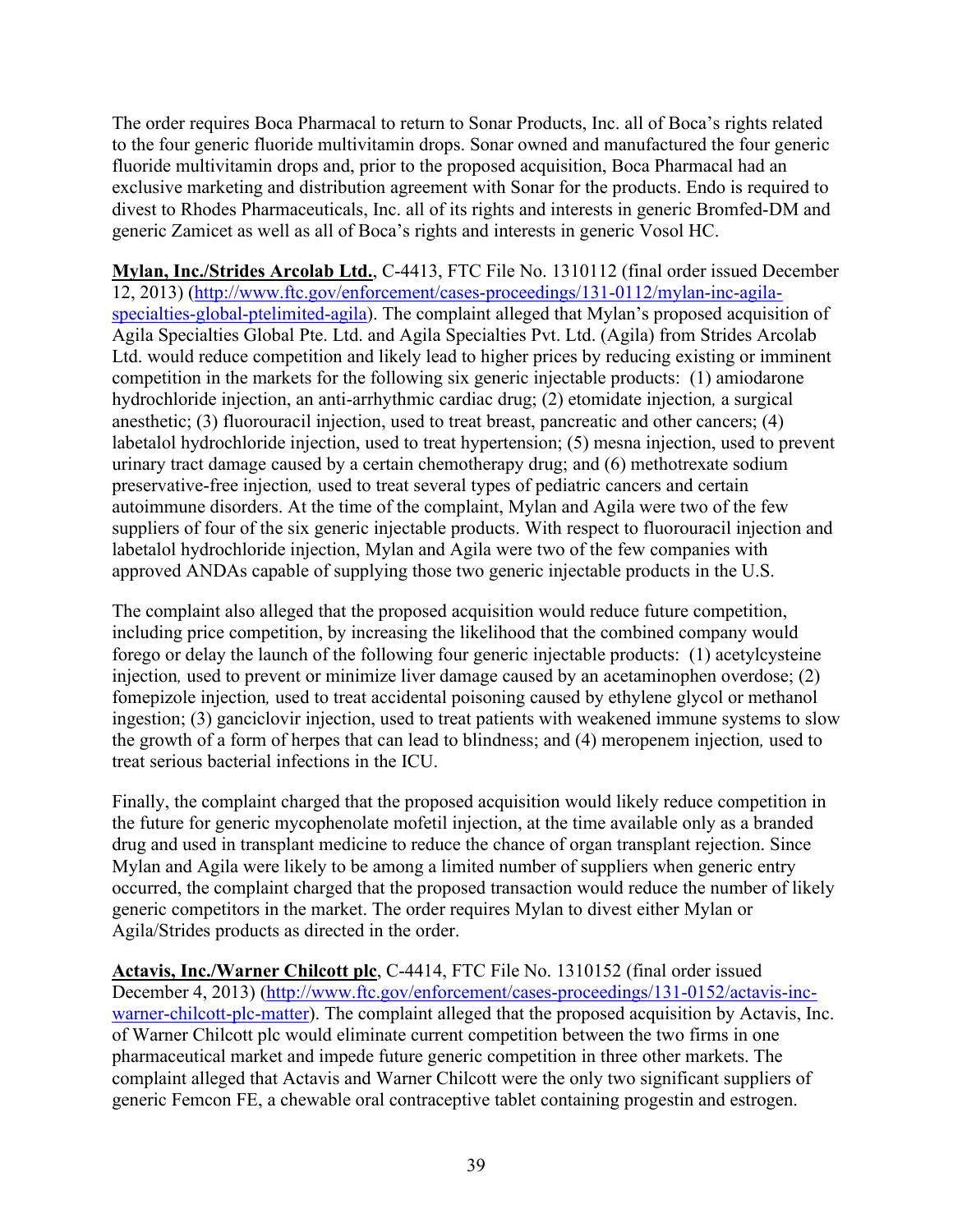Warner Chilcott also manufactured the branded version of the drug. According to the complaint, the reduction in the number of generic suppliers would likely lead to significantly higher prices for this drug. The complaint further charged that Actavis was likely to be one of the first generic suppliers to compete with Warner Chilcott's branded version of three other drugs: (1) Loestrin 24 FE, a low-dose progestin/estrogen combination oral contraceptive; (2) Lo Loestrin FE, also a progestin/estrogen combination oral contraceptive; and (3) Atelvia, a delayed-release tablet used to treat post-menopausal osteoporosis. As a result, the proposed acquisition would likely lead to higher prices because the combined firm would have the ability to delay entry of Actavis' generic product in the three markets.

The order requires Actavis to sell to Amneal Pharmaceuticals LLC all of Actavis' rights and assets related to its generic versions of the three oral contraceptives and the osteoporosis drug. It also requires Actavis to enter into an agreement to supply generic versions of Femcon FE and Loestrin 24 FE to Amneal for two years, after which Amneal may extend the agreement for two more years. Finally, the order requires Actavis to relinquish its claim to first filer marketing exclusivity for generic Lo Loestrin FE and Atelvia to preserve the incentives of companies currently leading the patent litigations against Warner Chilcott related to these products.

**Watson Pharmaceuticals Inc./Actavis, Inc.**, C-4373 (final order issued December 14, 2012) [\(http://www.ftc.gov/enforcement/cases-proceedings/1210132/watson-pharmaceuticals-actavis](http://www.ftc.gov/enforcement/cases-proceedings/1210132/watson-pharmaceuticals-actavis-inc)[inc\)](http://www.ftc.gov/enforcement/cases-proceedings/1210132/watson-pharmaceuticals-actavis-inc). The FTC complaint alleged that the proposed acquisition by Watson Pharmaceuticals, Inc. of Actavis Inc. would likely substantially reduce competition in 21 generic drug markets. At the time of the complaint, Watson was a global pharmaceutical company based in New Jersey that specialized in the development, production, and marketing of generic and branded drugs as well as active pharmaceutical ingredients (APIs). In the United States, Watson marketed more than 160 generic pharmaceutical product families. Actavis, headquartered in Switzerland, was also a global pharmaceutical company engaged in the development, production, and marketing of generic drugs, APIs and over-the-counter drugs. It marketed more than 1100 pharmaceutical products.

Of the 21 generic drug markets in which the proposed acquisition was likely to reduce competition, seven of the markets involved generic drugs that were currently sold, eight markets involved generic drug products that either one or both of the companies currently sold or had in development, and both companies had generic products in development in the remaining relevant markets. These 21 generic markets were or were expected to be concentrated, and Watson and Actavis were currently one or expected to be one of only a few competitors.

• Currently Marketed Products. The complaint alleged that the proposed acquisition would reduce competition in markets for the following seven drugs: (1) the generic version of GlaxoSmithKline plc's extended-release Zyban, designed to help people to quit smoking; (2) the generic version of extended-release Cardizem CD, used to treat hypertension, angina, and certain heart rhythm disorders, (3) the generic version of Janssen Pharmaceuticals, Inc.'s fentanyl patch system, used to ease chronic pain; (4) the generic version of Valeant Pharmaceuticals International's Ativan, used to treat anxiety disorders; (5) the generic version of Anio Pharmaceuticals, Inc.'s Reglan, used to treat nausea; (6) the generic version of Actavis' extended-release drug Kadian, used to treat acute pain; and (7) the generic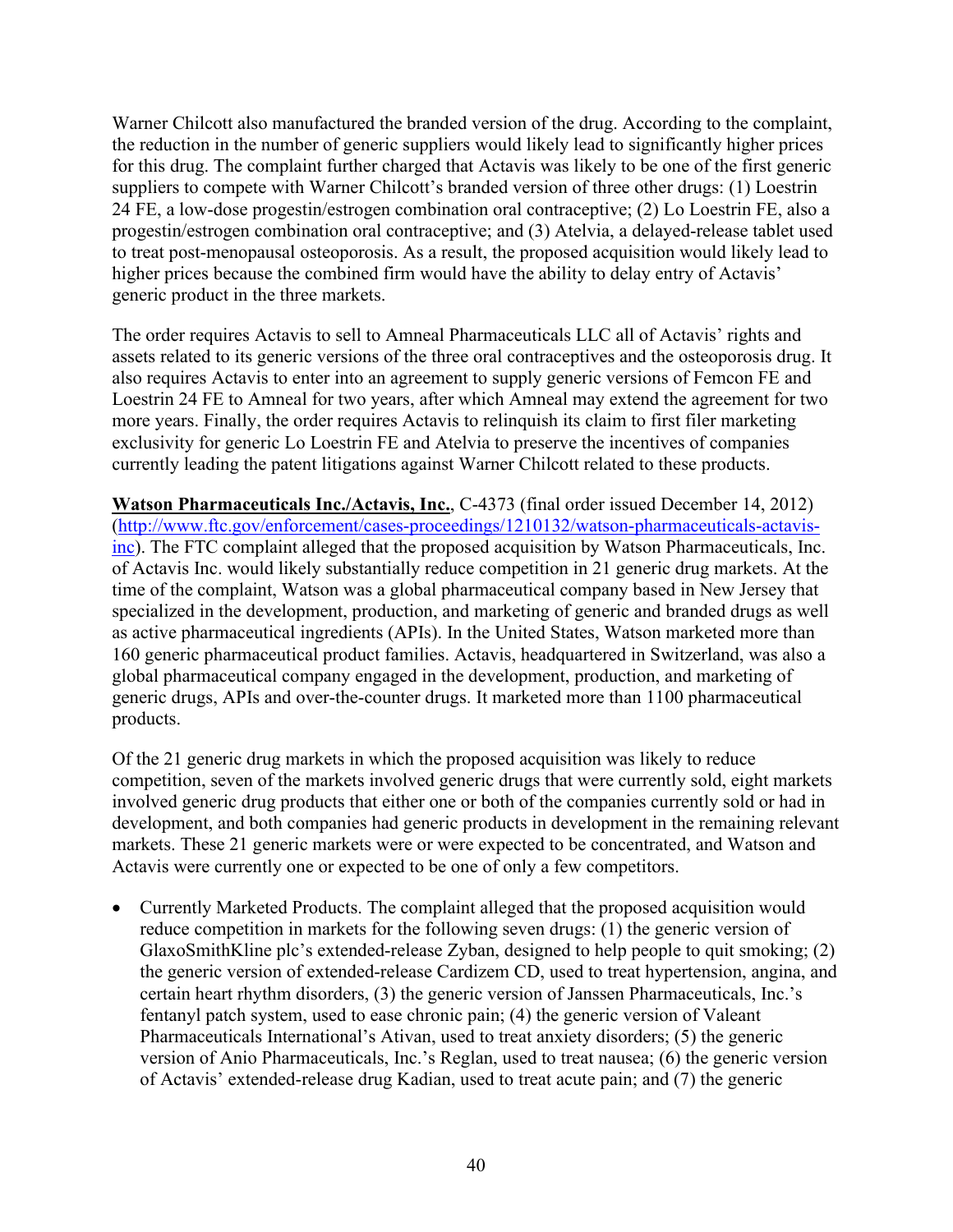version of Bayer AG's extended-release drug Adalat CC, used to treat hypertension and angina.

- Generic Products in the Pipeline. The complaint also alleged that the proposed acquisition would reduce future competition for the following eight drugs: (1) the generic version of extended-release Adderall XR, used to treat ADHD; (2) the generic version of extendedrelease Tiazac capsules, used to treat hypertension and angina; (3) the generic version of Endo Health Solutions, Inc.'s extended-release Opana ER tablets, used to treat chronic pain; (4) an alternate generic version of Watson and Pfizer, Inc.'s extended-release glipizide diabetes medication; (5) an alternate generic version of Dynacirc, used to treat high blood pressure; (6) an alternate generic version of Loxitine, used to treat the symptoms of schizophrenia; (7) the generic version of Janssen's extended-release Concerta, used to treat ADHD in people over age six; and (8) alternate generic versions of Watson's Urso 250 and Urso Forte, which are used to treat a certain type of cirrhosis.
- Future Products in Development. Finally, the complaint alleged that the proposed acquisition would reduce competition in the future markets for the following six genetic drugs that were not on the market but were in development by Watson and Actavis: (1) a topical treatment for acne; (2) a product to treat the symptoms of certain neurological diseases; (3) a product used to treat acne pain; (4) a generic version of the tamper-resistant pain relief drug OxyContin; (5) an extended-release patch used to treat Alzheimer's disease and dementia resulting from Parkinson's disease; and (6) a generic version of Pfizer's Chantix, used to help people stop smoking.

The order requires the companies to sell either Watson's or Actavis' rights and assets to 18 of the 21 drugs to an FTC-approved buyer. It requires the sale of four of the 18 drugs to Sandoz and the remaining 14 drugs to Par. To remedy the Commission's concerns relating to one of the three remaining drug products, the combined firm is required to end Actavis' existing development and manufacturing agreement with Pfizer and transfer the manufacturing rights back to Pfizer. For the other two drugs, Watson and Actavis must relinquish the marketing rights to another firm. If the FTC determines that Par and/or Sandoz are not acceptable buyers for the 18 drugs, the order requires Watson and Actavis to abandon the deals and find new Commission-approved buyers within six months of the time the deal becomes final.

In 2016, Teva acquired Actavis's rights and obligations related to Embeda, a generic version of an abuse-resistant opioid painkiller. The 2012 decision and order required Watson and Actavis to supply Embeda to Pfizer Inc. for a period not to exceed four years after Pfizer's relaunch of Embeda, which occurred in January 2015. The decision and order also required Watson and Actavis to assist in the transfer of technology for manufacturing Embeda to Pfizer or a third party. In October of 2018, Teva petitioned to extend, at Pfizer's request, the Embeda supply agreement for an additional period because Pfizer had not yet completed the technology transfer for Embeda manufacturing to a third party. Without Teva's supply of Embeda, Pfizer would be unable to supply patients with Embeda after December 2018.

On December 17, 2018, the Commission approved the application by Teva to reopen and modify its decision and order.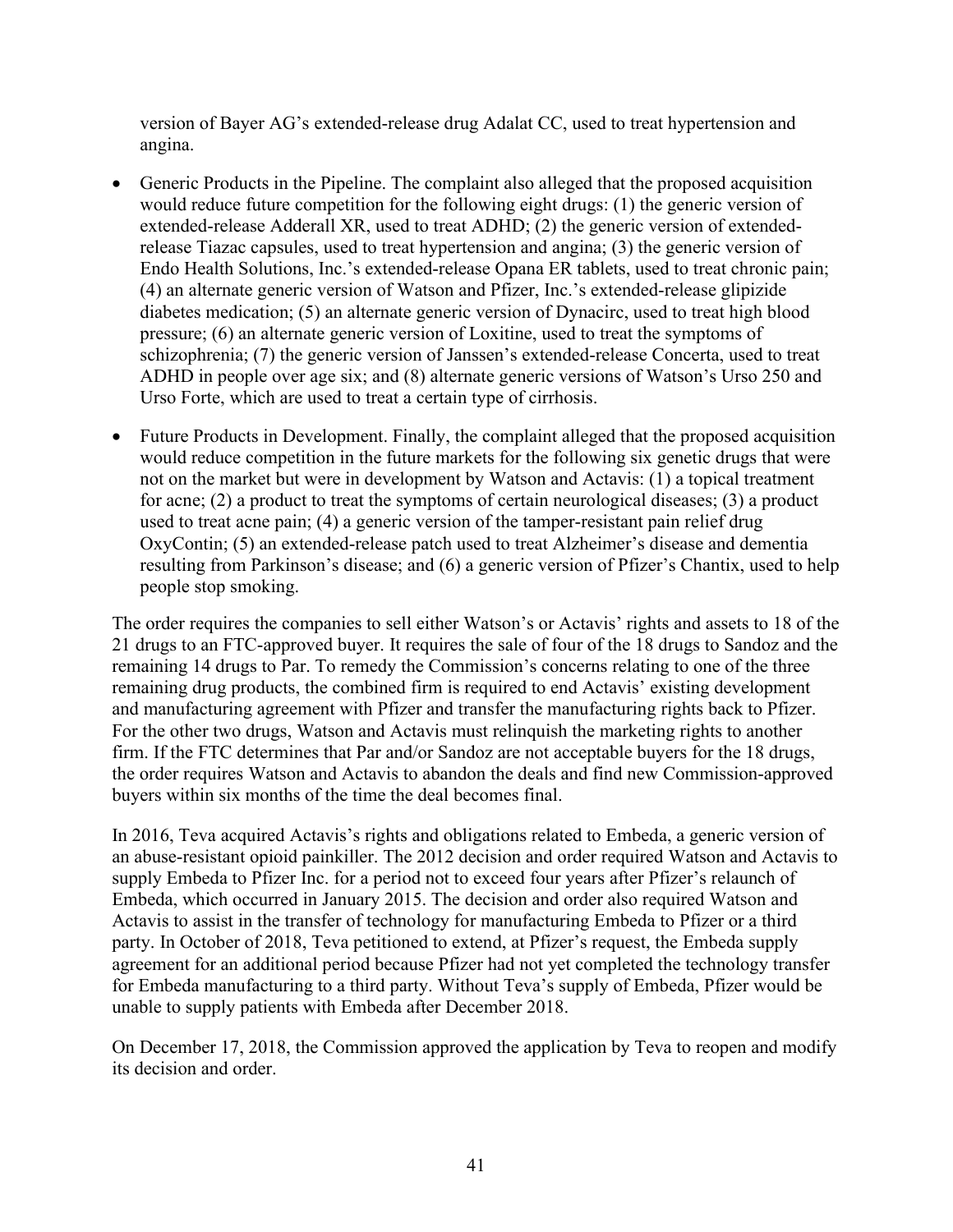**Novartis, AG/Fougera Holdings, Inc.**, C-4364, FTC File No. 210144 (final order issued September 5, 2012) [\(http://www.ftc.gov/enforcement/cases-proceedings/121-0144/novartis-ag](http://www.ftc.gov/enforcement/cases-proceedings/121-0144/novartis-ag-matter)[matter\)](http://www.ftc.gov/enforcement/cases-proceedings/121-0144/novartis-ag-matter). In its complaint, the Commission charged that Novartis' proposed acquisition of Fougera Holdings, Inc. would harm competition in the market for four topical skin care medications. According to the complaint, the acquisition if consummated would reduce competition in the generic drug market for (1) generic calcipotriene topical solution, (2) generic lidocaine-prilocaine cream, and (3) generic metronidazole topical gel. The complaint also alleged that the acquisition would eliminate potential competition in the market for diclofenac sodium gel.

Generic calcipotriene topical solution is used for the treatment of chronic, severe scalp psoriasis. The three firms that offered a generic version of the drug in the United States were Novartis, Fougera and G&W Laboratories. Novartis had the leading market share of 67%, followed by G&W with 22% and Fougera with 11%. Generic lidocaine-prilocaine cream is used as an anesthetic to prevent pain resulting from injections and surgery. At the time of the complaint, the cream was available in 30 gram tubes and packages of five 5 gram tubes, known as 5-5 tubes. The 30 gram tubes were prescribed for home use and the 5-5 tubes were only used in hospitals. Fougera, Hi-Tech Pharmaceutical Co. and Novartis were the only U.S. firms that supplied 30 gram tubes. Novartis and Fougera were the only two U.S. suppliers of the 5-5 tubes. According to the complaint, the proposed acquisition would create a duopoly in the U.S. market for 30 gram tubes and a monopoly in the U.S. market for general 5-5 tubes. In each of these three markets, the proposed acquisition was likely to facilitate price increases, or eliminate price decreases, by eliminating one of a limited number of suppliers.

Fougera also marketed a branded drug Solaraze, which is used to treat actinic keratosis. The drug is a formulation containing the active ingredient diclofenac sodium. Novartis was best-positioned to become the first generic competitor for the drug. If consummated, the proposed acquisition would likely reduce the number of competitors for diclofenac sodium gel in the future.

Tolmar, Inc. is the Colorado-based developer and manufacturer of each of the four generic drugs. Under the settlement order, Novartis is required to end its marketing agreement with Tolmar with respect to generic calcipotriene topical solution, generic lidocaine-prilocaine cream and generic metronidazole topical gel, and return to Tolmar all rights to distribute, market and sell these products. It is also required to end its marketing agreement with Tolmar and return to Tolmar all rights to develop, distribute, market and sell the development product generic diclofenac sodium gel.

**Valeant Pharmaceuticals International Inc./Dermik Laboratories, Inc.**, C-4342, FTC File No. 1110215 (final order issued February 21, 2012) [\(https://www.ftc.gov/enforcement/cases](https://www.ftc.gov/enforcement/cases-proceedings/1110216/valeant-pharmaceuticals-international-inc-johnson-johnson)[proceedings/1110216/valeant-pharmaceuticals-international-inc-johnson-johnson\)](https://www.ftc.gov/enforcement/cases-proceedings/1110216/valeant-pharmaceuticals-international-inc-johnson-johnson). The complaint alleged that Valeant's proposed acquisition of Dermik Laboratories, Inc. from Sanofi would likely substantially reduce competition in the U.S. market for two topical skin-care drugs: (1) BenzaClin and its generic equivalent – a combination of an antibiotic and an antimicrobial – that are used to treat common acne, and (2) topical fluorouracil cream, or topical 5FU, which is used to treat actinic keratosis, a pre-cancerous lesion resulting from years of extensive sun exposure.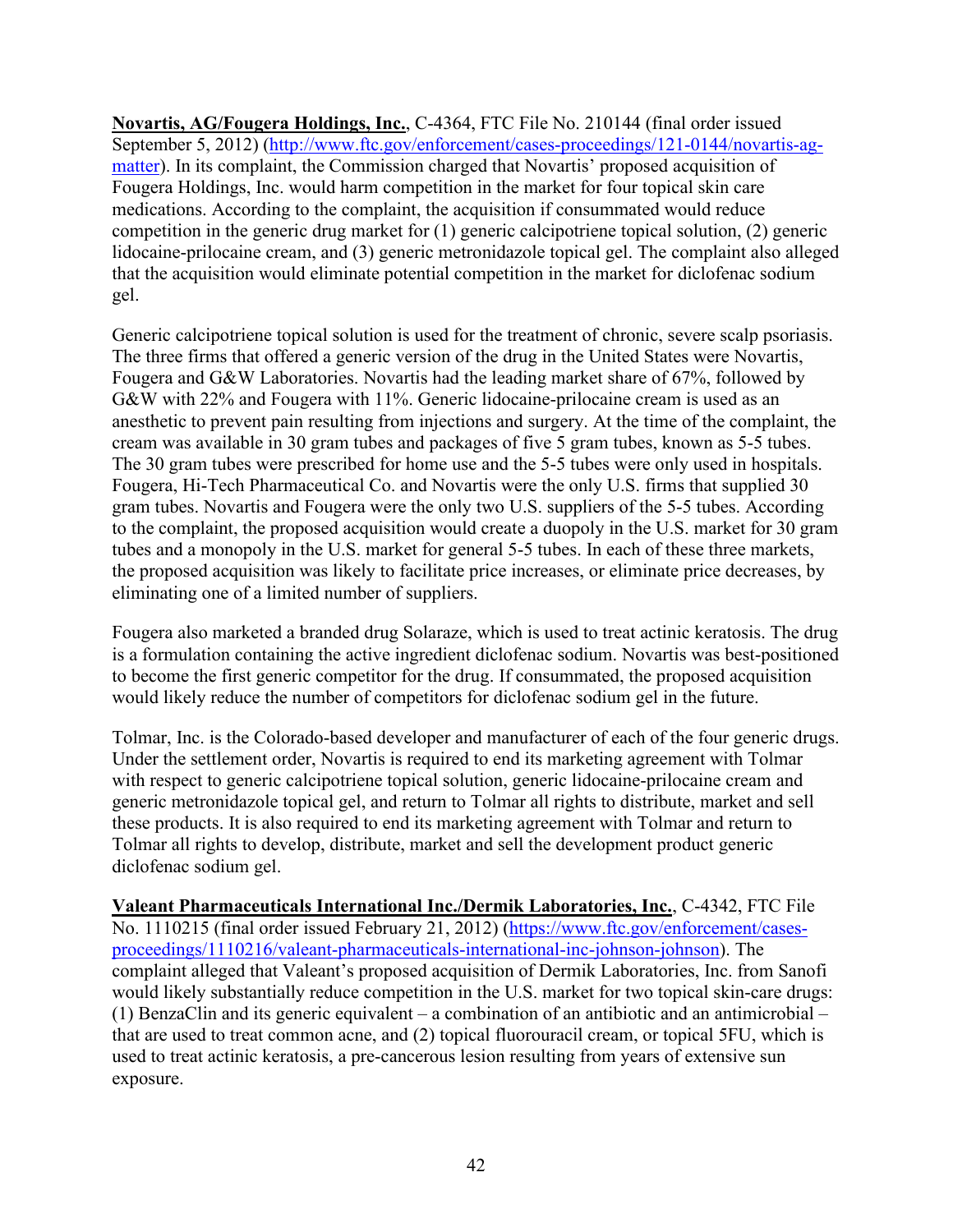At the time of the complaint, Dermik, Sanofi's dermatological unit, manufactured and marketed BenzaClin. Valeant owned the only Abbreviated New Drug Application for the generic version of BenzaClin, which it licensed to Mylan, Inc. Under the licensing agreement, Mylan sold the generic version of BenazClin and Valeant received royalties from those sales. At the time of the complaint, in the BenzaClin market, Dermik's sales accounted for approximately 50% of unit sales, while unit sales of Mylan's generic version accounted for the other approximate 50%. The proposed acquisition would create a monopoly in this market. There were three branded topical 5FUs currently on the market: Valeant's Efudex, Dermik's Carac and Allergan, Inc.'s Fluoroplex. Two generic companies, Spear Pharmaceuticals and Taro Pharmaceuticals U.S.A., marketed generic versions of Efudex, and Valeant also marketed an authorized generic of the drug. Sales of Efudex had almost completely been replaced by sales of the three generic equivalents of the drug, and Dermik's Carac was priced directly against the three generic versions of Efudex. After the acquisition Valeant's share in the topical 5FU market would be over 50%. The complaint alleged that these acquisitions would lead to higher prices for consumers. The order requires Valeant to sell to Mylan all rights to generic BenzaClin. It also requires Valeant to license to Mylan the rights to manufacture and market the authorized general version of Efudex.

**Valeant Pharmaceuticals International Inc./Ortho Dermathologics**, C-4343, FTC File No. 1110216 (final order issued February 8, 2012) [\(https://www.ftc.gov/enforcement/cases](https://www.ftc.gov/enforcement/cases-proceedings/1110216/valeant-pharmaceuticals-international-inc-johnson-johnson)[proceedings/1110216/valeant-pharmaceuticals-international-inc-johnson-johnson\)](https://www.ftc.gov/enforcement/cases-proceedings/1110216/valeant-pharmaceuticals-international-inc-johnson-johnson). The complaint alleged that Valeant's proposed acquisition of Ortho Dermathologics, a division of Johnson & Johnson's Janssen Pharmaceuticals, Inc., would likely substantially lessen competition in the U.S. market for prescription tretinoin emollient creams, which are topical products derived from Vitamin A and used to treat fine line wrinkles. At the time of the complaint, Valeant marketed branded Refissa tretinoin emollient cream and a generic emollient cream pursuant to a license agreement with Spear Pharmaceuticals. Johnson & Johnson's branded Renova was the only other tretinoin emollient cream product on the market. Postacquisition Valeant would have a monopoly in the U.S. market for tretinoin emollient cream, and higher prices for consumers would likely occur, according to the complaint. The order requires Valeant to return all marketing rights to Refissa and the generic tretinoin emollient cream to Spear Pharmaceuticals.

**Teva Pharmaceutical Industries Ltd./Cephalon, Inc.**, C-4335, FTC File No. 1110166 (amended final order issued July 3, 2012) [\(https://www.ftc.gov/enforcement/cases](https://www.ftc.gov/enforcement/cases-proceedings/111-0166/teva-pharmaceutical-industries-ltd-cephalon-inc-matter)[proceedings/111-0166/teva-pharmaceutical-industries-ltd-cephalon-inc-matter\)](https://www.ftc.gov/enforcement/cases-proceedings/111-0166/teva-pharmaceutical-industries-ltd-cephalon-inc-matter). The Commission alleged in its complaint that the proposed acquisition by Teva Pharmaceutical Industries Ltd. of Cephalon, Inc. would reduce competition and lead to higher prices in the following three markets:

• Transmucosal fentanyl citrate lozenges, which are versions of the cancer pain drug developed by Cephalon and marketed under the brand name Actiq. Three generic versions of the drug were manufactured and marketed in the U.S. by Teva, Cephalon/Watson Pharmaceuticals and Covidien. After Teva's acquisition of Cephalon, the number of manufacturers of the drug would be reduced to two, and Teva would have more than an 80% share of the sales of the generic Actiq product.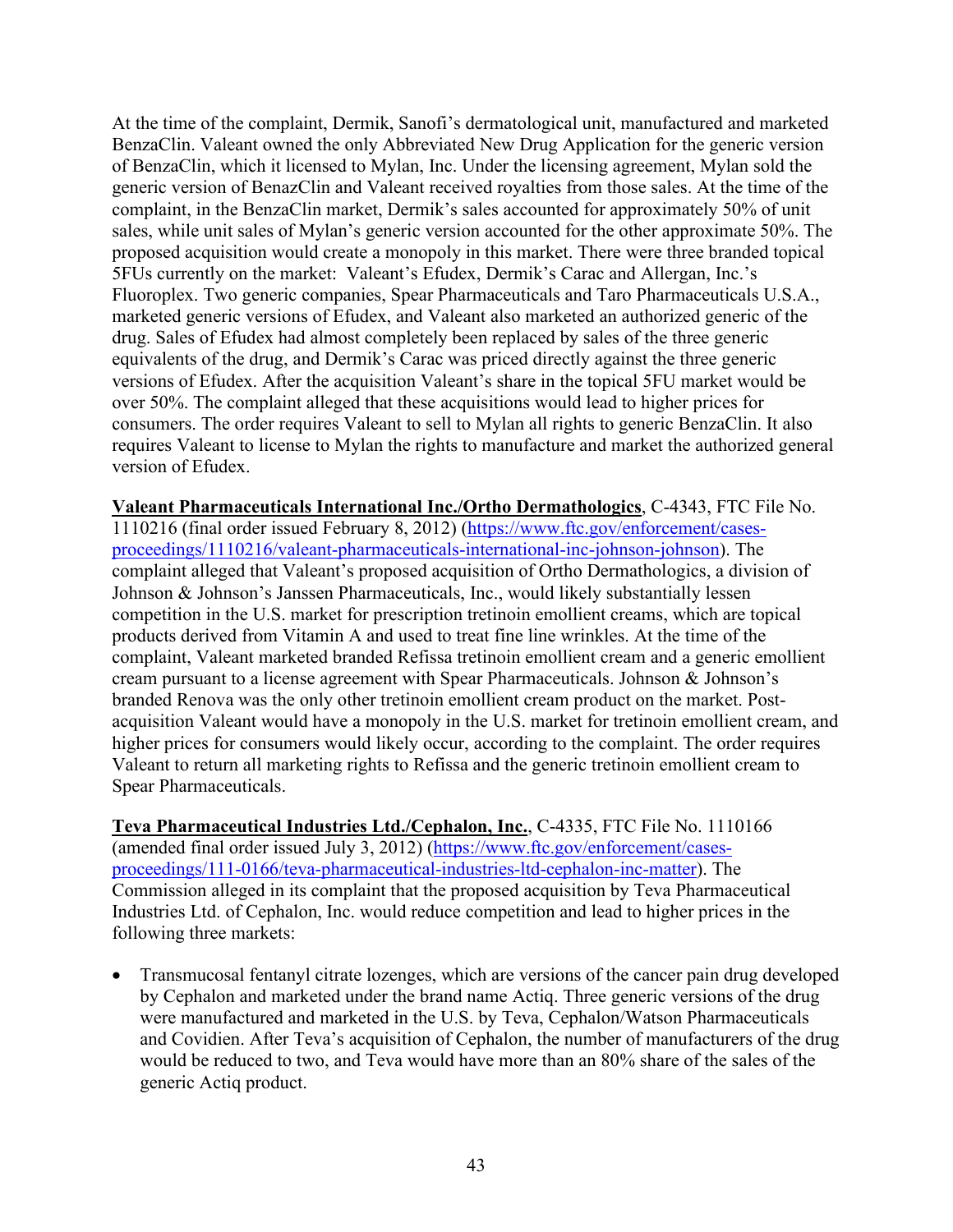- Extended release cyclobenzaprine hydrochloride, an extended release version of the muscle relaxant Flexeril. Cephalon acquired the rights to Amrix, the branded version of the drug, which was approved by the FDA in 2007. At the time of the complaint, no companies made or marketed a generic version of Amrix; however, Teva and Cephalon were two of only a limited number of suppliers that may have been able to enter the market quickly with a generic product.
- Modafinil tablets, versions of the brand name drug Provigil, which was marketed by Cephalon and used to treat excessive sleepiness due to narcolepsy or shift work disorder. At the time of the proposed acquisition, no company marketed a generic version of Provigil. Teva, Ranbaxy Pharmaceuticals, Inc., Mylan Pharmaceutical Inc., and Barr Laboratories, Inc. (which Teva now owns), had all taken steps toward entering the market, and all were eligible to seek a 180-day marketing exclusivity period as provided under federal law. However, each company had signed an agreement with Cephalon to refrain from marketing generic Provigil until April 2012. The acquisition as proposed would make Teva and Cephalon two of only a limited number of suppliers of generic Provigil during the 180-day exclusivity period.

In a settlement order, the Commission required Teva to sell the rights and assets relating to generic Actiq or transmucosal fentanyl citrate lozenges, and Actiq or generic extended release cyclobenzaprine hydrochloride capsules, to Par Pharmaceuticals, Inc., a generic drug manufacturer based in New Jersey.

In its amended final order issued July 3, 2012, the Commission modified the order to account for changed circumstances related to the transaction's effect on generic competition of Provigil. In order to remedy the consolidation of marketers of generic Provigil during the 180-day exclusivity period, the order initially required Teva to enter into a supply agreement to provide Par with generic Provigil tablets in the United States in 2012. This agreement allowed Par to compete with a generic Provigil product during the 180-day exclusivity period. Par could also extend the supply agreement for another year.

The provisions in the order concerning generic Provigil were based on evidence that Mylan, Ranbaxy and Barr were positioned to launch generic versions of Provigil on April 6, 2012. However, these firms did not enter into the generic Provigil market as expected, and Teva was awarded sole 180-day generic marketing exclusivity for generic Provigil. As of July 3, 2012, the only firms that had launched generic Provigil were Teva and Par, which was supplied by Teva under the order. To assure that the FDA would be able to approve additional companies seeking to market generic Provigil when the 180-day exclusivity period expires in September 2012, the final consent order provides that Teva will not challenge the FDA's determination that the 180 day exclusivity period for generic Provigil began to run on March 30, 2012. Also, Teva addressed the concern of the absence of an independent generic competitor by entering into a license agreement with Mylan that provides for Mylan's entry as of August 10, 2012, 45 days early.

**Perrigo Company/Paddock Laboratories, Inc.**, C-4329, FTC File No. 1110083 (final order issued June 21, 2012) [\(https://www.ftc.gov/enforcement/cases-proceedings/111-0083/perrigo](https://www.ftc.gov/enforcement/cases-proceedings/111-0083/perrigo-company-paddock-laboratories-inc-matter)[company-paddock-laboratories-inc-matter\)](https://www.ftc.gov/enforcement/cases-proceedings/111-0083/perrigo-company-paddock-laboratories-inc-matter). The complaint charged that the \$540 million acquisition of Paddock Laboratories, Inc. by Perrigo Company would reduce the number of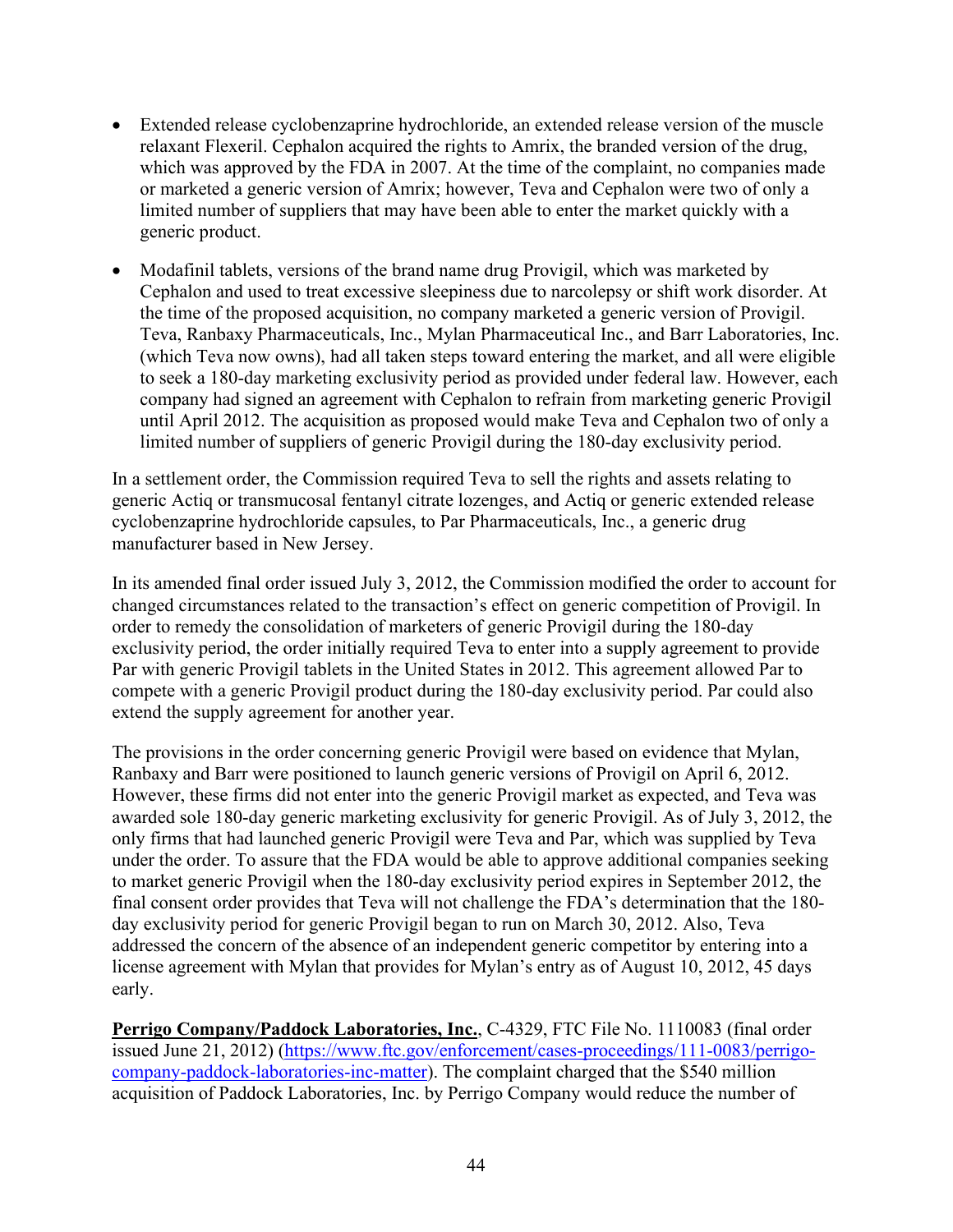suppliers for four generic drugs and harm future competition in the market for three generic drugs. The six markets are described below:

- Ammonium lactate cream and ammonium lactate lotion are prescription moisturizers used to treat dry, scaly skin conditions and to help relieve itching. After the acquisition the combined Perrigo/Paddock would control 87% of the ammonium lactate cream market and 93% of the ammonium lactate lotion market.
- Ciclopirox is a prescription shampoo used to treat seborrheic dermatitis, an inflammatory condition that causes flaky scales and patches on the scalp. The combined firm, after the acquisition, would control 99% of this market.
- Promethazine suppositories are used to treat allergic reactions, prevent and control motion sickness, and relieve nausea and vomiting associated with surgery. Perrigo, Paddock and G&W Laboratories, Inc. were the only U.S. suppliers of the 12.5 mg and 25 mg strengths of this product. As a result of the acquisition, the combined firm would have 34% of the market for the 12.5 mg strength and 35% of the market for the 25 mg strength.
- Generic clobestasol spray is a topical steroid used to treat moderate psoriasis in adults. Perrigo and Paddock were developing clobestasol sprays and were two of a limited number of suppliers capable of entering this future market in a timely manner.
- Generic diclofenac solution is a non-steroidal anti-inflammatory drug used to treat osteoarthritis of the knee. Perrigo and Paddock were in the process of entering the diclofenac solution market and were among a limited number of suppliers that could enter this future market in a timely manner.
- Testosterone gel is used to treat adult males who have a deficiency or absence of testosterone. Abbott Laboratories marketed testosterone gel under the brand name AndroGel. Perrigo was among a limited number of suppliers capable of entering this future market in a timely manner. According to the complaint, Paddock would receive substantial payments from Abbott pursuant to an agreement that Par Pharmaceutical Companies, Inc. had with Abbott that related to AndroGel. The complaint alleged that the acquisition would increase the likelihood of coordinated interaction between Abbott and Perrigo in the market for testosterone gel; increase the likelihood that the combined firm would forego or delay the launch of Perrigo's product in the market; and increase the likelihood that the combined firm would delay or eliminate the competition that Perrigo's independent entry into the testosterone gel market would have created.

The settlement order requires the combined Perrigo-Paddock to sell all Perrigo or Paddock assets related to the six products to Watson Pharmaceuticals, Inc. The order also requires the combined firm to provide Watson with the transitional services it needs to manufacture and sell the divested products successfully. To preserve competition in the testosterone gel market, the order prohibits Perrigo from accepting payments from Abbott relating to AndroGel. It also bars Perrigo from entering into any "reverse payment" arrangements with Abbott.

**Hikma Pharmaceuticals PLC**, C-4320, FTC File No.1110051 (final order issued June 6, 2011) [\(https://www.ftc.gov/enforcement/cases-proceedings/111-0051/hikma-pharmaceuticals-plc-](https://www.ftc.gov/enforcement/cases-proceedings/111-0051/hikma-pharmaceuticals-plc-matter)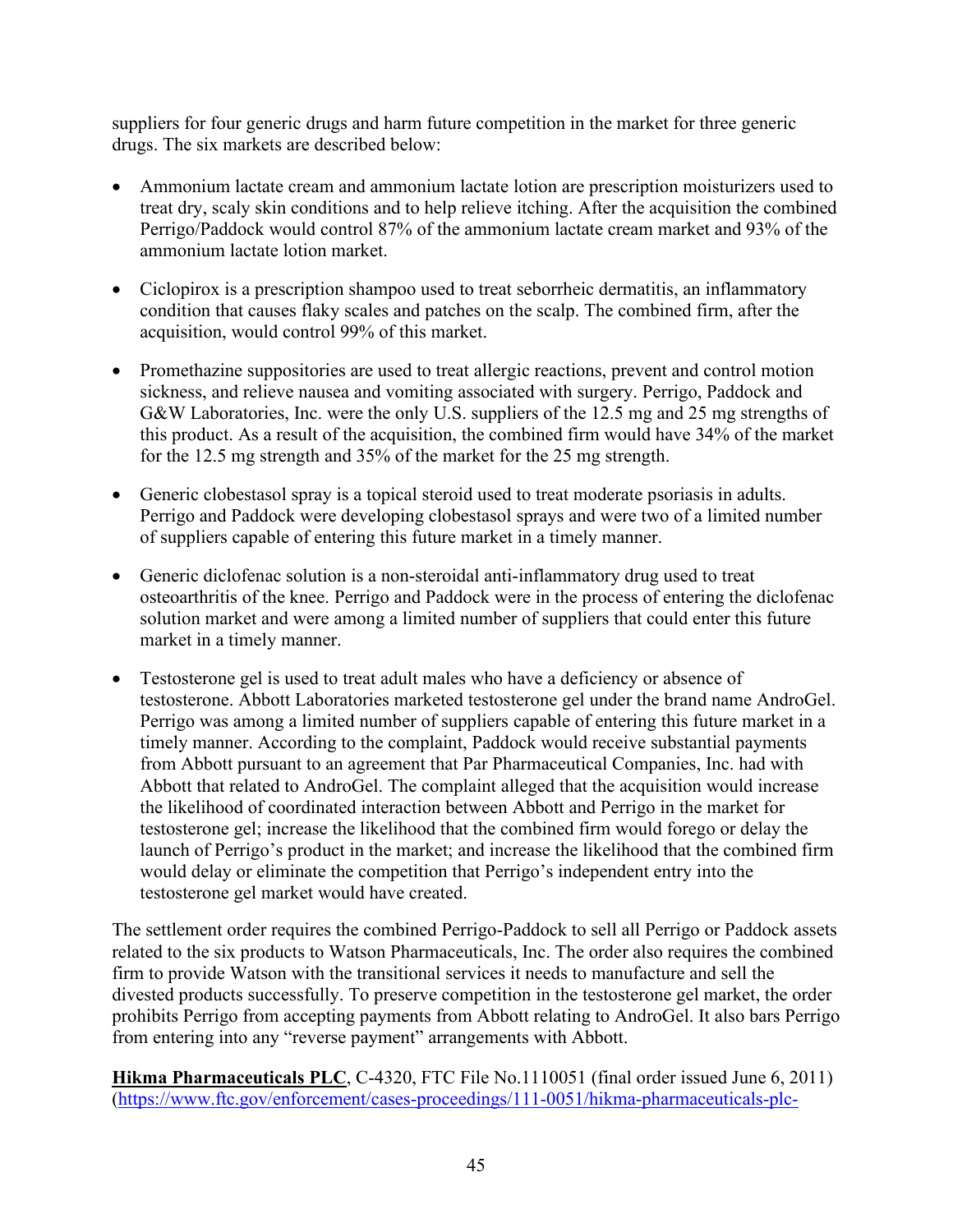[matter\)](https://www.ftc.gov/enforcement/cases-proceedings/111-0051/hikma-pharmaceuticals-plc-matter). The complaint challenged Hikma Pharmaceuticals PLC's proposed acquisition of Baxter Healthcare Corporation, Inc.'s generic injectable pharmaceutical business, including a manufacturing facility in Cherry Hill, New Jersey and a warehouse and distribution center in Memphis, Tennessee. The complaint alleged that the acquisition by Hikma of the generic injectable phenytoin and promethazine businesses of Baxter. would be anticompetitive and likely would result in higher prices for both drugs. Phenytoin is an anti-convulsant drug used to control and prevent seizures during or after surgery. Promethazine is used to prevent some types of allergies or allergic reactions, to prevent or control motion sickness, nausea, vomiting and dizziness, and to help patients go to sleep and control their pain or anxiety before or after surgery. As originally proposed, Hikma's acquisition would eliminate competition between Hikma and Baxter and likely result in harm to consumers by increasing prices for both products. The complaint alleged that the U.S. markets for both products were already highly concentrated; Hikma, Baxter and Hospira, Inc. were the only companies that supplied phenytoin and promethazine.

The settlement order requires Hikma to divest certain rights and assets related to generic injectable phenytoin and promethazine to X-Gen Pharmaceuticals Inc., which is based in New York. According to the Commission, X-Gen is a pharmaceutical firm with 40 products and an active product development pipeline; thus, it will be able to replace the competition that the acquisition would have eliminated, and customers for the two drugs will be better protected against potential price increases.

**Pfizer, Inc./Wyeth**, C-4267, FTC File No. 0910053 (final order issued January 25, 2010) [\(https://www.ftc.gov/enforcement/cases-proceedings/091-0053/pfizer-inc-corporation-wyeth](https://www.ftc.gov/enforcement/cases-proceedings/091-0053/pfizer-inc-corporation-wyeth-corporation-matter)[corporation-matter\)](https://www.ftc.gov/enforcement/cases-proceedings/091-0053/pfizer-inc-corporation-wyeth-corporation-matter). The Commission's complaint challenged Pfizer's proposed \$68 billion acquisition of Wyeth, including Wyeth's "Fort Dodge" animal health division. Both firms manufactured human and animal health biological and pharmaceutical agents, with combined worldwide revenues of almost \$72 billion. The complaint charged that the acquisition would substantially lessen competition in the following 21 U.S. markets for animal health products:

- Cattle Health Product Markets. In most markets below, the proposed acquisition would give Pfizer a post-acquisition market share of over 50%.
	- Killed cattle respiratory vaccines, used to prevent respiratory diseases in pregnant cattle without the risk of causing abortion
	- Modified-live cattle respiratory vaccines
	- Cattle reproductive vaccines, used to prevent abortions in pregnant cattle
	- Cattle pasteurella vaccines, used to prevent pneumonia and other respiratory infections in cattle caused by certain bacteria
	- Lactating-cow and dry-cow mastitis treatments
	- Dairy cattle broad-spectrum antibiotics with low milk-withholding times
	- Cattle macrocyclic lactone parasiticides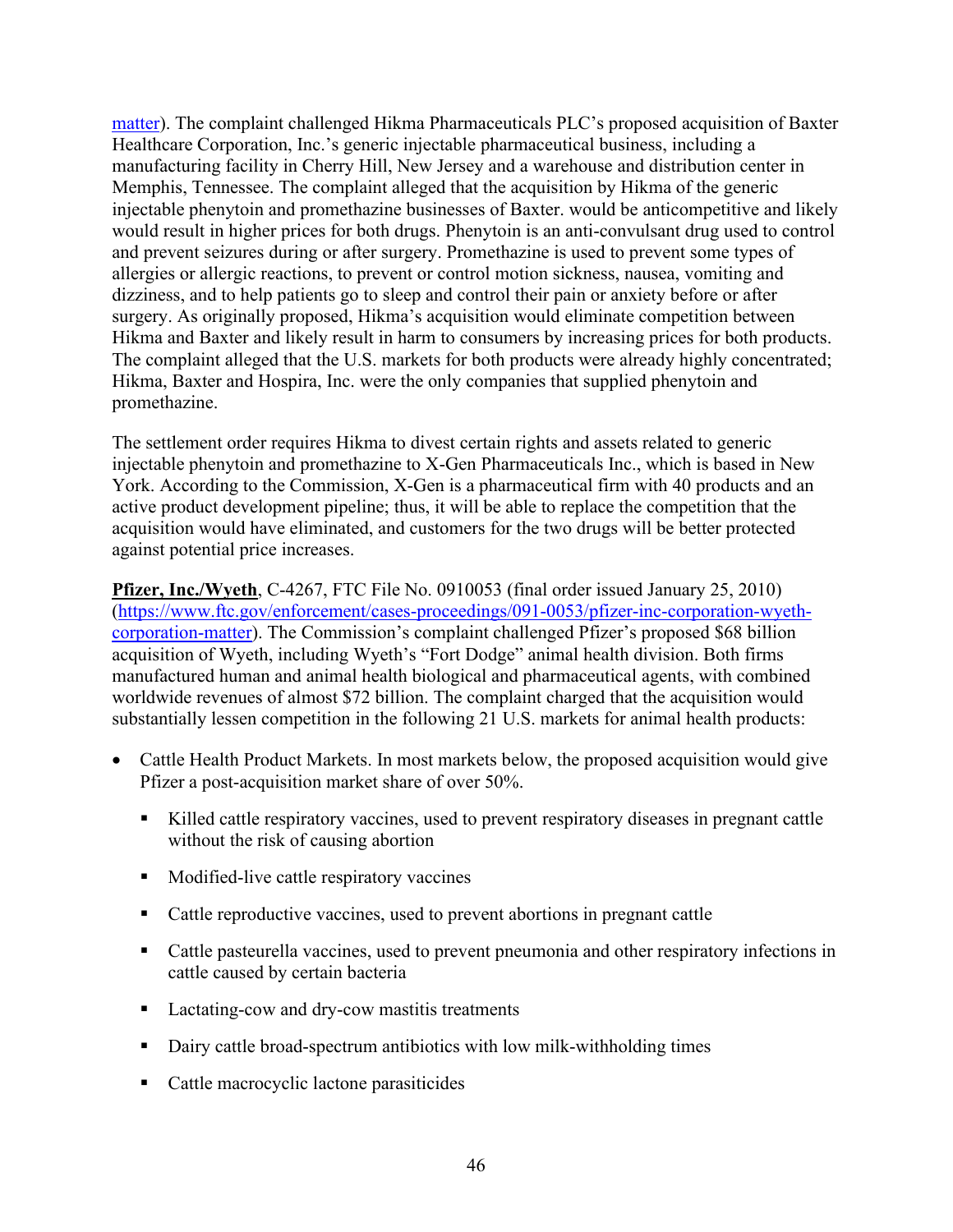- Cattle benzimidazole parasiticides
- Companion Animal Health Product Markets. In most of these markets, the proposed acquisition would reduce the number of competitors from four to three, and give Pfizer control of between 50% and 100% of the market.
	- Canine combination vaccines prevent common canine diseases, such as those caused by canine distemper, adenovirus, parainfluenza, parvovirus, and coronavirus.
	- Canine monovalent parvovirus vaccines, administered as booster shots to puppies
	- Canine monovalent coronavirus vaccines, a \$2.3 million market in the U.S.
	- **Canine monovalent leptospira vaccines**
	- Canine bordetella vaccines
	- Feline combination vaccines are used to prevent common feline diseases, such as feline panleukopenia, rhinotracheitis, chlamydia, and calcivirus.
	- **Feline leukemia vaccines**
	- Companion animal rabies vaccines
	- Companion animal cephalosporins
- Equine Health Product Markets.
	- Equine tapeworm parasiticides *containing praziquantel*
	- **Equine herpesvirus vaccines**
	- Equine joint-injected steroids

The complaint charged that the proposed acquisition would cause significant competitive harm to consumers in the relevant markets by: (1) eliminating competition between Pfizer and Wyeth; (2) increasing the likelihood that Pfizer could unilaterally exercise market power; (3) increasing the likelihood of coordinated action between suppliers; (4) reducing Pfizer's incentives to pursue further research and development; and (5) increasing the likelihood that consumers would pay higher prices. The consent order requires that Pfizer divest the Fort Dodge U.S. animal health products business in all areas of overlap (except for equine tapeworm parasiticides and equine herpesvirus vaccines) to Boehringer Ingelheim Vetmedica, Inc. In the area of equine tapeworm parasiticides, Pfizer is ordered to return Pfizer's exclusive distribution rights to these products to Virbac S.A. In the area of equine herpesvirus vaccines, Pfizer is ordered to divest Pfizer's equine herpesvirus vaccine products to Boehringer.

**Novartis AG/Alcon, Inc.**, C-4296, FTC File No. 1010068 (final order issued September 28, 2010) [\(https://www.ftc.gov/enforcement/cases-proceedings/101-0068/novartis-ag-matter-alcon](https://www.ftc.gov/enforcement/cases-proceedings/101-0068/novartis-ag-matter-alcon-inc)[inc\)](https://www.ftc.gov/enforcement/cases-proceedings/101-0068/novartis-ag-matter-alcon-inc). The Commission's complaint challenged Novartis AG's proposed \$28.1 billion acquisition of Alcon, Inc., from Nestle, S.A. The complaint alleged that this acquisition would lessen competition in the \$12.4 million U.S. market for injectable miotics – a class of prescription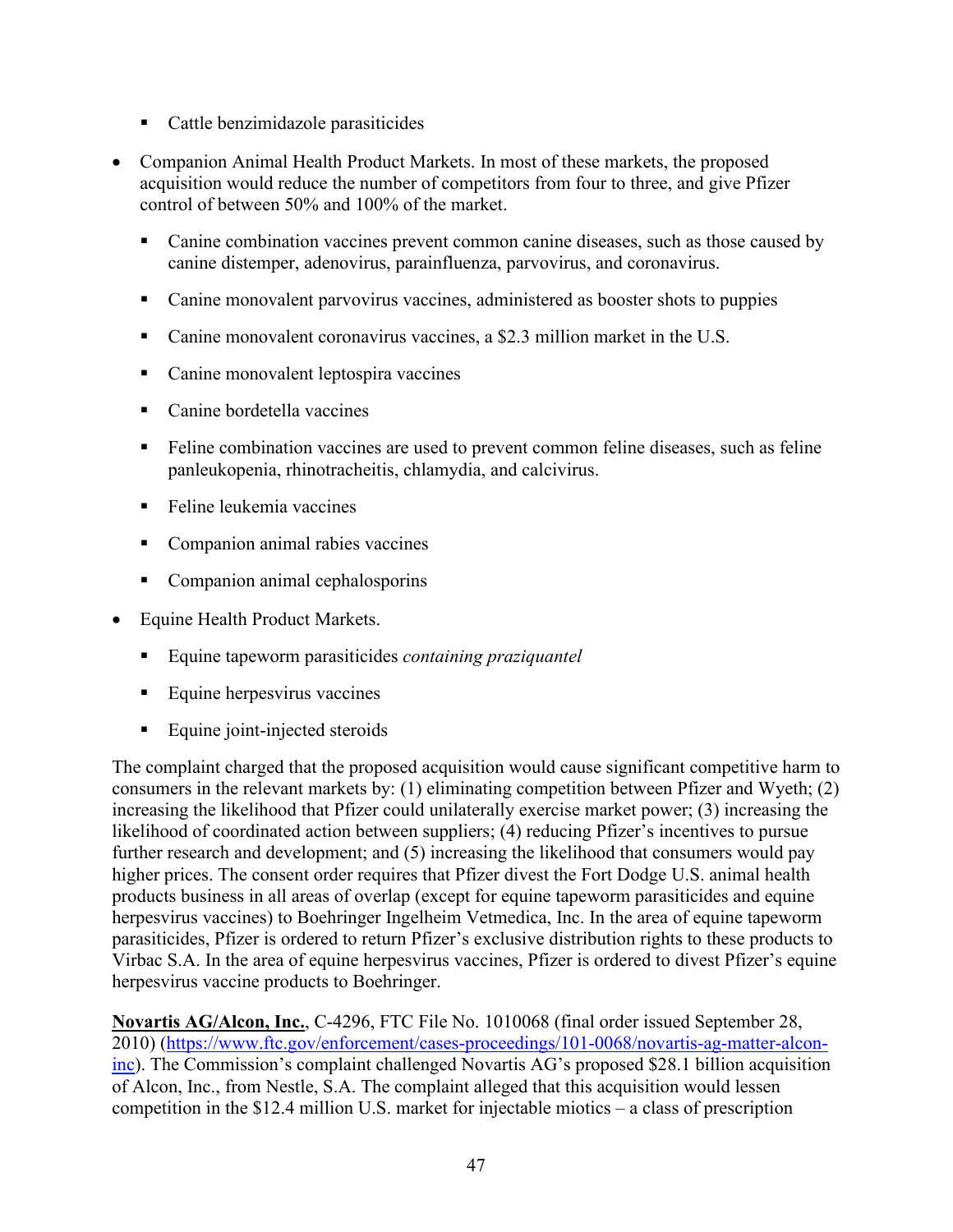pharmaceuticals used to induce miosis (*i.e.*, constriction of the pupil), most commonly used during cataract surgery. At the time of the complaint, Novartis and Alcon each produced an injectable miotics product – Miochol-E and Miostat, respectively – for which there was no generic version. Novartis and Alcon were the only suppliers of injectable miotics in the U.S. The consent order requires Novartis to divest its rights and assets in its injectable miotics product, Miochol-E, to Bausch & Lomb, Inc., an eye-health company that did not participate in the U.S. injectable miotics market.

**Schering-Plough Corporation/Merck & Co., Inc.**, C-4268, FTC File No. 0910075 (final order issued October 29, 2009) [\(https://www.ftc.gov/enforcement/cases-proceedings/091-](https://www.ftc.gov/enforcement/cases-proceedings/091-0075/schering-plough-corporation-corporation) [0075/schering-plough-corporation-corporation\)](https://www.ftc.gov/enforcement/cases-proceedings/091-0075/schering-plough-corporation-corporation). The Commission's complaint challenged Schering's proposed \$41.1 billion acquisition of Merck. Merck and Schering both supplied a variety of human and animal health products. Merck's animal health products business was carried on through Merial Limited, an equally-owned joint venture of Merck and Sanofi-Aventis S.A. The complaint charged that the acquisition would violate Section 7 of the Clayton Act and Section 5 of the FTC Act by lessening competition in the following U.S. markets:

- Neurokinin 1 (NK1) receptor antagonists for chemotherapy-induced nausea and vomiting (CINV) and post-operative nausea and vomiting (PONV) in humans. Merck's Emend was the only NK1 receptor antagonist for CINV and PONV in the U.S. At the time the proposed acquisition was announced, Schering was in the process of out-licensing rolapitant, an NK1 receptor antagonist for CINV and PONV that Schering had been developing – one of a very limited number of such drugs in development for the U.S. market. The proposed acquisition would likely reduce the combined firm's incentive to license rolapitant, which would compete with Emend.
- Live poultry vaccines and killed poultry vaccines for the prevention or treatment of: (1) each strain of Marek's disease; (2) each strain of infectious bronchitis; (3) Newcastle disease; (4) each strain of infectious bursal disease; (5) reovirus; (6) fowl pox; (7) coccidiosis; (8) lanyngotracheitis; (9) avian encephalomyelitis; and (10) tenosynovitis. Merck (through Merial) and Schering were the two largest producers of poultry vaccines in the U.S. Together, Merial and Schering accounted for over 75% of all poultry vaccine sales in the U.S. Three other suppliers accounted for the balance of U.S. poultry vaccine sales.
- Cattle gonadotropins. These products are used to treat follicular cysts in cattle, and to synchronize the reproductive cycles of cattle undergoing artificial insemination. Merck (through Merial) and Schering were two of only three suppliers of cattle gonadotropins in the U.S. market.

The consent order requires Merck to divest all of its interest in Merial to its joint venture partner, Sanofi-Aventis. This sale was completed in September 2009, at the same time terminating the Merial joint venture. In order to ensure that the combined Merck/Schering and Sanofi-Aventis do not combine their animal health businesses after the divestiture, the order prohibits Merck from acquiring any of Merial's animal health assets, or otherwise combining the animal health businesses of Merck and Sanofi-Aventis, without prior approval of the Commission. The order also requires Schering to divest all of the assets relating to its NK1 receptor antagonist, rolapitant, to Opko Health, Inc.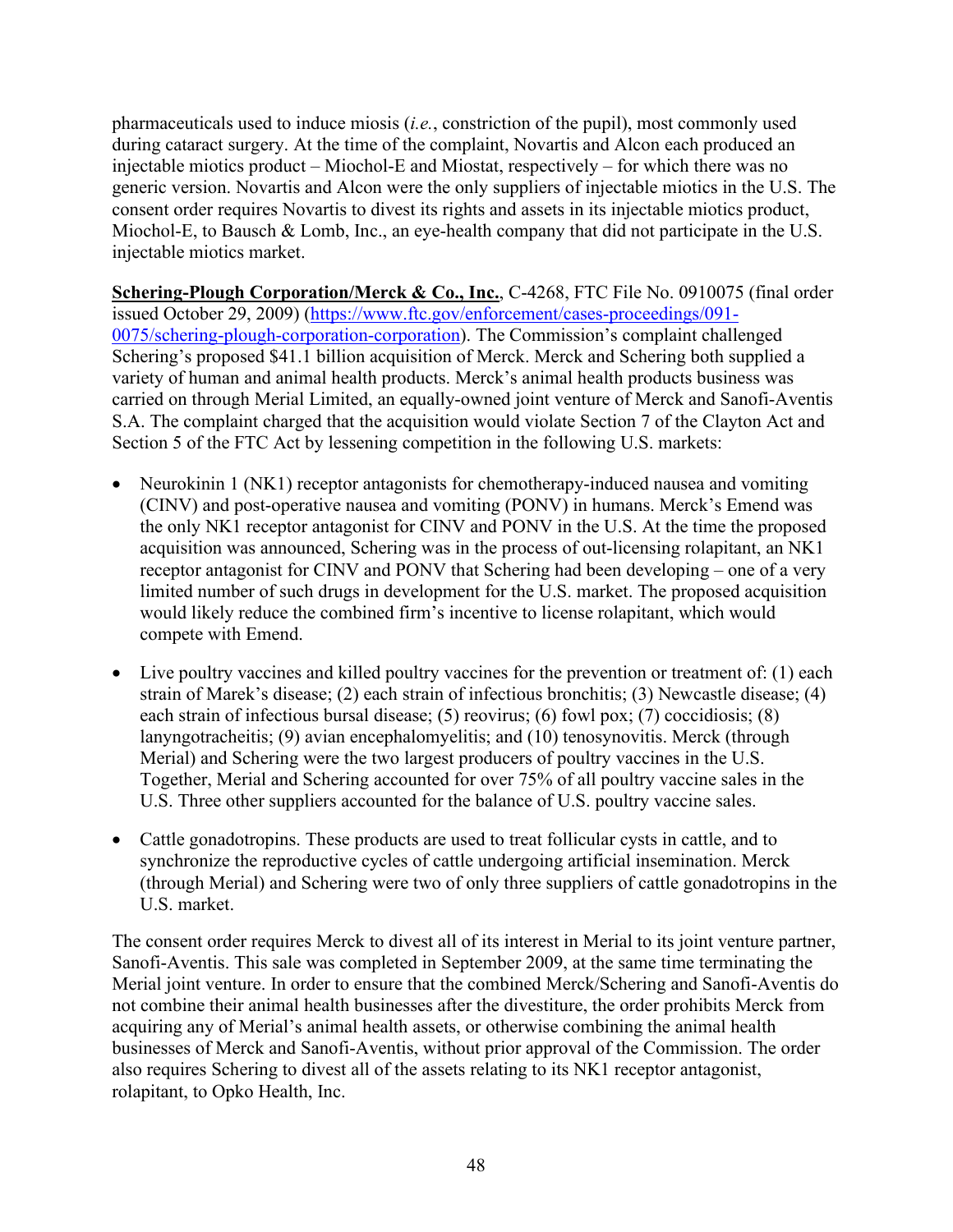The Commission issued the complaint and order, and served them upon Merck and Schering at the same time it accepted the consent agreement for public comment. As a result, the order became effective immediately. See 16 C.F.R. § 2.34(c). This matter represents an "exceptional case" (64 Fed. Reg. 46267 (1999)) in which it is appropriate to issue a final order before receiving public comment, because of the risk that the combined Merck/Schering and Sanofi-Aventis might combine their animal health businesses after the proposed acquisition was consummated, and thereby reverse the animal health remedy of the consent agreement.

**Teva Pharmaceutical Industries Ltd./Barr Pharmaceuticals, Inc.**, C-4242, FTC File No. 081 0224 (final order issued February 9, 2009) [\(http://www.ftc.gov/enforcement/cases](http://www.ftc.gov/enforcement/cases-proceedings/081-0224/teva-pharmaceutical-industries-ltd-corporation-barr)[proceedings/081-0224/teva-pharmaceutical-industries-ltd-corporation-barr\)](http://www.ftc.gov/enforcement/cases-proceedings/081-0224/teva-pharmaceutical-industries-ltd-corporation-barr). The complaint alleged that Teva's acquisition of Barr would lessen competition in 29 U.S. generic drug markets, including:

- Tetracycline HCl tablets; Chlorzoxazone tablets; Desmopressin acetate tablets. Tetracycline HCl is an old, broad-spectrum antibiotic used now primarily for the treatment of acne and rosacea. Chlorzoxazone is a centrally acting muscle relaxant used to treat muscle spasms. Desmopressin acetate is a synthetic replacement for an antidiuretic hormone that reduces urine production during sleep, and is used to treat bed-wetting in children. Because Teva and Barr were the only suppliers of these generic products in the U.S., the proposed acquisition would create a monopoly in each of these three markets.
- Tamoxifen citrate; Cyclosporine liquid. Tamoxifen citrate is a selective estrogen receptor modulator that is used in the treatment of breast cancer. Cyclosporine is an immunosuppressant used to prevent the rejection of transplanted organs. Combined, Teva and Barr accounted for 73% of the generic tamoxifen citrate market and 55% of the generic cyclosporine liquid market. The proposed acquisition would reduce the number of competitors in each market from three to two.
- The proposed acquisition would reduce the number of competitors in the U.S. from four to three in each of these nine markets.
	- Metoclopramide HCl is a dopamine receptor antagonist used to treat nausea and vomiting as well as gastroesophageal reflux disease. Teva and Barr were two of only four suppliers supplying all dosage forms of this generic drug. A combined Teva/Barr would possess 82% of the overall metoclopramide HCl market.
	- Carboplatin is a chemotherapy drug used to treat ovarian, lung, head, neck, and certain other cancers. Teva and Barr were two of the leading suppliers of generic carboplatin injection, with a combined market share of 60%.
	- Metronidazole is an anti-infective used in the treatment of a variety of bacterial infections. Barr and Teva had 50% and 39%, respectively, of the generic metronidazole market.
	- **Trazodone is an antidepressant with a sedative effect. The proposed acquisition would** result in a combined Teva/Barr share of 75% of the generic trazodone market.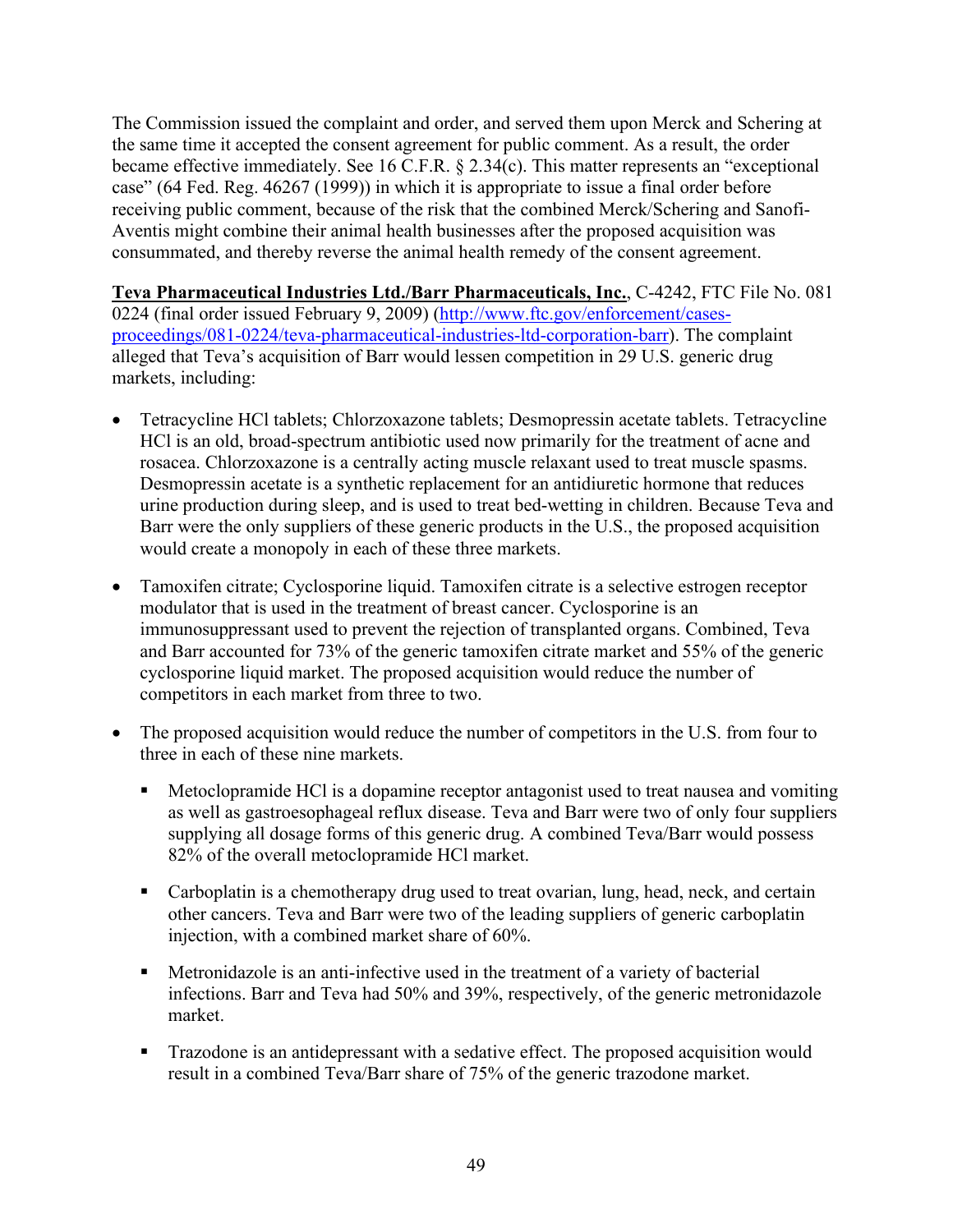- Cyclosporine is an immunosuppressant used to prevent the rejection of transplanted organs. In the generic cyclosporine tablets market, Teva and Barr had roughly equal shares, and a combined share of 41%.
- Flutamide is an anti-androgen drug used to treat prostate cancer. In the generic flutamide market, Teva and Barr had shares of 28% and 14%, respectively.
- Glipizide/metformin is commonly prescribed as a first line treatment for diabetes. Teva and Barr had 26% and 25% shares, respectively.
- Deferoxamine is a chelating agent used to remove excess iron from the body. In the generic deferoxamine market, a combined Teva and Barr would possess 16% of the market.
- **Mirtazapine is an antidepressant used to treat moderate to severe depression. Barr and** Teva had 26% and 10%, respectively, of the generic mirtazapine market.
- In two other product markets, the proposed acquisition would eliminate important and significant future competition. Epop is used to treat severe primary pulmonary hypertension. Epop was a new generic market, and Teva was the only generic epop supplier. However, Barr was developing a generic epop product. Fluoxetine weekly capsules were a widelyprescribed antidepressant; and both Teva and Barr had generic products in development for this market. Few other firms were capable of, or interested in, entering these markets.
- Oral contraceptives. Teva's acquisition of Barr would likely lessen competition in 13 oral contraceptive markets, including: two markets in which both Teva and Barr participated; ten markets in which Barr participated and Teva was developing a product; and one market in which both Teva and Barr were developing products, and were among a limited number of firms with this product in development.

The complaint charged that entry into the above markets would not be timely or sufficient to deter or counteract the anticompetitive effects of the acquisition. The combination of generic drug development times and FDA drug approval requirements takes at least two years. Entry also would not be likely because many of the markets in question were relatively small and in decline, offering limited and insufficient sales opportunities to encourage new entry. The consent order requires Teva and Barr to divest certain rights and assets related to the above products to a Commission-approved acquirer. The order requires Teva and Barr to provide transitional services to enable the acquirer to obtain all necessary FDA approvals.

**King Pharmaceuticals, Inc./Alpharma, Inc.**, C-4246 (final order issued February 2, 2009) [\(http://www.ftc.gov/enforcement/cases-proceedings/081-0240/king-pharmaceuticals-inc](http://www.ftc.gov/enforcement/cases-proceedings/081-0240/king-pharmaceuticals-inc-alpharma-inc-matter)[alpharma-inc-matter\)](http://www.ftc.gov/enforcement/cases-proceedings/081-0240/king-pharmaceuticals-inc-alpharma-inc-matter). The complaint charged that King's acquisition of Alpharma would cause significant anticompetitive harm by eliminating competition between King and Alpharma in the market for oral long acting opioid analgesics (oral LAOs). The merging firms offered the only two competitively significant branded morphine sulphate oral LAOs, which were particularly close competitors within the larger oral LAO market. The complaint charged that the loss of head-to-head competition between King's Avinza and Alpharma's Kadian would likely result in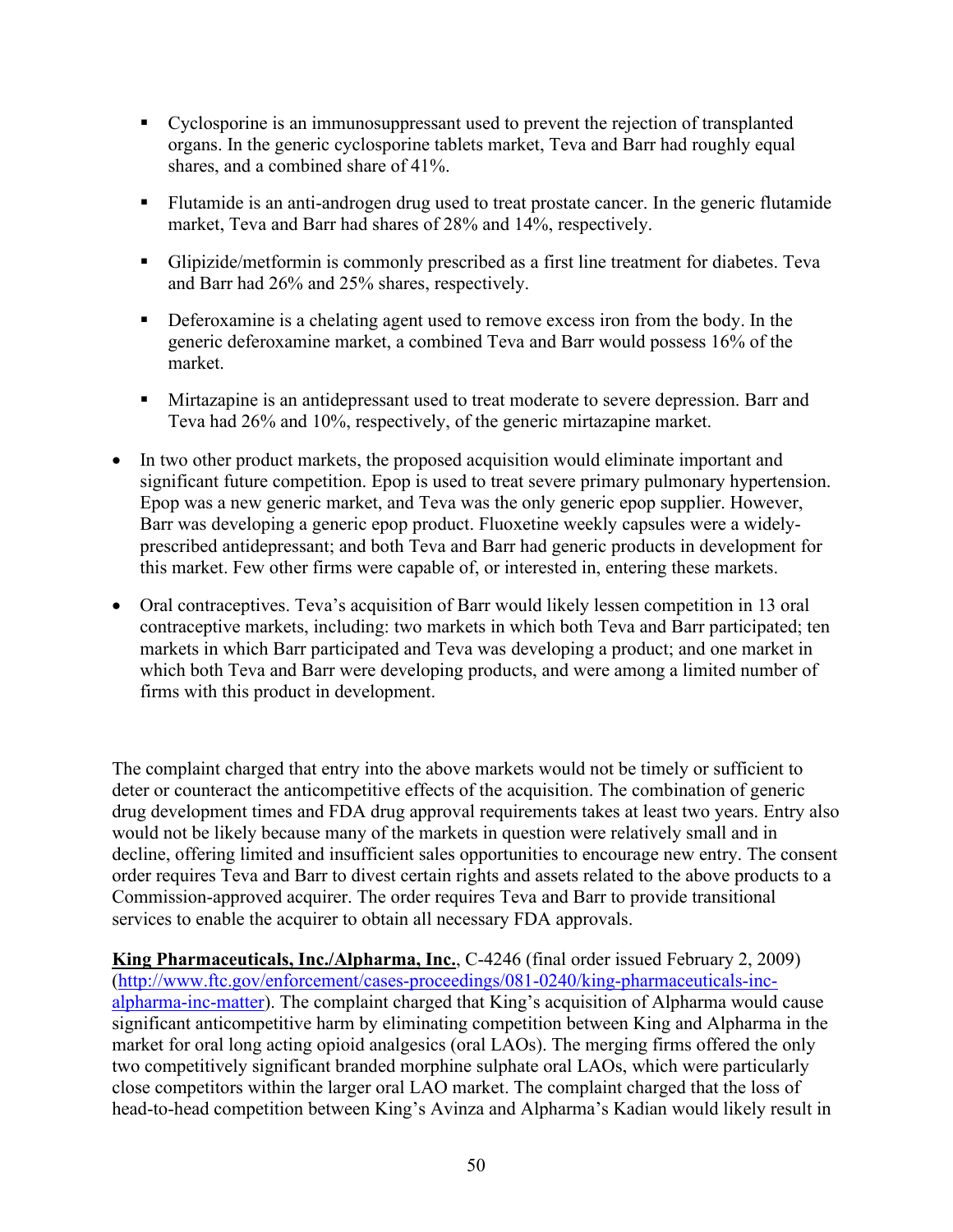higher prices for branded morphine sulphate oral LAOs. The complaint stated that entry into the market for the manufacture and sale of oral LAOs was difficult, expensive, and time-consuming – obtaining FDA approval to make and sell oral LAOs takes at least two years – and would not offset the anticompetitive impact of the acquisition. The consent order requires King to divest Kadian to drug-manufacturer Actavis (which currently manufactures Kadian for King). Actavis, one of the world's largest generic drug companies, will continue to sell Kadian in competition with Avinza and other oral LAOs, and will now be able to introduce an "authorized" generic version of Kadian earlier than Kadian's 2010 patent expiration date. The consent order provides that, if the Commission later determines that Actavis is not an acceptable acquirer of Kadian, the parties will unwind the divestiture and then re-divest Kadian to another Commission-approved buyer within six months after the order becomes final.

**Federal Trade Commission v. Lundbeck, Inc.** (See Section II A for citation and annotation.)

**Sun Pharmaceuticals Industries/Taro Pharmaceutical Industries**, C-4230 (final order issued September 16, 2008) [\(https://www.ftc.gov/enforcement/cases-proceedings/071-0193/sun](https://www.ftc.gov/enforcement/cases-proceedings/071-0193/sun-pharmaceutical-industries-ltd-matter-taro-pharmaceuticals)[pharmaceutical-industries-ltd-matter-taro-pharmaceuticals\)](https://www.ftc.gov/enforcement/cases-proceedings/071-0193/sun-pharmaceutical-industries-ltd-matter-taro-pharmaceuticals). The complaint charged that Sun's acquisition of Taro would result in reduced competition and higher prices to consumers for three generic formulations of the anticonvulsant drug carbamazepine. The drugs named in the complaint were immediate-release carbamazepine tablets, chewable carbamazepine tablets, and extended-release carbamazepine tablets. The complaint alleged that the merger would reduce the number of firms producing the generic chewable tablet from three to two and reduce the number of firms producing the immediate-release form from four to three, leaving Teva as the only remaining significant competitor. In the market for the generic extended-release form, Sun and Taro were the only companies that had applied for FDA approval to market the drug, and as a result, the merger would eliminate future competition completely. The order requires that Sun divest all of its rights and assets related to the development, manufacture, and marketing of the three generic carbamazepine drugs to Torrent Pharmaceutical Limited or another Commission approved buyer. The order also requires that Sun provide transitional services including help obtaining necessary FDA approvals and technical transfer assistance.

**Schering-Plough Corporation/Organon BioSciences N.V.**, C-4211 (final order issued December 28, 2007) [\(https://www.ftc.gov/enforcement/cases-proceedings/071-0132/schering](https://www.ftc.gov/enforcement/cases-proceedings/071-0132/schering-plough-corporation-matter)[plough-corporation-matter\)](https://www.ftc.gov/enforcement/cases-proceedings/071-0132/schering-plough-corporation-matter). The complaint charged that Schering's acquisition of Organon from Akzo-Nobel would harm competition in three highly concentrated markets for live poultry vaccines. According to the complaint, the merger created a monopoly in the market for vaccines for the prevention and treatment of the Georgia 98 strain of infectious bronchitis virus, and gave Schering-Plough a dominant share in the markets for live vaccines for the prevention and treatment of fowl cholera due to Pasteurella multocida, and live vaccines for the prevention and treatment of Mycoplasma gallisepticum in poultry. The order requires Schering-Plough to divest to the Fort Dodge division of Wyeth all of the assets, including research, development, customer, supplier and manufacturing contracts, and all intellectual property excluding trademarks, of its live vaccine for the Georgia 98 strain of infectious bronchitis and its live Mycoplasma gallisepticum vaccine, and Organon's live fowl cholera vaccine. The order also includes a supply and transition services agreement under which Schering-Plough will provide the vaccines for two years to Wyeth until Wyeth obtains the necessary regulatory approvals to bring the vaccines inhouse.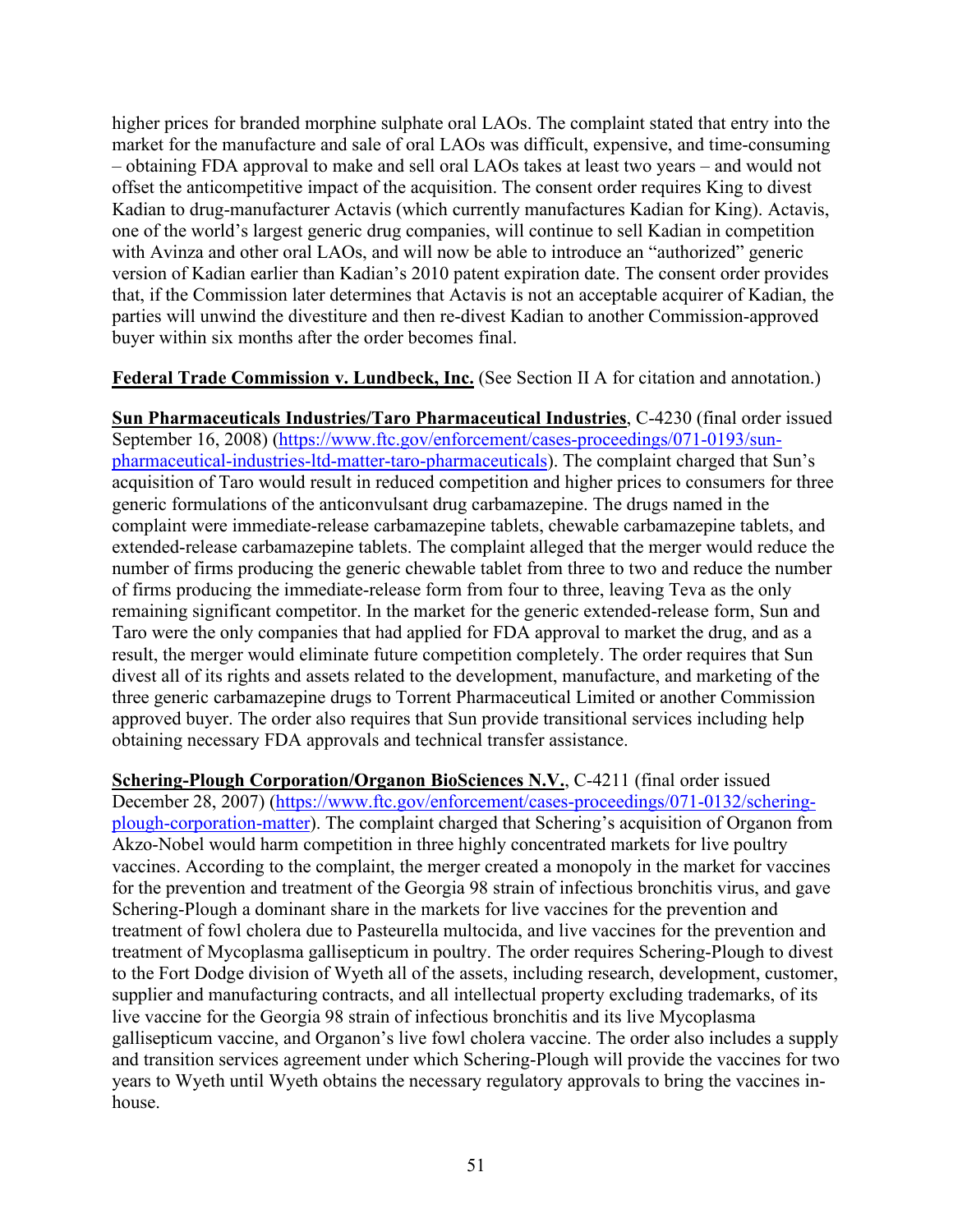**Mylan Laboratories/E. Merck oHG.**, C-4200 (final order issued November 1, 2007) [\(http://www.ftc.gov/os/caselist/0710164/0710164.shtm\)](http://www.ftc.gov/os/caselist/0710164/0710164.shtm). The complaint charged that Mylan's acquisition of a generic subsidiary of Merck would result in reduced competition and higher prices to consumers for five generic drugs produced by both companies to treat hypertension and cardiac problems. The drugs named in the complaint were: acebutolol hydrochloride capsules (a beta blocker used to treat hypertension), flecainide acetate tablets (an anti-arrhythmia drug used to treat heart problems), guanfacine hydrochloride tablets (an alpha blocker used to treat hypertension), nicardipine hydrochloride capsules (a calcium channel blocker used to treat hypertension), and sotalol hydrochloride AF tablets (a beta blocker used to treat hypertension). Mylan and Merck, through an agreement with Par Pharmaceuticals, were the only two suppliers of generic acebutolol hydrochloride capsules, and among a small number of suppliers for the other four drugs. The order requires that Merck divest its assets in the five drugs to Amneal. The order also requires that Mylan and Merck provide transitional services to help Amneal obtain necessary FDA approvals.

**Actavis Group/Abrika Pharmaceuticals, Inc.**, C-4190, FTC File No. 0710063 (final order issued May 18, 2007) [\(https://www.ftc.gov/enforcement/cases-proceedings/0710063/actavis](https://www.ftc.gov/enforcement/cases-proceedings/0710063/actavis-group-hf-abrika-pharmaceuticals-inc-matter)[group-hf-abrika-pharmaceuticals-inc-matter\)](https://www.ftc.gov/enforcement/cases-proceedings/0710063/actavis-group-hf-abrika-pharmaceuticals-inc-matter). The complaint alleged that the merger of Actavis and Abrika would create a monopoly in the market for generic isradipine capsules and allow Actavis to exercise its unilateral market power to increase prices. Isradipine is used for the treatment of hypertension, ischemia, and depression. The order requires Activas to divest certain rights and assets related to generic isradipine capsules to Cobalt Laboratories, Inc. within ten days of the acquisition, and to transfer its supply arrangement for generic isradipine to Cobalt.

**Hospira, Inc./Mayne Pharma Limited**, C-4182, FTC File No. 0710002 (final order issued January 18, 2007) [\(http://www.ftc.gov/enforcement/cases-proceedings/0710002/hospira-inc](http://www.ftc.gov/enforcement/cases-proceedings/0710002/hospira-inc-mayne-pharma-limited-matter)[mayne-pharma-limited-matter\)](http://www.ftc.gov/enforcement/cases-proceedings/0710002/hospira-inc-mayne-pharma-limited-matter). The complaint alleged that Hospira's acquisition of Mayne would reduce current horizontal competition or potential competition in already concentrated markets for five generic injectable drugs. According to the complaint, the number of generic suppliers has a direct and substantial effect on generic pricing in markets where there are a limited number of competing suppliers, because each additional supplier can have a competitive impact on the market. The drugs named in the complaint were: hydromorphone hydrochloride, nalbuphine hydrochloride, morphine sulfate, and preservative-free morphine, analgesics used to treat moderate to severe pain; and deferoxamine mesylate, an iron chelator used to treat acute iron poisoning or chronic iron overload. Hospira and Mayne were two of only three suppliers of hydromorphone hydrochloride in the U.S. market. In the markets for nalbuphine hydrochloride, morphine sulfate, preservative-free morphine and deferoxamine mesylate, Hospira was either the only supplier or one of a small number of suppliers, and Mayne was one of a limited number of suppliers in the process of entering these markets. The order requires the divestiture of Mayne's hydromorphone hydrochloride, nalbuphine hydrochloride, morphine sulfate, preservative-free morphine and deferoxamine mesylate assets to Barr.

**Johnson & Johnson/Pfizer**, C-4180, FTC File No. 0610220 (final order issued January 16, 2007) [\(https://www.ftc.gov/enforcement/cases-proceedings/0610220/johnson-johnson-pfizer](https://www.ftc.gov/enforcement/cases-proceedings/0610220/johnson-johnson-pfizer-inc-matter)[inc-matter\)](https://www.ftc.gov/enforcement/cases-proceedings/0610220/johnson-johnson-pfizer-inc-matter). The Commission's complaint charged that Johnson & Johnson's acquisition of Pfizer's Consumer Healthcare business would increase concentration and reduce competition in the U.S. markets for four over-the-counter drugs. According to the complaint, the acquisition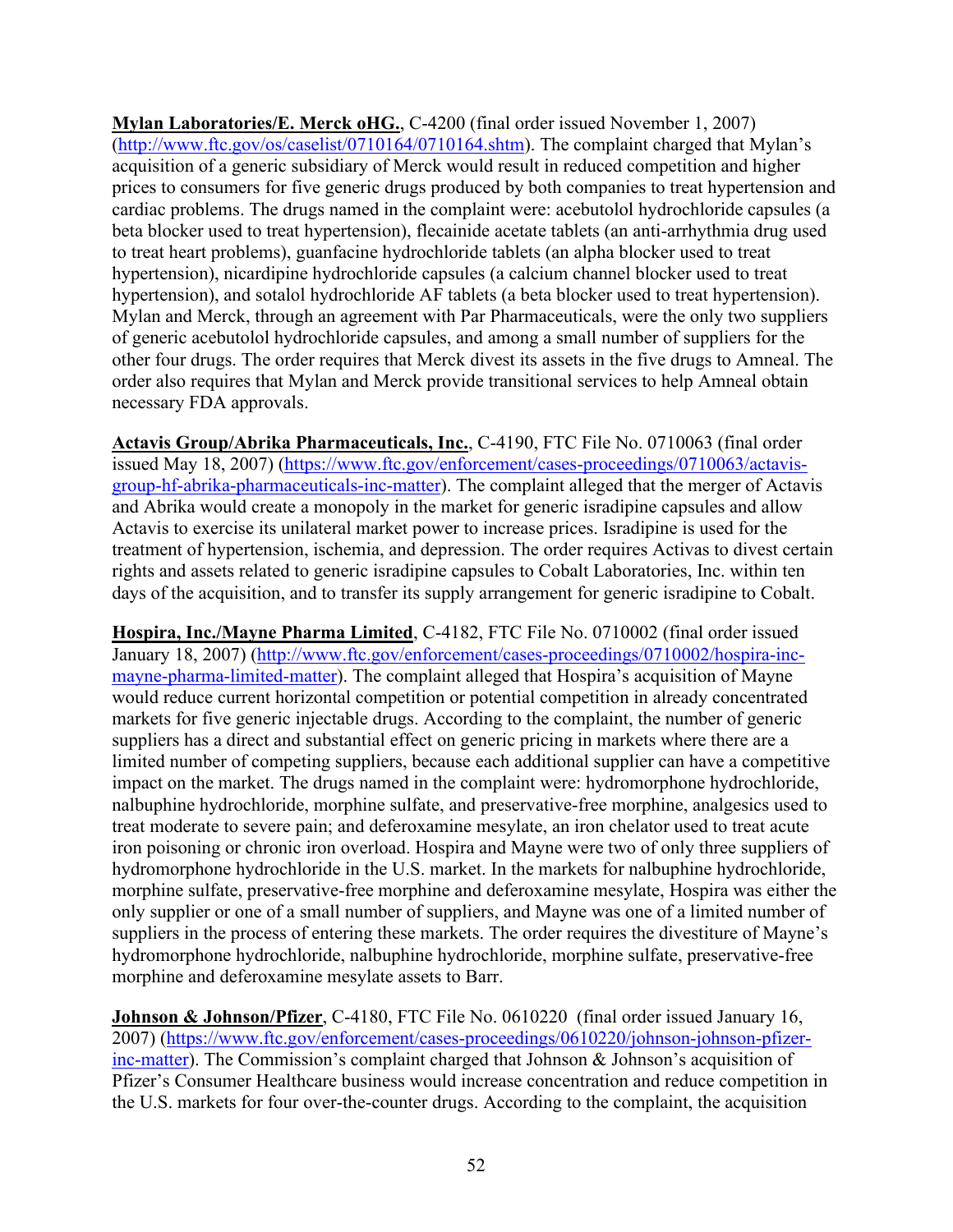would have enabled Johnson & Johnson to raise prices and reduce the incentive to innovate and develop new products in the four markets:

- Over-the-counter H-2 blockers. H-2 blockers are used to prevent and relieve heartburn associated with acid indigestion. Johnson & Johnson's Pepcid and Pfizer's Zantac accounted for over 70% of sales in the highly concentrated H-2 blocker market. The order requires the divestiture of Pfizer's Zantac assets to Boehringer.
- Over-the-counter hydrocortisone anti-itch products. Hydrocortisone anti-itch products are topical medications used to treat minor skin irritations and inflammations. Johnson & Johnson's Cortaid product and Pfizer's Cortizone product accounted for over 55% of sales in a highly concentrated market. The order requires the divestiture of Pfizer's Cortizone product to Chattem.
- Over-the-counter night-time sleep aids. Night-time sleep aids are used for the relief of occasional sleeplessness by individuals who have difficulty falling asleep. Johnson & Johnson's Simply Sleep product and Pfizer's Unisom product accounted for over 45% of sales in a highly concentrated market. The order requires the divestiture of Pfizer's Unisom sleep-aid assets to Chattem.
- Over-the-counter diaper rash treatments. Diaper rash treatments are creams or ointments that are available without a prescription for the prevention and treatment of diaper rash. Johnson & Johnson's Balmex product and Pfizer's Desitin products accounted for approximately 50% of sales in a highly concentrated market. The order requires the divestiture of Johnson & Johnson's Balmex diaper rash treatment product to Chattem.

**Barr Pharmaceuticals Inc./Pliva**, C-4171 (final order issued December 8, 2006) [\(http://www.ftc.gov/enforcement/cases-proceedings/0610217/barr-pharmaceuticals-inc-matter\)](http://www.ftc.gov/enforcement/cases-proceedings/0610217/barr-pharmaceuticals-inc-matter). The complaint charged that Barr's \$2.5 billion acquisition of Pliva would have eliminated current or potential competition in the product markets for three generic drugs and the market for organ preservation solutions higher prices.

- Generic trazodone hydrochloride. Trazodone is an antidepressant that is supplied by five companies. Barr and Pliva were two of three suppliers of the 150 mg formulation. The acquisition would have increased Barr's overall market share in all formulations to 64%. The order requires the divestiture of Barr's trazodone hydrochloride assets to Apotex, and requires Barr to provide Apotex with various transitional services until Apotex obtains FDA approval to manufacture trazodone hydrochloride itself.
- Generic Triamterene/HCTZ. Triamterene/HCTZ is used in the treatment of high blood pressure. The acquisition would have reduced the number of suppliers from five to four and increased Barr's market share to 35%. The order requires the divestiture of Barr's triamterene/HCTZ assets to Apotex, and requires Barr to provide Apotex with various transitional services until Apotex obtains FDA approval to manufacture triamterene/HCTZ itself.
- Generic nimodipine. Nimodipine is used to treat symptoms resulting from a ruptured blood vessel in the brain. The patent on the branded product had expired and there were currently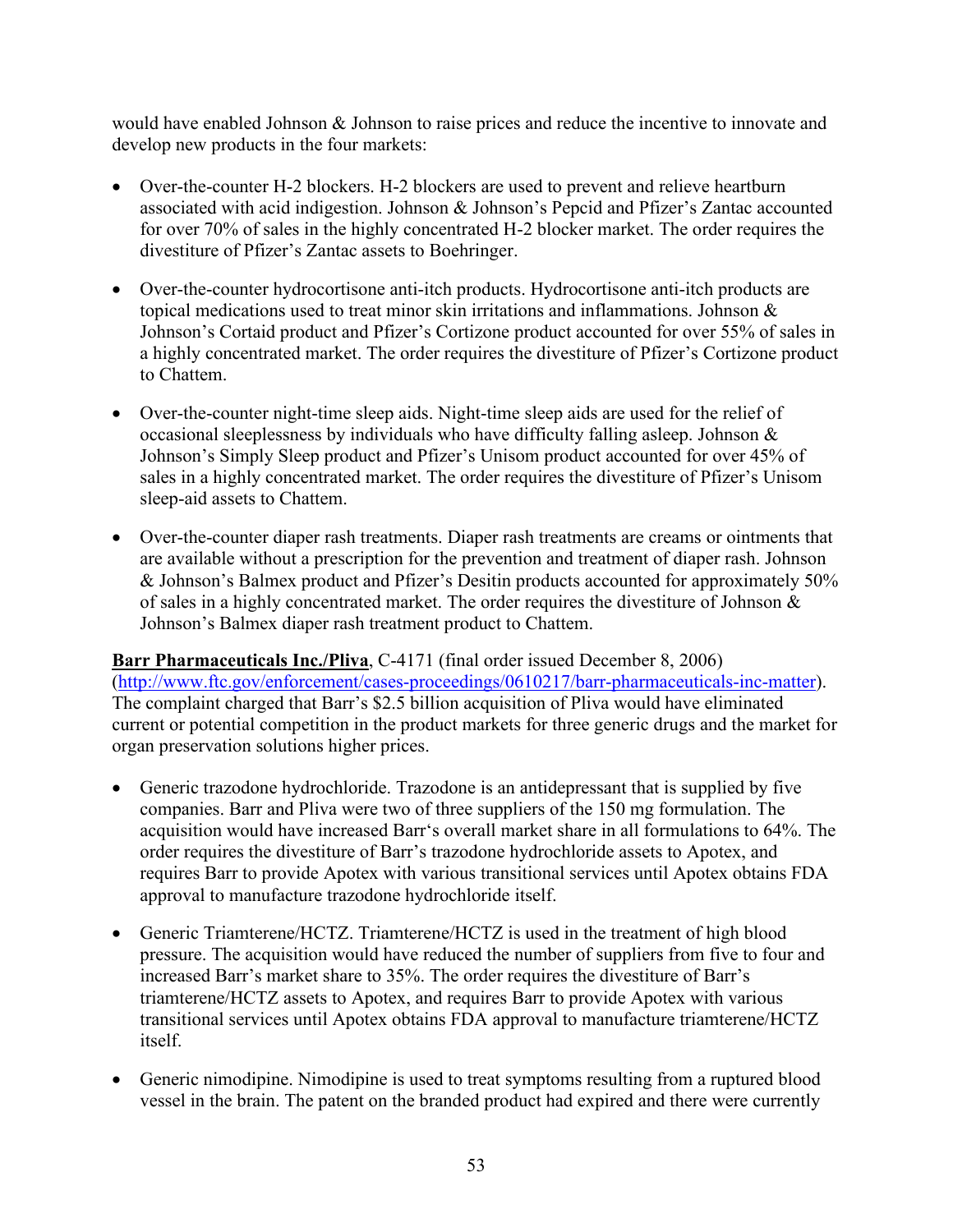no generic versions on the market. The merger would have eliminated potential competition between Barr and Pliva, the only companies seeking approval to offer generic nimodipine. The order requires the divestiture of Pliva's nimodipine assets to Banner within ten days of the acquisition, or Barr's nimodipine assets to Cardinal within 60 days of the acquisition.

• Organ preservation solutions. These solutions are used during the harvesting of donor organs to preserve them prior to transplant. Barr and Pliva accounted for approximately 90% of the market. The order requires the divestiture of Pliva's organ preservation solution business to New Custodial, a company formed for the purpose of marketing and selling Pliva's organ preservation solution product.

**Watson Pharmaceuticals Inc./Andrx Corp.**, C-4172 (final order issued December 6, 2006) [\(https://www.ftc.gov/enforcement/cases-proceedings/0610139/watson-pharmaceuticals-inc](https://www.ftc.gov/enforcement/cases-proceedings/0610139/watson-pharmaceuticals-inc-andrx-corporation-matter)[andrx-corporation-matter\)](https://www.ftc.gov/enforcement/cases-proceedings/0610139/watson-pharmaceuticals-inc-andrx-corporation-matter). The complaint alleged that Watson's acquisition of Andrx substantially lessened actual, potential, and future competition in 13 separate markets for generic pharmaceutical products, and increased the likelihood that consumers would be forced to pay higher prices.

- Generic hydrocodone bitartrate/ibuprofen tablets. Hydrocodone bitartrate/ibuprofen is a combination analgesic and anti-inflammatory drug used for the short-term management of acute pain. Watson, under a marketing agreement with Interpharm, and Andrx were two of three suppliers of generic hydrocodone bitartrate/ibuprofen. The order requires Watson to terminate its marketing agreement with Interpharm, and return all of the Watson rights and assets necessary to market generic hydrocodone bitartrate/ibuprofen tablets back to Interpharm.
- Generic glipizide ER tablets. Glipizide ER is used in the treatment of type 2 diabetes to stimulate the release of insulin and reduce blood sugar levels in the body. The acquisition would have increased Watson's market share to over 80% and left only one other U.S. supplier of generic glipizide ER. The order requires the divestiture of the Andrx rights and assets necessary to develop, manufacture, and market generic glipizide ER tablets to Actavis Elizabeth LLC.
- Generic oral contraceptives. Andrx and Teva had a marketing agreement under which Teva marketed eleven oral contraceptives for Andrx. In each of the markets, Watson and Andrx/Teva were among a limited number of current suppliers or potential entrants. In the markets for branded Ortho-Cyclen and Ortho Tri-Cyclen, the acquisition would have resulted in only one other generic supplier in each market. Watson was one of two or three generic suppliers in seven additional markets for Ortho-Cept, Triphasil 28, Alesse, Ortho-Novum1/35, Ortho-Novum 7/7/7, Loestrin FE (1mg/0.020 mg), and Loestrin FE (1.5mg/0.030 mg), in which Andrx/Teva were developing competitive generic products. In addition, both Watson and Andrx/Teva were in the process of developing generic equivalents of Mircette tablets and generic Ovcon-35 tablets. The order requires the divestiture of the Andrx rights and assets to the eleven general oral contraceptives to Teva, and requires Andrx to supply Teva with the products for five years in order to provide Teva with the time needed to gain FDA approval to manufacture and sell the drugs.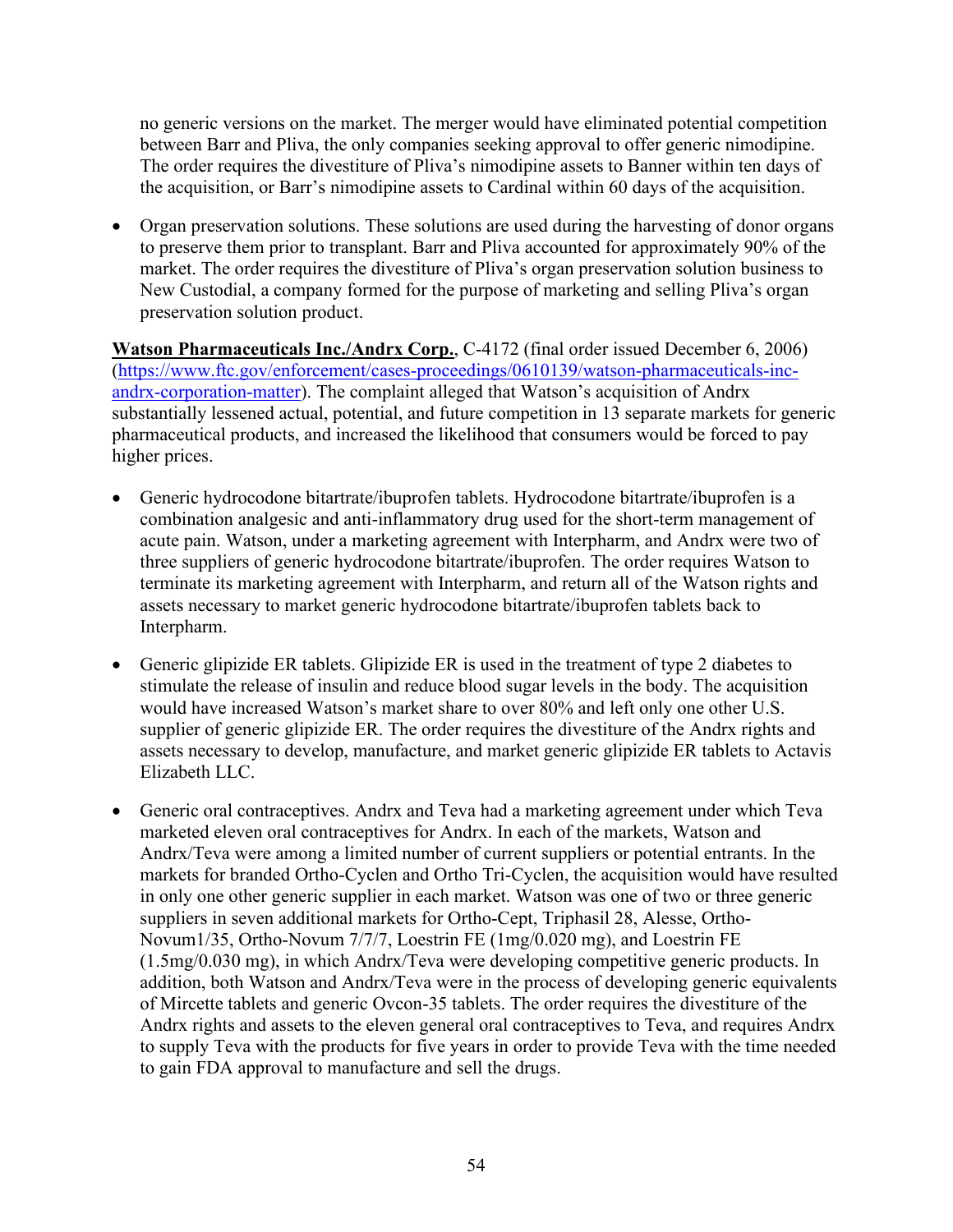**Teva Pharmaceutical Industries/IVAX Corporation**, C-4155 (final order issued March 2, 2006) [\(http://www.ftc.gov/enforcement/cases-proceedings/051-0214/teva-pharmaceutical](http://www.ftc.gov/enforcement/cases-proceedings/051-0214/teva-pharmaceutical-industries-ltd-ivax-corporation-matter)[industries-ltd-ivax-corporation-matter\)](http://www.ftc.gov/enforcement/cases-proceedings/051-0214/teva-pharmaceutical-industries-ltd-ivax-corporation-matter). The complaint alleged that Teva's \$7.4 billion acquisition of IVAX would lessen current and/or future competition between the two companies in 15 highly concentrated markets for generic pharmaceuticals, and result in the delay or elimination of additional price competition or higher prices for consumers:

- Generic amoxicillin clavulanate potassium. Amoxicillin clavulanate is a penicillin antibiotic. Teva, IVAX, Sandoz and Ranbaxy were the only suppliers of amoxicillin clavulanate in the U.S. The merger would increase Teva's market share for all formulations to over 50%, and leave Teva the only supplier of the 600 mg powder formulation. The order requires the divestiture of IVAX's amoxicillin clavulanate potassium assets to Par.
- Cefaclor LA tablets. Cefaclor tablets LA tablets are a cephalosporin antibiotic. As Teva and IVAX were the only competitors in this market, the merger would create a monopoly. The order requires the divestiture of IVAX's cefaclor LA tablets to Par.
- Pergolide mesylate tablets. Pergolide mesylate tablets are used to treat Parkinson's disease. Teva and IVAX were the only competitors in this market. The order requires the divestiture of Teva's Pergolide mesylate tablets to Par.
- Estazolam tablets (used to treat seizure disorders). Teva (with 52% of the market), IVAX (with 13% of the market) and Watson were the only suppliers of generic estazolam tablets in the U.S. The order requires the divestiture of Teva's estazolam tablets to Par.
- Leuprolide acetate. Leuprolide acetate is an injectable drug used to treat prostate cancer. Teva, (with a 50% market share), IVAX and Sandoz were the only three companies in the market. The order requires the divestiture of IVAX's leuprolide acetate injection kits to Par.
- Nabumetone tablets. Nabumetone tablets are used to treat inflammation. Teva, the leading supplier had a 60% market share. IVAX and Sandoz were the only other companies in the market. The order requires the divestiture of IVAX's nabumetone tablets to Par.
- Amoxicillin. Amoxicillin is a penicillin antibiotic used to treat infections. Although five companies supplied various formulations of the drug, only Teva, IVAX and Ranbaxy supplied the 200 mg and 400 mg oral suspensions and the 875 mg tablet formulations. The order requires the divestiture of IVAX's amoxicillin to Par.
- Propoxyphene hydrochloride capsules. Propoxyphene hydrochloride capsules are analgesics. Teva, IVAX, Mylan and Qualitest were the only suppliers in the market. The order requires the divestiture of IVAX's propoxyphene hydrochloride capsules to Par.
- Nicardipine hydrochloride capsules. Nicardipine hydrochloride capsules are used to treat heart conditions. Teva, IVAX, Mylan and Par were the only suppliers in the market. The order requires the divestiture of IVAX's nicardipine hydrochloride capsules to Barr.
- Flutamide capsules. Flutamide capsules are used in the treatment of cancer. After the acquisition, Teva (with 62% of the market), Sandoz and Barr would be the only suppliers of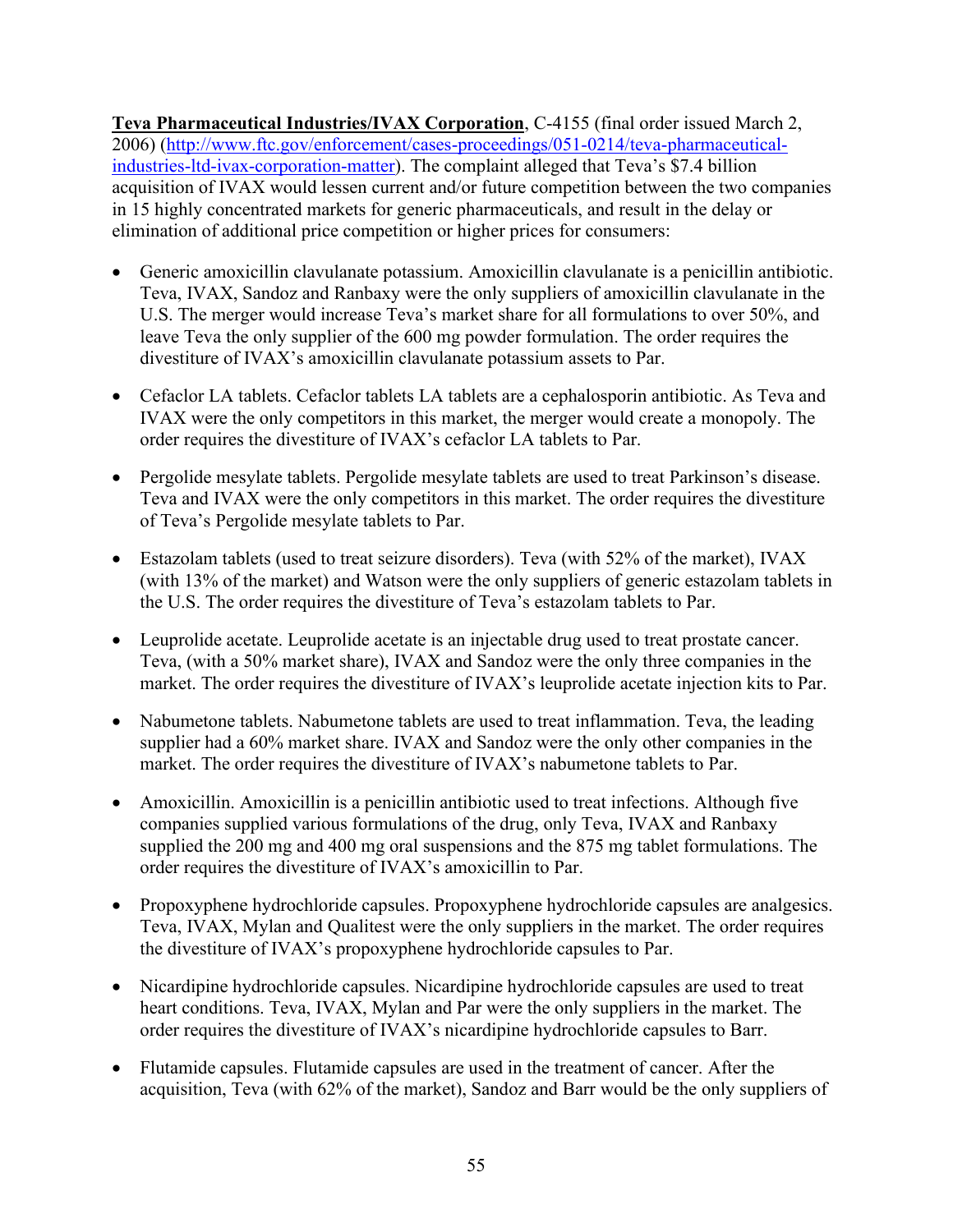flutamide capsules in the U.S. The order requires the divestiture of Teva's flutamide capsules to Par.

- Clozapine tablets. Clozapine tablets are used in the treatment of psychotic and maniacal disorders. IVAX, Mylan and Caraco were the only suppliers in the U.S. Teva, however, had obtained FDA approval and recently begun supplying clozapine to some of its customers. The order requires the divestiture of Teva's clozapine tablets to Par.
- Tramadol/acetaminophen tablets. IVAX, Par and Caraco (a recent entrant) were the only suppliers in the U.S. Teva was in the process of entering the market and was the only other supplier capable of entering the market in a timely fashion. The order requires the divestiture of Teva's tramadol/acetaminophen tablets to Barr.
- Glipizide and metformin hydrochloride tablets. Glipizide and metformin hydrochloride tablets are blood glucose regulators used to treat type II diabetes. Teva and Sandoz were the only suppliers and IVAX was one of a small number of suppliers capable of entering the market in a timely manner. The order requires the divestiture of IVAX's glipizide and metformin hydrochloride tablets to Barr.
- Calcitrol injectables. Calcitrol is an injectable form of vitamin D used by dialysis patients. Teva and American Pharmaceutical Partners were the only suppliers in the U.S. market. IVAX, through a distribution agreement with Genix Therapeutics, was the only supplier capable of entering the market in a timely fashion. The order requires the divestiture of IVAX's calcitrol injectables to Par.
- Cabergoline tablets. Cabergoline tablets are used in the treatment of Parkinson's disease. Teva and IVAX were two of a small number of suppliers capable of entering the market when Pfizer's patent for the branded product Dostinex expired in December 2005. The order requires the divestiture of Teva's cabergoline tablets to Barr.

**Novartis AG/EON Labs**, C-4150, FTC File No. 0510106, 140 F.T.C. 480 (final order issued September 21, 2005) [\(https://www.ftc.gov/enforcement/cases-proceedings/051-0106/novartis-ag](https://www.ftc.gov/enforcement/cases-proceedings/051-0106/novartis-ag-matter-eon-labs-inc)[matter-eon-labs-inc\)](https://www.ftc.gov/enforcement/cases-proceedings/051-0106/novartis-ag-matter-eon-labs-inc). The complaint alleged that Novartis AG's acquisition of EON Labs would lessen competition and result in higher prices in the markets for three generic drugs. According to the complaint, the generic forms of these drugs constituted the appropriate product market under which to analyze the merger because the branded drug did not affect the pricing of the generic. Novartis and Eon were significant competitors in the markets for generic desipramine hydrochloride tablets (a tricyclic antidepressant), generic orphenadrine citrate ER tablets (a muscle relaxant), and generic rifampin oral capsules (used in the treatment of tuberculosis).

• Generic desipramine hydrochloride tablets. Prior to the acquisition, only Novartis and Eon marketed all six strengths of generic desipramine hydrochloride tablets in the U.S. The sole other competitor, Watson Pharmaceuticals, marketed only three of the six strengths. After the acquisition, Novartis would account for more than 95% of all generic desipramine hydrochloride tablets sold in the U.S. The order requires the divestiture of Eon's desipramine hydrochloride assets to Amide. The order also requires Novartis to enter into a supply agreement with Amide until Amide gains FDA approval to manufacture the drugs on its own.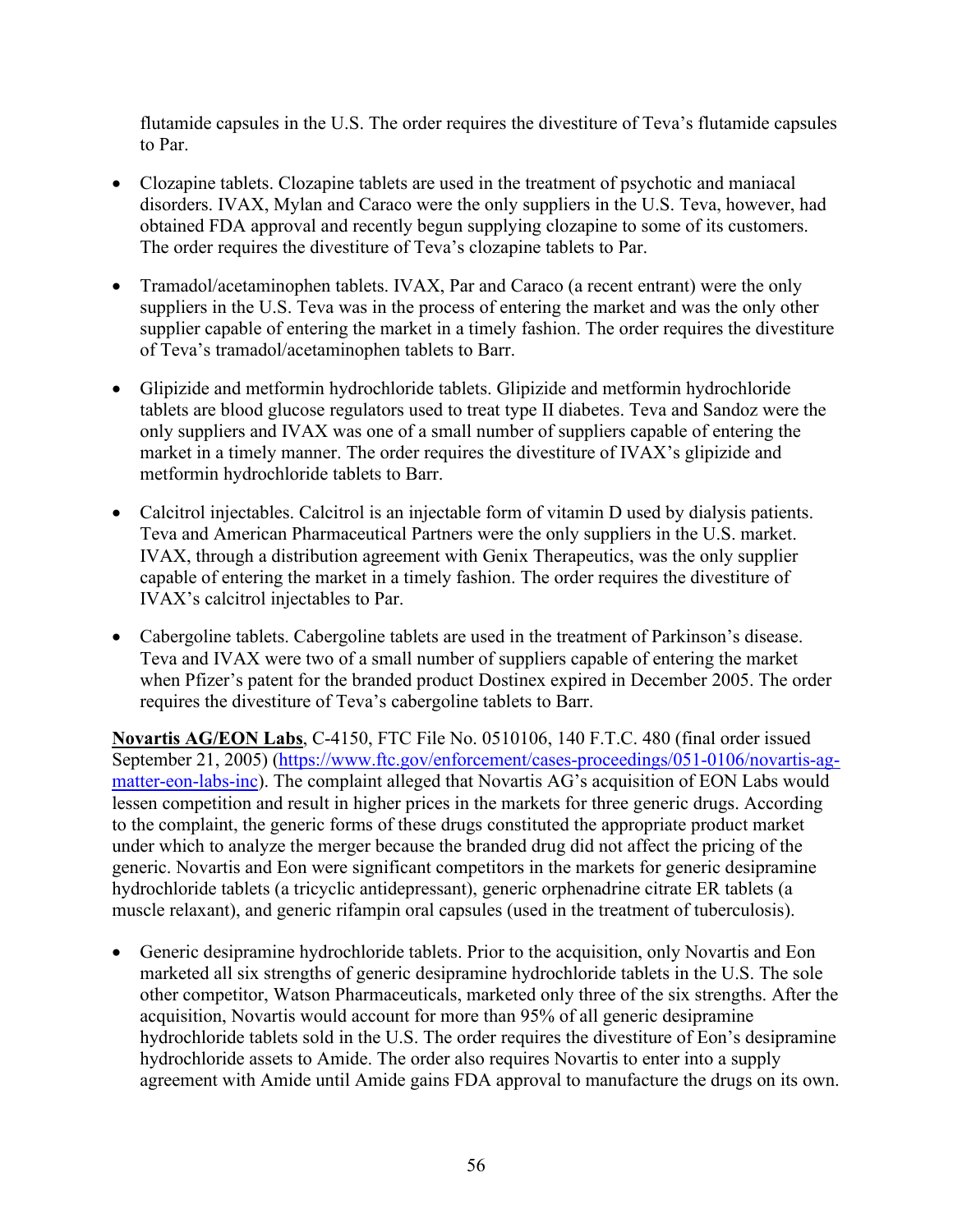- Generic orphenadrine citrate ER tablets. Prior to the acquisition, Novartis, Eon, and Impax manufactured and marketed generic orphenadrine citrate ER tablets in the U.S. After the acquisition, Novartis would account for 70% of U.S. sales. The order requires the divestiture of Novartis' orphenadrine citrate ER tablets to Amide. The order also requires Novartis to enter into a supply agreement with Amide until Amide gains FDA approval to manufacture the drugs on its own.
- Generic rifampin oral capsules. Novartis, Eon, and VersaPharm manufactured and marketed generic rifampin oral capsules in the U.S. After the acquisition, Novartis would account for 70% of U.S. sales. The order requires the divestiture of Novartis' generic rifampin oral capsules assets to Amide, which currently contract manufactures rifampin for Novartis.

**Genzyme Corporation/Ilex Oncology**, C-4128, FTC File No. 0410083, 139 F.T.C. 49 (final order issued January 31, 2005) [\(https://www.ftc.gov/enforcement/cases](https://www.ftc.gov/enforcement/cases-proceedings/0410083/genzyme-corporation-ilex-oncology-inc-matter)[proceedings/0410083/genzyme-corporation-ilex-oncology-inc-matter\)](https://www.ftc.gov/enforcement/cases-proceedings/0410083/genzyme-corporation-ilex-oncology-inc-matter). The complaint alleged that the merger of Genzyme and Ilex eliminated competition in the market for immunosuppressant drugs used in solid organ transplants (SOT). SOT acute therapy drugs are used in solid organ transplants to suppress the transplant recipient's immune system. Genzyme, the leading supplier of SOT acute therapy drugs, marketed Thymoglobulin. Ilex's Campath, a new entrant into the market, was an especially close competitor to Thymoglobulin due to its similar mechanisms of action. According to the complaint the other four immunosuppressant drugs on the market were not substitutes for Genzyme's and Ilex's SOT acute therapy drugs because of different mechanisms of action. The order requires Genzyme to divest its contractual and decision making rights, including its portion of the earnings from sales of Campath, to Schering, which already markets and distributes Campath in the U.S.

**Sanofi-Synthelabo/Aventis**, C-4112, FTC File No. 041 0031,138 F.T.C. 478 (final order issued September 20, 2004) [\(https://www.ftc.gov/enforcement/cases-proceedings/041-0031/sanofi](https://www.ftc.gov/enforcement/cases-proceedings/041-0031/sanofi-synthelabo-aventis-matter)[synthelabo-aventis-matter\)](https://www.ftc.gov/enforcement/cases-proceedings/041-0031/sanofi-synthelabo-aventis-matter). The complaint alleged that the merger of two large French pharmaceutical companies would lessen competition in three pharmaceutical markets in the United States and increase the likelihood that consumers would be forced to pay higher prices:

- Factor Xa Inhibitors. Factor Xa inhibitors are anticoagulant products used to treat conditions related to excessive blood clot formation. Sanofi and Aventis were the only two companies positioned to successfully compete in the market for factor Xa inhibitors. Lovenox, manufactured by Aventis, accounted for 92% of factor Xa inhibitor sales in the U.S. Sanofi manufactured Arixtra, a recent entrant to the market. The order requires that Sanofi: (1) divest Arixtra to Glaxo; (2) transfer manufacturing facilities used to produce Arixtra to Glaxo; (3) contract manufacture certain ingredients until Glaxo can obtain the necessary regulatory approvals and supply sources to make the ingredients; and (4) help Glaxo complete three clinical trials.
- Cytotoxic Colorectal Cancer Drugs. Cytotoxic drugs are used in the treatment of colorectal cancer. Sanofi's Eloxatin and Camptosar (irinotecan), which was manufactured by Yakult Honsha and marketed in the U.S. by Pfizer, accounted for over 80% of the U.S. market. Aventis did not market a similar drug in the U.S., but licensed irinotecan under the brand name Campto from Yakult for sale in other territories. In addition, through contractual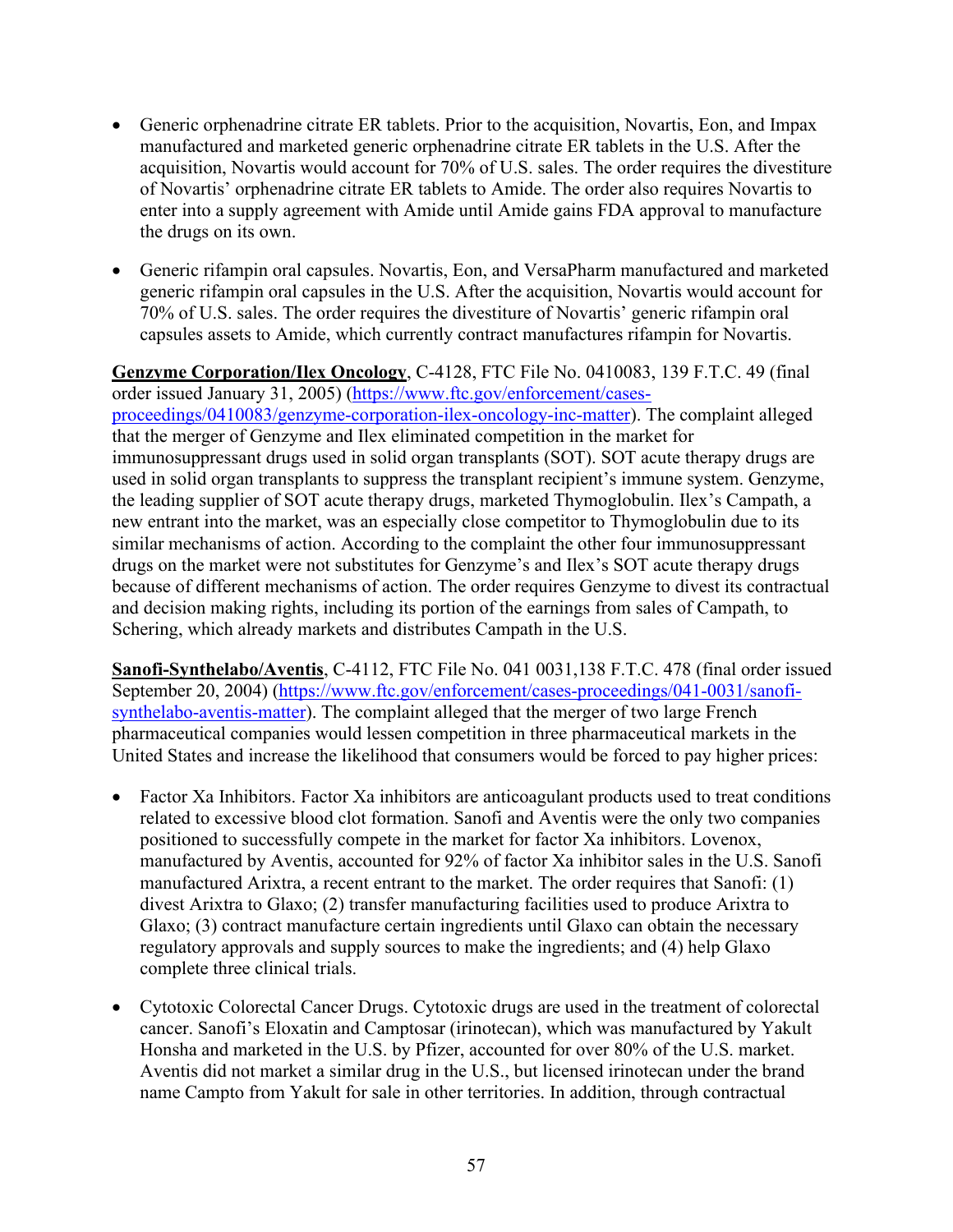relationships with Pfizer, Aventis shared the results of key clinical trials with Pfizer, and possessed a number of U.S. patents relating to Camptosaur. According to the complaint, the merger gave Sanofi access to Camptosar's pricing, forecasts, and marketing strategy, which would result in diluted competition between Sanofi and Pfizer. The order includes provisions that require the parties to divest to Pfizer key clinical studies for Campto that Aventis is currently conducting, certain U.S. patents and other assets related to areas where Pfizer markets Camptosar.

• Prescription Insomnia Treatments. Sanofi's Ambien accounted for over 85% of the U.S. market for prescription insomnia treatments. At the time of the complaint, Sepracor planned to enter this market within nine months as a competitor to Sanofi with its product Estorra, which was licensed to Sepracor from Aventis. Under the licensing agreement, Aventis was entitled to royalty payments based on Estorra sales. After the acquisition, Sanofi would control the leading product in the market and have a financial stake in what was likely to be its main competitor. The order requires the parties to divest Aventis' contractual rights to Estorra, either to Sepracor or a third party approved by the FTC.

**Pfizer Inc./Pharmacia Corporation**, C-4075, FTC File No 0210192, 135, F.T.C. 608 (final order issued May 27, 2003) [\(https://www.ftc.gov/enforcement/cases-proceedings/021-](https://www.ftc.gov/enforcement/cases-proceedings/021-0192/pfizer-inc-pharmacia-corporation) [0192/pfizer-inc-pharmacia-corporation\)](https://www.ftc.gov/enforcement/cases-proceedings/021-0192/pfizer-inc-pharmacia-corporation). The complaint alleged that Pfizer's \$60 billion acquisition of Pharmacia would lessen direct or potential competition between the two companies in nine highly concentrated markets, and result in the delay or elimination of additional price competition or higher prices for consumers:

- Extended Release Treatments for Overactive Bladder (OAB). Pharmacia's Detrol and Detrol LA and Johnson & Johnson's Ditropan XL were the only two extended release OAB products marketed in the U.S. Pfizer, one of two companies best-positioned to enter the market within the next two years, was in the process of seeking FDA approval for darifenacin, its extended release OAB product. The complaint alleged that the merger would eliminate potential competition between Pharmacia and Pfizer and increase the likelihood that Pfizer would delay the launch of darifenacin. The order requires Pfizer to divest darifenacin and certain other assets to Novartis AG.
- Combination Hormone Replacement Therapies (HRT). Pfizer's femhrt and Pharmacia's Activella were two of the three leading combination HRT products marketed in the U.S. After the merger, Pfizer and Wyeth, the other leading competitor, would control approximately 94% of the HRT market. The order requires the divestiture of Pfizer's femhrt to Galen Holdings plc.
- Treatments for Erectile Dysfunction (ED). With over 95% of the U.S. ED market and a second generation Viagra-like product in development, Pfizer dominated the research, development, manufacture and sales of prescription drugs for ED. Pharmacia, Pfizer's only significant potential competitor, had two products, IN APO and PNU-142,774, in clinical development. The order requires Pharmacia to return all of its rights for IN APO to Nastech Pharmaceutical Company, and to divest all of its rights and interests for the field of human sexual for PNU-142,774 to Neurocrine Biosciences, Inc.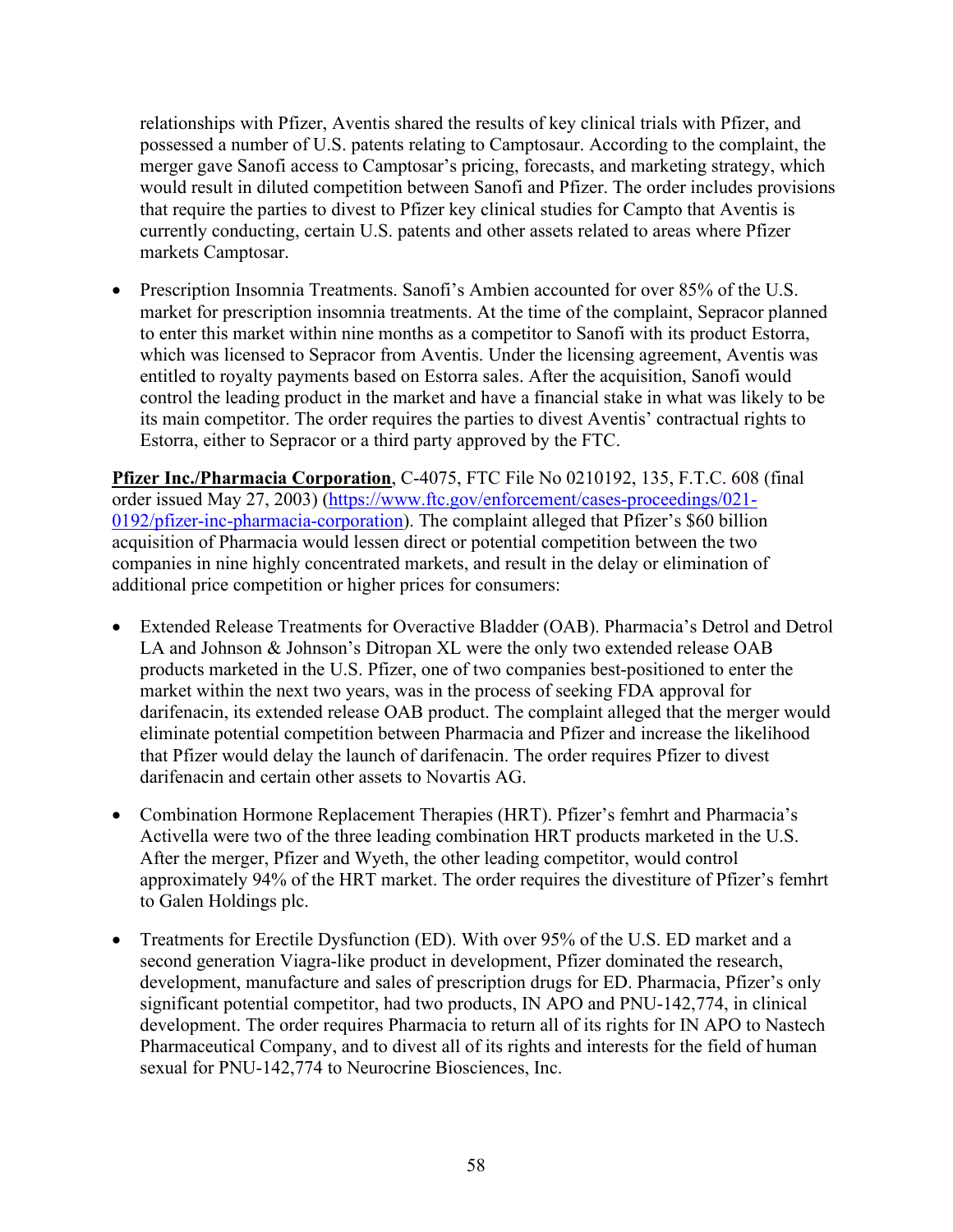- Drugs for Canine Arthritis. Three companies sold prescription drugs for the treatment of canine arthritis: Pfizer's product, Rimadyl, accounted for 70% of the market and Wyeth's product, EtoGesic, accounted for 30% of the market. Novartis began marketing Deramaxx in early 2003 under a licensing agreement with Pharmacia, which manufactured Deramaxx, and supplied it to Novartis. The complaint alleged that because of its license and supply agreement with Novartis, Pfizer, the leading competitor in the market, would control the manufacturing and supply of the competing product Deramaxx, and under the existing licensing agreement, have access to Novartis' sensitive confidential information on Deramaxx's pricing, forecasts, and marketing strategy. The order requires Pharmacia to renegotiate its license and supply agreement with Novartis to allow Novartis to operate as an independent competitor by eliminating the control Pfizer would have over Novartis's product, restricting the type of information Pfizer would be able to obtain about Deramaxx, and allowing Novartis to compete with Pfizer in the development of a second generation canine arthritis product.
- Antibiotic Treatments for Lactating Cow Mastitis and Dry Cow Mastitis. Pfizer, Pharmacia and Wyeth were the only significant competitors in the markets for lactating cow and dry cow mastitis antibiotic products. After the merger, Pfizer and Pharmacia would account for 50% of the sales of lactating cow mastitis products and 55% of the sales of dry cow mastitis products. The order requires Pfizer to divest all of its U.S. rights to its bovine mastitis antibiotic products to Schering-Plough Corporation.
- Over-the-Counter Hydrocortisone Creams and Ointments. Pfizer's Cortizone brand and Pharmacia's Cortaid brand were the only two branded hydrocortisone creams on the U.S. market, and accounted for 55% of the over-the-counter sales of hydrocortisone creams and ointments. The order requires Pharmacia to divest its Cortaid business to Johnson and Johnson.
- Over-the-Counter Motion Sickness Medications. Pfizer, with its Bonine product and Pharmacia, with its Dramamine product were the two leading suppliers in this market and accounted for a combined market share of 77%. The order requires Pfizer to divest its U.S. and Puerto Rican Bonine assets to Insight Pharmaceuticals Corporation.
- Over-the Counter Cough Drops. Pfizer, with its Halls brand and Pharmacia, with its Ludens brand, were the only two significant competitors in the over-the-counter cough drops market. The order requires Pfizer to divest its Halls cough drop business to Cadbury Schweppes.

**Baxter International Inc./Wyeth Corporation**, C-4068, FTC File No. 0210171, 135 F.T.C. 49 (final order issued February 3, 2003) [\(https://www.ftc.gov/enforcement/cases](https://www.ftc.gov/enforcement/cases-proceedings/0210171/baxter-international-inc-wyeth-matter)[proceedings/0210171/baxter-international-inc-wyeth-matter\)](https://www.ftc.gov/enforcement/cases-proceedings/0210171/baxter-international-inc-wyeth-matter). The Commission's complaint charged that Baxter's acquisition of the generic injectable drug business from Wyeth's subsidiary, ESI Lederle, would reduce either current horizontal competition or potential competition in the market for five injectable drugs:

• Propofol. Baxter, under a supply agreement with GenesiaSicor, marketed the only generic version of AstraZeneca's branded propofol Diprivan, an anesthetic preferred for outpatient surgery because of its short duration profile. Wyeth was in the process of seeking FDA approval and was one of two companies most likely to enter the market with its own generic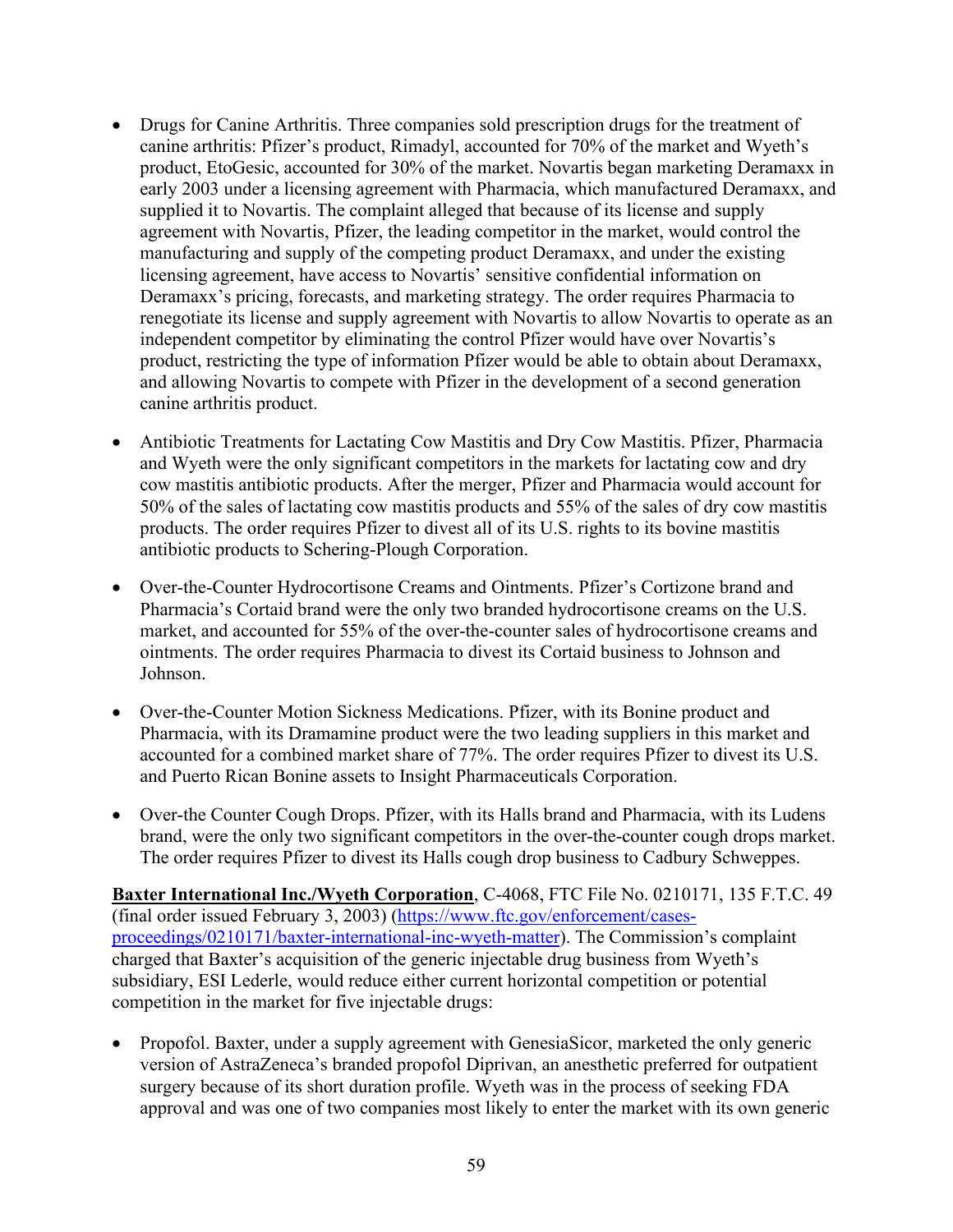version. The complaint alleged that new entry would be difficult and lengthy. Among other things, the preservatives used in the Baxter marketed propofol and in AstraZeneca's product were patent protected and the manufacturing process complex. In order to preserve the future competition and probable lower prices in the market that would have resulted from the entry of a Wyeth generic propofol, the order requires the divestiture of Wyeth's propofol business to Faulding Pharmaceutical Company.

- Pancuronium. In the market for pancuronium, a long-acting neuromuscular blocking agent used to freeze muscles during surgery and for patients who are mechanically ventilated, Baxter (under an exclusive marketing agreement with GenesiaSicor), along with Wyeth, and Abbott were the only suppliers. The complaint alleged that the acquisition would have reduced the number of competitors from three to two, leaving Baxter and Wyeth with a combined market share of 74% after the acquisition. New entry was unlikely because pancuronium was an older drug with limited usage. The order requires Baxter to divest its pancuronium assets to GenesiaSicor.
- Vecuronium. Wyeth discontinued its production of vecuronium, an intermediate-acting neuromuscular blocking agent used during surgery or ventilation, in 2001, but planned to relaunch the product. Prior to stopping production, Baxter (under an exclusive supply agreement with GenesiaSicor) and Wyeth were the two largest of five vecuronium suppliers and held a 53% combined market share. The complaint charged that the acquisition would eliminate the price competition that would have resulted when Wyeth reentered the market. The order requires Baxter to divest its vecuronium assets to GenesiaSicor.
- Metoclopramide. The acquisition would have combined two of four companies supplying metoclopramide, an antiemetic used in certain types of chemotherapy and other postoperative treatments. Wyeth, manufacturer of the branded version of metoclopramide, and Baxter, the exclusive supplier of GenesiaSicor's generic metoclopramide drug, together accounted for over half of the U.S. market. The order requires Baxter to terminate its interests in and divest its assets to GenesiaSicor.
- New Injectable Iron Replacement Therapies (NIIRTs). The complaint alleged harm to potential competition and/or price competition in the market for NIIRTs, including both iron gluconate and iron sucrose, which are used to treat iron deficiency in hemodialysis patients. Baxter and Watson jointly marketed Ferrlecit, one of only two NIIRT's approved for sale in the U.S. Wyeth was the best positioned firm to successfully enter the market. The complaint charged that entry was difficult and lengthy. Among other things, a lack of raw material suppliers and complex manufacturing processes complicated entry. The order requires Baxter to terminate its co-marketing agreement with Watson and provides incentives for Baxter to proceed with development of Wyeth's iron gluconate product.

**Amgen Inc./Immunex Corporation**, C-4056, FTC File No. 0210059, 134 F.T.C. 333 (final order issued September 3, 2002) [\(https://www.ftc.gov/enforcement/cases](https://www.ftc.gov/enforcement/cases-proceedings/0210059/amgen-inc-immunex-corporation)[proceedings/0210059/amgen-inc-immunex-corporation\)](https://www.ftc.gov/enforcement/cases-proceedings/0210059/amgen-inc-immunex-corporation). The complaint alleged that Amgen's \$16 billion acquisition of Immunex would lessen direct or potential competition in three highly concentrated biopharmaceutical markets: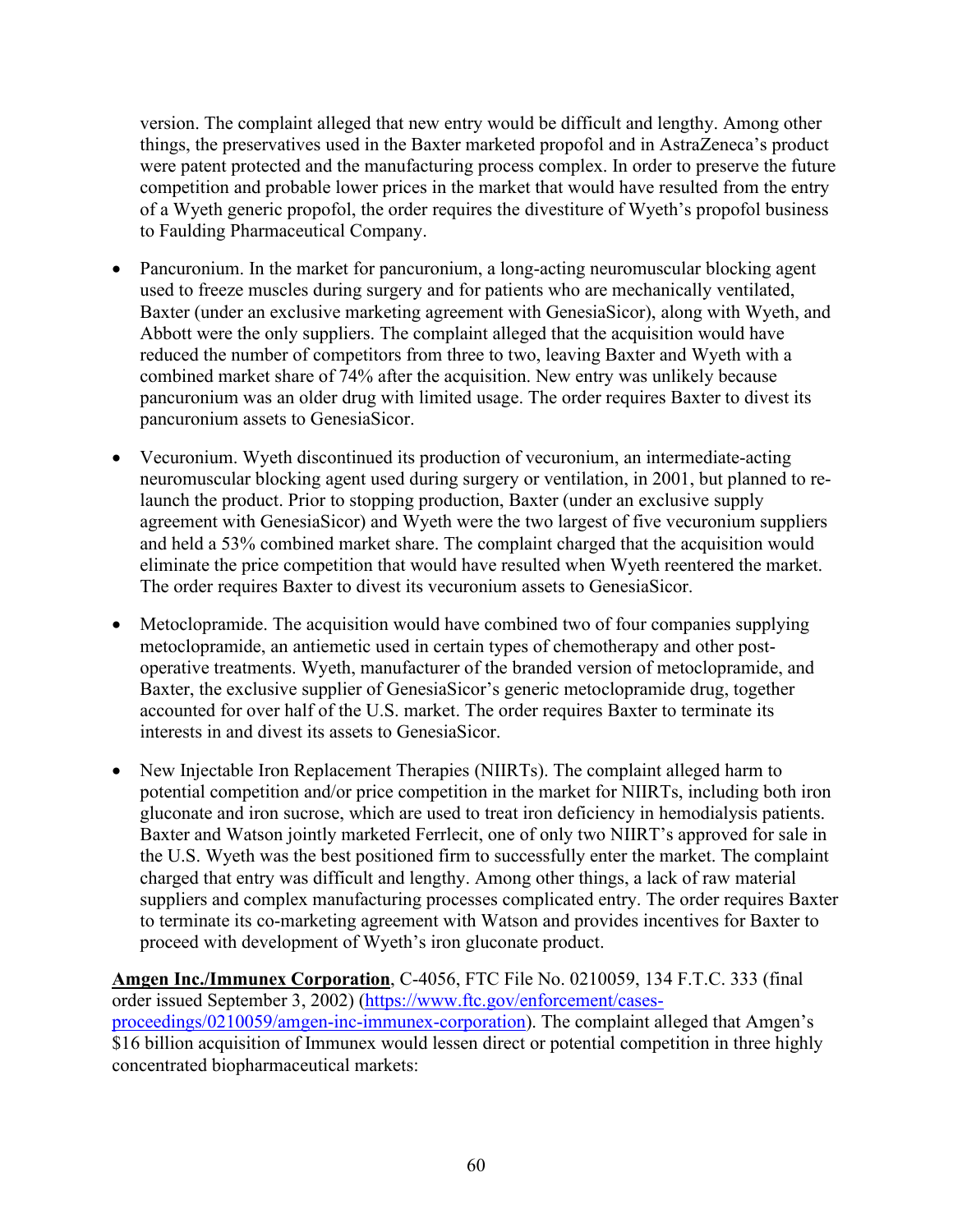- Neutrophil Regeneration Factors. Neutrophil regeneration factors are used to help the immune systems of chemotherapy patients by increasing the production of two types of white blood cells. Amgen's Neupogen and Neulasta and Immunex's Leukine were the only neutrophil regeneration factors approved by the FDA for sale in the U.S. The order requires that Immunex divest its Leukine product to Schering AG.
- TNF Inhibitors. TNF inhibitors are used to treat inflammation in patients having autoimmune diseases by preventing the binding of TNF (a cytokine that promotes inflammation) receptors and proteins. Immunex was one of two companies that marketed TNF inhibitors in the U.S. Amgen, one of three companies that had TNF inhibitors in clinical development for sale in the U.S., planned to launch its product in 2005. The order requires that Amgen license certain patents to Sereno, a Swiss company developing a TNF inhibitor for use in Europe, that block Sereno's ability to market in the U.S.
- IL-1 Inhibitors. IL-1 inhibitors are also used to treat inflammation in patients with autoimmune diseases. Amgen manufactured the only IL-1 inhibitor on the market in the U.S. Immunex and Regeneron were the only companies with IL-1 inhibitors in clinical trials; Immunex, however, held several patents that could delay or stop the development and marketing of Regeneron's IL-1 inhibitor. The order requires that Immunex license certain patents to Regeneron that will allow it to develop and bring its product to market.

**Glaxo Wellcome plc/SmithKline Beecham plc**, C-3990, FTC File No. 0010088, 131 F.T.C. 56 (final order issued January 26, 2001) [\(https://www.ftc.gov/enforcement/cases](https://www.ftc.gov/enforcement/cases-proceedings/0010088/glaxo-wellcome-plc-smithkline-beecham-plc-matter)[proceedings/0010088/glaxo-wellcome-plc-smithkline-beecham-plc-matter\)](https://www.ftc.gov/enforcement/cases-proceedings/0010088/glaxo-wellcome-plc-smithkline-beecham-plc-matter). The Commission's complaint charged that the merger of Glaxo Wellcome (Glaxo) and SmithKline Beecham (SB) would create the world's largest research-based pharmaceutical manufacturer, substantially lessen competition in nine separate pharmaceutical markets, and result in fewer consumer choices, higher prices and less innovation. In six markets, the order requires divestiture:

- 5HT-3 Antiemetic Drugs. Glaxo and SB accounted for 90% of the sales of new generation drugs used in chemotherapy to reduce the incidence of side effects. The order requires the divestiture of the worldwide rights of SB's drug Kytril to F. Hoffman LaRoche.
- Injectable Antibiotic Ceftazidime. Glaxo and SB were the only two manufacturers of ceftazidime, and Glaxo was the largest of three firms marketing ceftazidime. The order requires the divestiture of SB's U.S. rights to manufacture and market ceftazidime to Abbott Laboratories.
- Oral and Antiviral Drugs for the Treatment of Herpes, Chicken Pox and Shingles. Glaxo's Valtrex and SB's Famvir were the only second-generation antiviral prescription drugs available on the market, and no other companies had similar products in development. The order requires the divestiture of SB's antiviral drug Famvir to Novartis.
- Topical Antiviral Drugs for the Treatment of Herpes Cold Sores. SB's Denavir was the only FDA approved prescription topical antiviral drug sold in the US, and Glaxo, the only potential entrant into the market, was seeking FDA approval to market its European antiviral Zovirex in the U.S. The order requires SB to divest Denavir to Novartis.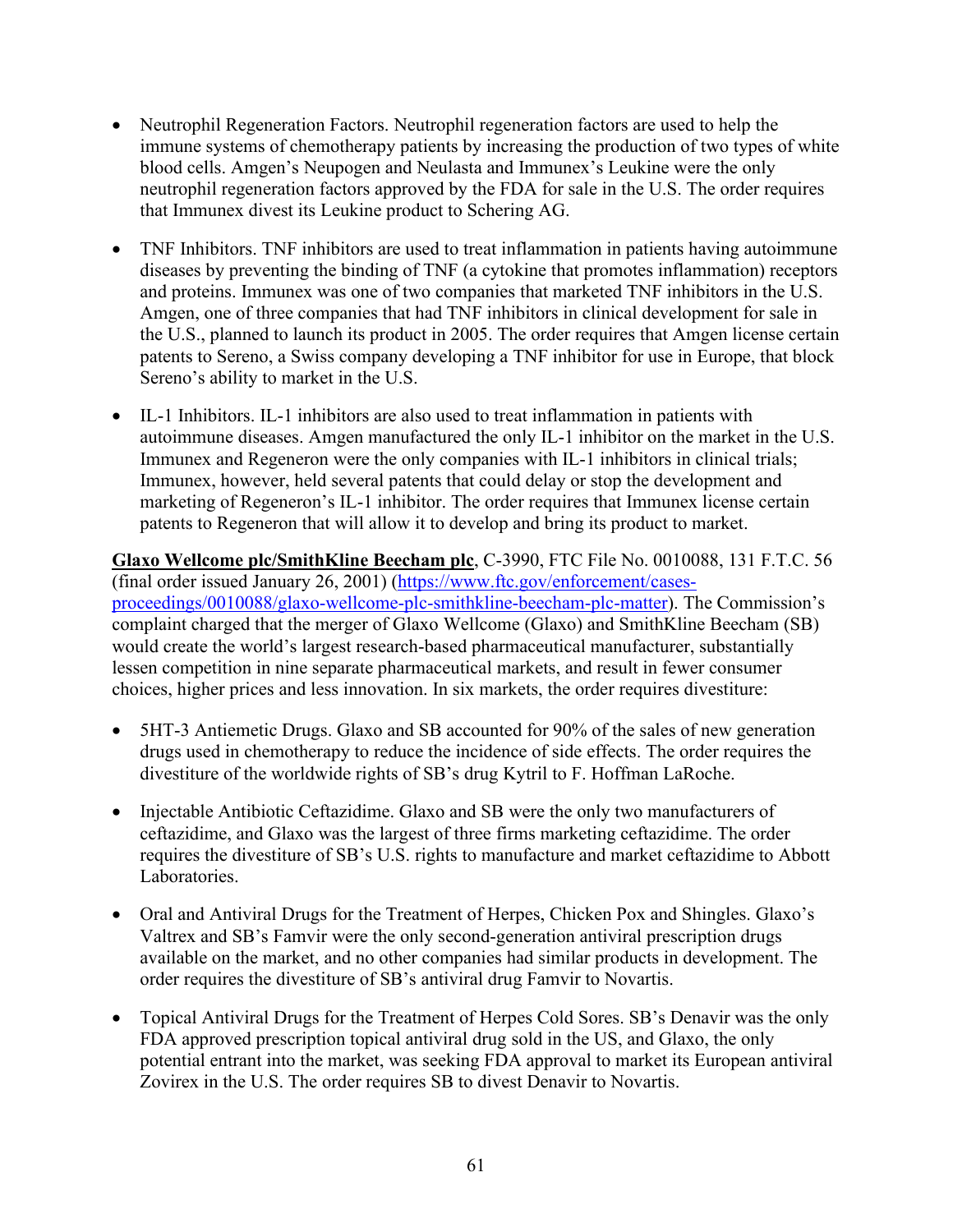- Prophylactic Vaccines for the Treatment of Herpes. Glaxo and SB were the leading two of only a few firms pursuing the development of a preventative vaccine. The order requires Glaxo to return to its British collaborator, Cantab Pharmaceuticals, all rights to its technology for the development of a prophylactic herpes vaccine.
- Over-the Counter H-2 Blocker Acid Relief Products. Glaxo's Zantac 75 and SB's Tagamet were two of the four branded OTC H-2 acid blockers on the market. The order requires the divestiture of Glaxo's U.S. and Canadian Zantac trademark rights to Pfizer.

In three markets the order addresses competitive overlaps with other research and development firms where the merger was likely to result in delay, termination, or failure to develop as a competitor:

- Topoisomerase I Inhibitor Drugs Used to Treat Certain Tumors. SB's Hycamptin was a second line therapy for non-small cell lung cancers and SB was developing a firstline therapy for colorectal and other solid-tumor cancers. Glaxo, through a collaboration with Gilead Sciences, was developing a drug, GI147211C, which would have been in direct competition with SB's Hycamptin. Only one other company manufactured similar anti-tumor drugs. The order requires Glaxo to assign all of its relevant intellectual property rights and relinquish all of Glaxo's reversionary rights to GI147211C to Gilead Sciences.
- Migraine Headache Treatment Drugs. Glaxo's Immitrex and Amerge were the leading sellers of triptan drugs for the treatment of migraine headache. SB had an interest in another triptan drug, frovatriptan, which was being developed and scheduled for launch by Vernalis Ltd. in the second half of 2001. The order requires SB to assign all of its intellectual property rights and relinquish all options to regain control over frovatriptan to Vernalis Ltd.
- Drugs to Treat Irritable Bowel Syndrome. Glaxo owned and was conducting clinical trials on Lotronex, which had been taken off the market because of possible side effects. SB had an option to acquire and market renzapride which was being developed by the British firm Alizyme Therapeutics plc. Because the merger would eliminate one of the few efforts underway to develop a drug for the treatment of irritable bowel syndrome, the order requires SB to assign all of its intellectual property rights and relinquish all options to regain control over renzapride to Alizyme.

After the Commission issued the proposed consent agreement, the Commission continued to investigate the potential effects of the merger in the smoking cessation products market where Glaxo sold the prescription drug Zyban, and SB marketed Nicoderm and Nicorette, two over-thecounter nicotine replacement products. On January 23, 2001, the Commission closed the smoking cessation products investigation.

**Pfizer Inc./Warner-Lambert Company**, C-3957 (final order issued July 27, 2000) [\(http://www.ftc.gov/enforcement/cases-proceedings/0010059/pfizer-inc-warner-lambert](http://www.ftc.gov/enforcement/cases-proceedings/0010059/pfizer-inc-warner-lambert-company)[company\)](http://www.ftc.gov/enforcement/cases-proceedings/0010059/pfizer-inc-warner-lambert-company). The complaint alleged that Pfizer's acquisition of Warner-Lambert Company would lessen competition in four pharmaceutical markets:

• Antidepressant Drugs Called Selective Serotonin Reuptake Inhibitors (SSRIs) and Selective Norepinephrine Reuptake Inhibitors (SNRIs). Pfizer manufactured Zoloft, the second largest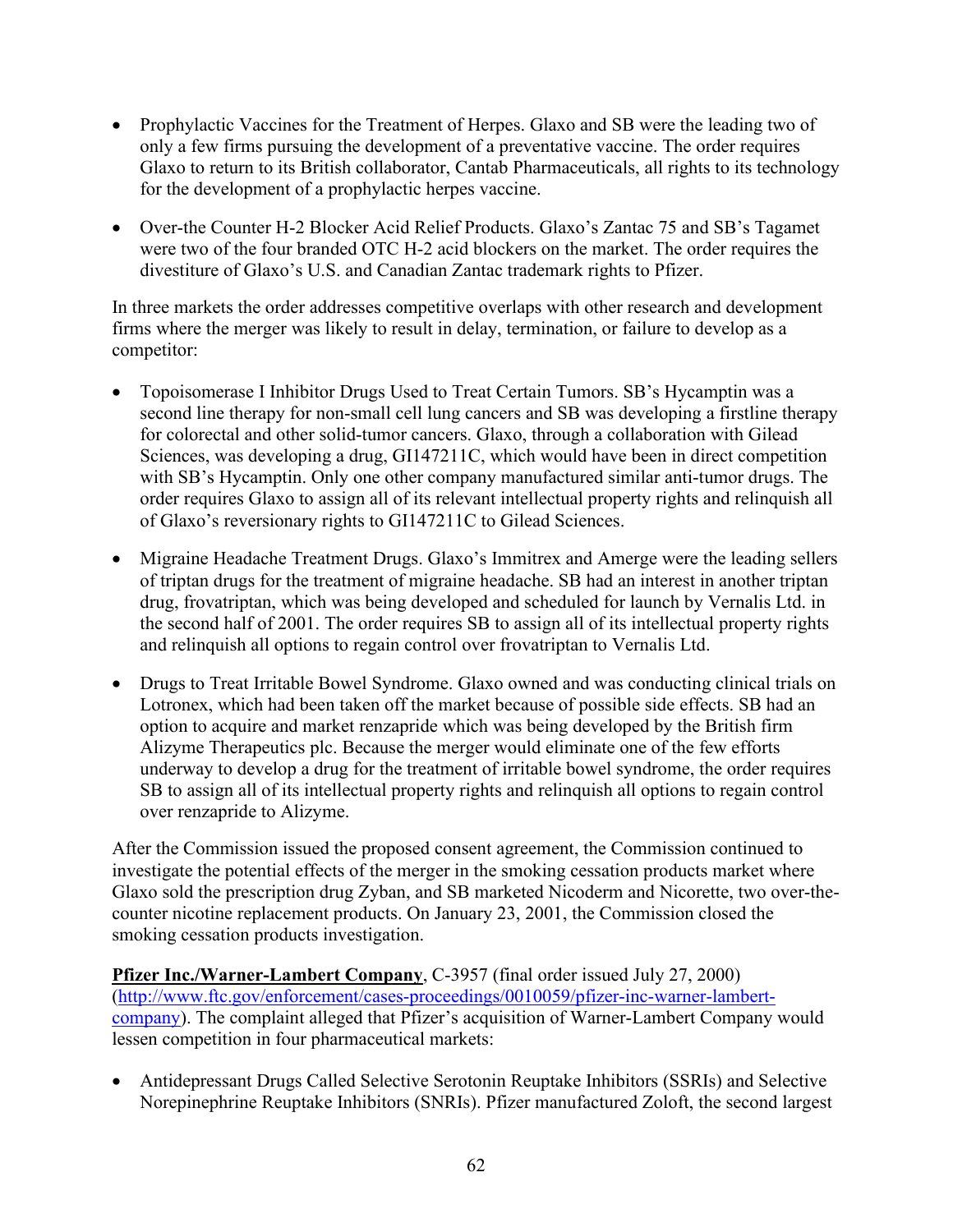selling SSRI, and Warner and Forest Laboratories co-promoted Celexa, the fastest-growing SSRI. The order requires Warner to end its co-promotion agreement with Forest, return all confidential information regarding Celexa to Forest, maintain the confidentiality of all Celexa marketing information, and prohibits former Warner sales employees involved in marketing Celexa from selling Zoloft until March 2001.

- Pediculicides or Treatments for Head Lice Infestation. Pfizer and Warner were the two largest manufacturers and accounted for approximately 60% of the market. The order requires Pfizer to divest its brand RID to Bayer Corporation.
- Drugs for Treating Alzheimer's Disease. Pfizer's Aricept and Warner's Cognex were the only two drugs sold in the U.S. for the treatment of Alzheimer's disease. The order requires the divestiture of Cognex to First Horizon.
- EGFr-tk Inhibitors (drugs used to treat solid tumor cancers). Pfizer and Warner were the two most advanced among four companies developing EGFr-tk inhibitors. The order requires Pfizer to return its EGFr-tk inhibitor, CP-358,774, along with its technology and knowhow assets to its development partner OSI, to grant OSI an irrevocable worldwide license to its rights and patents jointly owned with Pfizer, to provide OSI with a manufacturing and supply agreement for the continued supply of CP-358,774 until the transfer of the manufacturing technology to a new manufacturer, and to pay OSIs costs for completing clinical trials on the drug.

**Roche Holding Ltd./Corange Limited**, C-3809, FTC File No. 9710103, 125 F.T.C. 919 (final order issued May 22, 1998) [\(http://www.ftc.gov/enforcement/cases-proceedings/9710103/roche](http://www.ftc.gov/enforcement/cases-proceedings/9710103/roche-holding-ltd-matter)[holding-ltd-matter\)](http://www.ftc.gov/enforcement/cases-proceedings/9710103/roche-holding-ltd-matter). The complaint charged that Roche's proposed \$11 billion acquisition of Corange Limited would harm competition in two U.S. markets:

Thrombolytic agents are given to heart attack victims as soon as possible after the onset of symptoms in order to dissolve blood clots. Roche, through its majority ownership in Genentech, and Corange, through its Boehringer Mannheim subsidiary, produced the two safest and most effective thrombolytic agents in the U.S. There were no competitive substitutes for thrombolytic agents, and only one other significantly less effective thrombolytic agent was approved for use in the United States.

DAT reagents are chemical antibodies that detect whether an illegal substance is present in a urine sample. Workplace DAT screening is conducted at commercial laboratories with instruments designed to use only workplace DAT reagents, and such drug screening is significantly different than hospital-based screening. The DAT reagent market was highly concentrated, and dominated by three of four producers, including Roche and Corange.

The complaint alleged that the acquisition, if consummated, would eliminate actual competition between Roche and Corange in the markets for the research, development, manufacture, and sale of cardiac thrombolytic agents and of DAT reagents used in workplace testing. The acquisition would increase the likelihood that Roche would unilaterally exercise market power in cardiac thrombolytic agents, and the likelihood of collusion or coordinated action among the remaining firms in the DAT reagents market. The order required Roche to divest or license all of the assets relating to Corange/Boehringer Mannheim's U.S. and Canadian cardiac thrombolytic agents'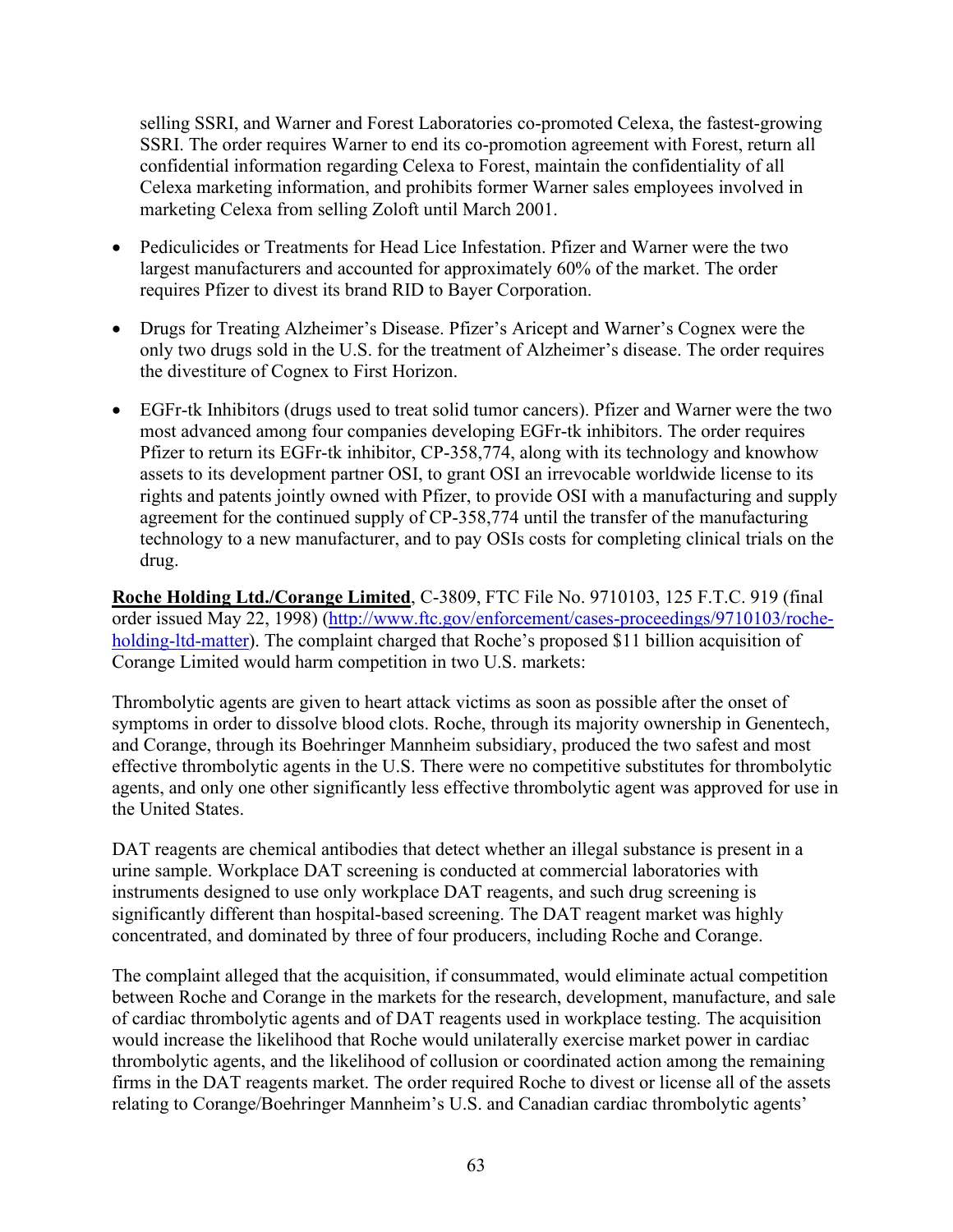business to a Commission-approved buyer. Roche was also required to divest, within 60 days of the final order, Corange/Boehringer Mannheim's worldwide DAT reagents business, and to grant to the purchaser an exclusive, world-wide royalty-free license for DAT reagents. Although the divestitures took place within the required time, the Commission included a "crown jewel" provision that would have required a larger asset divestiture had the more narrowly tailored divestiture not occurred.

**American Home Products Corporation**, C-3740, FTC File No. 9710009, 123 F.T.C. 1279

(final order issued May 16, 1997) [\(https://www.ftc.gov/enforcement/cases](https://www.ftc.gov/enforcement/cases-proceedings/9710009/american-home-products-corporation-matter)[proceedings/9710009/american-home-products-corporation-matter\)](https://www.ftc.gov/enforcement/cases-proceedings/9710009/american-home-products-corporation-matter). The complaint alleged that the acquisition of Solvay's animal health business by American Home Products would harm competition in the U. S. market for three types of "companion animal" vaccines. The acquisition would have given American Home Products a dominant position in the markets for canine lyme vaccines, canine corona virus vaccines, and feline leukemia vaccines, enabling it to unilaterally exercise market power, as well as increasing the likelihood of collusion or coordinated action among the remaining firms. The complaint alleged that American Home Products and Solvay were actual competitors for the three vaccines in the United States; that all three markets were highly concentrated; and that entry into each market was difficult and time consuming, with a number of broad patents governing the manufacture of the three products compounding the difficulty of new entry. The order requires American Home Products to divest Solvay's U. S. and Canadian rights to the three types of vaccines to Schering-Plough no later than 10 days after the date on which the order became final. In addition, the order requires American Home Products to provide assistance to Schering-Plough in obtaining United States Department of Agriculture certifications, and to manufacture and supply the three vaccines to Schering-Plough for a period of 24 to 36 months or until Schering-Plough obtains the approvals. The order also includes provisions protecting Schering-Plough from patent infringement lawsuits relating to the three vaccines.

**Baxter International, Inc./Immuno International**, C-3726, FTC File No. 9710002, 123 F.T.C. 904 (final order issued March 24, 1997) [\(https://www.ftc.gov/enforcement/cases](https://www.ftc.gov/enforcement/cases-proceedings/9710002/baxter-international)[proceedings/9710002/baxter-international\)](https://www.ftc.gov/enforcement/cases-proceedings/9710002/baxter-international). The complaint alleged that Baxter's acquisition of Immuno International raised competitive problems in both a current goods market, where the two firms were horizontal competitors, and an innovation market, where neither firm produced a current product, but both were among the few firms with a chance to enter the market. Both firms manufactured a wide variety of biological products derived from human blood plasma. The complaint alleged that competition in two plasma products where entry was difficult and time consuming would be harmed: 1) the market for Factor VIII inhibitors for hemophiliacs, which was highly concentrated, as Baxter and Immuno were the only two companies marketing those products in the United States; and 2) the market for fibrin sealants, a product that controls bleeding in surgical procedures, in which there were no current producers in the United States and Baxter and Immuno were two of only a few companies seeking FDA approval for the products. With no other comparable products slated for launch before late 1999, Baxter and Immuno were posed to be the sole entrants in a market with estimated potential U.S. sales of \$200 million. The acquisition would have allowed Baxter to eliminate one of the research tracks and exercise unilateral market power. The order requires both divestiture and licensing. In the market for Factor VIII inhibitors, the order requires Baxter to divest its Autoplex product to a Commission-approved buyer within four months. The order also requires licensure of Baxter's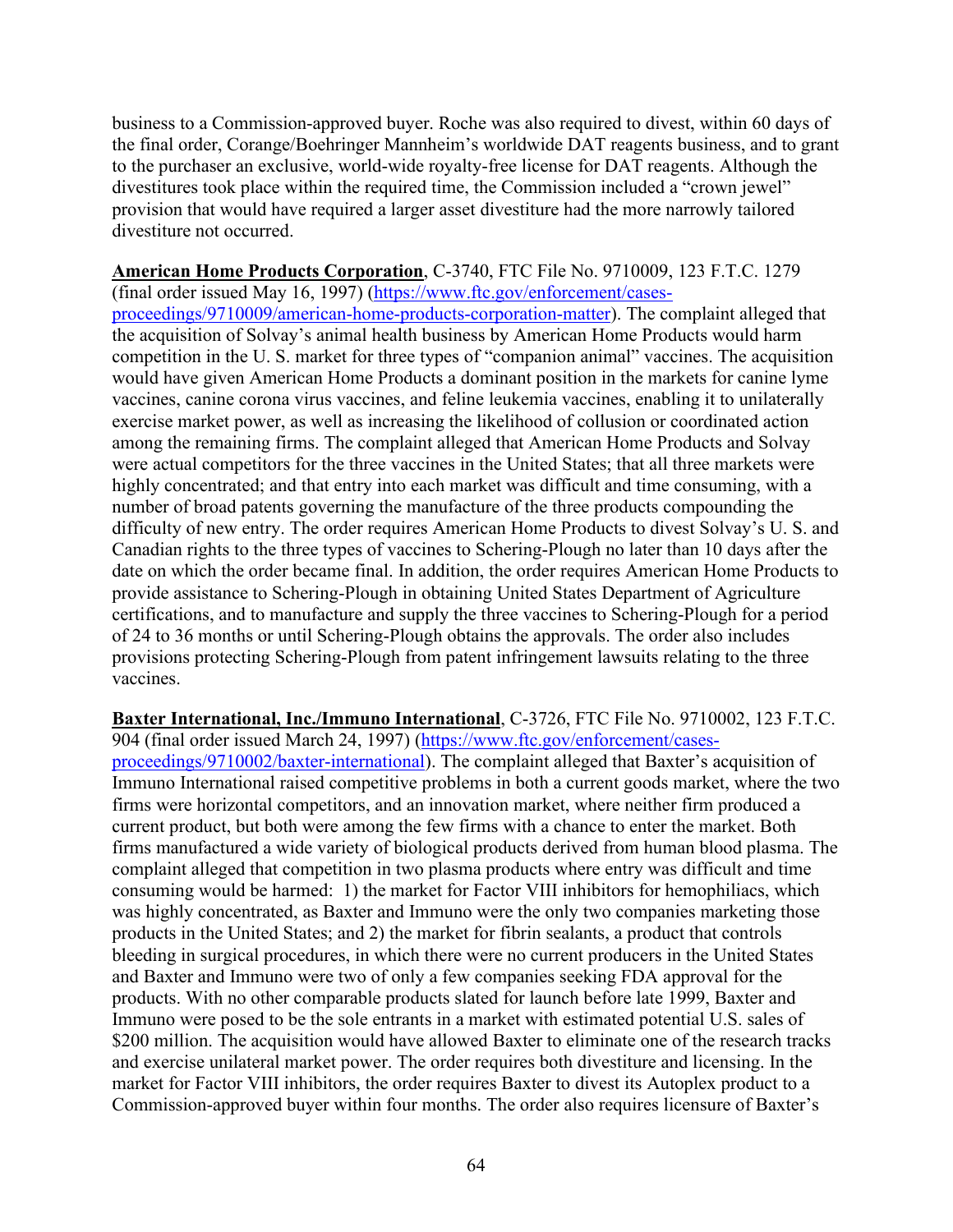fibrin sealant, and requires Baxter to provide the acquirer, Haemacure, with finished product for sale.

**IVAX/Zenith Laboratories**, C-3565, 119 F.T.C. 357 (final order issued March 27, 1995). The Commission charged that the merger of IVAX and Zenith would create a monopoly in the market for extended release verapamil, a generic drug used to treat patients with chronic cardiac conditions. IVAX manufactured and sold Verapamil, and Zenith held an exclusive marketing and sales distribution agreement for Verapamil with G.D. Searle. The consent order permits IVAX to acquire Zenith except for Zenith's rights to market or sell verapamil under Zenith's exclusive distribution agreement with Searle. For ten years, the order also requires IVAX to obtain prior Commission approval before acquiring any stock in a company that manufactures or is an exclusive distributor for another manufacturer for extended-release verapamil. The prior approval requirement also applies to any exclusive agreement IVAX negotiates to distribute another manufacturer's extended-release verapamil.

**American Home Products Corporation/American Cyanamid Company**, C-3557, 119 F.T.C.

217 (final order issued February 14, 1995). The complaint charged that American Home Products and American Cyanamid competed or potentially competed with each other in three highly concentrated markets for tetanus and diphtheria vaccines, cytokine drugs administered to patients undergoing chemotherapy, and research for a vaccine to treat rotavirus, a diarrheal disease. The order requires that American Home Products divest its tetanus and diphtheria vaccine business to a Commission approved buyer, and license American Cyanamid's rotavirus research to a Commission-approved licensee.

American Home Products licensed the manufacturing rights of two cytokines that were pending FDA approval to Sandoz. American Home Products licensed the manufacturing rights of two cytokines that were pending FDA approval to Sandoz. The order also requires changing the licensing agreement for cytokines and eliminating reporting arrangements to assure that American Home Products does not obtain competitively-sensitive information.

**Dow Chemical Company, et al.**, (Darby Group Companies, Inc./Marion Merrell Dow, Inc.), C-3533, 118 F.T.C. 730 (final order issued September 23, 1994). The complaint alleged that the purchase of Rugby Darby Group Companies, Inc. (Rugby) by Marion Merrell Dow, Inc. (MMD) would substantially lessen competition by creating a monopoly in the U.S. market for dicyclomine capsules and tablets, a medication used to treat irritable-bowel syndrome. According to the complaint, MMD and Rugby competed directly and were the only two FDA approved manufacturers of dicyclomine in the U.S. The order requires MMD to license dicyclomine formulations and production technology to a third-party within12 months, and to contract manufacture dicyclomine for a third-party awaiting FDA approval to sell its own dicyclomine. For a period of ten years, the order also requires MMD and its parent Dow Chemical to obtain prior approval of the Commission before acquiring any dicyclomine manufacturing, production, or distribution capabilities.

## **B. Potential Competition Mergers**

**ANI Pharmaceuticals, Inc./Novitium Pharma LLC**, C-4754, FTC File No. 211-0101, (final order approved January 12, 2022) [\(https://www.ftc.gov/news-events/press-releases/2022/01/ftc-](https://www.ftc.gov/news-events/press-releases/2022/01/ftc-approves-final-order-requiring-generic-drug-marketers-ani)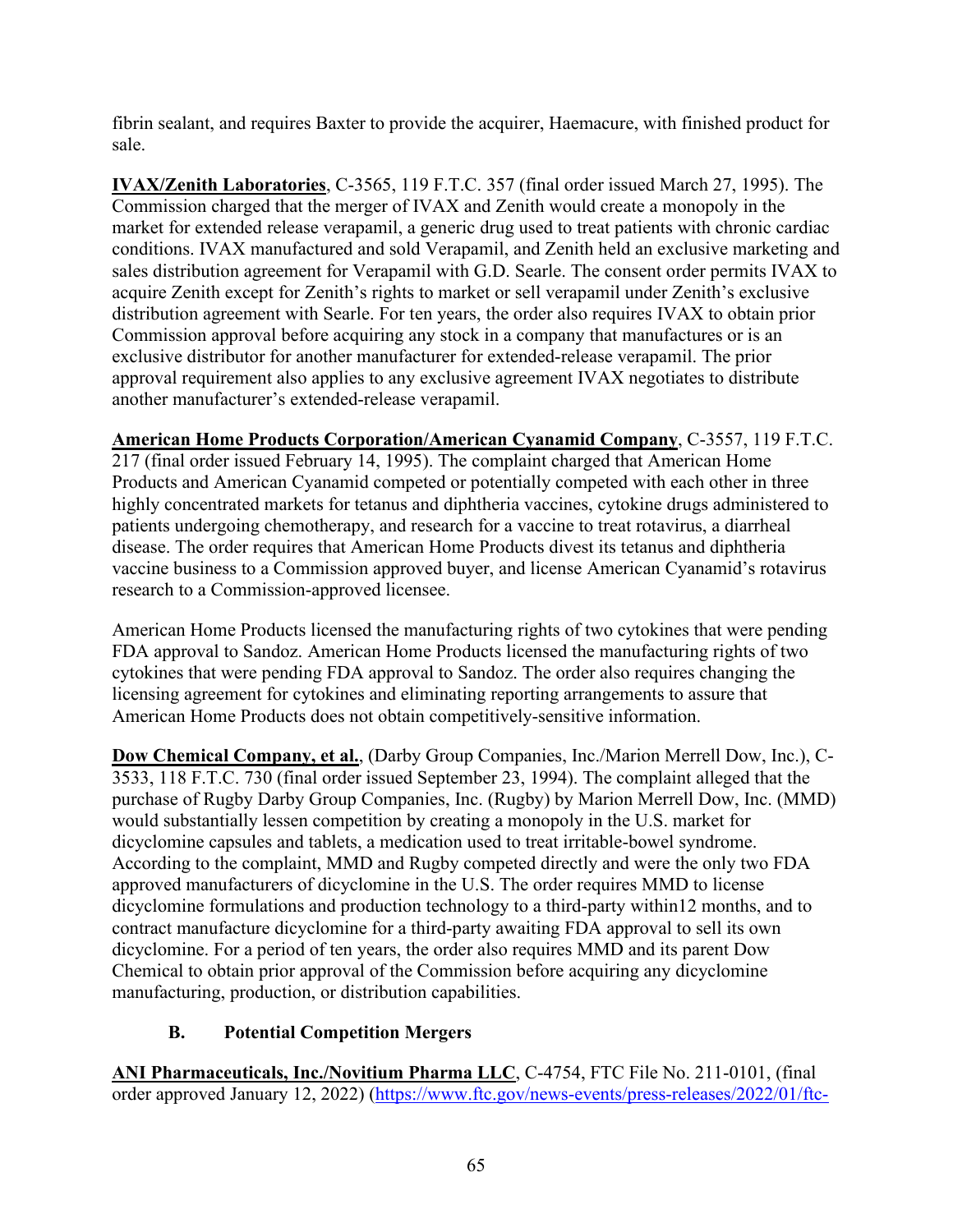[approves-final-order-requiring-generic-drug-marketers-ani\)](https://www.ftc.gov/news-events/press-releases/2022/01/ftc-approves-final-order-requiring-generic-drug-marketers-ani). The complaint alleged that ANI's proposed acquisition of Novitium violates the federal antitrust laws by reducing competition in the U.S. markets for (1) generic sulfamethoxazole-trimethoprim oral suspension tablets ("SMX-TMP oral-suspension tablets") and (2) generic dexamethasone tablets. SMX-TMP oralsuspension tablets are used to treat various infections, including ear infections, urinary tract infections, and bronchitis. Dexamethasone tablets are an oral steroid product used to treat inflammation associated with various conditions, including certain types of arthritis, allergic reactions, skin diseases, and breathing problems.

On January 12, 2022, the Federal Trade Commission settled the matter. The settlement requires ANI and Novitium to divest ANI's rights and assets to generic SMX-TMP oral-suspension tablets and dexamethasone tablets to a competitor Prasco, LLC. The settlement also contains a prior approval provision that gives the Commission notice and approval rights for future related acquisitions in these markets.

**Bristol-Myers Squibb Company/Celgene Corporation**, C-4690, FTC File No. 191-0061, (complaint filed November 15, 2019; final order issued January 13, 2020; modification of settlement approved November 12, 2021) [\(https://www.ftc.gov/news-events/press](https://www.ftc.gov/news-events/press-releases/2021/11/ftc-approves-modifications-bristol-meyers-squibb-divestiture)[releases/2021/11/ftc-approves-modifications-bristol-meyers-squibb-divestiture\)](https://www.ftc.gov/news-events/press-releases/2021/11/ftc-approves-modifications-bristol-meyers-squibb-divestiture). The complaint charged that Bristol-Myers Squibb's (BMS) proposed \$74 billion acquisition of Celgene would harm consumers in the U.S. market for oral products to treat moderate-to-severe psoriasis. BMS has a pipeline product under development that is considered the most advanced oral treatment for moderate-to-severe psoriasis. According to the complaint, BMS's pipeline product will likely be the next entrant into the market and would compete directly with Celgene's Otezla product.

Psoriasis is a chronic skin disease caused by an overactive immune system. The complaint alleged that the acquisition would substantially lessen competition and tend to create a monopoly by eliminating future competition between BMS and Celgene in developing, manufacturing, and selling oral products to treat moderate-to-severe psoriasis in the United States. New competitors in this market would face lengthy delays for both drug development and FDA approval. As a result, entry into this market would not be timely, likely, or sufficient to deter the anticompetitive effects of the acquisition.

Following a public comment period, the FTC approved a final order on January 13, 2020, settling all charges in the matter. Under the order, Bristol-Myers Squibb will divest Celgene's Otezla product to Amgen, Inc. for \$13.4 billion. Amgen, a California-based pharmaceutical and biologic company, has the expertise, U.S. sales infrastructure, and resources to restore the competition that otherwise would have been lost due to the challenged acquisition.

On November 12, 2021, the Federal Trade Commission approved certain modifications to the settlement. The modifications relate to confidential settlement provisions and are necessary to ensure that Amgen remains a viable competitor.

**Pfizer Inc./Mylan N.V.**, C-4727, FTC File No. 1910182 (proposed consent order issued October 30, 2020; final order issued January 28, 2021) [\(https://www.ftc.gov/news-events/press](https://www.ftc.gov/news-events/press-releases/2021/01/ftc-approves-final-order-imposing-conditions-combination-pfizer)[releases/2021/01/ftc-approves-final-order-imposing-conditions-combination-pfizer\)](https://www.ftc.gov/news-events/press-releases/2021/01/ftc-approves-final-order-imposing-conditions-combination-pfizer). The Federal Trade Commission's complaint alleged that a proposed combination of Upjohn Inc. (a division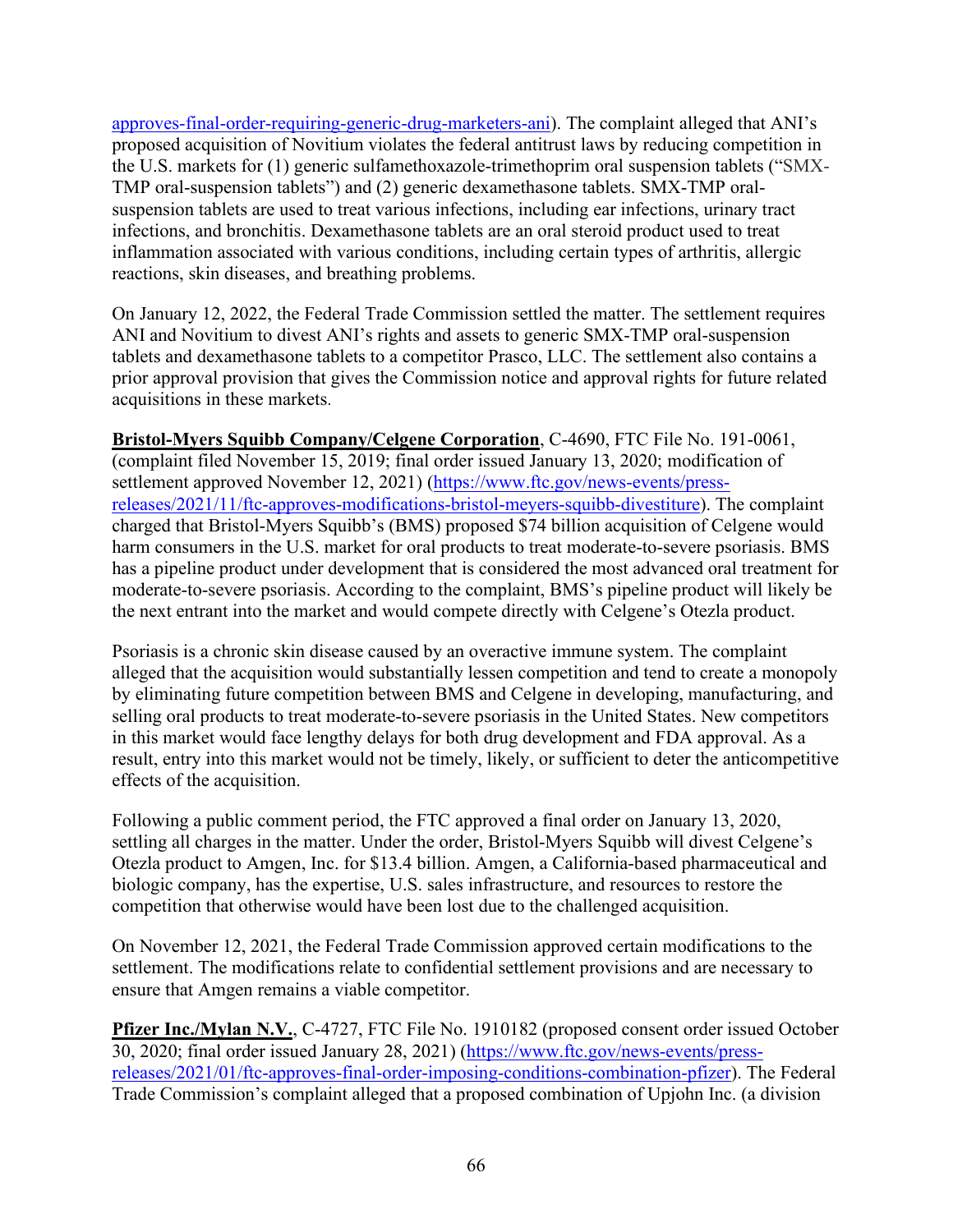of Pfizer Inc.) and Mylan N.V. would harm current or future competition in ten generic drug markets and violate federal antitrust law. The complaint also alleged that the proposed combination would delay or eliminate a likely entrant in three product markets, reducing the likelihood that prices would decrease in the future.

On January 28, 2021, the Commission approved a final order settling the charges. The settlement seeks to remedy competitive concerns in seven generic pharmaceutical markets by requiring the parties Pfizer Inc., Upjohn Inc., Mylan N.V., and Viatris Inc. (the newly formed entity) to divest to Prasco, LLC the rights and assets related to Upjohn's amlodipine besylate/atorvastatin calcium tablets, phenytoin chewable tablets, prazosin HCl capsules, spironolactone HCTZ tablets, gatifloxacin ophthalmic solution, and medroxyprogesterone acetate injectable solution. The parties must also divest the rights and assets related to Mylan's eplerenone tablets.

The final order also requires prior Commission approval before Upjohn, Mylan, or Viatris may gain an interest in or exercise control over any third party's rights to levothyroxine sodium tablets, sucralfate tablets, and varenicline tartrate tablets.

Commission staff and the staff of antitrust agencies in Australia, Canada, the European Union, and New Zealand worked cooperatively to analyze the proposed transaction and potential remedies.

**Roche Holding/Spark Therapeutics**, FTC File No. 191-0086 (Investigation closed December 16, 2019), [https://www.ftc.gov/news-events/press-releases/2019/12/federal-trade-commission](https://www.ftc.gov/news-events/press-releases/2019/12/federal-trade-commission-closes-investigation-roche-holding-ags)[closes-investigation-roche-holding-ags.](https://www.ftc.gov/news-events/press-releases/2019/12/federal-trade-commission-closes-investigation-roche-holding-ags) The Federal Trade Commission has closed its investigation into Roche Holding AG's proposed acquisition of Spark Therapeutics, Inc. According to a Commission closing statement, after an exhaustive 10-month investigation into whether the merger would lessen potential competition in any market related to hemophilia A therapies sold in the United States, the evidence did not indicate that Roche would have the incentive to delay or terminate Spark's developmental effort for its hemophilia A gene therapy, or that the acquisition would affect Roche's incentives regarding its hemophilia treatment drug, Hemlibra.

**Baxter International Inc./Claris Lifesciences Limited and Arjun Handa**, C-4620, FTC File No. 1710052 (final order issued August 28, 2017) [https://www.ftc.gov/enforcement/cases](https://www.ftc.gov/enforcement/cases-proceedings/171-0052/baxter-international-inc-claris-lifesciences-limited-arjun)[proceedings/171-0052/baxter-international-inc-claris-lifesciences-limited-arjun](https://www.ftc.gov/enforcement/cases-proceedings/171-0052/baxter-international-inc-claris-lifesciences-limited-arjun) The FTC issued an administrative complaint on July 20, 2017 and issued a final order on August 28, 2017. The complaint alleged that Baxter's proposed acquisition of Claris's injectable drugs business would reduce competition for the antifungal agent fluconazole in saline intravenous bags, which is used to treat fungal and yeast infections. The complaint further alleged that the acquisition would also reduce imminent, future competition in the market for intravenous milrinone, which dilates the blood vessels, lowers blood pressure and allows blood to flow more easily through the cardiovascular system. Used as a short-term treatment for life-threatening heart failure, intravenous milrinone is currently sold in the United States by three companies – Baxter, Hikma and Pfizer. Claris was expected to enter this market shortly, once its pending application at the FDA was approved. The order requires the parties to divest all of Claris's rights to fluconazole in saline intravenous bags and milrinone in dextrose intravenous bags to New Jersey-based pharmaceutical company Renaissance Lakewood LLC. The order also requires Baxter to supply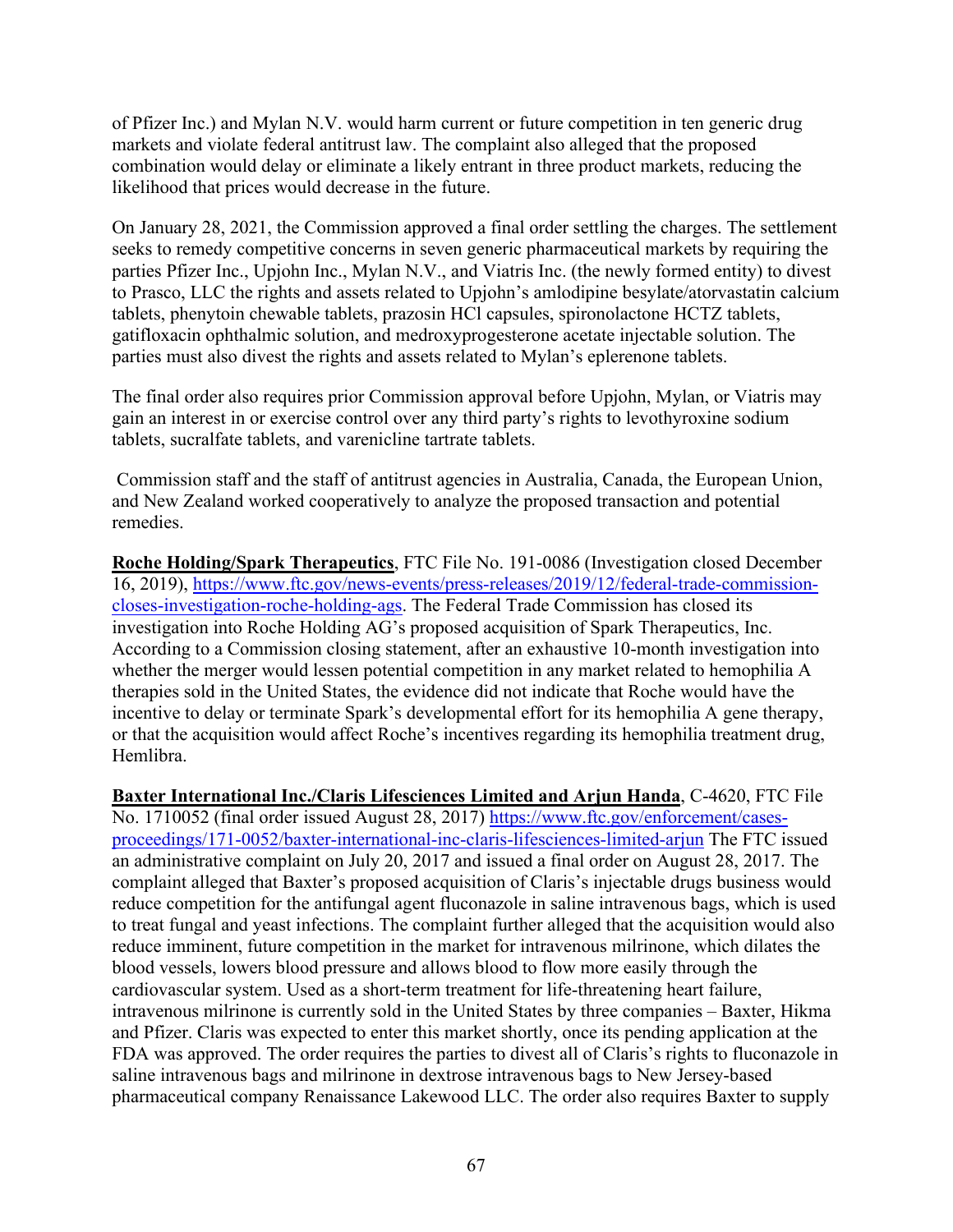Renaissance with fluconazole in saline intravenous bags and milrinone in dextrose intravenous bags for up to five years while transferring the manufacturing technology to Renaissance or its contract manufacturing designee. Baxter is also required to assist Renaissance in establishing its manufacturing capabilities and securing the necessary FDA approvals. If the Commission determines that Renaissance is not an acceptable acquirer, or that the divestiture is not carried out in an acceptable way, the parties are required to unwind the sale of rights to Renaissance and divest the products to a Commission-approved acquirer within six months of the date the order becomes final.

**C.H. Boehringer Sohn AG & KG/Sanofi** (See Section IV A for citation and annotation.)

**Mylan N.V./Meda AB** (See Section IV A for citation and annotation.)

**Teva Pharmaceutical Industries Ltd./Allergan PLC** (See Section IV A for citation and annotation.)

**Hikma Pharmaceuticals/Boehringer Ingelheim Corporation (Roxane Laboratories, Inc.)** (See Section IV A for citation and annotation.)

**Lupin Ltd./Gavis Pharmaceuticals LLC and Novel Laboratories, Inc.** (See Section IV A for citation and annotation.)

**Hikma Pharmaceuticals PLC/ C.H. Boehringer Sohn AG & Co. KG (Ben Venue Laboratories, Inc.)**, C-4572, FTC File No. 1510044 (final order issued March 28, 2016) [\(https://www.ftc.gov/news-events/press-releases/2016/02/ftc-requires-drug-marketer-hikma](https://www.ftc.gov/news-events/press-releases/2016/02/ftc-requires-drug-marketer-hikma-pharmaceuticals-plc-divest)[pharmaceuticals-plc-divest\)](https://www.ftc.gov/news-events/press-releases/2016/02/ftc-requires-drug-marketer-hikma-pharmaceuticals-plc-divest). The complaint alleged that the proposed acquisition by Hikma Pharmaceuticals PLC of certain assets of Ben Venue Laboratories Inc., a subsidiary of Boehringer Ingelheim Corporation, which is wholly owned by C.H. Boehringer Sohn AG & Co. KG, would lessen competition by eliminating future competition between Hikma and the Boehringer assets and reducing the number of generic competitors in five generic injectable pharmaceutical markets. Thus, the complaint charged, the proposed acquisition would (a) increase the likelihood that the combined entity would forego or delay the launch of these products, and (b) increase the likelihood that the combined entity would delay, eliminate, or otherwise reduce the substantial additional price competition that would have resulted from an additional supplier of these products.

- Acyclovir sodium injection is an antiviral drug used to treat chicken pox, herpes, and other related infections. At the time of the complaint, three firms, including Boehringer, had approved Abbreviated New Drug Applications for this drug. Only two firms currently supplied acyclovir sodium injection to the market. Hikma and one other firm was likely to enter the market in the near future. Thus, according to the complaint, the proposed acquisition would reduce the number of likely future suppliers of acyclovir sodium injection from five to four.
- Diltiazem hydrochloride injection is a calcium channel blocker and antihypertensive used to treat hypertension, angina, and arrhythmias. At the time of the complaint, there were four firms, including Hikma and Boehringer, that had FDA-approved ANDAs for diltiazem hydrochloride injection, but only Hikma, and two other firms were current suppliers in the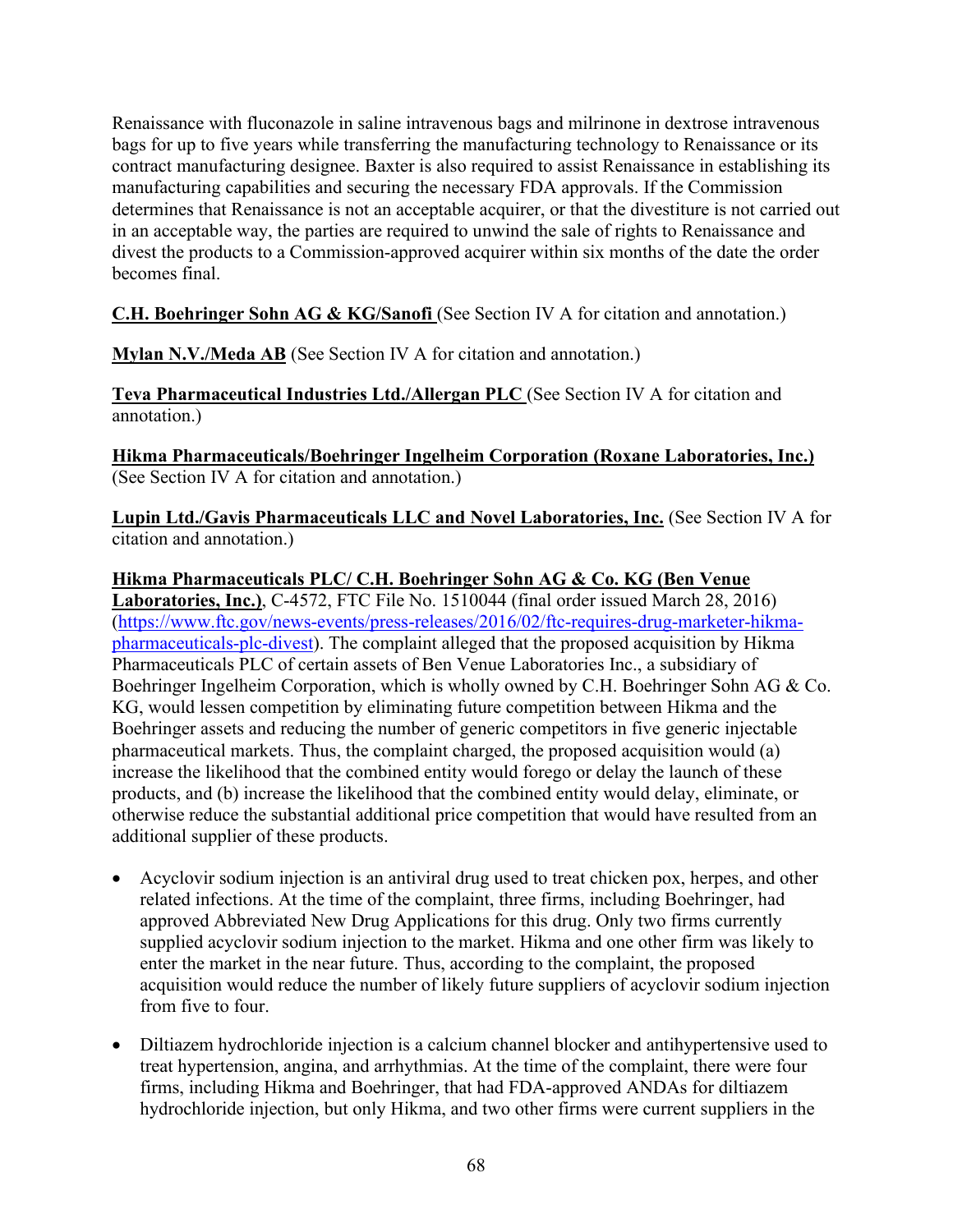market. The complaint alleged that no other firms were likely to enter the market in the near future. Thus, the proposed acquisition would reduce the number of likely future suppliers of diltiazem hydrochloride injection from four to three.

- Famotidine injection treats ulcers and gastroesophageal reflux disease. At the time of the complaint, three firms, including Hikma, sold the vial presentation of famotidine injection. Boehringer had an FDA-approved ANDA for famotidine injection vials, but had no sales during the year prior to the proposed acquisition. No other companies had FDA-approved ANDAs for famotidine injection vials. The complaint charged that the proposed acquisition would therefore reduce the number of likely future suppliers of famotidine injection from four to three.
- Prochlorperazine edisylate injection is an antipsychotic used to treat schizophrenia and nausea. According to the complaint, Boehringer owned virtually the entire market for prochlorperazine edisylate injection in 2013, but it exited the market in mid-2014. From that point until the complaint was filed, Heritage Pharmaceuticals Inc. had assumed all sales of prochlorperazine edisylate injection. Hikma was the only other company that had an FDAapproved ANDA for prochlorperazine edisylate injection, but it was not supplying the market. Another firm had prochlorperazine edisylate injection in its development pipeline and anticipated achieving FDA approval of its ANDA in the near future. Thus, the proposed acquisition would reduce the number of likely future suppliers of prochlorperazine edisylate injection from four to three.
- Valproate sodium injection is used to treat epilepsy, seizures, bipolar disorder, anxiety, and migraine headaches. At the time of the complaint, there were two firms, including Hikma, that supplied valproate sodium injection in the market. Boehringer had an FDA-approved ANDA for valproate sodium injection but exited the market in July 2014. Another firm had valproate sodium injection in its development pipeline and anticipated achieving FDA approval of its ANDA in the near future. Thus, the proposed acquisition would reduce the number of likely future suppliers of valproate sodium injection from four to three.

The order requires Hikma to divest to Amphastar Pharmaceuticals, Inc. the Ben Venue ANDAs it will acquire from Boehringer related to acyclovir sodium injection, diltiazem hydrochloride injection, famotidine injection, prochlorperazine edisylate injection, and valproate sodium injection.

**Pfizer Inc./Hospira, Inc.** (See Section IV A for citation and annotation.)

**Impax Labs. Inc./CorePharma, L.L.C.**, C-4511, FTC File No. 1510011 (final order issued April 22, 2015) [\(https://www.ftc.gov/enforcement/cases-proceedings/151-0011-c-4511/impax](https://www.ftc.gov/enforcement/cases-proceedings/151-0011-c-4511/impax-laboratories-inc-et-al-matter)[laboratories-inc-et-al-matter\)](https://www.ftc.gov/enforcement/cases-proceedings/151-0011-c-4511/impax-laboratories-inc-et-al-matter). The complaint alleged that Impax Laboratories, Inc.'s proposed acquisition of Tower Holdings, Inc., Tower's subsidiary, CorePharma, L.L.C., and Lineage Therapeutics Inc. from Roundtable Healthcare Partners II, L.P. would eliminate future competition between Impax and CorePharma in the market for generic 5 mg pilocarpine hydrochloride tablets, used to treat dry mouth, and generic ursodiol tablets, used to treat biliary cirrhosis. At the time of the complaint, the market for generic 5mg pilocarpine hydrochloride tablets was highly concentrated with only two suppliers. The complaint alleged that CorePharma and Impax each held an approved Abbreviated New Drug Application and were the only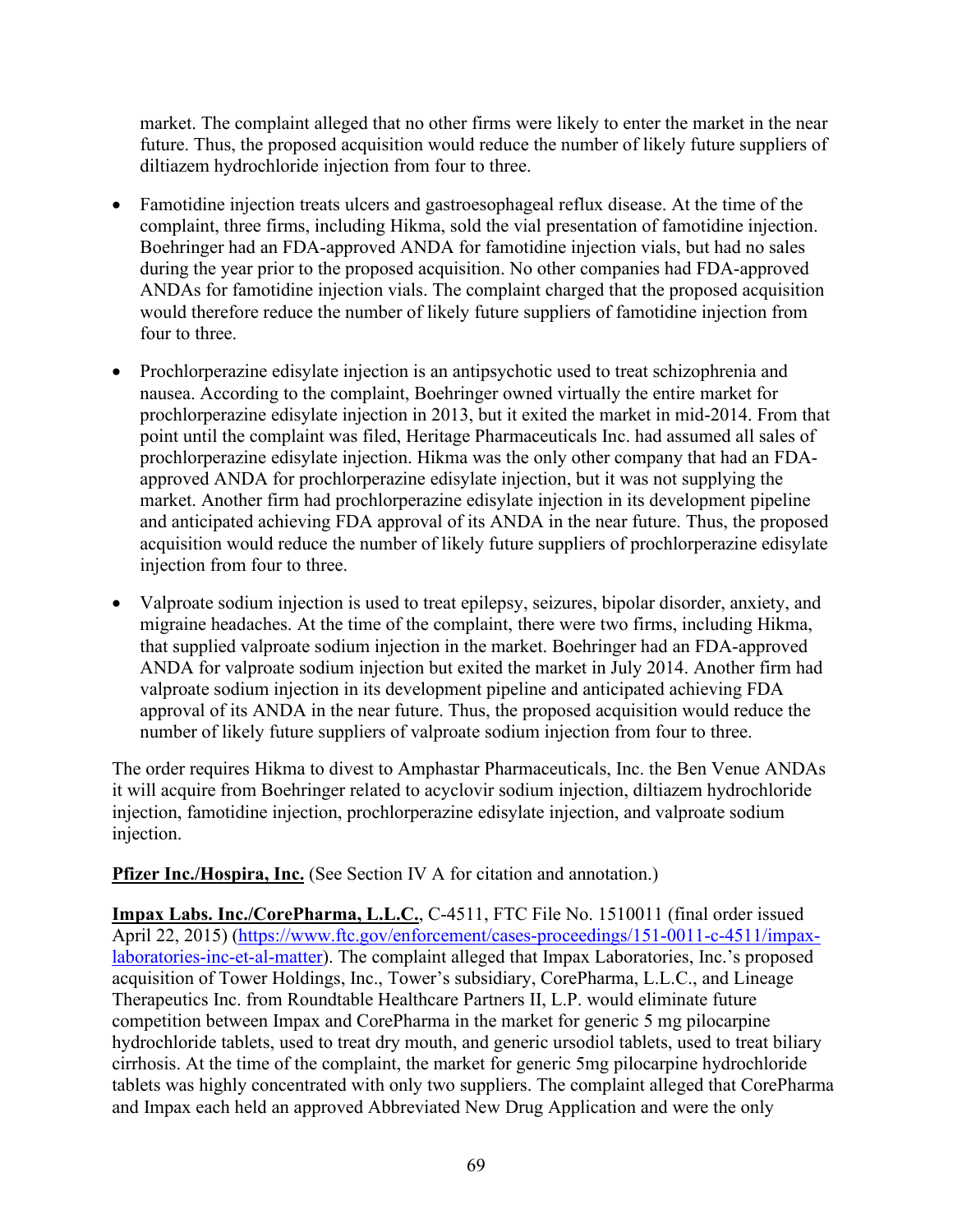suppliers expected to enter the market in the near future. CorePharma was also among a limited number of firms with an ANDA under review for generic ursodiol tablets and the next likely entrant in the generic ursodiol tablet market. As a result, the complaint charged that the proposed acquisition would significantly reduce future competition, including a likely reduction in the number of future generic ursodiol tablet suppliers from five to four. The order requires the companies to divest CorePharma's rights and assets to generic pilocarpine tablets and generic ursodiol tablets to the Perrigo Company plc.

**Novartis, AG**, C-4510, FTC File No. 1410141 (final order issued April 7, 2015) [\(https://www.ftc.gov/enforcement/cases-proceedings/141-0141-c-4510-c-4498/novartis-ag](https://www.ftc.gov/enforcement/cases-proceedings/141-0141-c-4510-c-4498/novartis-ag-matter-glaxosmithkline)[matter-glaxosmithkline\)](https://www.ftc.gov/enforcement/cases-proceedings/141-0141-c-4510-c-4498/novartis-ag-matter-glaxosmithkline). The complaint charged that Novartis AG's proposed acquisition of GlaxoSmithKline, PLC's (GSK) marketed oncology products, BRAF and MEK inhibitors used to treat cancer, would eliminate substantial future competition between GSK and Novartis. The complaint alleged that GSK was one of two companies with a BRAF inhibitor on the market, while Novartis was the only other firm likely to begin competing with a BRAF inhibitor in the near future. The complaint alleged that GSK was the only company with a MEK inhibitor on the market, while Novartis was one of small number of companies with a MEK inhibitor in latestage development. Finally, the complaint alleged that GSK was the only company with a BRAF/MEK combination product to treat melanoma on the market, while Novartis was one of only two companies likely to compete with a combination product in the near future. The order requires Novartis to divest its BRAF and MEK inhibitor drugs to Array BioPharma, Inc.

**Sun Pharmaceutical Industries Ltd./Ranbaxy Laboratories Ltd.**, C-4506, FTC File No. 1410134 (final order issued March 18, 2015) [\(https://www.ftc.gov/enforcement/cases](https://www.ftc.gov/enforcement/cases-proceedings/141-0134/sun-pharmaceutical-industries-ltd-et-al-matter)[proceedings/141-0134/sun-pharmaceutical-industries-ltd-et-al-matter\)](https://www.ftc.gov/enforcement/cases-proceedings/141-0134/sun-pharmaceutical-industries-ltd-et-al-matter). The complaint alleged that the proposed acquisition by Sun Pharmaceutical Industries Ltd. of Ranbaxy Laboratories Ltd. would substantially eliminate future competition in the market for various dosages of generic minocycline tablets, used to treat an array of bacterial infections, including pneumonia, acne, and urinary tract infections. According to the complaint, Ranbaxy was one of only three U.S. suppliers, while Sun was one of a limited number of firms likely to develop generic minocycline tablets. The complaint charged that the combined entity likely would forego or delay the launch of Sun's products reducing the price competition that would have resulted from Sun's entry. The order requires the parties to divest Ranbaxy's assets and licenses in generic minocycline tablets to Torrent Pharmaceuticals Ltd. The order also requires Sun and Ranbaxy to sell Ranbaxy's generic minocycline capsule assets to Torrent to enable Torrent to achieve regulatory approval for its minocycline tablets product as quickly as Ranbaxy would have been able to in the absence of the deal.

**Akorn, Inc./VersaPharm, Inc.**, C-4479, FTC File No. 1410162 (final order issued September 16, 2014) [https://www.ftc.gov/enforcement/cases-proceedings/141-0162/akorn-inc-matter\)](https://www.ftc.gov/enforcement/cases-proceedings/141-0162/akorn-inc-matter). The complaint alleged that the proposed acquisition by Akorn, Inc. of VersaPharm, Inc. and its parent company, VPI Holdings Corp., would reduce future competition for generic injectable rifampin, an antibacterial medication used as a first-line treatment to kill or prevent the growth of tuberculosis. The complaint stated that VersaPharm was one of three generic drug companies with an approved Abbreviated New Drug Application for rifampin. At the time of the complaint, Akorn was one of a limited number of firms awaiting Food and Drug Administration approval for a generic rifampin product, which was expected in the foreseeable future. As a result, the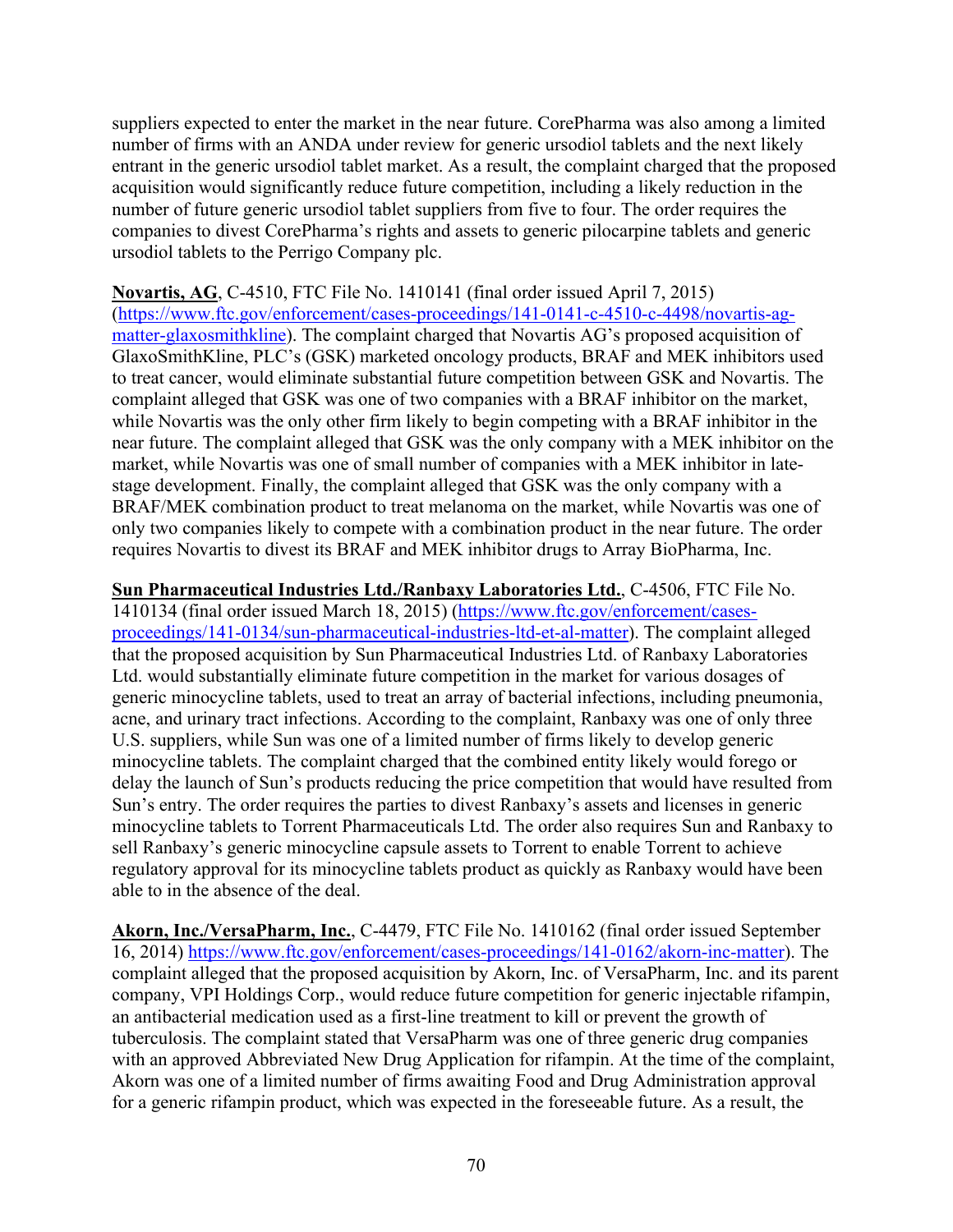complaint charged that the proposed acquisition would significantly reduce future competition, including price competition, by increasing the likelihood that the combined entity would forego or delay the launch of Akorn's generic injectable rifampin. The order requires Akorn to divest its ANDA for generic injectable rifampin, pending before the FDA, to Watson Laboratories, Inc.

**Actavis PLC/Forest Laboratories, Inc.** (See Section IV A for citation and annotation.)

**Akorn, Inc./Hi-Tech Pharmacal, Inc.** (See Section IV A for citation and annotation.)

**Endo Health Solutions, Inc./Boca Pharmacal, LLC** (See Section IV A for citation and annotation.)

**Mylan, Inc./Strides Arcolab Ltd.** (See Section IV A for citation and annotation.)

**Actavis, Inc./Warner Chilcott plc** (See Section IV A for citation and annotation.)

**Watson Pharmaceuticals Inc./Actavis, Inc.** (See Section IV A for citation and annotation.)

**Novartis, AG/Fougera Holdings, Inc.** (See Section IV A for citation and annotation.)

**Perrigo Company/Paddock Laboratories, Inc.** (See Section IV A for citation and annotation.)

**Watson Pharmaceuticals, Inc./Robin Hood Holdings (Arrow)**, C-4276, FTC File No.

0910116 (final order issued January 7, 2010) [\(https://www.ftc.gov/enforcement/cases](https://www.ftc.gov/enforcement/cases-proceedings/091-0116/watson-pharmaceuticals-inc-corporation-robin-hood-holdings)[proceedings/091-0116/watson-pharmaceuticals-inc-corporation-robin-hood-holdings\)](https://www.ftc.gov/enforcement/cases-proceedings/091-0116/watson-pharmaceuticals-inc-corporation-robin-hood-holdings). The Commission's complaint challenged Watson's proposed \$1.75 billion acquisition of Arrow. The complaint charged that the acquisition would violate Section 7 of the Clayton Act and Section 5 of the FTC Act by eliminating significant future competition by reducing the number of potential generic pharmaceutical suppliers in the U.S. markets for generic cabergoline tablets and generic dronabinol capsules. Cabergoline – the generic name of Pfizer's branded drug Dostinex – is a dopamine receptor agonist used to treat Parkinson's disease and multiple medical problems resulting from excessive production of the hormone prolactin. At the time of the complaint, Arrow was one of only three suppliers of generic cabergoline in the \$44.8 million U.S. market. Watson had FDA approval to sell generic cabergoline, and was poised to enter the market within two years. The proposed acquisition, however, would eliminate the likely entry of Watson's competing product. Dronabinol – the generic form of Solvay's Marinol – is used to treat nausea and vomiting caused by cancer therapy, as well as loss of appetite and weight loss in HIV patients. Watson was one of only two suppliers of generic dronabinol in the \$74.4 million U.S. market. Arrow's subsidiary, Resolution Chemicals Ltd., was developing a generic dronabinol product, and was one of a limited number of firms capable of developing generic dronabinol and marketing it in a manner that was timely and sufficient to have a competitive impact. The proposed acquisition would eliminate the likely entry of the Arrow/Resolution competing product.

The complaint charged that the proposed acquisition would cause significant competitive harm in these two generic markets. In generic markets, pricing is heavily influenced by the number of competitors in the market. The price of a generic product generally decreases with the entry of the second, third, and even fourth competitor. The proposed acquisition would eliminate a likely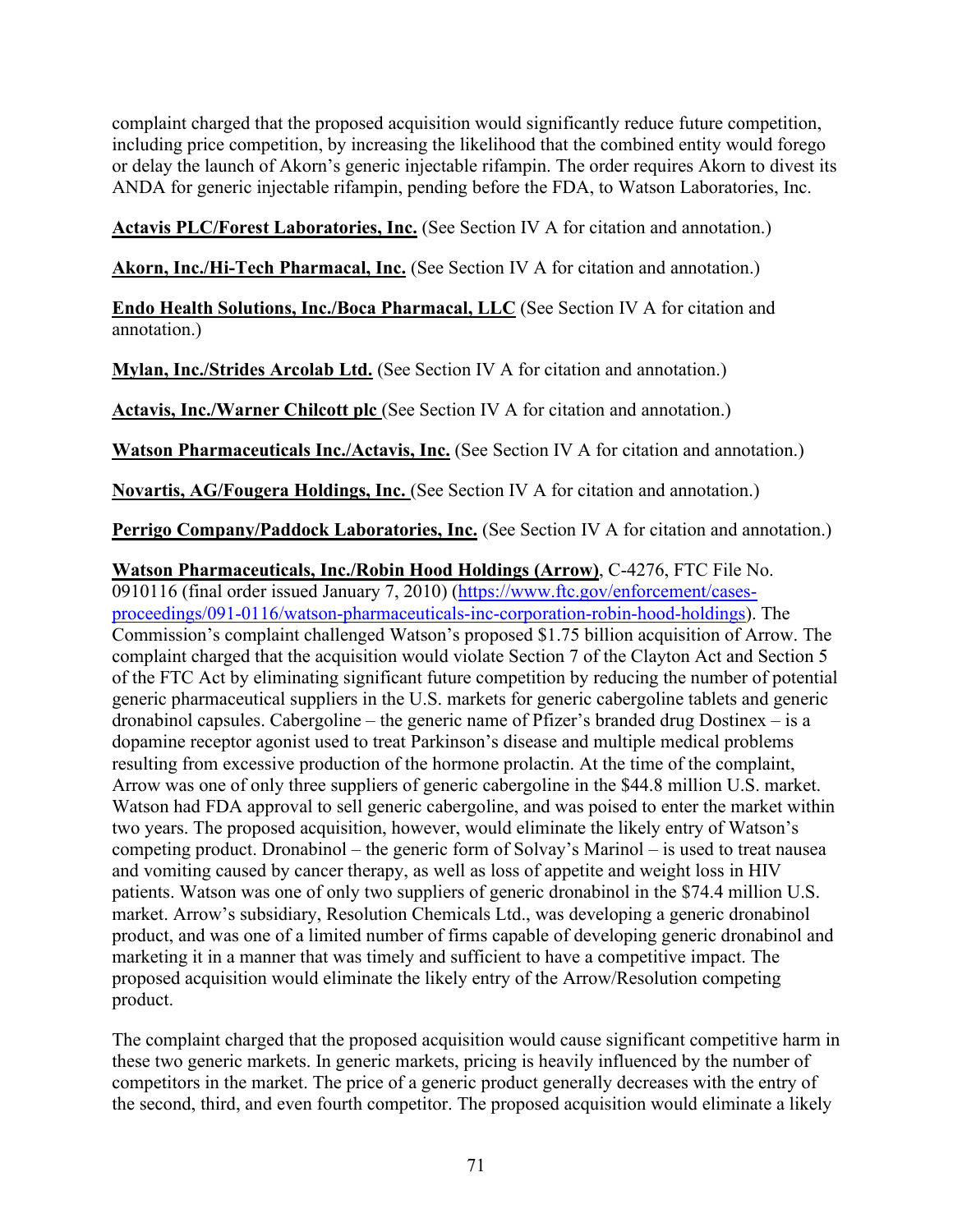future competitor in each of the markets at issue, reduce future competition in those markets between Watson and Arrow, and increase the likelihood that consumers would pay higher prices for these generic products. The consent order requires Watson to divest its generic cabergoline product to Impax Laboratories, Inc. The order also requires Arrow to divest its Resolution subsidiary to a new entity named Reso Holdings, which is owned in part by Resolution's current management. The order also requires Arrow to sell its U.S. marketing rights for generic dronabinol to Impax, which will replicate Arrow's role as the U.S. marketer for that product once Resolution obtains all necessary regulatory approvals.

**Schering-Plough Corporation/Merck & Co., Inc.** (See Section IV A for citation and annotation.)

**Teva Pharmaceutical Industries Ltd./Barr Pharmaceuticals, Inc.** (See Section IV A for citation and annotation.)

**Sun Pharmaceuticals Industries/Taro Pharmaceutical Industries** (See Section IV A for citation and annotation.)

**Hospira, Inc./Mayne Pharma Limited** (See Section IV A for citation and annotation.)

**Johnson & Johnson/Pfizer** (See Section IV A for citation and annotation.)

**Barr Pharmaceuticals Inc./Pliva** (See Section IV A for citation and annotation.)

**Watson Pharmaceuticals Inc./Andrx Corp.** (See Section IV A for citation and annotation.)

**Allergan Inc./Inamed Corp.**, C-4156, FTC File No. 0610031 (final order issued April 17, 2006) [\(https://www.ftc.gov/enforcement/cases-proceedings/061-0031/allergan-inc-inamed-corporation](https://www.ftc.gov/enforcement/cases-proceedings/061-0031/allergan-inc-inamed-corporation-matter)[matter\)](https://www.ftc.gov/enforcement/cases-proceedings/061-0031/allergan-inc-inamed-corporation-matter). The complaint charged that Allergan's acquisition of Inamed would reduce competition and remove a future competitor in the market for botulinum toxin type A products, used for the non-surgical removal of wrinkles. Allergan marketed Botux, the only botulinum toxin approved by the FDA to treat facial wrinkles. Inamed licensed the exclusive rights from Ibsen to develop and distribute Reloxin, and was planning to enter the market with Reloxin, currently in Phase III clinical development. The order requires that Allergan divest the development and distribution rights, including the ongoing clinical trials, for Reloxin to Ipsen, ensure that confidential business information relating to Reloxin will not be obtained by Allergan, and provides that Ipsen will be able to enter into employment contracts with key individuals who have experience relating to Reloxin.

**Teva Pharmaceutical Industries/IVAX Corporation** (See Section IV A for citation and annotation.)

**Cephalon, Inc./Cima Labs Inc.**, C-4121, FTC File No. 0410025, 138 F.T.C. 583 (final order issued September 20, 2004) [\(https://www.ftc.gov/enforcement/cases](https://www.ftc.gov/enforcement/cases-proceedings/0410025/cephalon-inc-cima-labs-inc)[proceedings/0410025/cephalon-inc-cima-labs-inc\)](https://www.ftc.gov/enforcement/cases-proceedings/0410025/cephalon-inc-cima-labs-inc). The complaint charged that Cephalon's acquisition of Cima Labs would lessen potential competition and create a monopoly in the market for prescription drugs for the treatment of breakthrough cancer pain (BTCP). Cephalon marketed Actiq (fentanyl), the only FDA approved drug for the treatment of BTCP, and was in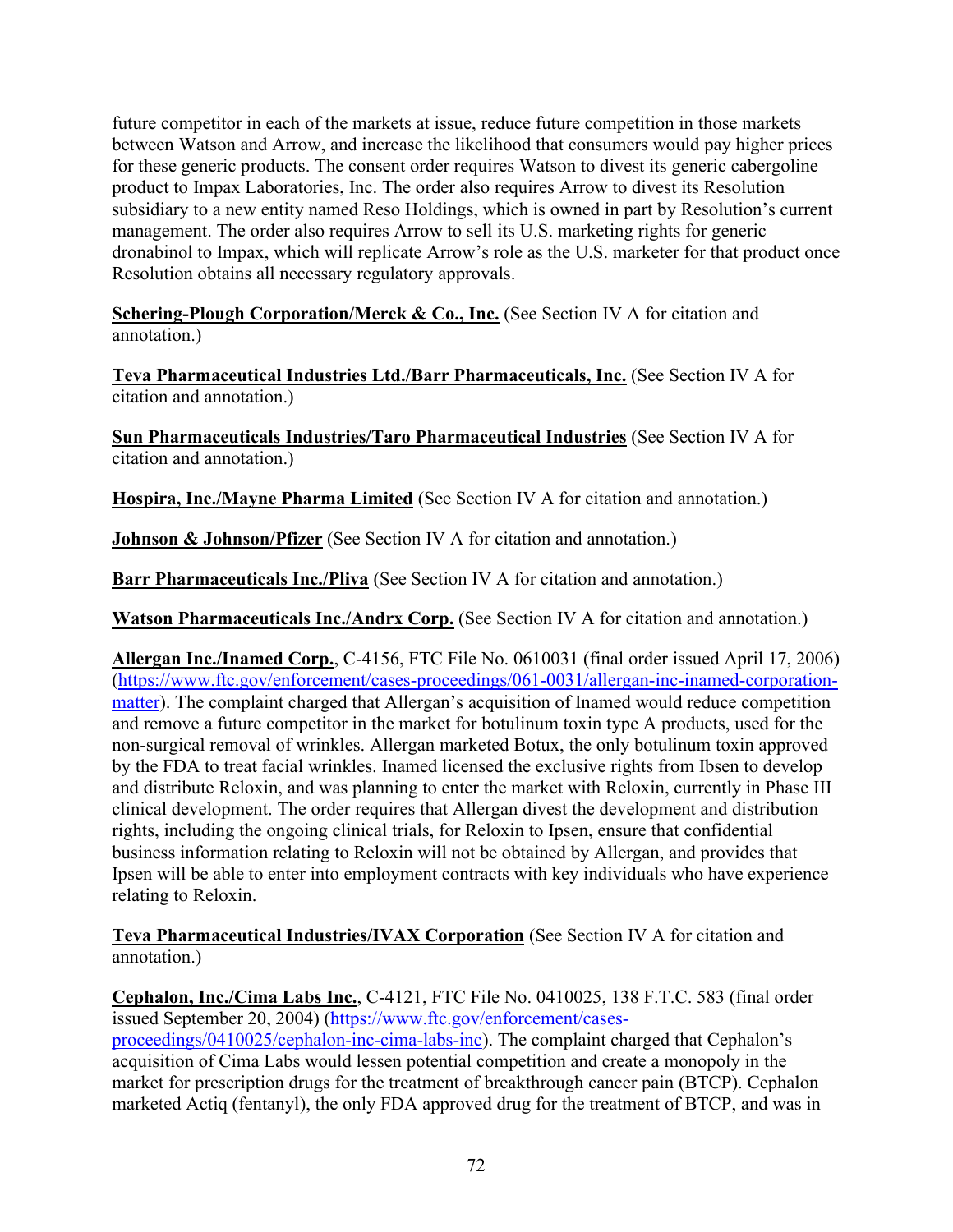the process of developing a sugar free formulation for launch in 2005. Cima Labs was in Phase III clinical trials of Ora Vescent fentanyl, a fast-dissolving, sugar-free fentanyl product, and the firm best positioned to enter the BTCP drug market. The complaint also charged that the acquisition could delay or end the launch of Ora Vescent fentanyl, eliminate the price competition resulting from Cima Labs' entry into the market, and delay entry of generic Actiq into the BTCP drug market. The order requires Cephalon to grant a license and transfer all of the technological knowledge for Actiq to Barr Laboratories, a generic drug manufacturer, in order that Barr can market a generic equivalent of Actiq that will be launched as soon as the FDA approves Cima Labs' Ora Vescent fentanyl. The order also contains provisions to ensure that Barr is able to compete successfully in the BTCP drug market and that Cephalon does not delay the development and launch of Ora Vescent fentanyl.

**Pfizer Inc./Pharmacia Corporation** (See Section IV A for citation and annotation.)

**Baxter International Inc./Wyeth Corporation** (See Section IV A for citation and annotation.)

**Amgen Inc./Immunex Corporation** (See Section IV A for citation and annotation.)

**Glaxo Wellcome plc/SmithKline Beecham plc** (See Section IV A for citation and annotation.)

**Hoechst AG/Rhone-Poulenc**, C-3919, FTC File No. 9910071 (final order issued January 18, 2000) [\(http://www.ftc.gov/enforcement/cases-proceedings/9910071/hoechst-ag-rhone-poulenc](http://www.ftc.gov/enforcement/cases-proceedings/9910071/hoechst-ag-rhone-poulenc-sa-be-renamed-aventis-sa)[sa-be-renamed-aventis-sa\)](http://www.ftc.gov/enforcement/cases-proceedings/9910071/hoechst-ag-rhone-poulenc-sa-be-renamed-aventis-sa). The complaint charged that Hoechst's acquisition of Rhone-Poulenc would harm competition in the market for direct thrombin inhibitors, which are drugs used in the treatment of blood clotting diseases. Sales of direct thrombin inhibitors total about \$15 million in the U.S. market. Hoechst sold Refludan, the only direct thrombin inhibitor currently sold in the U.S. market. Rhone-Poulenc was in the final stages of developing its direct thrombin inhibitor, Revasc, which it licensed from Novartis in 1998. According to the complaint, direct thrombin inhibitors are more effective and safer than other available alternatives for treating blood clotting diseases, and Hoechst and Rhone-Poulenc were each other's closest competitors. The complaint charged that the merger eliminated direct competition between Hoechst and Rhone-Poulenc, and in addition, reduced potential competition and innovation competition among researchers and developers of direct thrombin inhibitors. The order requires Hoechst to transfer all of Rhone-Poulenc's rights for Revasc to Novartis or some other third-party, and to enter into a short term service agreement with the acquirer of Revasc in order to ensure the continued performance of development work on Revasc.

**Zeneca Group PLC/Astra**, C-3880, FTC File No. 9910089, 127 F.T.C. 874 (final order issued June 7, 1999) [\(https://www.ftc.gov/enforcement/cases-proceedings/9910089/zeneca-group-pl\)](https://www.ftc.gov/enforcement/cases-proceedings/9910089/zeneca-group-pl). Zeneca's proposed acquisition of Astra raised antitrust concerns based upon potential competition. Zeneca entered into an agreement with Chiroscience Group plc to market and assist in the development of levobupivacaine, a new long-acting local anesthetic being developed by Chiroscience. Long-acting local anesthetics are pharmaceutical products used to relieve pain during the course of surgical or other medical procedures, without the use of general anesthesia, and for certain procedures are the only viable anesthetic. Zeneca proposed to acquire the leading supplier of long-acting local anesthetics, Astra, which was one of only two companies approved by the FDA for the manufacture and sale of these kinds of drugs in the United States. Although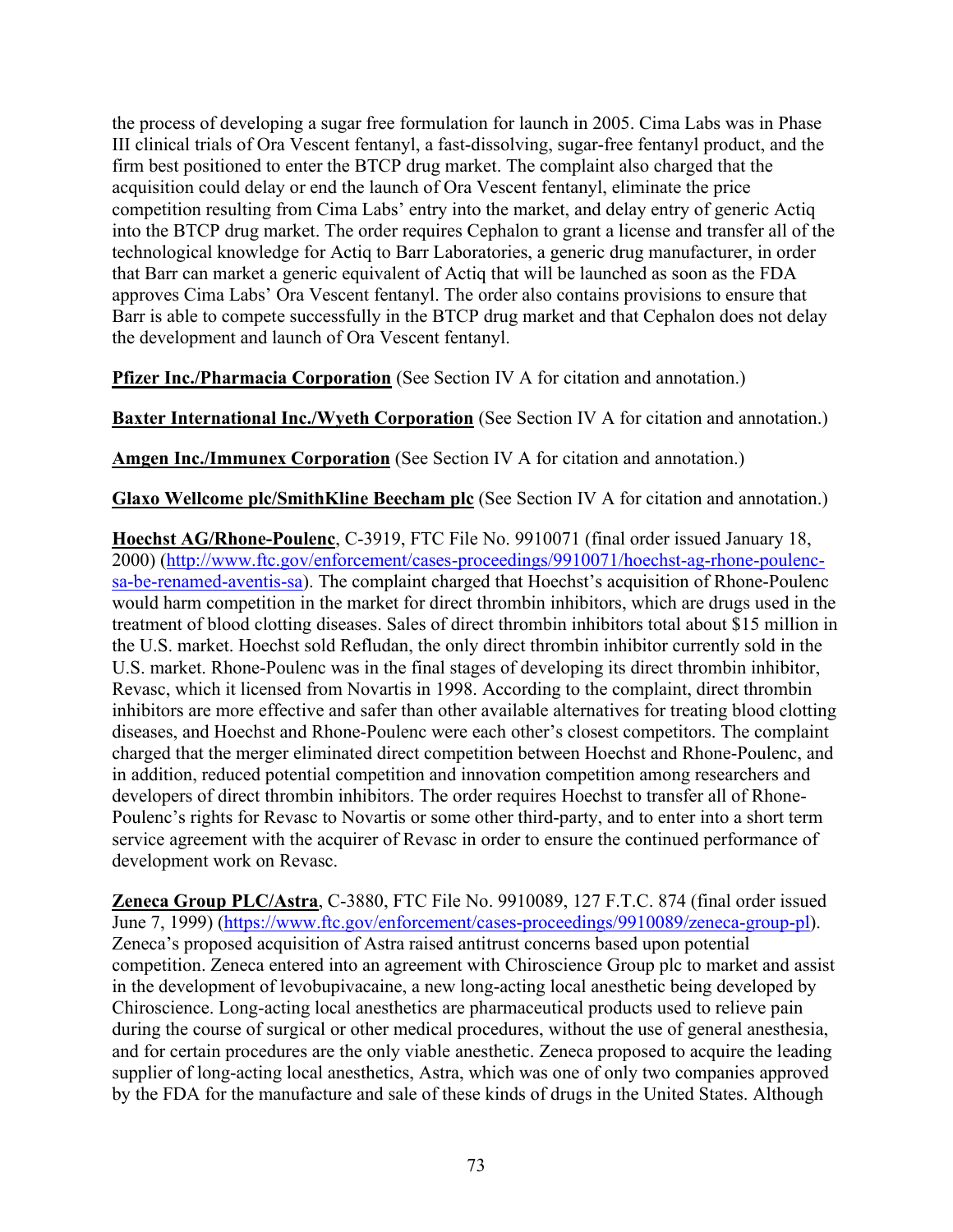Zeneca did not currently participate in the market for long-acting local anesthetics, by virtue of its agreement with Chiroscience, it was an actual potential competitor. The Commission's complaint alleged that the acquisition would result in the elimination of a significant source of new competition.

The consent order requires Zeneca to transfer and surrender all of its rights and assets relating to levobupivacaine to Chiroscience no later than 10 business days after the date the Commission accepted the agreement for public comment. The assets to be transferred to Chiroscience consist principally of intellectual property and know-how, and include all of the applicable patents, trademarks, copyrights, technical information, and market research relating to levobupivacaine. During a transitional period, Zeneca is required to continue carrying out certain ongoing activities relating to the commercialization of levobupivacaine, including manufacturing, regulatory, clinical, development, and marketing activities. Zeneca is also required to divest its approximately 3% investment interest in Chiroscience.

#### **Baxter International, Inc./Immuno International** (See Section IV A for citation and annotation.)

**Hoechst AG/Marion Merrill Dow**, C-3629, FTC File No. 9510090, 120 F.T.C. 1010 (final order issued December 5, 1995) [\(https://www.ftc.gov/news-events/press-releases/1995/12/ftc](https://www.ftc.gov/news-events/press-releases/1995/12/ftc-gives-final-approval-consent-agreement-hoechst-ag)[gives-final-approval-consent-agreement-hoechst-ag\)](https://www.ftc.gov/news-events/press-releases/1995/12/ftc-gives-final-approval-consent-agreement-hoechst-ag). The complaint alleged that potential competition would be harmed in four markets if Hoechst, a German pharmaceutical company, acquired Marion Merrill Dow in a \$7.1 billion dollar merger that at the time created the world's third largest pharmaceutical company. The four markets accounted for \$1.4 billion in U. S. sales, and affected hundreds of thousands of consumers who suffered from hypertension, angina, arteriosclerosis, and tuberculosis. The relevant markets all featured current production by one of the merging firms and the potential for the other firm to enter the market with a new product: 1) The largest market was the \$1 billion once-a-day diltiazem market, where MMD's Cardizem CD had a dominant share. Prior to the merger, Hoechst and Biovail were jointly developing Tiazac to compete against Cardizem CD. Although Hoechst returned the rights to Tiazac to Biovail before the merger agreement was finalized, the order also required Hoechst to provide Biovail with a letter of access to toxicology data necessary to secure FDA approval, to return to Biovail and refrain from using any confidential information, and to end and refrain from litigations or citizen petitions regarding Tiazac; 2) Hoechst marketed Trental, the only drug that was currently approved by the FDA for intermittent claudication, a painful leg cramping condition that affects over 5 million people in the U.S. MMD had rights to Beraprost, one of the few drugs in development for this condition before the merger. The order requires Hoechst to divest either Trental or Beraprost; 3) MMD marketed Pentasa, one of two oral forms of a drug used to treat the gastrointestinal diseases of ulcerative colitis and Crohn's Disease, which affects over 1 million people in the U.S. Hoechst was one of only a few firms developing a generic form of this drug. Hoechst is required to divest one of the two drugs; 4) MMD marketed a brand of the TB drug rifampin. Hoechst was one of only a few firms developing a generic form of rifampin. Hoechst is required to divest one of the two drugs. In each market, Hoechst is required to divest either the current line of business or the potential new product to a Commission-approved buyer that will develop and market it; and to prevent the deterioration of the assets involved, maintain its research and development efforts at pre-merger planned levels pending divestiture, and provide technical assistance and advice to the purchasers in obtaining FDA approval.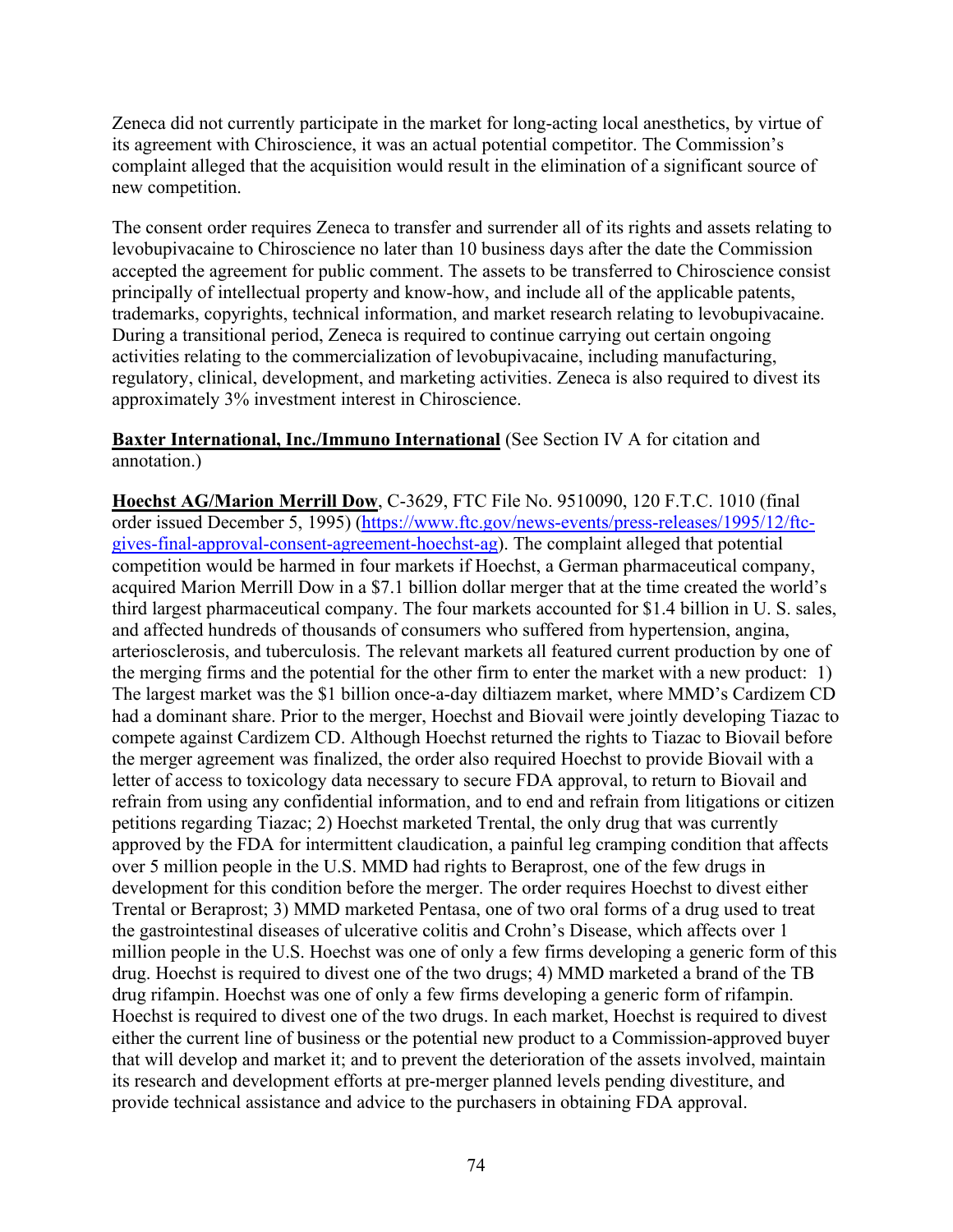**American Home Products Corporation/American Cyanamid Company** (See Section IV A for citation and annotation.)

### **C. Innovation Market Mergers**

**Novartis AG/GlaxoSmithKline, PLC** (See Section IV A for citation and annotation)

**Pfizer Inc./Warner-Lambert Company** (See Section IV A for citation and annotation.)

**Baxter International, Inc./Immuno International** (See Section IV A for citation and annotation.)

**Ciba-Geigy, Ltd./Sandoz**, C-3725, FTC File No. 9610055 (final order issued March 24, 1997) [\(https://www.ftc.gov/enforcement/cases-proceedings/961-0055/ciba-geigy-limited-sandoz-ltd](https://www.ftc.gov/enforcement/cases-proceedings/961-0055/ciba-geigy-limited-sandoz-ltd-novartis-ag-et-al-matter)[novartis-ag-et-al-matter\)](https://www.ftc.gov/enforcement/cases-proceedings/961-0055/ciba-geigy-limited-sandoz-ltd-novartis-ag-et-al-matter). The complaint alleged that the merger of Ciba-Geigy and Sandoz would result in an anticompetitive impact on the innovation of gene therapies. The firms' combined position in gene therapy research was so dominant that other firms doing research in this area needed to enter into joint ventures or contract with either Ciba-Geigy or Sandoz in order to have any hope of commercializing their own research efforts. Without competition, the combined entity could appropriate much of the value of other firms' research, leading to a substantial decrease in such research. In addition, there was direct competition between the two companies with respect to specific therapeutic products. At the time of the merger, no gene therapy product was on the market, but potential treatments were in clinical trials. The complaint noted that the first products would not be available until the year 2000, but that the market could grow to \$45 billion by the year 2010. The complaint identified five relevant product markets, all of which were located in the United States. The first relevant market encompassed the technology and research and development for gene therapy overall. The other markets each involved the research and development, manufacture, and sale of a specific type of gene therapy: cancer; graft-versus-host disease (GVHD); hemophilia; and chemoresistance. In the market for overall gene therapy, the complaint alleged that Ciba and Sandoz controlled the key intellectual property rights necessary to commercialize gene therapy products. For each of the four specific gene therapy markets, the complaint asserted that the relevant market was highly concentrated, and that Ciba and Sandoz were the two leading commercial developers of the gene therapy product. Moreover, entry into the gene therapy markets was difficult and time- consuming because any entrant would need patent rights, significant human and capital resources, and FDA approvals.

The order centers on the intellectual property rights. The new company, Novartis, is required to grant to all requesters a non-exclusive license to certain patented technologies essential for development and commercialization of gene therapy products. Depending on the patent, Novartis can receive an up-front payment of \$10,000 and royalties of one to three percent of net sales. Novartis also is required to grant a non-exclusive license of certain technology and patent rights related to specific therapies for cancer, GVHD, and hemophilia to a Commission-approved licensee. Novartis can request from the licensee consideration in the form of royalties and/or an equivalent cross-license. Further, the merged company cannot acquire exclusive rights in certain intellectual property and technology related to chemoresistance gene therapy.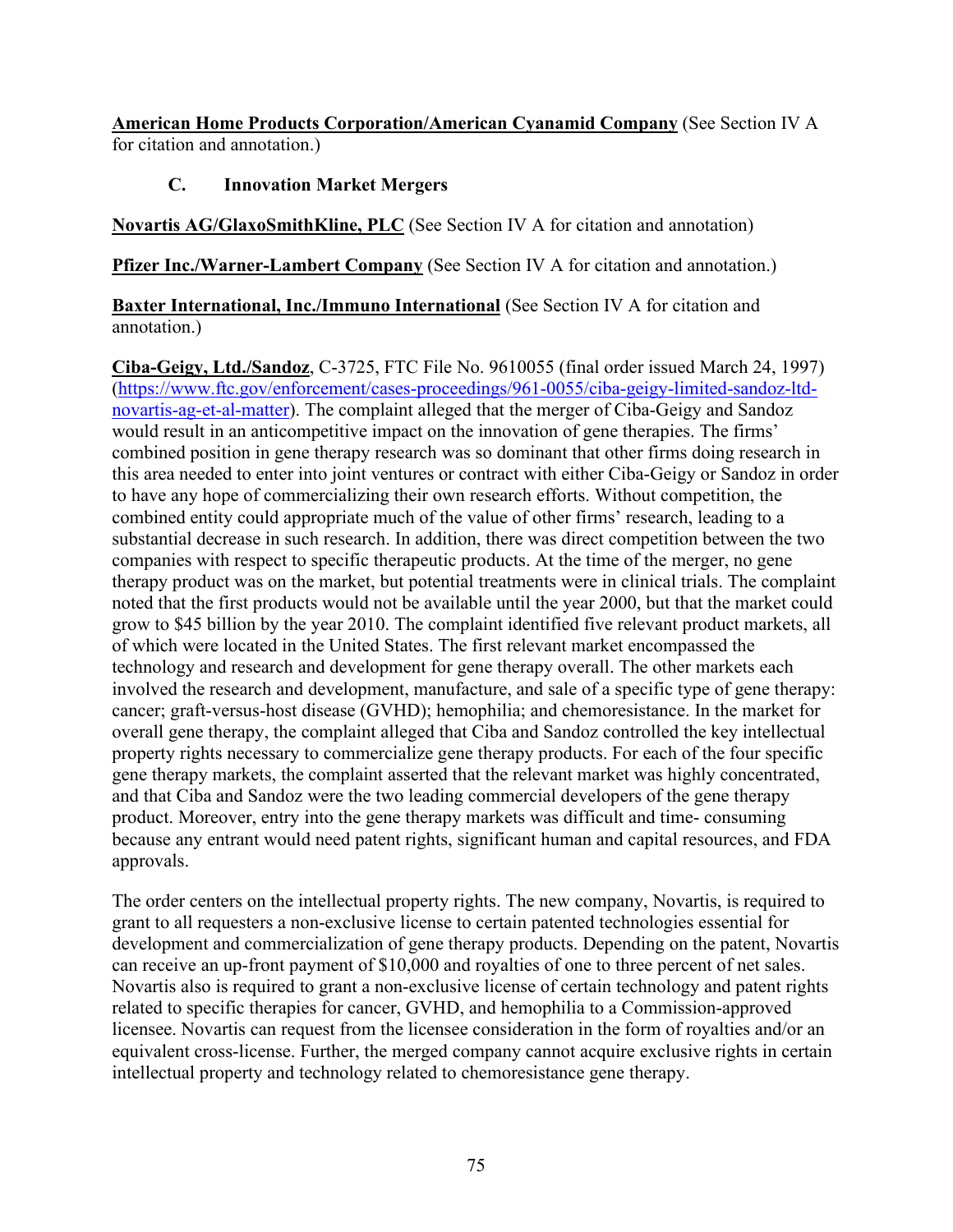**The Upjohn Co./Pharmacia Aktiebolag**, C-3638, FTC File No. 95101, 121 F.T.C. 44 (final order issued February 8, 1996) [\(https://www.ftc.gov/enforcement/cases-proceedings/951-0140c-](https://www.ftc.gov/enforcement/cases-proceedings/951-0140c-3638/upjohn-company-pharmacia-aktiebolag-matter)[3638/upjohn-company-pharmacia-aktiebolag-matter\)](https://www.ftc.gov/enforcement/cases-proceedings/951-0140c-3638/upjohn-company-pharmacia-aktiebolag-matter). The complaint alleged that the acquisition of Pharmacia Aktiebolag by Upjohn would harm competition in the market for topoisomerase I inhibitors, drugs used in conjunction with surgery to treat colorectal cancer. The merging firms were two of only a very small number of companies in the advanced stages of developing the drugs. Upjohn's CPT-11 was the most advanced product, with Pharmacia's 9-AC product a few years behind. Because it would take the other companies years to reach the advanced stage of development, the complaint alleged that it was not likely that other firms would constrain the merged firm from terminating development of one of the products or raising prices. The order requires the merged firm to provide technical assistance and advice to the acquirer toward continuing the research and development of 9-AC.

**Glaxo PLC/Burroughs Wellcome**, C-3586, FTC File No. 9510054, 119 F.T.C. 815 (final order issued June 14, 1995) [\(https://www.ftc.gov/news-events/press-releases/1995/06/glaxo-plc\)](https://www.ftc.gov/news-events/press-releases/1995/06/glaxo-plc). The complaint alleged harm to innovation markets where the merging parties – Glaxo and Burroughs Wellcome – were the two firms furthest along in developing an oral drug to treat migraine attacks. Current drugs existed to treat migraine, but they were available only in injectable form and were not sufficiently substitutable to be included in the relevant market. The complaint alleged that the acquisition would eliminate actual competition between the two companies in researching and developing migraine remedies. The complaint also alleged that the acquisition would reduce the number of research and development tracks for these migraine remedies, and increase Glaxo's unilateral ability to reduce research and development of these drugs. The order requires the combined firm to divest Wellcome's assets related to the research and development of the migraine remedy. Among those assets are patents, technology, manufacturing information, testing data, research materials, and customer lists. The assets also include inventory needed to complete all trials and studies required to obtain FDA approval.

## **V. MERGERS INVOLVING PHARMACEUTICAL DISTRIBUTION**

### **A. Horizontal Mergers between Direct Competitors**

**Omnicare Inc./PharMerica Corporation**, C-9352, FTC File No. 1110239 (complaint dismissed February 22, 2012) [\(http://www.ftc.gov/enforcement/cases-proceedings/111-](http://www.ftc.gov/enforcement/cases-proceedings/111-0239/omnicare-inc-corporation-matter) [0239/omnicare-inc-corporation-matter\)](http://www.ftc.gov/enforcement/cases-proceedings/111-0239/omnicare-inc-corporation-matter). In its complaint the FTC charged that Omnicare's hostile acquisition of PharMerica Corporation would combine the two largest U.S. long-term care pharmacies and harm competition by enabling Omnicare to raise the price of drugs for Medicare Part D consumers and others.

Omnicare operates approximately 204 long-term care pharmacies in 44 states, and PharMerica owns and operates 97 long-term care pharmacies in 43 states. The complaint states that the acquisition would significantly increase Omnicare's already substantial bargaining leverage by increasing dramatically the number of skilled nursing facilities, known as SNFs, that receive long-term care pharmacy services from the company. The combined firm would serve approximately 57% of all licensed SNF beds in the country. Because of its substantial market share, the combined firm would be an indispensable source of long-term pharmacy services for Medicare Part D prescription drug plans, which are responsible for providing subsidized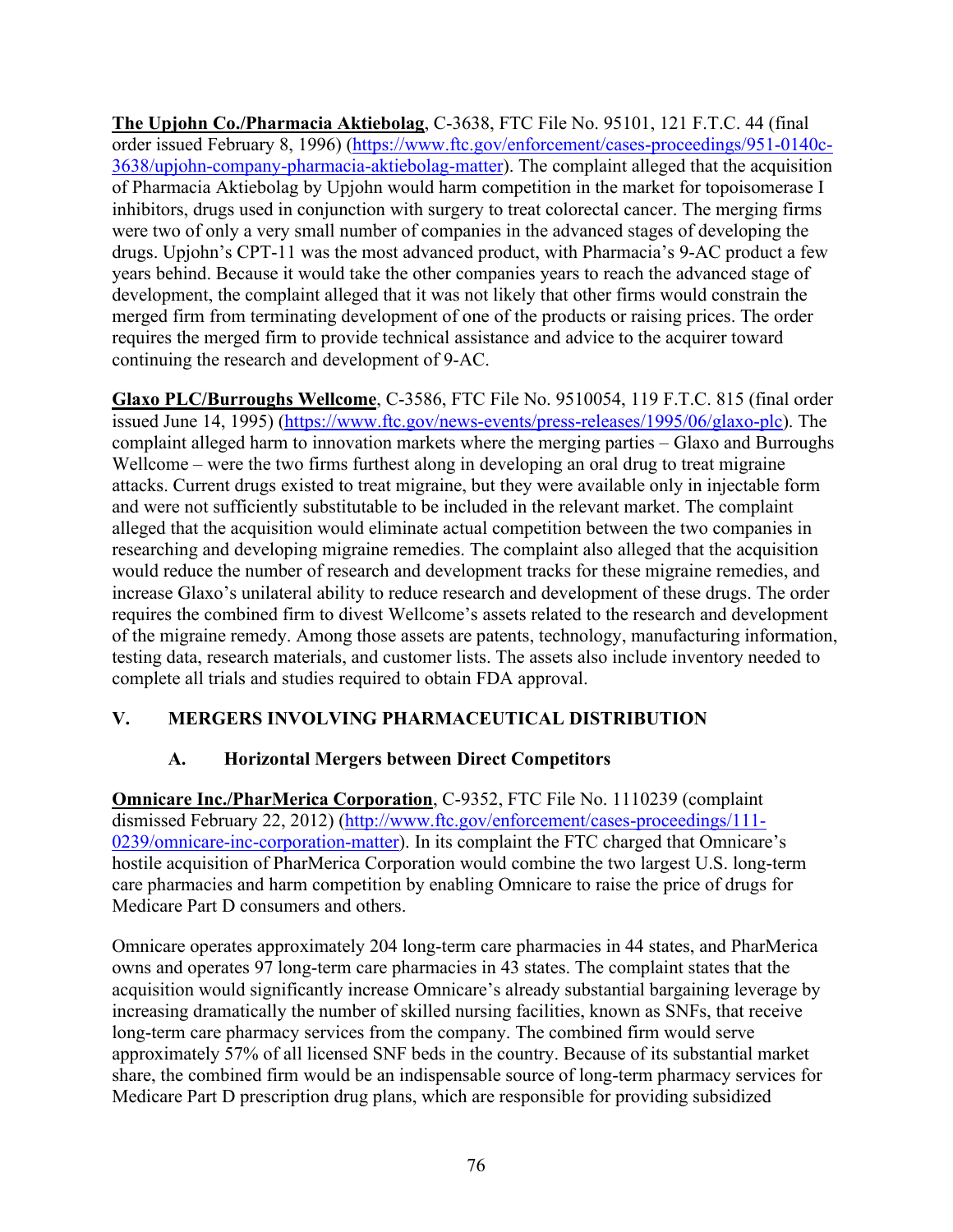prescription drug benefit coverage for most SNF residents and other Medicare beneficiaries. The Centers for Medicare & Medicaid Services of the Department of Health and Human Services concluded that the proposed acquisition is likely to result in higher reimbursement rates and thereby increase the cost to CMS (and therefore to the U.S. government and U.S. taxpayers) as well as to any individuals paying out-of-pocket costs in connection with long-term care pharmacy services.

Long-term care pharmacies do not provide medications directly to "walk-in" consumers from nearby homes. They work with SNFs and other institutional providers to arrange for the delivery and administration of prescription medications to the SNF's residents. Because most SNF residents need help with ordering, delivery and administration of their drugs, a majority of them obtain prescription drug coverage from a Part D prescription plan. CMS requires Part D plans to provide SNF residents with "convenient access" to a network of long-term care pharmacies, such as Omnicare and PharMerica. This requirement ensures that SNF residents can get their prescription drugs from a long-term pharmacy that contracts with the residents' chosen Part D health plan. If a health plan cannot provide its beneficiaries with "convenient access" to longterm care pharmacies, it runs the risk of being barred from offering Medicare Part D health plans.

According to the complaint, Omnicare has been able to use its size to exert bargaining leverage over Part D health plans by threatening to terminate contracts if its terms are not met. A combined Omnicare/PharMerica would have the unique ability to exercise even greater bargaining power to raise prices of drugs to Part D health plans. Losing contracts with the combined firm would put the Part D health plans at serious risk of failing to meet CMS's "convenient access" standard. This increased risk would provide the combined firm with an anticompetitive advantage in negotiating prices it charges Part D health plans for long-term care pharmacy services.

The case was scheduled to be heard before an administrative law judge at the FTC in June 2012. However, on February 23, 2012, the Commission dismissed the complaint because Omnicare announced that it had allowed its tender offer to acquire the outstanding shares of PharMerica to expire.

**Cardinal Health, Inc./Biotech Pharmacy Inc., et.al.**, FTC File No. 0910136 (final order issued October 21, 2011) [\(https://www.ftc.gov/enforcement/cases-proceedings/0910136/cardinal](https://www.ftc.gov/enforcement/cases-proceedings/0910136/cardinal-health-inc-matter)[health-inc-matter\)](https://www.ftc.gov/enforcement/cases-proceedings/0910136/cardinal-health-inc-matter). The complaint charged that the purchase by Cardinal Health, Inc. of nuclear pharmacies from Biotech Pharmacy Inc., *et al.* reduced competition for low-energy radiopharmaceuticals in three cities. The Commission approved an order requiring Cardinal to reconstitute and sell certain nuclear pharmacies to restore competition lost as a result of the acquisition.

Nuclear pharmacies provide radiopharmaceuticals to hospitals and cardiology clinics, which use the products to diagnose and treat various diseases. Radiopharmaceuticals contain a radioisotope that is combined with a chemical compound. Because radioisotopes used in radiopharmaceuticals have short half-lives and decay rapidly, competition among nuclear pharmacies occurs locally. On July 31, 2009, Cardinal acquired certain assets of Biotech, including its nuclear pharmacies in Las Vegas, Albuquerque, and El Paso. Prior to the acquisition, Cardinal and Biotech both operated nuclear pharmacies in these three cities. The pharmacies produced, sold and distributed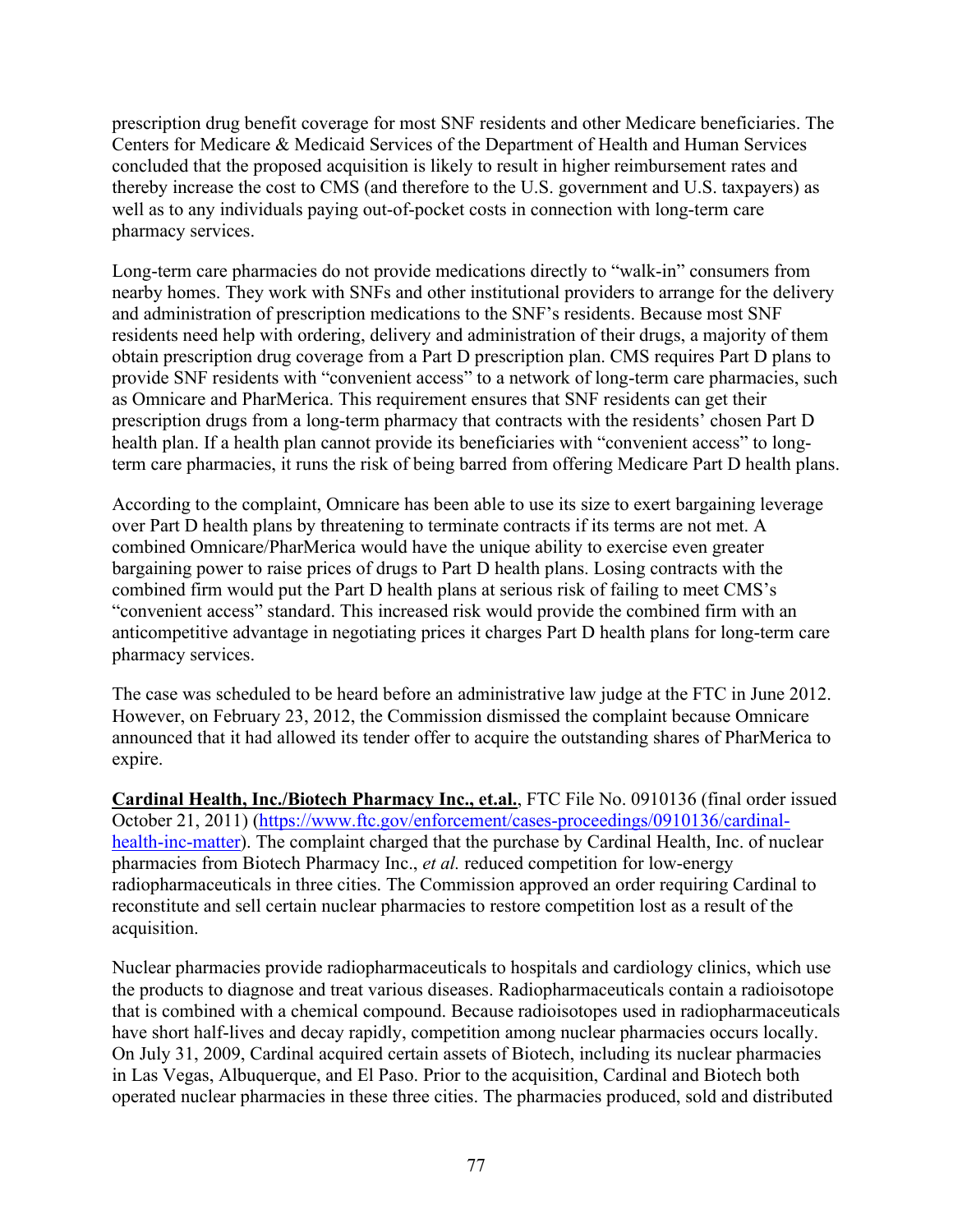low-energy radiopharmaceuticals. After the acquisition Cardinal relocated the nuclear pharmacy business to the former Biotech nuclear pharmacy locations and closed its own locations. Cardinal then held a low-energy radiopharmaceuticals monopoly in Albuquerque. In El Paso, although another nuclear pharmacy opened November 2010, Cardinal still held a large market share. In Las Vegas, there were three competitors before the acquisition; Cardinal and Biotech were the leading providers. As a result of the acquisition, Cardinal obtained, a large market share. The complaint alleged that Cardinal's acquisition of Biotech's nuclear pharmacies would likely substantially lessen competition for the production, sale and distribution of low-energy pharmaceuticals in the three cities by eliminating direct competition between Cardinal and Biotech and allowing Cardinal to increase prices and reducing Cardinal's incentive to improve customer service. The order requires Cardinal to reconstitute the three nuclear pharmacies it had operated in Las Vegas, Albuquerque and El Paso before the acquisition and sell each one to an FTC-approved buyer. The terms of the order also require Cardinal to grant its customers in Las Vegas, Albuquerque and El Paso a two-year right to terminate, without penalty or charge, their existing contracts with Cardinal to buy low-energy radiopharmaceuticals.

**Rite Aid Corp./The Jean Coutu Group, Inc.**, C-4191 (final order issued June 1, 2007) [\(https://www.ftc.gov/enforcement/cases-proceedings/0610257/rite-aid-corporation-jean-coutu](https://www.ftc.gov/enforcement/cases-proceedings/0610257/rite-aid-corporation-jean-coutu-group-pjc-inc-matter)[group-pjc-inc-matter\)](https://www.ftc.gov/enforcement/cases-proceedings/0610257/rite-aid-corporation-jean-coutu-group-pjc-inc-matter). The complaint charged that Rite Aid's acquisition of Brooks and Eckerd retail pharmacies from the Jean Coutu Group would substantially lessen competition in the retail sale of pharmacy services to cash customers in 23 local markets in Connecticut, New Hampshire, New York, New Jersey, Maryland, Maine, Pennsylvania, Vermont, and Virginia. Rite Aid and Brooks/Eckerd accounted for at least half (and up to 100%) of the pharmacies in each market. The complaint also alleged that the merger would allow Rite Aid to unilaterally exercise market power in the retail sale of pharmacy services to cash customers, and make it likely that cash paying pharmacy customers would pay higher prices in those markets. According to the complaint, the market for sales of pharmacy services to cash customers is separate from the market for sale of pharmacy services to customers covered by third-party payers. The order requires Rite Aid to divest one store in each of the 23 markets to a Commission-approved buyer. The order also contains an asset maintenance agreement requiring the respondents to preserve the viability and competitiveness of the drug stores to be divested, a provision that allows the Commission to appoint a trustee if the required divestitures are not completed as required by the order, and a ten-year prior notice requirement for the acquisition of any store within five miles of any of the divested pharmacies.

### **Cardinal Health, Inc./McKesson Corp.**, 12 F. Supp. 2d 34 (D.D.C. 1998)

[\(http://www.ftc.gov/enforcement/cases-proceedings/9810025/mckesson-corp-amerisource](http://www.ftc.gov/enforcement/cases-proceedings/9810025/mckesson-corp-amerisource-health-corp)[health-corp\)](http://www.ftc.gov/enforcement/cases-proceedings/9810025/mckesson-corp-amerisource-health-corp). In 1998, the FTC successfully challenged two mergers involving the nation's four largest drug wholesalers -- McKesson merging with AmeriSource and Cardinal Health with Bergen-Brunswig. If the mergers had been permitted, the two survivors would have controlled over 80% of the prescription drug wholesaling market, significantly reducing competition on price and services. The FTC filed the two actions in district court in March 1998, and the case was litigated for approximately seven weeks during June and July. Judge Sporkin enjoined both acquisitions in a 73-page opinion issued at the end of July.

**J.C. Penney Company/Eckerd Corporation/Rite Aid**, C-3721, C-3722, FTC File Nos. 9710017, 9710016, 123 F.T.C. 778, 795 (final orders issued February 28, 1997)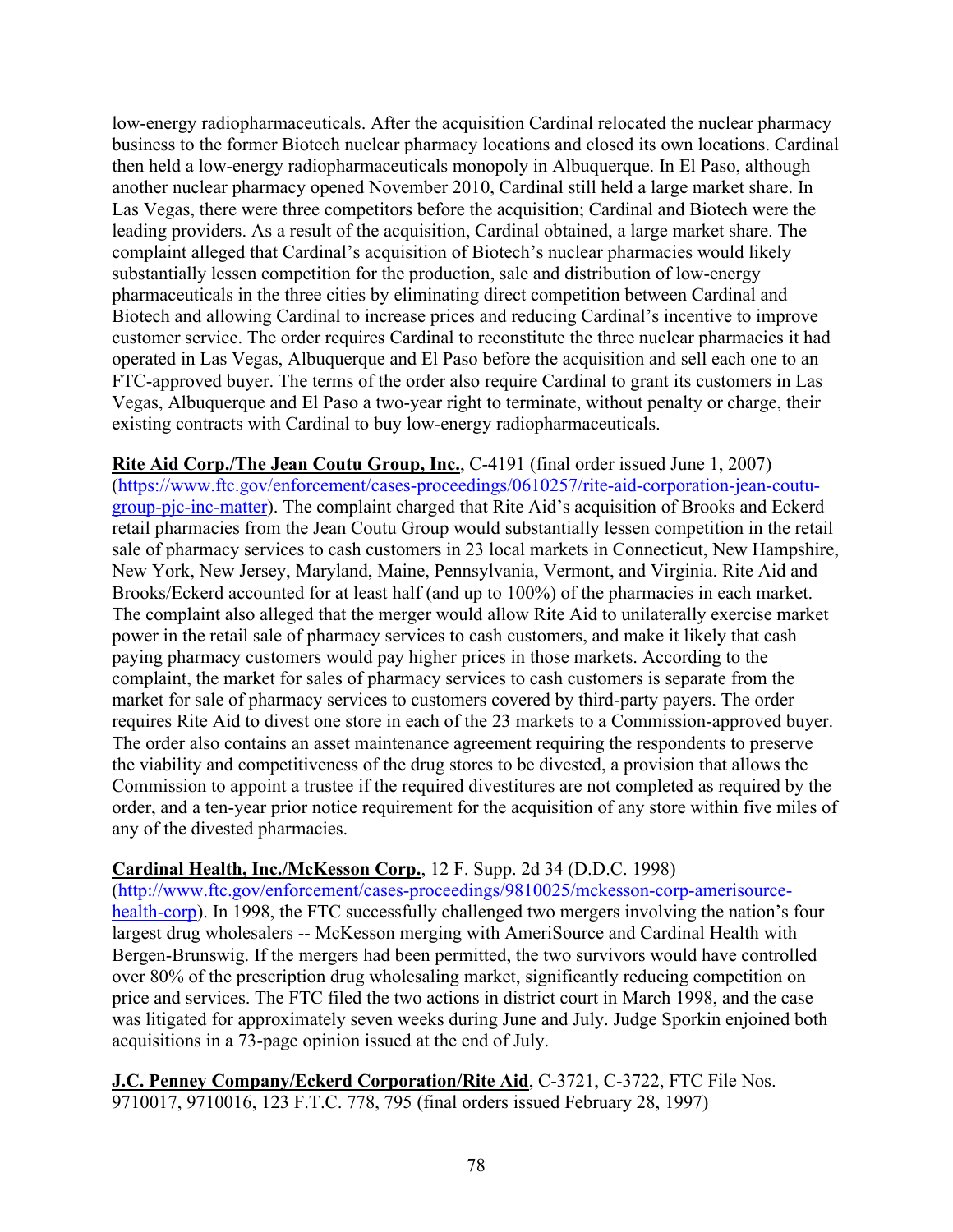[\(https://www.ftc.gov/enforcement/cases-proceedings/971-0017-971-0016/jc-penney-company](https://www.ftc.gov/enforcement/cases-proceedings/971-0017-971-0016/jc-penney-company-inc-thrift-drug-inc-matter)[inc-thrift-drug-inc-matter\)](https://www.ftc.gov/enforcement/cases-proceedings/971-0017-971-0016/jc-penney-company-inc-thrift-drug-inc-matter). In October 1996, Thrift Drug, a subsidiary of J.C. Penny entered into an agreement to purchase 190 drug stores in North and South Carolina from Rite Aid; in November 1996, Omega Acquisition Corp., another subsidiary of J.C. Penny, entered into an agreement to purchase Eckerd, which owned 1,724 drug stores in 13 states including North and South Carolina. The complaint charged that the acquisitions would give J.C. Penny a dominant position in Charlotte, Greensboro, and Raleigh-Durham, North Carolina, and Charleston, South Carolina, and allow J.C. Penny to raise prices for pharmacy services to third-party payers. The order requires J.C. Penny to divest 161 drug stores: 34 Thrift drug stores in the Charlotte and Raleigh-Durham areas, 110 Rite Aid drug stores in North Carolina, and 17 Rite Aid drug stores in Charleston, South Carolina. The order bars J.C. Penny from acquiring the 127 stores in North and South Carolina until a divestiture agreement approved by the Commission is in place, and in addition, allows the Commission to appoint a trustee to divest the other 63 drug stores acquired from Rite Aid if the divestitures of the 127 stores are not completed on time. The order also requires that the stores be divested to a single pharmacy chain to ensure that the buyer can maintain the size and resources necessary to serve as a competitive pharmacy chain in a PBM's pharmacy network.

**CVS Corporation/Revco**, C-3762, FTC File No. 9710060, 124 F.T.C. 161 (final order issued August 13, 1997); Civil Action No. 1:98CV0775 (D.D.C. filed March 26, 1998) [\(https://www.ftc.gov/enforcement/cases-proceedings/971-0060/cvs-corporation-revco-ds-inc\)](https://www.ftc.gov/enforcement/cases-proceedings/971-0060/cvs-corporation-revco-ds-inc). The complaint charged that the merger of two large retail drug store chains, CVS and Revco, would give the combined company a dominant position in pharmacy services in Virginia, and in the Binghamton, New York area. According to the complaint, the combined firm would have the ability to increase prices for the sale of retail pharmacy services and restrict services to thirdparty payers, particularly affecting retail pharmacy networks administered by PBMs which depend on competition among pharmacy chains to keep the cost of pharmacy services competitive. The order requires CVS to divest 114 Revco drug stores in Virginia to Eckerd Corporation, and to divest six Revco drug stores in the Binghamton market to Medicine Shoppe. The order allows the Commission to appoint a trustee who would have the right to divest all 234 Revco drug stores in Virginia and 11 CVS drug stores in the Binghamton market if the required divestitures are not completed three months after the order is finally approved by the Commission. In addition, CVS and Revco signed an asset maintenance agreement requiring them to preserve the viability and competitiveness of the drug stores to be divested.

In March 1998, CVS agreed to pay a \$600,000 civil penalty for violating the asset maintenance agreement, the violation of which resulted in the inability of Eckerd to offer pharmacy services that were competitive with the services offered by the pharmacies CVS retained. According to the complaint which was filed in U.S. District Court for the District of Columbia, CVS removed the pharmacy computers and all access to Revco's online data systems prior to the divestiture of the Virginia pharmacies to Eckerd, and then refused to provide Eckerd with the patient pharmacy files in a computerized format that could be used by Eckerd's online computer system.

**Rite Aid Corporation/Revco D.S., Inc.**, FTC File No. 9610020 (preliminary injunction authorized April 17, 1996) [\(https://www.ftc.gov/news-events/press-releases/1998/02/riteaid-pay-](https://www.ftc.gov/news-events/press-releases/1998/02/riteaid-pay-900000-civil-penalties-failure-divest-three-drug)[900000-civil-penalties-failure-divest-three-drug\)](https://www.ftc.gov/news-events/press-releases/1998/02/riteaid-pay-900000-civil-penalties-failure-divest-three-drug). On April 17, 1996, the Commission authorized staff to seek a preliminary injunction to block the acquisition of the Ohio based Revco drug store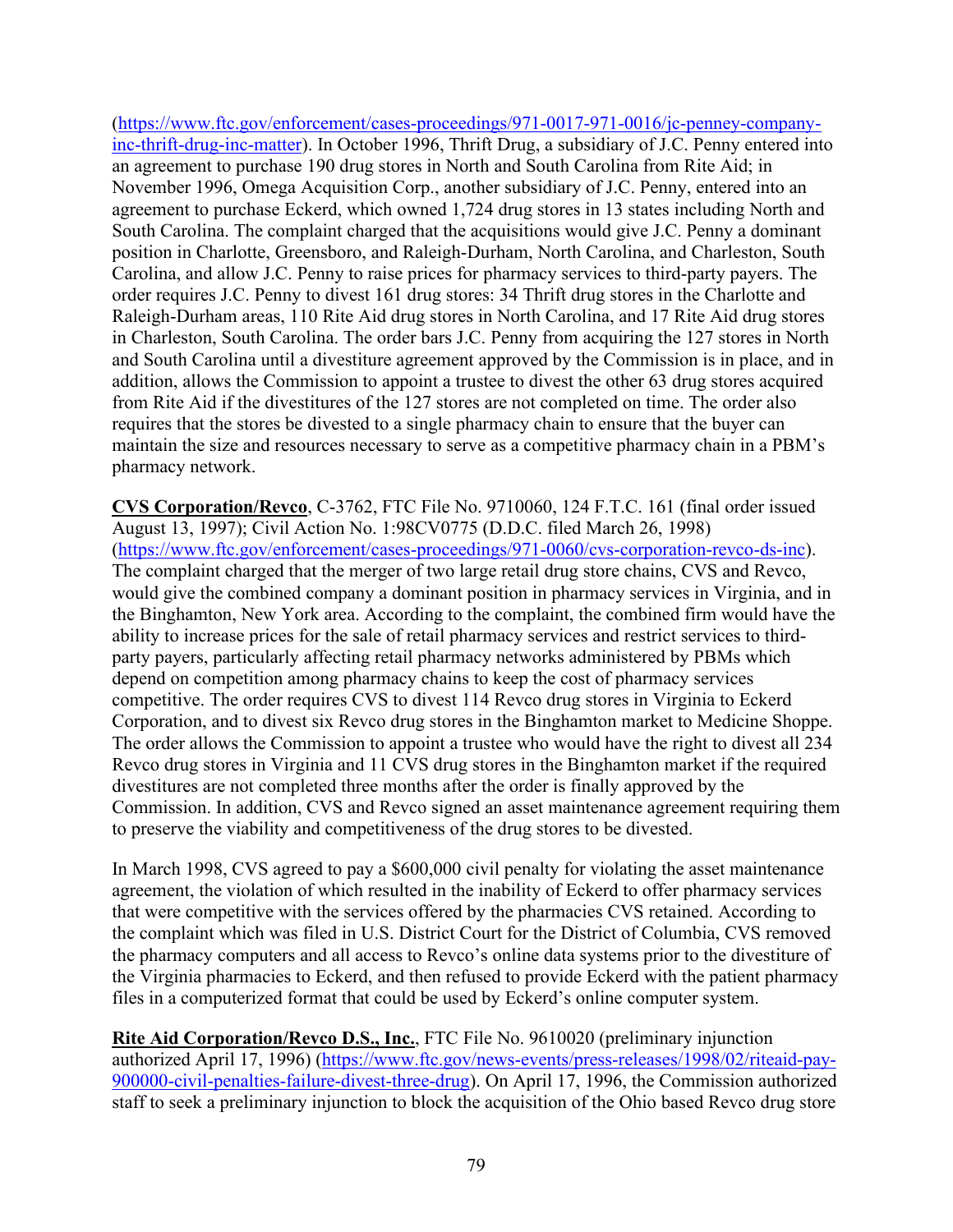chain by Rite Aid, which is headquartered in Pennsylvania. The complaint charged that the merger of the two largest retail drug store chains in the country would substantially reduce competition for prescription drugs sold in retail pharmacy outlets in numerous geographic areas, including Ohio, Indiana, Maryland, Pennsylvania, Virginia, West Virginia, North Carolina and New York. A week after the Commission's decision to challenge the transaction, Rite Aid notified the Commission that it had abandoned the transaction.

**Rite Aid Corporation/Brooks Pharmacies**, FTC File No. 9510120 (closing letter sent May 31, 1996) [\(https://www.ftc.gov/news-events/press-releases/1996/06/ftc-closes-investigation-rite-aid](https://www.ftc.gov/news-events/press-releases/1996/06/ftc-closes-investigation-rite-aid-acquisition-maxi-drug-maine)[acquisition-maxi-drug-maine\)](https://www.ftc.gov/news-events/press-releases/1996/06/ftc-closes-investigation-rite-aid-acquisition-maxi-drug-maine). In September 1995, Rite Aid entered into an agreement with the Commission under which it was allowed to acquire several Brooks retail pharmacy stores in Maine from Maxi Drug, Inc. pending completion of the Commission's investigation into possible antitrust violations. As a condition for the Commission agreeing not to challenge the acquisition in federal district court, Rite Aid agreed to maintain the marketability and viability of Rite Aid's and Brooks' pharmacies, and to restore any lost competition in the relevant markets. Rite Aid reached a similar agreement with the Maine Attorney General's Office, which investigated the case jointly with the FTC. The Commission closed its investigation in June 1996, citing a consent agreement that Rite Aid entered into with the Maine Attorney General requiring Rite Aid to divest pharmacies in three relevant geographic markets in Maine.

**Rite Aid Corporation/LaVerdiere's Enterprises, Inc.**, C-3546, 118 F.T.C. 1206 (final order issued December 15, 1994), Civil Action No. 1:98CV0484 (D.D.C. filed February 27, 1998), 125 F.T.C. 846 (1998) (modifying order) [\(https://www.ftc.gov/enforcement/cases](https://www.ftc.gov/enforcement/cases-proceedings/commission-decision-volumes/volume-118)[proceedings/commission-decision-volumes/volume-118\)](https://www.ftc.gov/enforcement/cases-proceedings/commission-decision-volumes/volume-118). The complaint charged that Rite Aid's acquisition of LaVerdiere would substantially lessen competition and increase the prices for prescription drugs sold in retail pharmacy stores in Bucksport and Lincoln, Maine, and in Berlin, New Hampshire. The order required Rite Aid to divest either its own drug stores or the acquired LaVerdiere drug stores in the three cities to a Commission-approved buyer who would operate the stores in competition with Rite Aid. Rite Aid failed to meet the 12 month deadline for divestiture, and in February 1996, the Commission appointed a trustee to divest the drug stores. The trustee found buyers for the Lincoln, Maine store and the Berlin, New Hampshire store, but could not find a buyer for the Bucksport, Maine store. In February 1998, Rite Aid agreed to pay a \$900,000 civil penalty to settle a Commission civil complaint filed in U.S. District Court for the District of Columbia that it failed to comply with the divestiture terms of the 1994 order. Rite Aid then petitioned the Commission to reopen and modify the 1994 order to eliminate the divestiture requirement for the Bucksport, Maine store because neither Rite Aid nor the trustee had been able to find a buyer. The Commission granted the petition in May 1998, eliminated the divestiture requirement for the Bucksport store, and substituted prior notification and waiting requirements for the prior approval requirement.

**TCH Corporation, et al.**, (TCH/Payless), C-3519, 118 F.T.C. 368 (final order issued August 16, 1994) [\(https://www.ftc.gov/enforcement/cases-proceedings/commission-decision](https://www.ftc.gov/enforcement/cases-proceedings/commission-decision-volumes/volume-118)[volumes/volume-118\)](https://www.ftc.gov/enforcement/cases-proceedings/commission-decision-volumes/volume-118). The complaint charged that the merger of two drug store chains, TCH and Payless, would violate the antitrust laws, and lead to higher prices and restricted output in six markets in California, Oregon and Washington: Fort Bragg, Bishop, Mt. Shasta, and Taft, California; Florence, Oregon; and Ellensburg, Washington. TCH already owned the Thrifty drug store chain and Bi-Mart, a chain of membership discount stores. The complaint also alleged that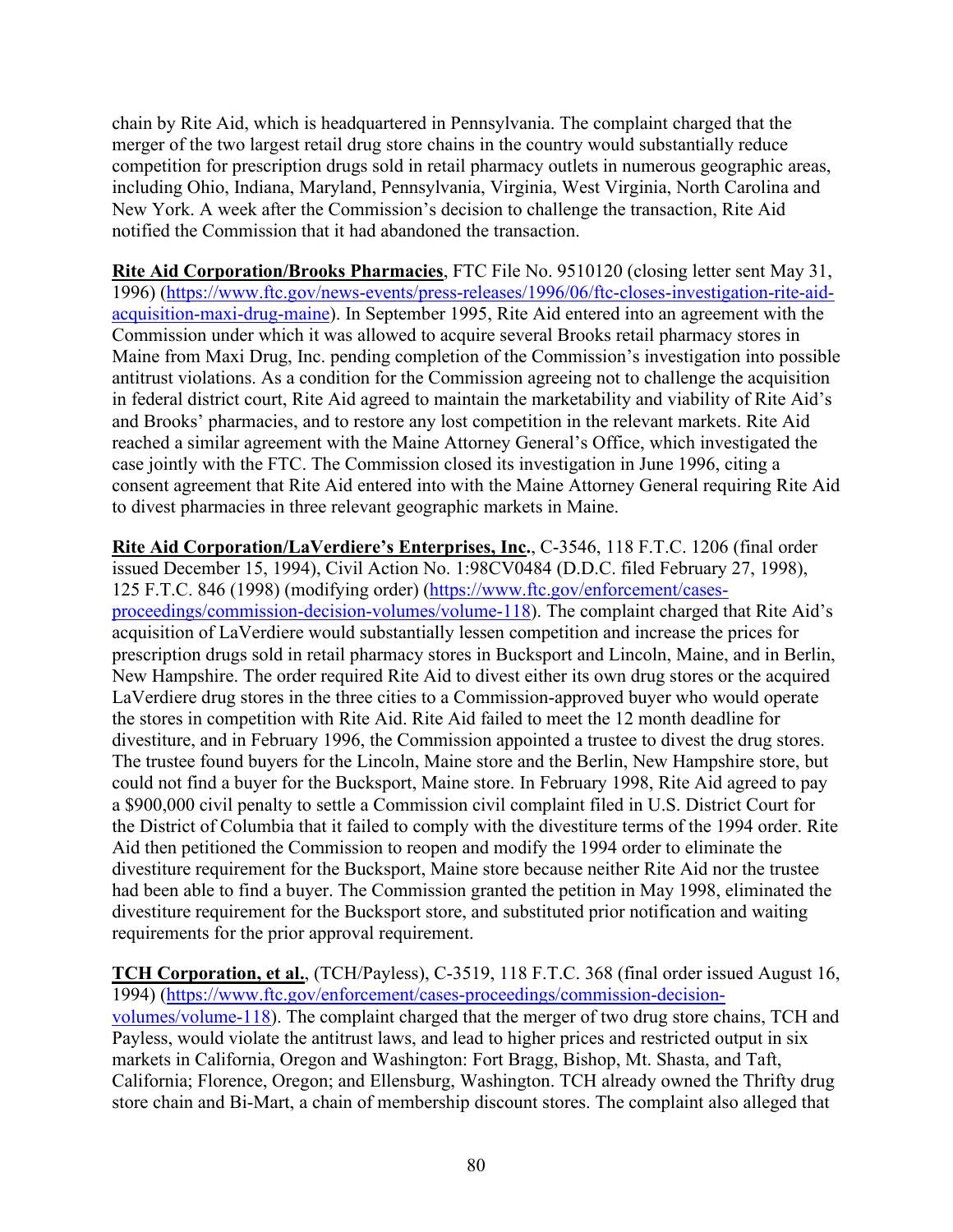the acquisition would eliminate competition between Thrifty or Bi-Mart and Payless, and increase the likelihood of market control or collusion by Thrifty. The order requires TCH to divest to Commission-approved buyers, within one year, the pharmacy business in either the Thrifty, Bi-Mart, or Payless drug stores in the six markets.

**Revco D.S. Inc./Hook-SupeRx**, C-3540, 118 F.T.C. 1018 (final order issued October 31, 1994) [\(https://www.ftc.gov/enforcement/cases-proceedings/commission-decision-volumes/volume-](https://www.ftc.gov/enforcement/cases-proceedings/commission-decision-volumes/volume-118)[118\)](https://www.ftc.gov/enforcement/cases-proceedings/commission-decision-volumes/volume-118). The complaint charged that the acquisition of the Hook-SupeRx drugstore chain by Revco would substantially reduce competition, raise prices, and reduce service in three markets in Covington, Marion, and Radford, Virginia. The order required Revco to divest either its own pharmacies or the pharmacies acquired from Hook-SupeRx in the three towns within one year, and to maintain the viability of the pharmacies prior to divestiture. The order also provided for the appointment of a trustee if the one year deadline for divestiture was not met. In March 1995, the Commission approved Revco's divestiture of two Hook-SupeRx pharmacies in Radford. The Commission appointed a trustee in February 1996 to divest the pharmacies in Covington and Marion because Revco had failed to meet the divestiture deadline called for in the 1994 order. In November 1996, the Commission approved an application from the trustee to divest the drug stores in Marion and Covington to Horizon Pharmacies Inc.

# **B. Vertical Mergers**

**Merck & Co., Inc./Medco**, C-3853, FTC File No. 9510097, 127 F.T.C. 156 (final order issued February 18, 1999) [\(https://www.ftc.gov/enforcement/cases-proceedings/9510097/merck-co-inc](https://www.ftc.gov/enforcement/cases-proceedings/9510097/merck-co-inc-merck-medco-managed-care-llc)[merck-medco-managed-care-llc\)](https://www.ftc.gov/enforcement/cases-proceedings/9510097/merck-co-inc-merck-medco-managed-care-llc). The complaint alleged that Merck's ownership of Medco, a pharmacy benefits manager (PBM), would allow Merck to favor its own drugs on Medco's formularies. A PBM's formulary often affects drug choice and reimbursement under certain health plans. The order requires Merck/Medco to maintain an open formulary, whereby drugs are selected according to objective criteria by an independent panel of physicians, pharmacists, and others, known as a Pharmacy and Therapeutics Committee.

## **Eli Lilly/PCS**, C-3594, 120 F.T.C. 243 (final order issued July 28, 1985)

[\(https://www.ftc.gov/enforcement/cases-proceedings/commission-decision-volumes/volume-](https://www.ftc.gov/enforcement/cases-proceedings/commission-decision-volumes/volume-120)[120\)](https://www.ftc.gov/enforcement/cases-proceedings/commission-decision-volumes/volume-120); 127 F.T.C. 577 (1999) (set aside order). The complaint alleged that Lilly's acquisition of PCS, a pharmacy benefits manager (PBM), from McKesson Corp. would allow Lilly to favor its own drugs on PCS's formularies. A PBM's formulary often affects drug choice and reimbursement under certain health plans. The order requires Lilly/PCS to maintain an open formulary, whereby drugs are selected according to objective criteria by an independent panel of physicians, pharmacists, and others, known as a Pharmacy and Therapeutics Committee. The order was set aside in 1999 because Lilly sold PCS to Rite Aid Corp.

## **VI. INDUSTRY GUIDANCE STATEMENTS INVOLVING PHARMACEUTICAL PRODUCTS AND DISTRIBUTION**

## **A. Advisory Opinions**

Under the statements, the Commission has committed to responding within 90 days to requests for advice from health care plans or providers about matters addressed by the "safety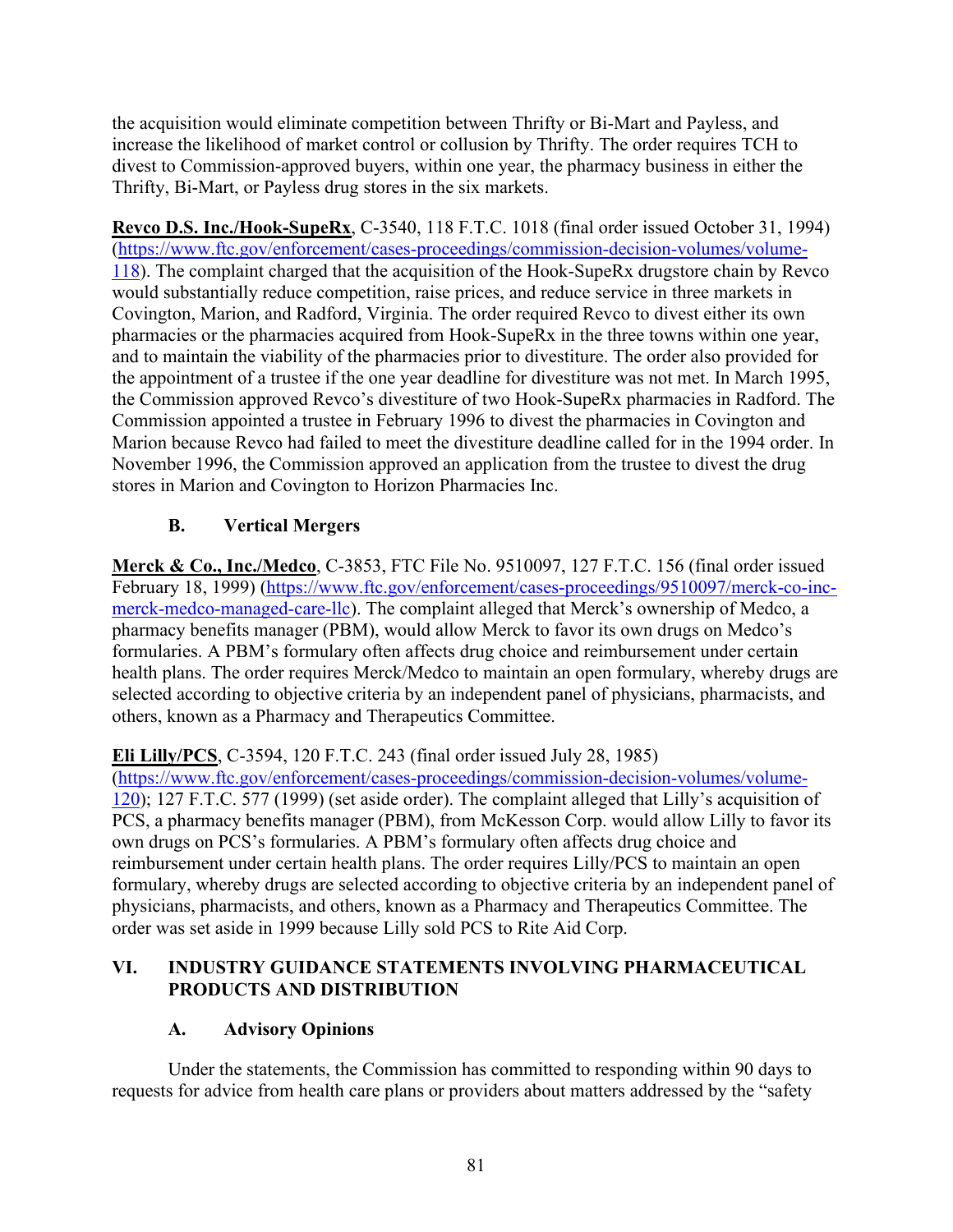zones" or the non-merger policy statements; and within 120 days to requests for advice regarding multiprovider networks and other non-merger health care matters. The response period will commence once all necessary information has been received by the Commission. Information regarding advisory opinions is set forth in the *Topic And Yearly Indices of Health Care Advisory Opinions By Commission And By Staff*. The index and the text of the advisory opinions are available at the FTC's website at [https://www.ftc.gov/tips-advice/competition-guidance/industry](https://www.ftc.gov/tips-advice/competition-guidance/industry-guidance/health-care)[guidance/health-care.](https://www.ftc.gov/tips-advice/competition-guidance/industry-guidance/health-care)

### **B. Citizen Petition to the Food and Drug Administration**

The Bureau of Competition and the Policy Planning Staff of the Federal Trade Commission submitted a Citizen Petition to the Commissioner of Food and Drugs on May 16, 2001, in which it requested guidance on the FTC staff's interpretation of certain FDA regulations related to patent listings in the Orange Book. The petition sought the FDA's views on the two prong criteria that a patent must meet under 21 C.F.R. § 314.53 (b) before it can be listed in the Orange Book. The petition also asked for guidance on other patent listing issues, including whether an NDA holder can list a patent for an unapproved aspect of an approved drug, or a chemical compound not approved for use as the drug substance in an approved drug product, and the meaning of the term "drug product" as it relates to infringement analysis under the regulation. FDA never formally responded to our citizen's petition, but instead issued new regulations, effective August 18, 2003, to modify in part its regulations concerning Orange Book listings.

### **C. FTC Amendments to the Premerger Notification Rules Related to the Transfer of Exclusive Patent Rights in the Pharmaceutical Industry**

On November 6, 2013, the Federal Trade Commission, with the concurrence of the Assistant Attorney General, Antitrust Division, Department of Justice, issued [changes to the](http://www.ftc.gov/sites/default/files/documents/federal_register_notices/2013/11/131115premergerfrn.pdf)  [premerger notification rules](http://www.ftc.gov/sites/default/files/documents/federal_register_notices/2013/11/131115premergerfrn.pdf) (FTC File No. P98316) that require companies in the pharmaceutical industry to report certain proposed acquisitions of exclusive patent rights to the Commission and the Department of Justice for [antitrust](http://www.ftc.gov/opa/reporter/competition/mergers.shtml) review. The revised rules clarify when a transfer of exclusive rights to a patent in the pharmaceutical industry results in a potentially reportable asset acquisition under the Hart Scott Rodino (HSR) Act.

The HSR Act established the federal premerger notification program, which provides the Commission and the Department of Justice with information about certain large mergers and acquisitions before they occur. The Commission administers the premerger notification program and ensures compliance with the HSR Rules, which determine which transactions companies need to report.

In response to the Notice of Proposed Rulemaking, the FTC received [three public](http://www.ftc.gov/os/comments/premergeriprights/index.shtm)  [comments,](http://www.ftc.gov/os/comments/premergeriprights/index.shtm) including one from the Pharmaceutical Research and Manufacturers of America (PhRMA), a trade association that represents biopharmaceutical researchers and biotechnology companies. The rules became effective on December 16, 2013.

PhRMA brought an action in the U.S. District Court for the District of Columbia to set aside the revised rules issued by the Commission. On May 30, 2014, the district court upheld the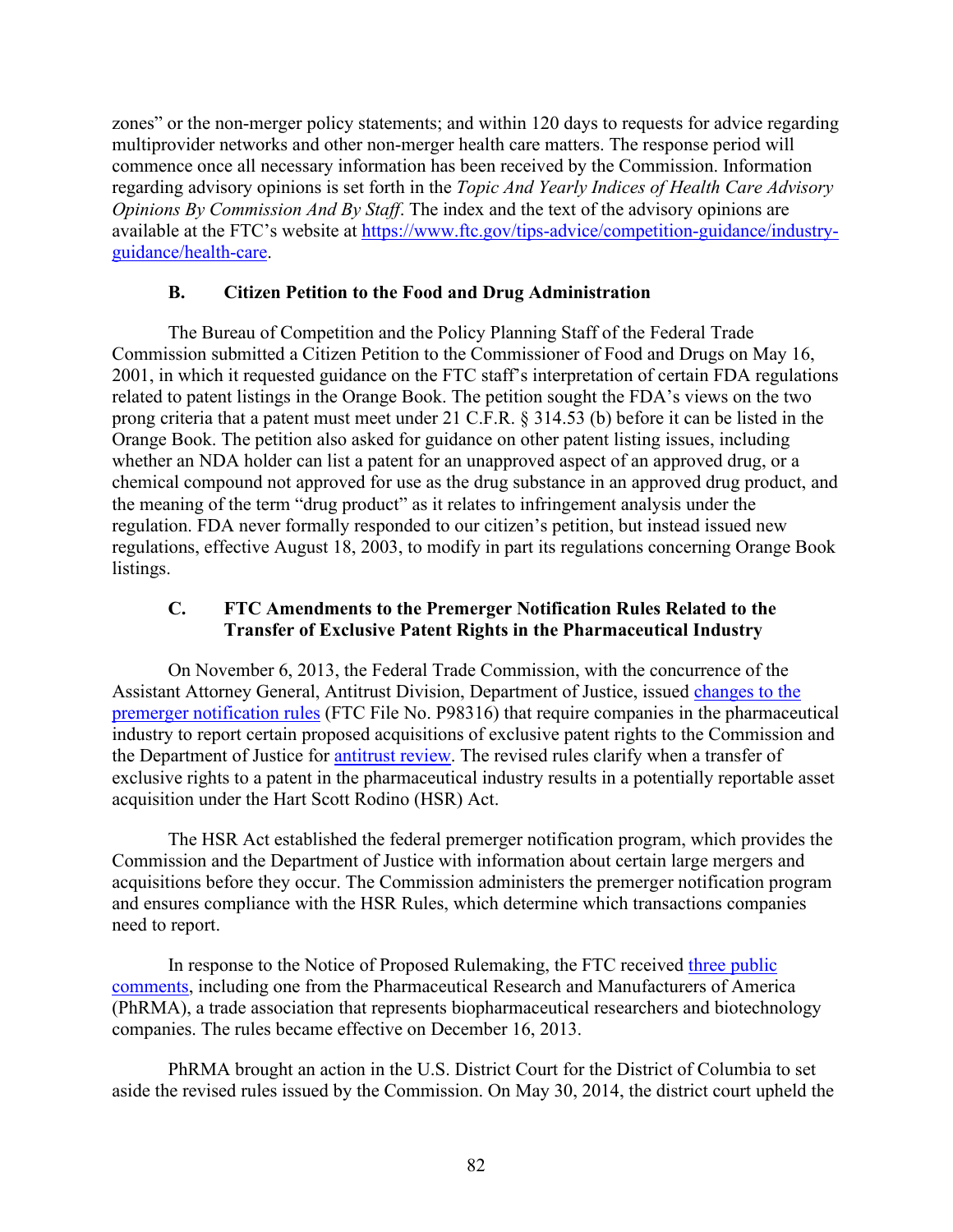Commission's authority to issue the rules (Civil Case No. 13-1974 (BAH)) (Pharm. Research & Mfrs. of Am. v. FTC, 2014 U.S. Dist. LEXIS 73822 (D.D.C. May 30, 2014)). On June 9, 2015, the United States Court of Appeals for the District of Columbia Circuit affirmed the district court's decision. [\(http://www.ftc.gov/enforcement/cases-proceedings/p072104/phrma-v-ftc\)](http://www.ftc.gov/enforcement/cases-proceedings/p072104/phrma-v-ftc).

### **D. 2004 Report: Improving Health Care: A Dose of Competition**

In July 2004, the Federal Trade Commission and Department of Justice issued a joint report to inform consumers, businesses, and policy-makers on a range of issues affecting the cost, quality, and accessibility of health care. [\(https://www.ftc.gov/reports/improving-health](https://www.ftc.gov/reports/improving-health-care-dose-competition-report-federal-trade-commission-department-justice)[care-dose-competition-report-federal-trade-commission-department-justice\)](https://www.ftc.gov/reports/improving-health-care-dose-competition-report-federal-trade-commission-department-justice). The report is based on 27 days of FTC/DOJ Joint Hearings on Health Care and Competition Law and Policy, held from February through October 2003; an FTC-sponsored workshop in September 2002; and independent research. The report addresses two basic questions. First, what is the current role of competition in health care, and how can it be enhanced to increase consumer welfare? Second, how has, and how should, antitrust enforcement work to protect existing and potential competition in health care? The report provides significant recommendations and observations on a variety of topics. With respect to pharmaceuticals, it addresses the impact of competition law and policy on cost, innovation, and access to pharmaceuticals products, as well as the role of pharmaceutical benefit managers and direct to consumer advertising.

### **VII. AMICUS BRIEFS INVOLVING PHARMACEUTICAL PRODUCTS AND DISTRIBUTION**

## **A. Reverse Payment**

**In re: Wellbutrin XL Antitrust Litigation, Federal Trade Commission's Brief as Amicus Curiae**, Case no. 2:08-cv-2431, Case no. 2:08-cv-2433 (E.D. Pa. September 26, 2013); **Brief of Federal Trade Commission as Amicus Curiae in Support of No Party**, Nos. 15-3559, 15- 3591, 15-3681 & 15-3682 (3d Cir. March 11, 2016). The case involves an alleged reversepayment agreement involving brand-name drug manufacturer GlaxoSmithKline plc (GSK) and generic pharmaceutical companies Teva Pharmaceuticals and Anchen Pharmaceuticals. The plaintiffs in this private action alleged that the generic companies agreed to delay introduction of a generic version of GSK's blockbuster antidepressant drug Wellbutrin XL in return for GSK's agreement to refrain from marketing an authorized generic version of Wellbutrin XL. In the district court proceedings, the FTC submitted an amicus brief arguing that the court should reject GSK's argument that the antitrust analysis required by the Supreme Court in *FTC v. Actavis, Inc.*, 133 S. Ct. 2223 (2013), is limited to reverse payments that take the form of cash. The district court brief also described the process for government review of pharmaceutical patent settlement agreements, explaining that a lack of action on a filed agreement does not signify approval or a lack of antitrust concern.

[\(https://www.ftc.gov/system/files/documents/amicus\\_briefs/wellbutrin-xl-antitrust-litigation](https://www.ftc.gov/system/files/documents/amicus_briefs/wellbutrin-xl-antitrust-litigation-re/130926wellbutrinbrief.pdf)[re/130926wellbutrinbrief.pdf\)](https://www.ftc.gov/system/files/documents/amicus_briefs/wellbutrin-xl-antitrust-litigation-re/130926wellbutrinbrief.pdf). The district court denied the Commission's motion for leave to participate as an *amicus curiae*, but subsequently rejected GSK's narrow reading of *Actavis.*

The FTC filed an *amicus* brief in the court of appeals in March 2016, addressing the district court's decision granting summary judgment in favor of the defendants.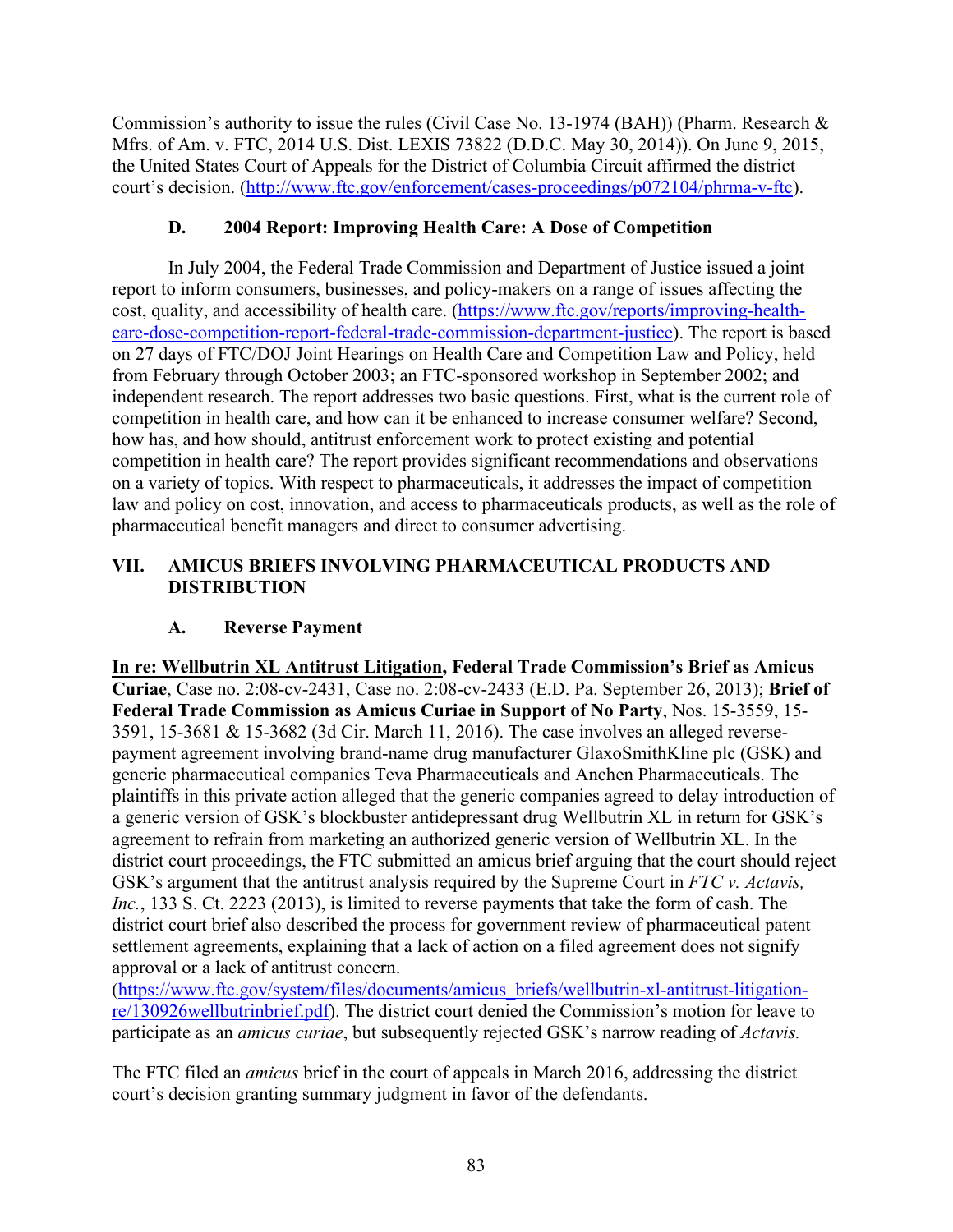#### [\(https://www.ftc.gov/system/files/documents/amicus\\_briefs/re-wellbutrin-antitrust-](https://www.ftc.gov/system/files/documents/amicus_briefs/re-wellbutrin-antitrust-litigation/160311wellbutrinbrief.pdf)

[litigation/160311wellbutrinbrief.pdf\)](https://www.ftc.gov/system/files/documents/amicus_briefs/re-wellbutrin-antitrust-litigation/160311wellbutrinbrief.pdf). The Commission identified four legal errors in the district court's antitrust analysis: (1) that the district court erroneously concluded that a reverse-payment settlement that allowed the underlying patent litigation to continue, while the brand-name drugmaker paid the generic drugmaker not to enter at risk during the pendency of the litigation, did not raise the anticompetitive harm identified by the Supreme Court in *Actavis*; (2) that the district court erroneously required plaintiffs to show actual delayed entry or injury to a specific party to establish an antitrust violation; (3) that the district court failed to require defendants to prove that the reverse payment promoted the claimed procompetitive benefits of settlement; and (4) that the district court erred when it found the reverse-payment settlement agreement lawful in part based on a provision that allowed the parties to abandon their agreement if the FTC objected to it.

**In re: Nexium (Esomeprazole) Antitrust Litigation, Brief of Amicus Curiae Federal Trade Commission in Support of No Party**, Nos. 15-2005, 15-2006, 15-2007 (1st Cir. February 12, 2016) [\(https://www.ftc.gov/system/files/documents/amicus\\_briefs/re-nexium-esomeprazole](https://www.ftc.gov/system/files/documents/amicus_briefs/re-nexium-esomeprazole-antitrust-litigation/160212nexiumbrief.pdf)[antitrust-litigation/160212nexiumbrief.pdf\)](https://www.ftc.gov/system/files/documents/amicus_briefs/re-nexium-esomeprazole-antitrust-litigation/160212nexiumbrief.pdf). The case involves an alleged reverse payment agreement between defendants AstraZeneca Pharmaceuticals, manufacturer of the brand drug Nexium, and Ranbaxy, the "first filer" for a generic version of the blockbuster heartburn drug. The plaintiffs in this private antitrust action are purchasers of Nexium—including health insurers, drug wholesalers, and retail pharmacies that bought the drug directly from the manufacturers. The plaintiffs alleged that AstraZeneca made substantial payments to generic challenger Ranbaxy and, in return, Ranbaxy gave up its patent claim and stayed out of the market for six years. After trial, the jury concluded that AstraZeneca had made a large and unjustified reverse payment to Ranbaxy that had an anticompetitive effect. But it also found that the plaintiffs did not prove that AstraZeneca and Ranbaxy would have agreed to an earlier entry date even without the payment. Interpreting the jury's verdict, the district court held that the plaintiffs had not proved that they actually paid more for Nexium than they otherwise would have, and therefore had not established an antitrust violation.

On appeal to the First Circuit, the Commission filed an *amicus* brief on February 12, 2016. The brief took no position on the merits of the case, but instead explained that the district court missed the important distinction between an antitrust violation and an injury-in-fact. The Commission explained that, under both the Supreme Court's decision in *FTC v. Actavis, Inc.*, 133 S. Ct. 2223 (2013) and other established antitrust precedent, the existence of an antitrust violation – which requires a showing of harm to the competitive process – is distinct from the question of antitrust standing, which requires the plaintiff to show that it suffered an injury-infact caused by the violation. The Commission's brief argued that the district court's mistaken analysis threatened to add an unwarranted additional burden to federal antitrust enforcement by effectively requiring the government to take on additional proof requirements that, under the law, are to be borne only by private plaintiffs. This additional requirement is particularly inappropriate in the context of a reverse payment, which, the Supreme Court explained, can harm competition by eliminating the risk of potential competition.

**American Sales Co., et al. v. Warner-Chilcott Co., LLC, et al., Brief of Federal Trade Commission as Amicus Curiae in Support of Plaintiffs-Appellants**, No. 14-2071 and 15-1250 (1<sup>st</sup> Cir. June 16, 2015) [\(https://www.ftc.gov/system/files/documents/amicus\\_briefs/american-](https://www.ftc.gov/system/files/documents/amicus_briefs/american-sales-co.et-al.plaintiffs-appellants-v.warner-chilcott-co.llc-et-al.defendants-appellees/1506warner-chilcottamicusbrief.pdf)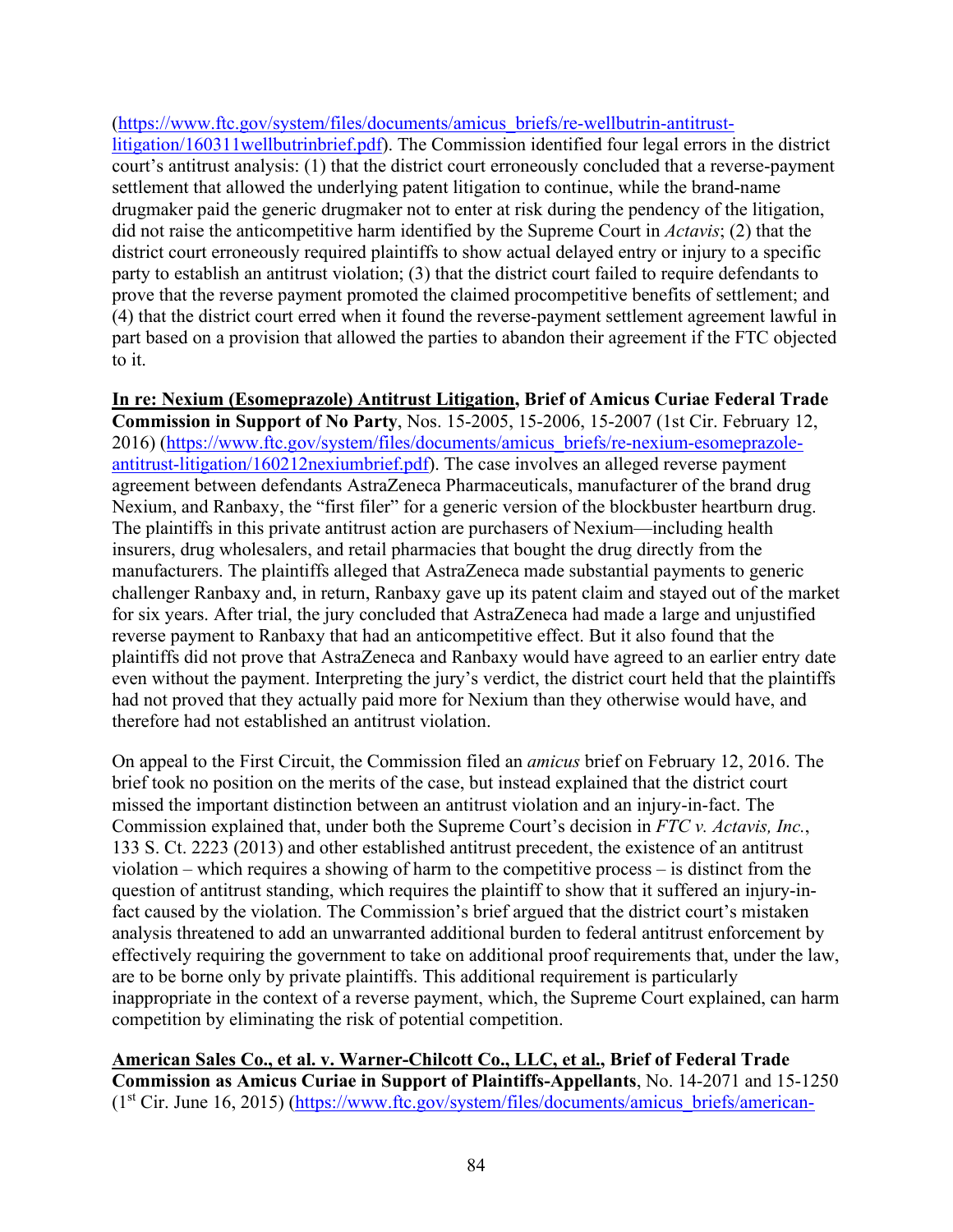#### [sales-co.et-al.plaintiffs-appellants-v.warner-chilcott-co.llc-et-al.defendants-](https://www.ftc.gov/system/files/documents/amicus_briefs/american-sales-co.et-al.plaintiffs-appellants-v.warner-chilcott-co.llc-et-al.defendants-appellees/1506warner-chilcottamicusbrief.pdf)

[appellees/1506warner-chilcottamicusbrief.pdf\)](https://www.ftc.gov/system/files/documents/amicus_briefs/american-sales-co.et-al.plaintiffs-appellants-v.warner-chilcott-co.llc-et-al.defendants-appellees/1506warner-chilcottamicusbrief.pdf). The case involves patent settlement agreements between defendants Warner Chilcott, manufacturer of the brand drug Loestrin 24, and several generic pharmaceutical companies that sought to challenge Warner Chilcott's patent on the oral contraceptive drug and sell generic versions. Plaintiffs in this private action alleged that the generics agreed to drop their patent challenges in exchange for Warner Chilcott's agreement to provide various non-cash forms of compensation. Plaintiffs charged that, among other compensation mechanisms, Warner Chilcott induced Watson to stay out of the market for a defined period by promising that, once Watson (the first generic applicant on Loestrin 24) finally did enter, Warner Chilcott would not compete against Watson with an authorized generic (AG) version of Loestrin 24 for six months (a "no AG commitment").

The district court dismissed this case because the consideration Warner Chilcott paid its rivals was in kind rather than in cash. In its June 16, 2015, amicus brief, the Commission urged the First Circuit to reverse the district court's ruling and remand it for further proceedings. The Commission argued that the district court's narrow reading of *Federal Trade Commission v. Actavis, Inc.*, 133 S. Ct. 2223 (2013), was incorrect and would "enable parties to avoid antitrust scrutiny of anticompetitive reverse-payment settlements simply by avoiding the use of cash." That limitation, the Commission argued, "would illogically elevate form over economic substance." The Commission explained that "Actavis did not even suggest, let alone hold, that antitrust scrutiny extends only to cash-based reverse-payments; rather, the Court explained that traditional antitrust analysis applies broadly to 'patent-related settlement agreements' and 'overly restrictive patent licensing agreements.'" 133 S. Ct. at 2231-34.

**In re: Lamictal Direct Purchaser Antitrust Litigation, Federal Trade Commission Brief as Amicus Curiae**, Master File No.: 12-995 (WHW-MCA) (D. N.J. October 5, 2012); **Brief of Federal Trade Commission as Amicus Curiae in Support of Plaintiffs-Appellants**, No. 14- 1243 (3d. Cir. April 28, 2014). The case involves a patent settlement agreement between defendants GlaxoSmithKline (GSK), manufacturer of the brand drug Lamictal, and Teva Pharmaceutical, the "first-filer" for a generic version of GSK's Lamictal. Plaintiffs in this private action alleged that Teva agreed to delay introduction of its generic version of GSK's blockbuster Lamictal. According to the complaint, as part of the settlement agreement signed in 2005, GSK entered into an exclusivity license in which it effectively agreed to refrain from marketing an authorized generic (AG) version of Lamictal during Teva's first-filer exclusivity (a "no AG commitment"), and Teva agreed not to compete with GSK's brand Lamictal tablet until January 2008.

The defendants argued that GSK's no-AG commitment did not constitute a payment under the Third Circuit's ruling in *In re K-Dur Antitrust Litig*., No. 10-2077, 2012 WL 2877662 (3d. Cir. July 16, 2012). In its October 5, 2012, *amicus* brief, the Commission argued that a no-AG commitment "provides significant value to a first-filer generic company and has become 'a common form of compensation to generics' to induce delayed entry; it 'should therefore be analyzed in the same manner as other forms of consideration paid to generics.'" [\(https://www.ftc.gov/sites/default/files/documents/amicus\\_briefs/re-lamictal-direct-purchaser](https://www.ftc.gov/sites/default/files/documents/amicus_briefs/re-lamictal-direct-purchaser-antitrust-litigation/121005lamictalamicusbrief.pdf)[antitrust-litigation/121005lamictalamicusbrief.pdf\)](https://www.ftc.gov/sites/default/files/documents/amicus_briefs/re-lamictal-direct-purchaser-antitrust-litigation/121005lamictalamicusbrief.pdf). The court granted defendants' motion to dismiss, limiting its application of the *K-Dur* decision to agreements involving payments of cash, and the plaintiffs appealed.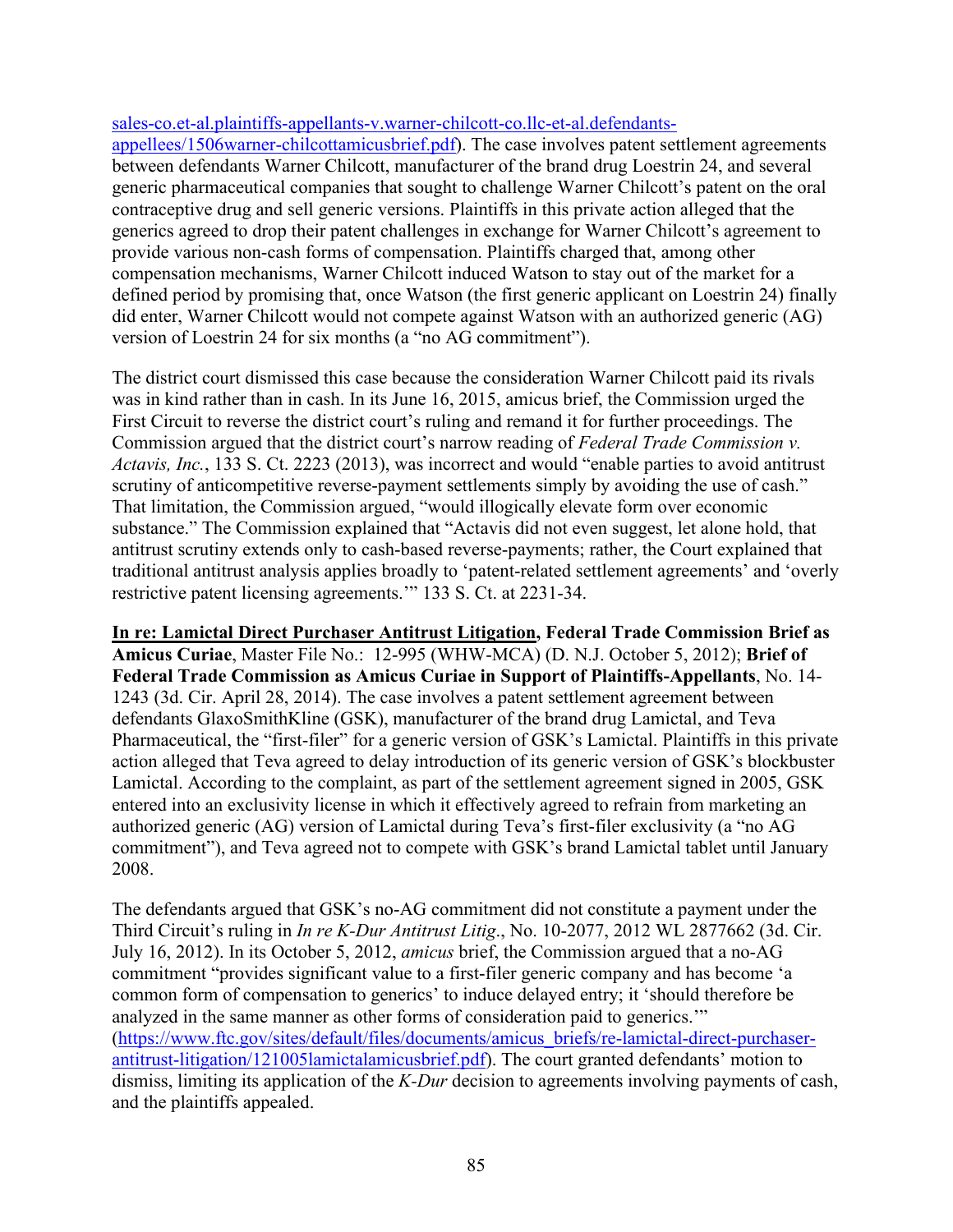Before any briefing occurred, the Third Circuit remanded the case to the district court after the Supreme Court held that "reverse payment" patent settlements – agreements in which a brandname drug manufacturer pays a would-be competitor to abandon its patent challenge and agree not to sell its generic drug product for a number of years – are not immune from antitrust scrutiny. *Federal Trade Commission v. Actavis, Inc.*, 133 S. Ct. 2223 (2013). The district court again dismissed the case finding that agreements between branded and generic drug manufacturers that include a branded firm's commitment not to introduce an AG could not violate the antitrust laws under *Actavis* because they do not involve cash payments. Again, the plaintiffs appealed.

On appeal to the Third Circuit, the Commission filed an *amicus* brief on April 28, 2014, urging the court to reverse the district court's dismissal.

[\(https://www.ftc.gov/system/files/documents/amicus\\_briefs/re-lamictal-direct-purchaser](https://www.ftc.gov/system/files/documents/amicus_briefs/re-lamictal-direct-purchaser-antitrust-litigation/140428lamictalbrief.pdf)[antitrust-litigation/140428lamictalbrief.pdf\)](https://www.ftc.gov/system/files/documents/amicus_briefs/re-lamictal-direct-purchaser-antitrust-litigation/140428lamictalbrief.pdf). The Commission argued that the *Actavis* decision reaffirmed that "that patent law confers no broad immunity on parties to … [patent settlement] agreements" and such agreements not to compete could violate the antitrust laws. The Commission explained that the defendants' "[n]o-AG commitment [had] all the hallmarks of the kind of settlement that the Supreme Court held is subject to antitrust scrutiny," and thus should be treated in the same fashion. The Commission pointed out that the "district court elevated form over substance when it concluded that such reverse payments trigger antitrust scrutiny only when they are made in cash… and [t]hat rationale would perversely allow [settling] parties … to avoid antitrust review by sharing their enhanced monopoly profits in a form other than cash."

**In re: Effexor XR Antitrust Litigation, Brief of the Federal Trade Commission as Amicus Curiae**, No. 3:11-cv-05479 (D. N.J. August 10, 2012); **Brief of the Federal Trade Commission as Amicus Curiae**, No. 3:11-cv-05479 (D. N.J. August 14, 2013); **Brief for Amicus Curiae Federal Trade Commission Supporting Plaintiffs-Appellants**, No. 3:11-cv-05479 (3d. Cir. November 17, 2015); **Supplemental Brief of Amicus Curiae Federal Trade Commission Supporting Plaintiffs-Appellants**, Lead Case No. 3:11-cv-05479-PGS-LHG (3d. Cir. March 17, 2016). The case involves a patent settlement agreement between defendants Wyeth Pharmaceuticals, manufacturer of the brand drug Effexor XR, and Teva Pharmaceutical, the "first filer" for a generic version of Effexor XR. Plaintiffs in this private antitrust action alleged that Teva agreed to delay introduction of its generic version of Wyeth's blockbuster antidepressant drug Effexor XR. As part of the settlement agreement signed in 2005, Wyeth allegedly agreed to refrain from marketing an authorized generic (AG) version of Effexor XR during Teva's first-filer exclusivity (a "no-AG commitment"), and Teva agreed not to compete with Wyeth's brand Effexor XR until July 1, 2010.

The defendants argued that Wyeth's no-AG commitment did not constitute a payment under the Third Circuit's ruling in *In re K-Dur Antitrust Litig*., No. 10-2077, 2012 WL 2877662 (3d. Cir. July 16, 2012). In its August 10, 2012, *amicus* brief, the Commission explained that a no-AG commitment "provides significant value to a first-filer generic company and is now 'a common form of compensation to generics' to induce delayed entry; it 'should therefore be analyzed in the same manner as other forms of consideration paid to generics.'"

[\(https://www.ftc.gov/sites/default/files/documents/amicus\\_briefs/re-effexor-xr-antitrust](https://www.ftc.gov/sites/default/files/documents/amicus_briefs/re-effexor-xr-antitrust-litigation/120810effexoramicusbrief.pdf)[litigation/120810effexoramicusbrief.pdf\)](https://www.ftc.gov/sites/default/files/documents/amicus_briefs/re-effexor-xr-antitrust-litigation/120810effexoramicusbrief.pdf).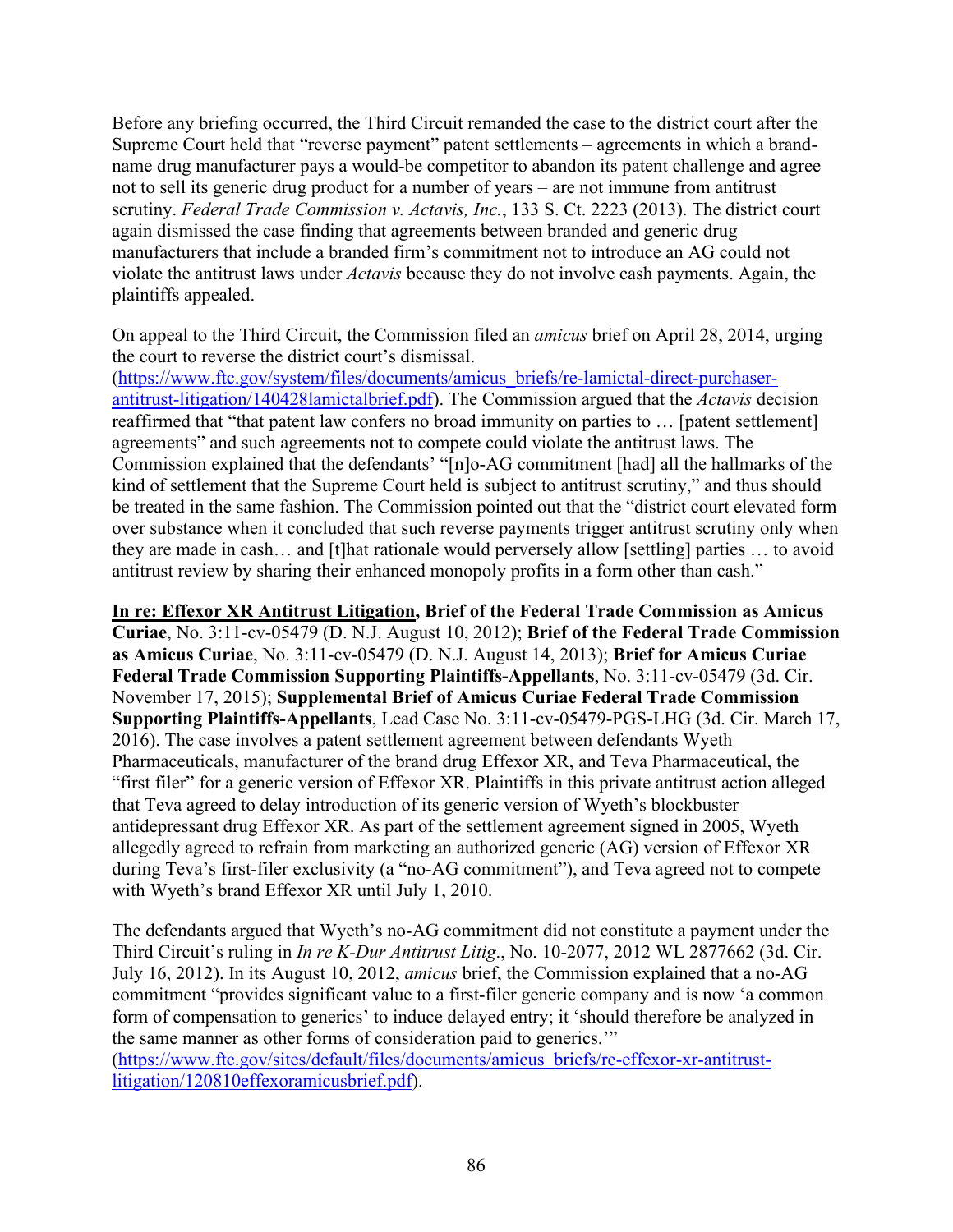Subsequently, the Supreme Court held that "reverse payment" patent settlements – agreements in which a brand-name drug manufacturer pays a would-be competitor to abandon its patent challenge and agree not to sell its generic drug product for a number of years – are not immune from antitrust scrutiny. *FTC v. Actavis*, Inc., 133 S. Ct. 2223 (2013). In supplemental briefs on the motion to dismiss filed after the *Actavis* decision, defendants argued that the antitrust analysis required by the Supreme Court in *Actavis* did not apply to their agreement because the agreement did not involve a cash payment. In response, the Commission filed an *amicus* brief on August 14, 2013, explaining that the allegations raised "the same type of antitrust concern that the Supreme Court identified in *Actavis*," and thus should be treated in the same fashion. [\(http://www.ftc.gov/sites/default/files/documents/amicus\\_briefs/re-effexor-xr-antitrust](http://www.ftc.gov/sites/default/files/documents/amicus_briefs/re-effexor-xr-antitrust-litigation/130816effexoramicusbrief.pdf)[litigation/130816effexoramicusbrief.pdf\)](http://www.ftc.gov/sites/default/files/documents/amicus_briefs/re-effexor-xr-antitrust-litigation/130816effexoramicusbrief.pdf). The Commission pointed out that "accepting the defendants' claim of immunity whenever patentees use vehicles other than cash to share profits from an agreement to avoid competition elevates form over substance, and it would allow drug companies to easily circumvent the ruling in *Actavis*, at great cost to consumers."

In October 2014, the district court dismissed plaintiffs' reverse-payment claims. In its November 17, 2015, *amicus* brief, the Commission argued that the court mistakenly relied on the parties' advance submission of their settlement agreement to the FTC pursuant to a 2002 consent order "as evidence of a lack of intent to violate the antitrust laws [and]…erroneously regarded the agency's decision not to object at that time as a basis for insulating the settlement agreement from antitrust review." The Commission further argued that courts impute no legal significance to agency inaction because "an agency decision whether to act in a particular matter or at a particular time "often involves a complicated balancing" of factors." *Heckler v. Chaney*, 470 U.S. 821, 831 (1985). The Commission explained, "[i]f the district court's ruling to the contrary were correct, resource limitations or other factors affecting agency enforcement discretion could perversely immunize anticompetitive agreements from antitrust scrutiny."

[\(https://www.ftc.gov/system/files/documents/amicus\\_briefs/brief-amicus-curiae-federal-trade](https://www.ftc.gov/system/files/documents/amicus_briefs/brief-amicus-curiae-federal-trade-commission-supporting-plaintiffs-appellants/151117curiaebrief.pdf)[commission-supporting-plaintiffs-appellants/151117curiaebrief.pdf\)](https://www.ftc.gov/system/files/documents/amicus_briefs/brief-amicus-curiae-federal-trade-commission-supporting-plaintiffs-appellants/151117curiaebrief.pdf).

On March 17, 2016, the FTC submitted a supplemental *amicus* brief to the Third Circuit addressing defendants' argument that their settlement agreement is exempt from antitrust scrutiny under the Noerr doctrine. The Commission explained that the Supreme Court has made clear that the Noerr doctrine protects advocacy, not commercial activity. The Commission stated that litigation settlements among private parties are private commercial agreements, and that entry of a consent decree does not confer Noerr protection.

[\(https://www.ftc.gov/system/files/documents/amicus\\_briefs/re-effexor-xr-antitrust](https://www.ftc.gov/system/files/documents/amicus_briefs/re-effexor-xr-antitrust-litigation/160317effexorbriefs.pdf)[litigation/160317effexorbriefs.pdf\)](https://www.ftc.gov/system/files/documents/amicus_briefs/re-effexor-xr-antitrust-litigation/160317effexorbriefs.pdf).

**In re: K-Dur Antitrust Litigation, Brief of the Federal Trade Commission as** *Amicus Curiae* **Supporting Appellants and Urging Reversal**, Nos. 10-2077, 10-2078, 10-2079 (3d. Cir. May 18, 2011) [\(https://www.ftc.gov/sites/default/files/documents/amicus\\_briefs/re-k-dur-antitrust](https://www.ftc.gov/sites/default/files/documents/amicus_briefs/re-k-dur-antitrust-litigation/110518amicusbrief.pdf)[litigation/110518amicusbrief.pdf\)](https://www.ftc.gov/sites/default/files/documents/amicus_briefs/re-k-dur-antitrust-litigation/110518amicusbrief.pdf). This case involves patent settlement agreements between defendants Schering-Plough Corporation, manufacturer of the brand drug K-Dur 20, and Upsher Smith and ESI, "first filers" of generic versions of K-Dur 20. Plaintiffs in this private antitrust action alleged that Upsher Smith and ESI agreed to delay introduction of their versions of Schering's high blood pressure medication K-Dur 20 in exchange for substantial cash payments and other considerations from Schering.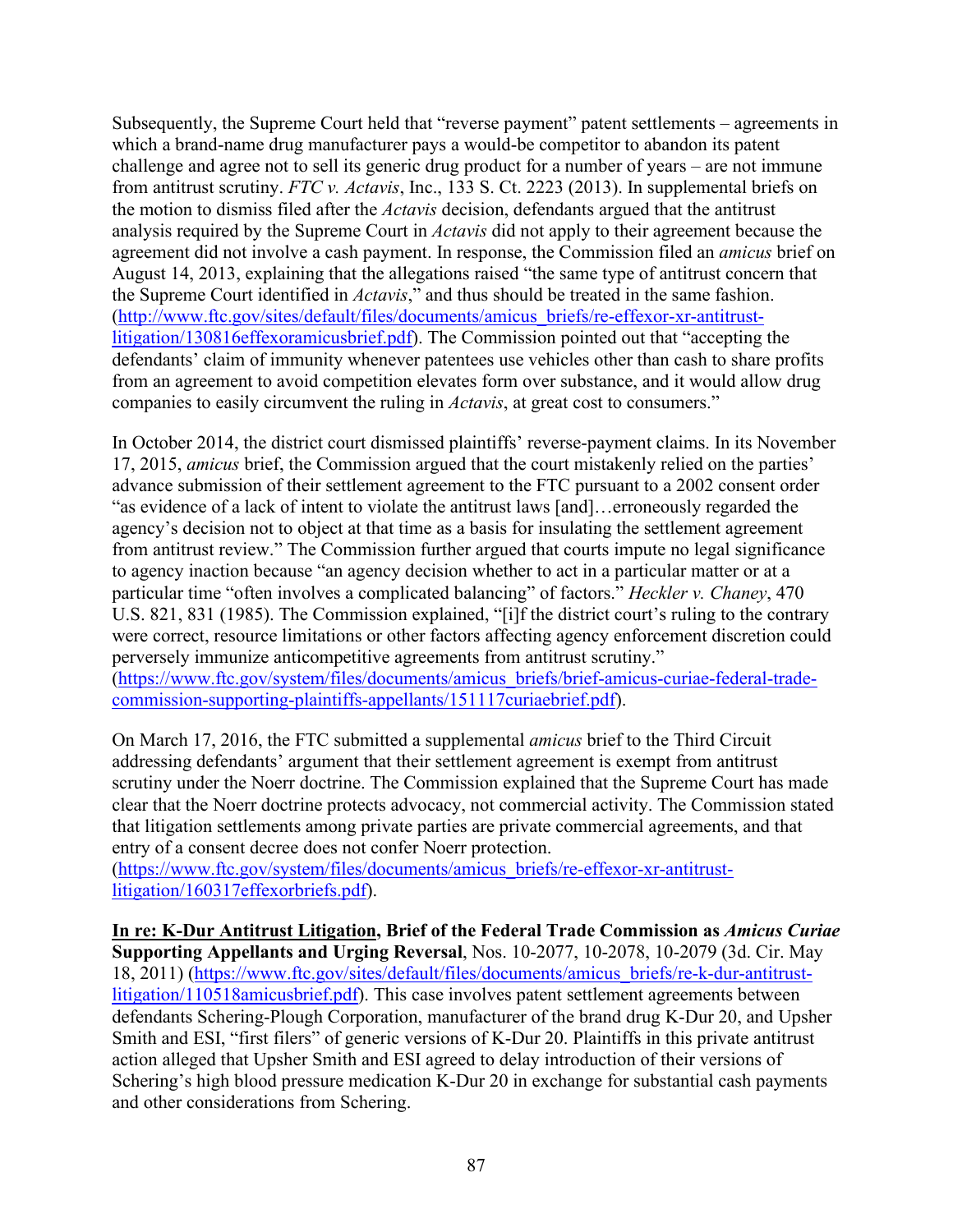The district court dismissed the case, holding that the patent settlement agreements did not violate the antitrust laws because they fell within the "scope of Schering's patent." In its May 18, 2011, *amicus* brief, the Commission urged the Third Circuit to reverse the district court's ruling. The Commission argued that the reverse payment should be scrutinized under the antitrust rule of reason. The Commission asked the court to consider the agreements not to compete presumptively illegal and condemn them unless the companies can show that their agreements do not harm competition. The Commission further argued that upholding the lower court's decision would allow branded companies to pay generic companies to stay out of the market until patent expiration. Finally, the Commission argued that the district court's decision conflicted not only with basic antitrust principles, but also with patent law and the policies of the Hatch-Waxman Act, which Congress enacted to encourage competition by generic drug firms*.*

### **In re: Ciprofloxacin Hydrochloride Antitrust Litigation (Arkansas Carpenters Health and Welfare Fund v. Bayer AG, Bayer Corp.), Brief of Amicus Curiae Federal Trade Commission, In Support of Appellants and Urging Reversal**, No. 2008-1097 (Fed. Cir. January 25, 2008); **Brief Amicus Curiae of Federal Trade Commission In Support of Rehearing** *En Banc*, Docket No.'s 05-2851-cv (L) and 05-2852-cv (CON 2d. Cir. May 20, 2010). The case, filed by direct and indirect purchasers of the wide-spectrum antibiotic drug ciprofloxacin hydrochloride (Cipro), involves agreements between defendants Bayer AG and its U.S. subsidiary Bayer Corporation – manufacturer of Cipro and assignee of U.S. Patent No. 4,670,444 which claims the active ingredient in Cipro – and generic manufacturers Barr Laboratories, Inc., The Rugby Group, Inc., Hoechst Marion Roussel, Inc., and Watson Pharmaceuticals, Inc. Under the terms of those agreements (executed in January 1997), Bayer paid the generic companies approximately \$398 million in exchange for their agreements not to manufacture any form of Cipro and for Barr's agreement to terminate its challenge to Bayer's patent by converting its Abbreviated New Drug Application for a generic form of Cipro to permit Barr to market its generic drug only upon expiration of the '444 patent in December 2003. The district court granted summary judgment based on the "scope of the patent" test. In a brief to the Federal Circuit, the Commission urged the court to reverse the district court's decision and argued that the district court's ruling was not compelled by the patent laws and conflicted with fundamental antitrust principles.

[\(https://www.ftc.gov/sites/default/files/documents/advocacy\\_documents/ftc-amicus-curiae-brief](https://www.ftc.gov/sites/default/files/documents/advocacy_documents/ftc-amicus-curiae-brief-re-ciprofloxacin-hydrochloride-antitrust-litigation-concerning-drug-patent/080129cipro.pdf)[re-ciprofloxacin-hydrochloride-antitrust-litigation-concerning-drug-patent/080129cipro.pdf\)](https://www.ftc.gov/sites/default/files/documents/advocacy_documents/ftc-amicus-curiae-brief-re-ciprofloxacin-hydrochloride-antitrust-litigation-concerning-drug-patent/080129cipro.pdf)

Some of the plaintiffs' appeals were heard by the Second Circuit, which also affirmed, holding that its prior ruling in Joblove v. Barr Labs, Inc. (In re Tamoxifen Citrate Antitrust Litig.), 466 F.3d 187 (2d Cir. 2005), was dispositive. See Docket No.'s 05-2851-cv (L) and 05-2852-cv (CON) (2d. Cir. April 29, 2010). However, "because of the 'exceptional importance' of the antitrust implications of reverse exclusionary payment settlements of patent infringement suits," the court of appeals' opinion invited the plaintiffs-appellants to petition for rehearing *en banc*, which they did. On May 20, 2010, the Commission filed a brief, as *amicus curiae*, urging the Second Circuit to grant a rehearing *en banc*. [\(https://www.ftc.gov/news-events/press](https://www.ftc.gov/news-events/press-releases/2010/05/ftc-files-amicus-brief-support-rehearing-ciprofloxacin-pay-delay)[releases/2010/05/ftc-files-amicus-brief-support-rehearing-ciprofloxacin-pay-delay\)](https://www.ftc.gov/news-events/press-releases/2010/05/ftc-files-amicus-brief-support-rehearing-ciprofloxacin-pay-delay).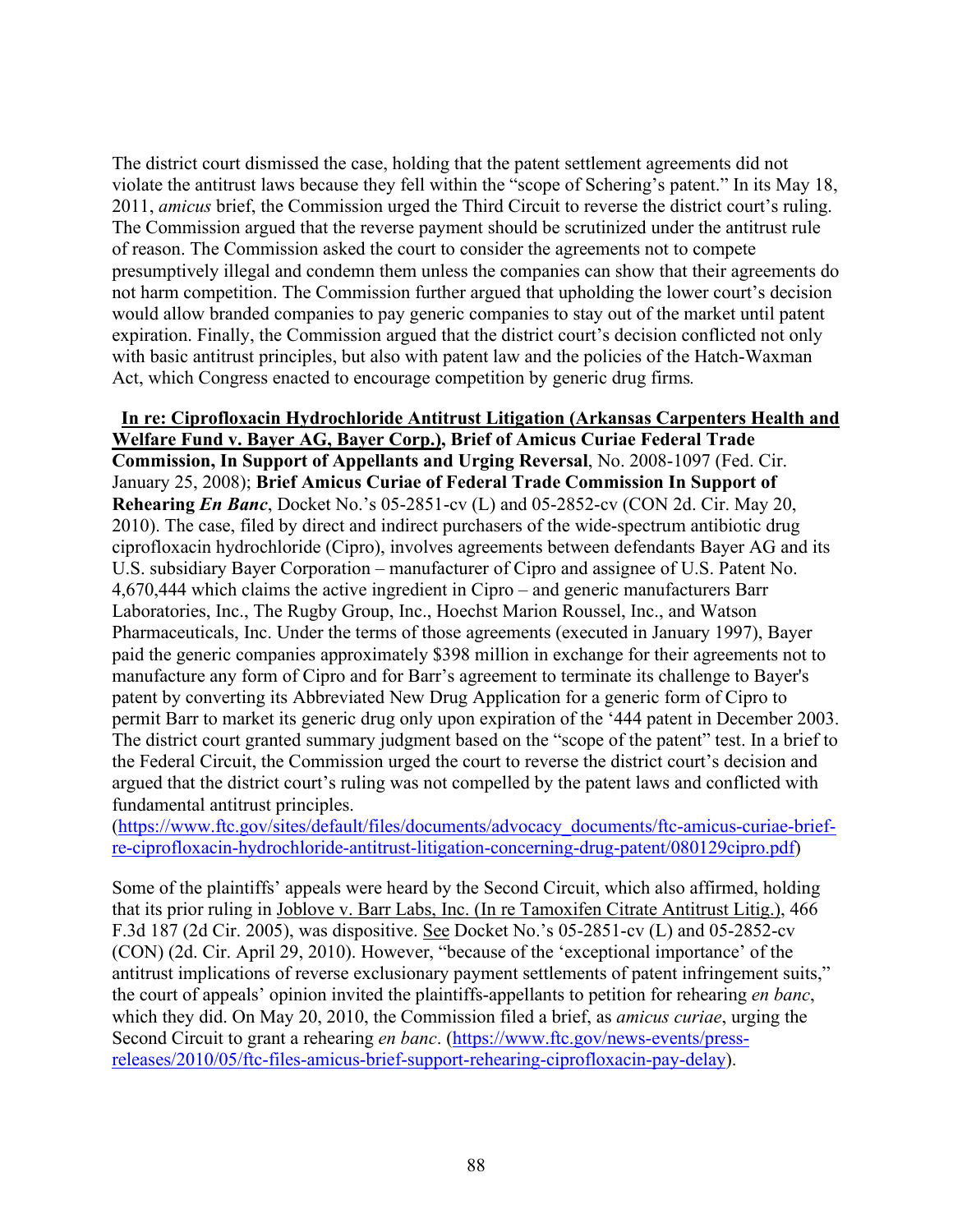#### **In re: Tamoxifen Citrate Antitrust Litigation, Brief of Amicus Curiae Federal Trade Commission in Support of Plaintiffs-Appellants' Petition for Panel Rehearing and Rehearing En Banc**, Case No. 03-7641 (2d. Cir. November 30, 2005)

[\(https://www.ftc.gov/sites/default/files/documents/amicus\\_briefs/re-tamoxifen-citrate-antitrust](https://www.ftc.gov/sites/default/files/documents/amicus_briefs/re-tamoxifen-citrate-antitrust-litigation/051202amicustamoxifen.pdf)[litigation/051202amicustamoxifen.pdf\)](https://www.ftc.gov/sites/default/files/documents/amicus_briefs/re-tamoxifen-citrate-antitrust-litigation/051202amicustamoxifen.pdf).The Second Circuit upheld a district court's dismissal of an antitrust challenge to a patent litigation settlement between AstraZeneca, the manufacturer of the cancer treatment drug, tamoxifen citrate, and Barr Laboratories. The Commission's brief argued that the panel did not properly consider the Hatch Waxman Act which encourages challenges to patents in order to facilitate the early entry of generic drugs into the market. The Commission argued that the panel's decision, if not corrected, would permit the holder of a challenged drug patent to forestall competition by paying a generic rival to stay out of the market even if its patent claims are weak. The Commission also argued that consumers have benefitted from the large savings that have resulted from successful challenges to listed patents.

# **B. Market Definition**

**Staley v. Gilead Sciences Inc., Federal Trade Commission's Brief as** *Amicus Curiae*, Case No. 3:19-cv-02573-EMC (N.D. Cal. Oct. 25, 2019) [\(https://www.ftc.gov/news-events/press](https://www.ftc.gov/news-events/press-releases/2019/10/ftc-amicus-brief-explains-relevant-antitrust-markets-should-be)[releases/2019/10/ftc-amicus-brief-explains-relevant-antitrust-markets-should-be\)](https://www.ftc.gov/news-events/press-releases/2019/10/ftc-amicus-brief-explains-relevant-antitrust-markets-should-be). In this case, the private plaintiffs alleged that Gilead and three other manufacturers of branded HIV medications took various anticompetitive actions that resulted in higher prices for products known as combined antiretroviral therapy drugs. The complaint alleged that at least two antitrust product markets were relevant to assessing anticompetitive effects because the challenged conduct harmed competition in multiple ways. Defendant Gilead asked the court to dismiss the complaint, based in part on an argument that the overlapping markets alleged were "contradictory" and therefore improper as a matter of law. The FTC amicus brief takes no position on the underlying factual assertions or the ultimate disposition of Gilead's motion to dismiss. The FTC amicus brief explains that Gilead's argument on market definition is inconsistent with core legal principles governing market definition in antitrust cases. It notes that market definition is merely a tool to help determine whether challenged conduct is likely to have anticompetitive effects. The brief explains that when multiple types of anticompetitive harm are alleged, multiple markets may be relevant. Market definition always requires sufficient factual support, the brief observes, but defining different product markets to assess different theories of harm is neither "contradictory" nor legally deficient.

## **C. Product Hopping**

**UFCW Local 1500 Welfare Fund, et al. v. AbbVie, Inc., Brief of** *Amicus Curiae* **the Federal Trade Commission in Support of No Party**, No. 20-2402 (7th Cir. Oct. 13, 2020) [\(https://www.ftc.gov/policy/advocacy/amicus-briefs/2020/10/ufcw-local-1500-welfare-fund-et](https://www.ftc.gov/policy/advocacy/amicus-briefs/2020/10/ufcw-local-1500-welfare-fund-et-al-v-abbievie-inc-et-al)[al-v-abbievie-inc-et-al\)](https://www.ftc.gov/policy/advocacy/amicus-briefs/2020/10/ufcw-local-1500-welfare-fund-et-al-v-abbievie-inc-et-al). This case involves, among other things, settlements of patent litigation between defendants AbbVie, seller of the anti-inflammatory biologic drug Humira, and four makers of biosimilar versions of Humira: Amgen, Samsung Bioepis, Sandoz, and Fresenius Kabi. Plaintiffs in this private action alleged that AbbVie settled its patent disputes with the potential biosimilar competitors by paying them to stop challenging AbbVie's patents and to refrain from selling their biosimilar products in the United States until at least 2023. The alleged payment consisted of AbbVie's agreement to grant the biosimilars European patent licenses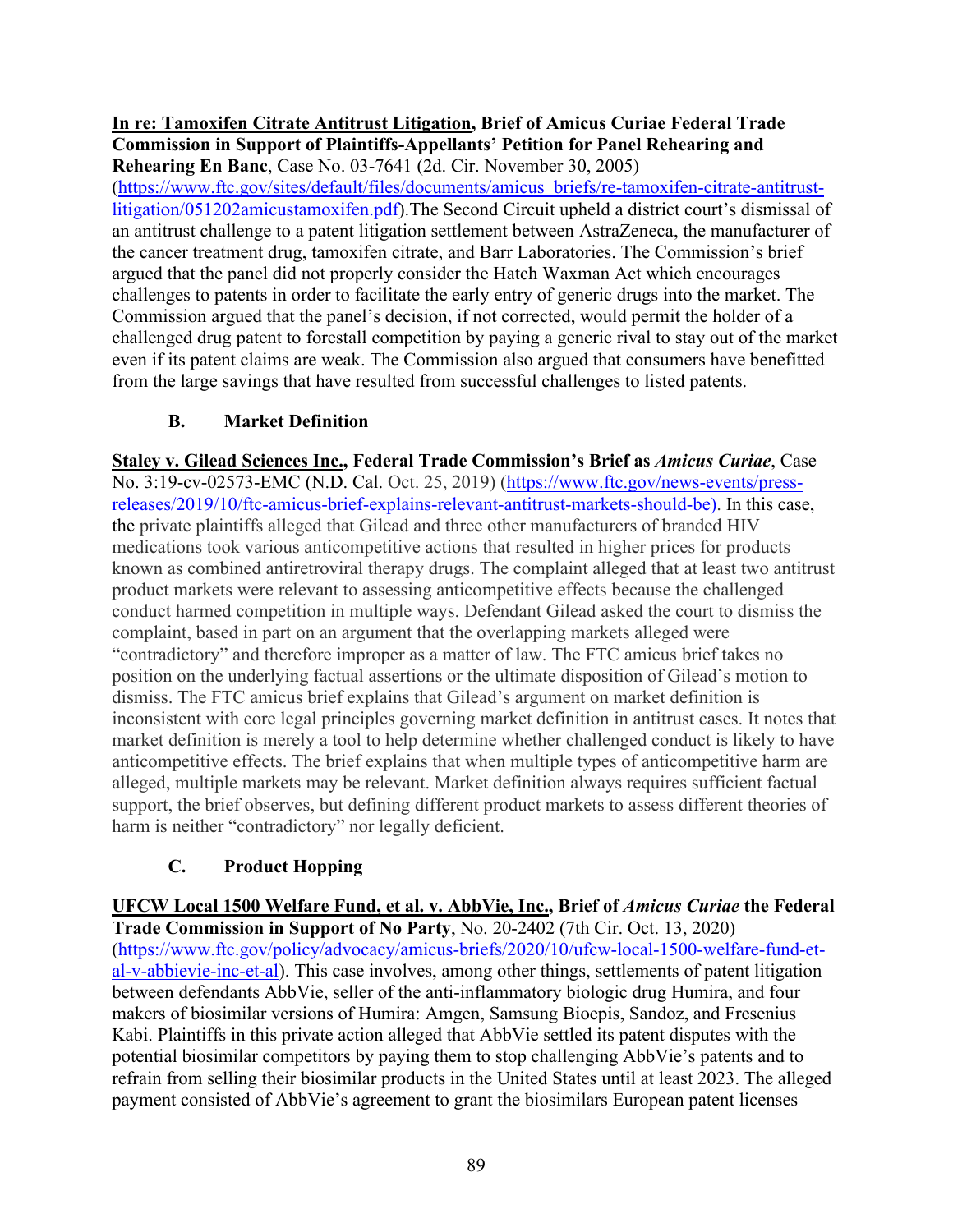beginning in 2018. On June 8, 2020, the district court dismissed the complaint. The court concluded that the settlements were not unlawful under the Supreme Court's decision in *FTC v. Actavis, Inc.*, 570 U.S. 136 (2013), because in both Europe and the United States the settlements permitted "early" biosimilar competition—that is, biosimilars were licensed to enter both markets before AbbVie's patents were slated to expire. The court further opined that upholding the challenged settlements would encourage litigants to settle worldwide patent disputes.

On appeal to the Seventh Circuit, the Commission filed an *amicus* brief on October 13, 2020. The brief took no position on the merits of the case. Instead, it argued that the district court's analysis is inconsistent with *Actavis* in two critical ways. First, the Commission argued that the court placed undue weight on the fact that the challenged settlements allowed "early" competition before AbbVie's patents expired. That approach conflicts with *Actavis*, which overruled a line of decisions holding that a reverse-payment settlement is exempt from antitrust scrutiny solely because it involves entry before patent expiration. The proper inquiry under *Actavis* is (1) whether the parties settled with a reverse payment to eliminate the risk of competition, and (2) whether the payment has a legitimate justification apart from the parties' desire to share monopoly profits. Second, the Commission argued that the court erred to the extent it based dismissal on the public policy favoring settlement. *Actavis* held that policies favoring litigation settlement should not determine the outcome of a reverse-payment case.

**Mylan Pharmaceuticals, Inc., et al., v. Warner Chilcott Public Limited Company, et al., Federal Trade Commission as Amicus**, Civil Action No. 12-3824 (E.D. Pa. November 21, 2012); **Brief for Amicus Curiae Federal Trade Commission Supporting Plaintiff-Appellant**, No. 12-3824-PD (3d. Cir. September 30, 2015). The case involves allegations that Warner Chilcott engaged in a pattern of conduct, known as "product hopping," by introducing three successive product reformulations of its antibiotic drug Doryx that offered little or no apparent medical benefit to consumers. Plaintiffs in this private litigation also alleged that each product reformulation was designed to, and did, impede meaningful generic competition and preserve Warner Chilcott's monopoly profits.

Warner Chilcott moved to dismiss the complaints arguing that the introduction of a new product cannot constitute an antitrust violation. The Commission filed an *amicus* brief explaining that minor, non-therapeutic changes to a branded pharmaceutical product that harm generic competition can constitute exclusionary conduct that violates U.S. antitrust laws. [\(https://www.ftc.gov/sites/default/files/documents/amicus\\_briefs/mylan-pharmaceuticals-inc.et](https://www.ftc.gov/sites/default/files/documents/amicus_briefs/mylan-pharmaceuticals-inc.et-al.v.warner-chilcott-public-limited-company-et-al./121127doryxamicusbrief.pdf)[al.v.warner-chilcott-public-limited-company-et-al./121127doryxamicusbrief.pdf\)](https://www.ftc.gov/sites/default/files/documents/amicus_briefs/mylan-pharmaceuticals-inc.et-al.v.warner-chilcott-public-limited-company-et-al./121127doryxamicusbrief.pdf). The Commission stated, "[a]pplying a per se legal standard, as Warner Chilcott effectively advances here, would entitle brand pharmaceutical companies, as a matter of law, to manipulate the FDA regulatory process and undermine state and federal laws that encourage generic competition." The court denied defendants' motions to dismiss, but later granted Warner Chilcott summary judgment finding (1) that plaintiffs had failed to offer evidence that Warner Chilcott had monopoly power and (2) that its product hopping scheme was not exclusionary conduct.

On appeal to the Third Circuit, the Commission filed an *amicus* brief on September 30, 2015, urging the court to reverse the district court's ruling and remand it with instructions on applying the antitrust laws. [\(https://www.ftc.gov/system/files/documents/amicus\\_briefs/mylan](https://www.ftc.gov/system/files/documents/amicus_briefs/mylan-pharmaceuticals-inc.v.warner-chilcott-plc-et-al./151001mylanamicusbrief.pdf)[pharmaceuticals-inc.v.warner-chilcott-plc-et-al./151001mylanamicusbrief.pdf\)](https://www.ftc.gov/system/files/documents/amicus_briefs/mylan-pharmaceuticals-inc.v.warner-chilcott-plc-et-al./151001mylanamicusbrief.pdf). Without taking a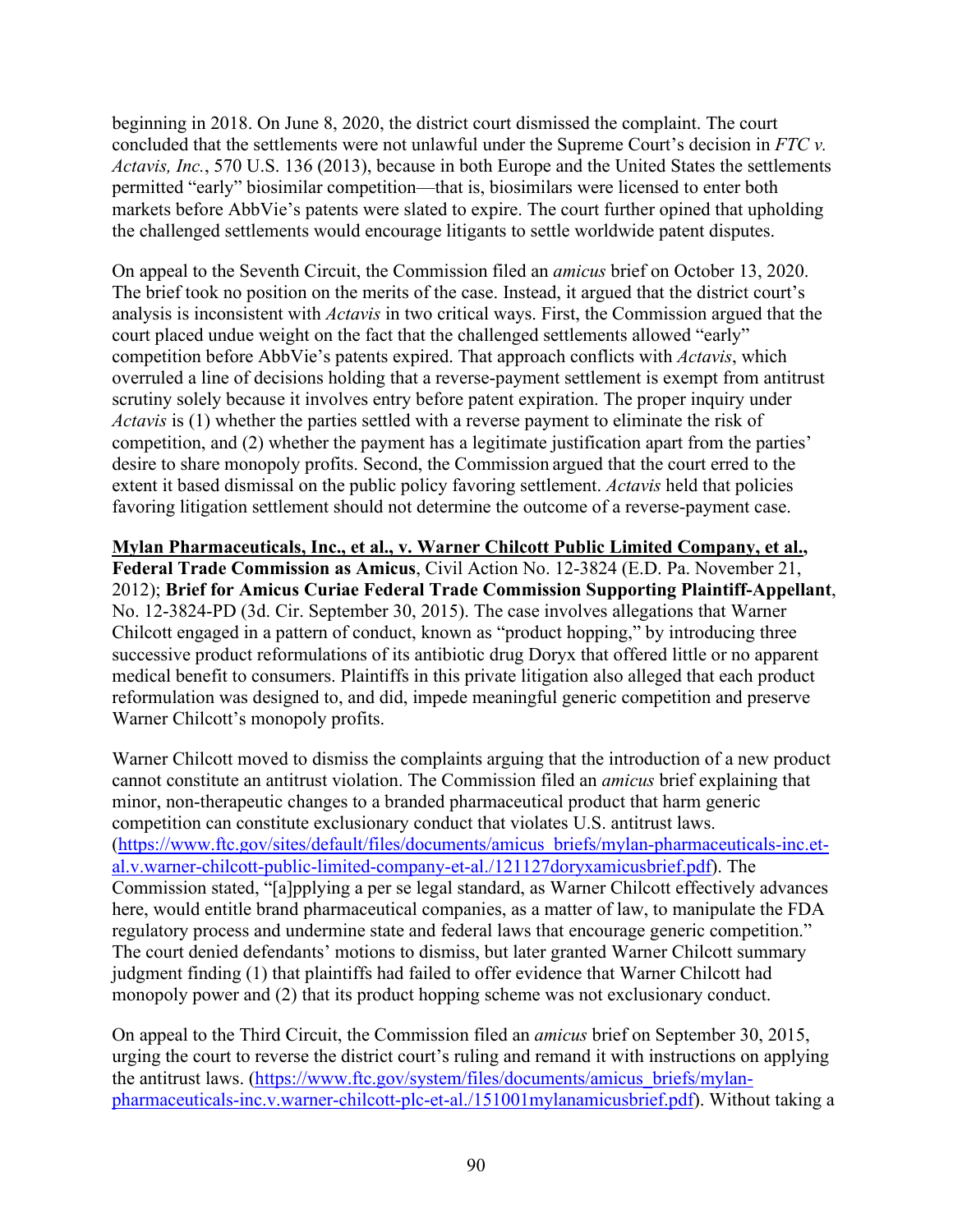position on the ultimate resolution of the case, the Commission argued that the district court erred by ignoring the unique characteristics of pharmaceutical markets in its analysis of monopoly power. The Commission explained that "generics are unique sources of competition for brand-name prescription drugs. Without automatic substitution, the disconnect between prescribing physicians and payors often insulates brand-name prescription drugs from effective price competition, and a given drug may be priced at monopoly levels even if other drugs are therapeutically similar." The Commission also argued, "the very fact of product-hopping can itself be evidence of monopoly power. The manufacturer of a brand-name drug generally undertakes a product hop to preserve high profits that generic versions of the same drug would undercut but that no alternative drug, competing in the same market, has yet disciplined."

The Commission argued that the district court also erred in its analysis of exclusionary conduct when it "dismiss[ed] automatic substitution as a mere 'regulatory windfall' undeserving of antitrust protection." The Commission explained, "a monopolist may not avoid antitrust liability simply because the efficient distribution mechanism it destroys was created in part by procompetitive government action."

### **D. Restricted Distribution/REMS**

To receive approval from the FDA, generic firms are required to conduct bioequivalence testing to demonstrate that a generic formulation is therapeutically equivalent to the brand drug. This testing process requires a limited amount of the brand product. Certain brand drugs are subject to distribution restrictions that can be used to prevent generic firms from obtaining samples of the brand product for testing purposes. In many instances, these restricted distribution programs are implemented as part of FDA-mandated risk management programs known as Risk Evaluation and Mitigation Strategies (REMS). When Congress authorized the FDA to require REMS programs, it directed that the FDA was not to use such programs to block or delay approval of generic drug products.

**Mylan Pharmaceuticals, Inc. v. Celgene Corporation, Federal Trade Commission's Brief as**  *Amicus Curia*, Case No. 2:14-CV-2094-ES-MAH (D. N.J. June 17, 2014) [\(https://www.ftc.gov/system/files/documents/amicus\\_briefs/mylan-pharmaceuticals](https://www.ftc.gov/system/files/documents/amicus_briefs/mylan-pharmaceuticals-inc.v.celgene-corporation/140617celgeneamicusbrief.pdf)[inc.v.celgene-corporation/140617celgeneamicusbrief.pdf\)](https://www.ftc.gov/system/files/documents/amicus_briefs/mylan-pharmaceuticals-inc.v.celgene-corporation/140617celgeneamicusbrief.pdf). This case involves allegations that Celgene prevented Mylan from offering competing generic versions of Celgene's brand drug products, Thalomid and Revlimid, by precluding it from obtaining samples of those drugs to perform necessary testing even though the FDA had determined that Mylan's testing protocols for the proposed generics were sufficient. Both drugs are used to treat several forms of cancer, as well as other serious conditions. Mylan in this private antitrust action alleged that Celgene stalled Mylan's efforts to obtain samples of the drugs by imposing voluminous and unnecessary requests for information, requests that were a pretext to allow Celgene to delay providing samples with an intention of foreclosing potential competition. Defendant Celgene sought dismissal of the case. Celgene argued that, as a matter of law, a private firm is ordinarily free to choose with whom to do business and vertical agreements, such as the ones between a manufacturer and its distributors, rarely raise antitrust concerns.

Without taking a position on the factual merits of the case, the Commission's brief explained that Mylan's antitrust claims are not barred as a matter of law. It described how Mylan's allegations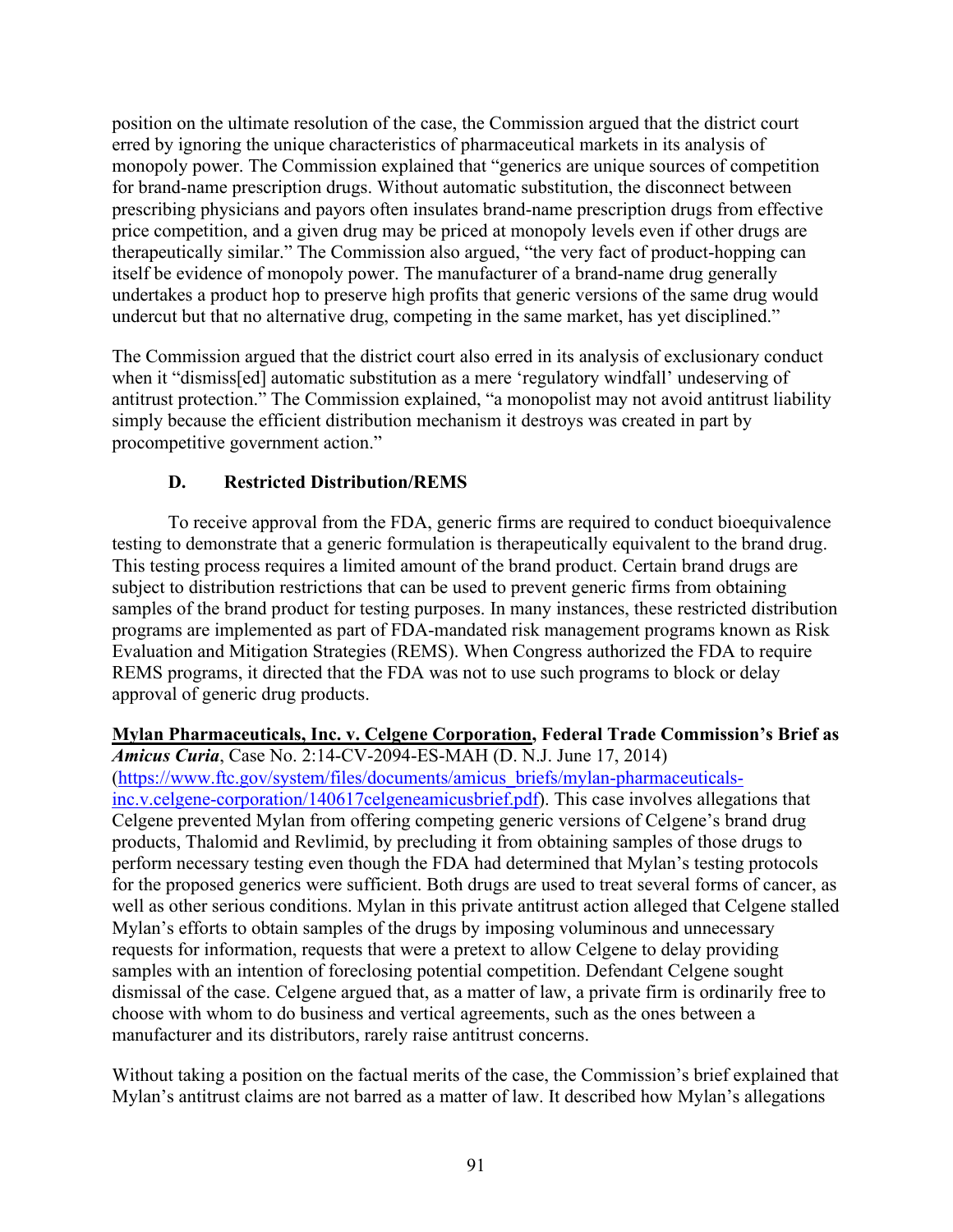in this case fit within established Supreme Court precedent holding that a monopolist's refusal to sell to its potential competitors may, under certain circumstances, violate Section 2 of the Sherman Act. It also explained that a distribution agreement between a brand drug manufacturer and its distributors may violate Section 1 of the Sherman Act, and that under established law a brand name drug manufacturer's patents do not reach activities undertaken in connection with bioequivalence testing.

### **Actelion Pharmaceuticals Ltd. v. Apotex Inc., Federal Trade Commission's Brief as** *Amicus*

*Curiae*, Case No. 1:12-cv-05743-NLH-AMD (D. N.J. March 11, 2013) [\(https://www.ftc.gov/sites/default/files/documents/amicus\\_briefs/actelion-pharmaceuticals-ltd.et](https://www.ftc.gov/sites/default/files/documents/amicus_briefs/actelion-pharmaceuticals-ltd.et-al.v.apotex-inc./130311actelionamicusbrief.pdf)[al.v.apotex-inc./130311actelionamicusbrief.pdf\)](https://www.ftc.gov/sites/default/files/documents/amicus_briefs/actelion-pharmaceuticals-ltd.et-al.v.apotex-inc./130311actelionamicusbrief.pdf). This case involves allegations that Actelion Pharmaceuticals Ltd. prevented Actavis, Apotex, and Roxane from offering competing generic versions of Actelion's brand drug products by precluding them from obtaining samples of those drugs to perform necessary testing. Actelion's Tracleer is used to treat pulmonary arterial hypertension and Zavesca is used to treat type 1 Gaucher disease. Plaintiffs in this private antitrust action alleged that Actelion imposed distribution restrictions that prevented them from buying samples of Actelion's Tracleer and Zavesca through customary distribution channels, and that Actelion refused to sell the products directly, thereby precluding them from meeting Food and Drug Administration requirements for developing generic versions of these drugs.

Defendant, Actelion, argued that it was under "no duty or obligation" to sell its products to potential competitors, whether or not those products fell under the FDA's REMS requirements. In its March 11, 2013, *amicus* brief, the Commission explained that the Hatch-Waxman Act, the regulatory framework designed to encourage the introduction of low-cost generics while preserving incentives for innovation, could not function as Congress intended if generics were unable to access samples of brand products. Without taking a position on the factual merits of the case, the Commission explained that the generic firms' claims were not barred as a matter of law. It described how the allegations in this case fit within established Supreme Court precedent holding that a monopolist's refusal to sell to its potential competitors may, under certain circumstances, violate the antitrust laws. The brief also clarified that a distribution agreement between a brand-name drug manufacturer and its distributors may also violate the antitrust laws, even when a patented product is involved.

### **E. Patent Issues**

#### **In re: DDAVP Direct Purchaser Antitrust Litigation, Brief for the United States and Federal Trade Commission as Amici Curiae Supporting Plaintiffs-Appellants**, No. 06-5525 (2d. Cir. May 25, 2007)

[\(https://www.ftc.gov/sites/default/files/documents/advocacy\\_documents/ftc-and-department](https://www.ftc.gov/sites/default/files/documents/advocacy_documents/ftc-and-department-justice-amicus-curiae-brief-re-ddavp-direct-purchaser-antitrust-litigation/ddavpcommission-dojbrief.pdf)[justice-amicus-curiae-brief-re-ddavp-direct-purchaser-antitrust-litigation/ddavpcommission](https://www.ftc.gov/sites/default/files/documents/advocacy_documents/ftc-and-department-justice-amicus-curiae-brief-re-ddavp-direct-purchaser-antitrust-litigation/ddavpcommission-dojbrief.pdf)[dojbrief.pdf\)](https://www.ftc.gov/sites/default/files/documents/advocacy_documents/ftc-and-department-justice-amicus-curiae-brief-re-ddavp-direct-purchaser-antitrust-litigation/ddavpcommission-dojbrief.pdf). The plaintiffs, direct purchasers of the branded drug DDAVP, brought a class action under Section 4 of the Clayton Act, alleging that defendants Ferring B.V. and Ferring Pharmaceuticals, Inc., who owned the patent for desmopressin acetate -- the active ingredient in DDAVP, and Aventis Pharmaceuticals, Inc., the patent's exclusive licensee in the United States, violated Section 2 of the Sherman Act, by maintaining and enforcing a patent procured by intentional fraud on the Patent and Trademark Office. The plaintiffs charged that defendants prevented and delayed lower-priced generic equivalents of DDAVP from entering the market. In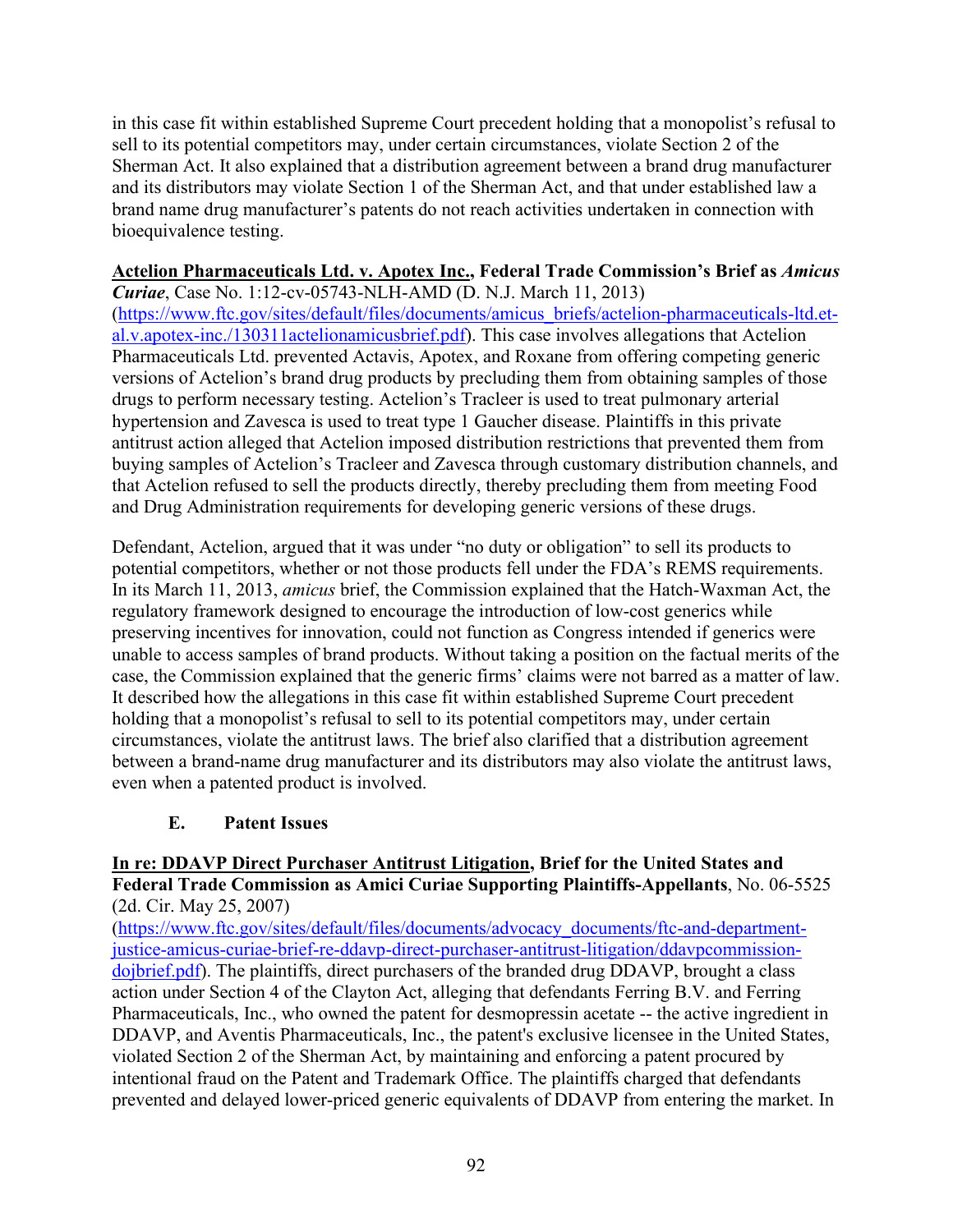their brief, the Department of Justice and the Federal Trade Commission urged the court of appeals to reverse the district court's holding that plaintiffs lacked antitrust standing as direct purchasers to bring monopolization claims against the defendants arising out of the manufacturers' maintenance and enforcement of a patent allegedly procured through intentional fraud on the Patent and Trademark Office.

**Teva Pharmaceuticals USA, Inc. v. Pfizer, Inc., Brief of Amicus Curiae Federal Trade Commission Supporting Appellant and Urging Reversal**, Case No. 04-1186 (Fed. Cir. March 31, 2004); **Brief of Amicus Curiae Federal Trade Commission Supporting Appellant's Combined Petition for Rehearing and Rehearing En Banc**, Case No. 03-CV-10167 (Fed Cir. February 11, 2005). Teva sought a declaratory judgment that its generic version of Pfizer's sertraline hydrochloride drug would not infringe a patent held by Pfizer (or that the patent was invalid). The district court dismissed Teva's complaint for lack of subject matter jurisdiction. The Commission's brief explained that declaratory actions by generic companies (such as Teva) play a vital role in the Hatch-Waxman regime by providing these applicants with the opportunity to eliminate bottlenecks that can delay them from obtaining FDA approval to market their product. [\(https://www.ftc.gov/sites/default/files/documents/amicus\\_briefs/teva-pharmaceuticals](https://www.ftc.gov/sites/default/files/documents/amicus_briefs/teva-pharmaceuticals-usa-inc.v.pfizer-inc./teva_v_pfizer.pdf)[usa-inc.v.pfizer-inc./teva\\_v\\_pfizer.pdf\)](https://www.ftc.gov/sites/default/files/documents/amicus_briefs/teva-pharmaceuticals-usa-inc.v.pfizer-inc./teva_v_pfizer.pdf). The brief argued that the district court applied the wrong test to assess jurisdiction in the Hatch-Waxman cases brought by a "second" generic applicant, such as Teva. It argued that the court failed to take account of the fact that, unless Teva could obtain a court decision regarding Pfizer's patent, the FDA could not give Teva approval to market its generic drug until 180 days after the first generic applicant (Ivax Pharmaceuticals) entered the market with its version. The brief also explained that the district court's holding would leave subsequent generic applicants (such as Teva) powerless to prevent brand-name manufacturers and first generic applicants from greatly delaying other generic manufacturers from entering the market. On January 21, 2005, the Court of Appeals for the Federal Circuit affirmed the judgment of the district court. On February 11, 2005, the Commission filed an *amicus* brief in support of Teva's combined petition for rehearing and rehearing en banc, arguing that the district court had not applied the proper standard in evaluating whether there was an actual controversy between Teva and Pfizer.

[\(https://www.ftc.gov/sites/default/files/documents/cases/2005/02/050211amicusbrieftevapharm.p](https://www.ftc.gov/sites/default/files/documents/cases/2005/02/050211amicusbrieftevapharm.pdf) [df\)](https://www.ftc.gov/sites/default/files/documents/cases/2005/02/050211amicusbrieftevapharm.pdf).

### **SmithKline Beecham Corporation v. Apotex Corporation, Memorandum of Law of Federal Trade Commission as Amicus Curiae Concerning Torpham's Cross Motion for Entry of**

**An Amended Order**, Case No. 99-CV-4304 (E.D. Pa. January 28, 2003) [\(https://www.ftc.gov/sites/default/files/documents/amicus\\_briefs/smithkline-beecham](https://www.ftc.gov/sites/default/files/documents/amicus_briefs/smithkline-beecham-corp.v.apotex-corp./smithklineamicus.pdf)[corp.v.apotex-corp./smithklineamicus.pdf\)](https://www.ftc.gov/sites/default/files/documents/amicus_briefs/smithkline-beecham-corp.v.apotex-corp./smithklineamicus.pdf). Smithkline Beecham (now GlaxoSmithKline) sued Apotex, a generic drug manufacturer, for infringing two patents on its antidepressant drug Paxil. After the district court ruled the Glaxo patents invalid, Apotex filed a motion to have the two patent listings removed from the Orange Book. In response to this motion, the Commission filed an *amicus* brief arguing that improper listings in the Orange Book affect competition and harm consumers. The Commission detailed the anticompetitive effects resulting from improper listings, including additional 30-month stays of FDA approval, that ultimately delay the entry of generic drugs. The Commission also argued that consumers benefit from the large savings that result from the competition provided by generic drugs, an estimated \$30 million dollars a month in the case of a generic Paxil. The Commission argued that a de-listing remedy is consistent with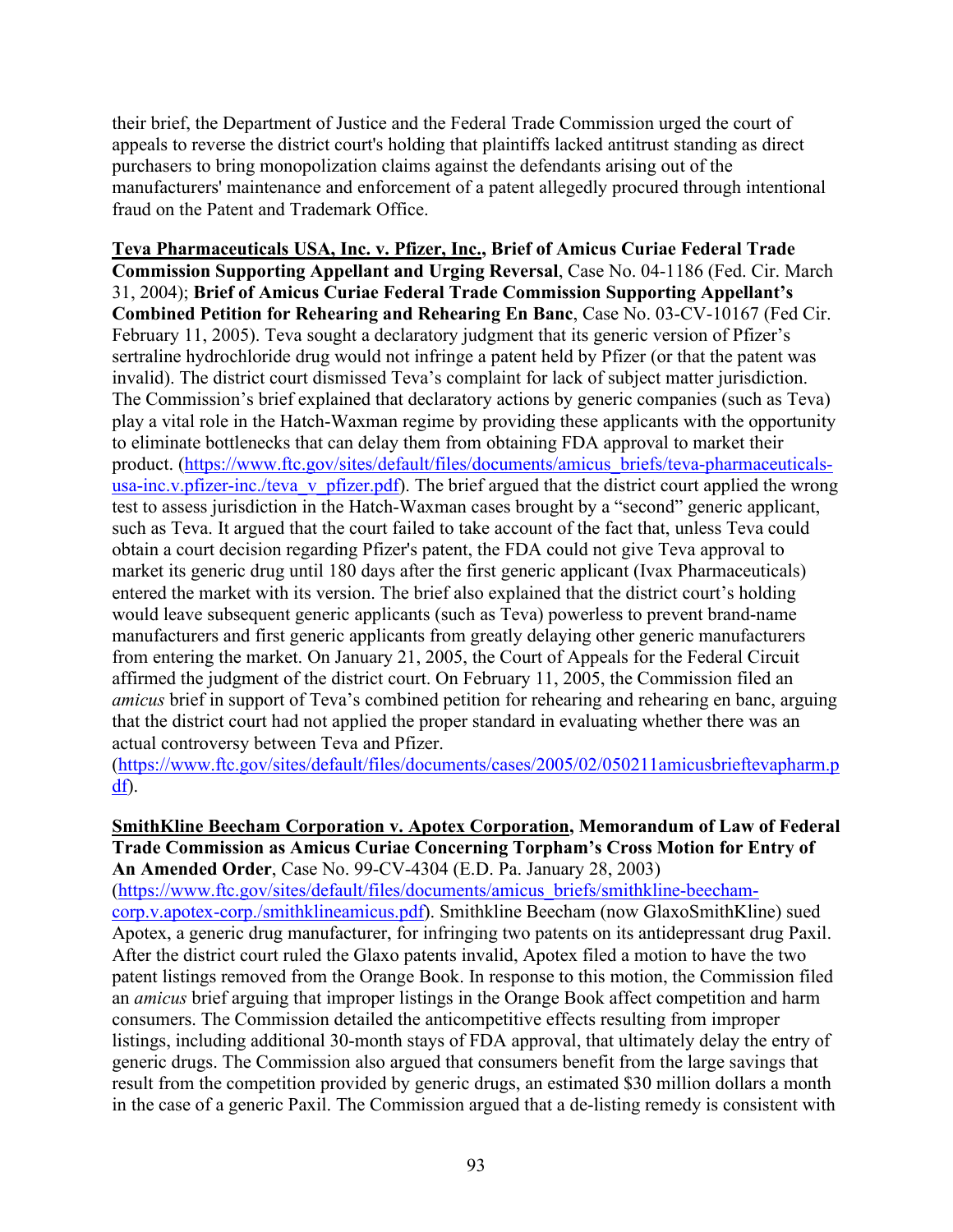the Court's judgment of invalidity, because it would prevent the branded manufacturer from benefitting from the 30-month stay of FDA approval even after a judgment of invalidity.

**In re: Buspirone Patent, Antitrust Litigation, Memorandum of Law of Amicus Curiae the Federal Trade Commission in Opposition to Defendant's Motion to Dismiss**, 185 F. Supp. 2d 363 (SD. NY. 2002) [\(https://www.ftc.gov/sites/default/files/documents/amicus\\_briefs/re](https://www.ftc.gov/sites/default/files/documents/amicus_briefs/re-buspirone-antitrust-litigation/buspirone.pdf)[buspirone-antitrust-litigation/buspirone.pdf\)](https://www.ftc.gov/sites/default/files/documents/amicus_briefs/re-buspirone-antitrust-litigation/buspirone.pdf). The case involves claims by generic drug manufacturers that Bristol-Myers-Squibb, manufacturer of the brand drug BuSpar, attempted to delay generic competition to BuSpar, in violation of Section 2 of the Sherman Act, when it made misleading statements to the FDA concerning the listing of a newly issued patent in the Orange Book. BMS filed a motion to dismiss the case on the grounds that the listing was valid petitioning to a government agency and therefore immune from the antitrust laws under *Noerr*. In its *amicus* brief, the Commission argued that Orange Book filings are not immune from Sherman Act liability under *Noerr* because: 1) they are ministerial filings and not petitions intended to influence governmental decision-making; 2) they do not constitute conduct incidental to litigation; and 3) they are not necessary for patent infringement litigation. The Commission also argued that even if the Orange Book listings constitute petitioning under *Noerr*, the "misrepresentation" and "sham" exceptions might deprive BMS of *Noerr* immunity.

**American Bioscience, Inc. v. Bristol-Myers Squibb Co., Brief of the Federal Trade Commission as Amicus Curiae**, No. CV-00-08577 WMB (AJWx) (C.D. Cal. September 1, 2000) [\(http://www.ftc.gov/enforcement/cases-proceedings/american-bioscience-inc-v-bristol](http://www.ftc.gov/enforcement/cases-proceedings/american-bioscience-inc-v-bristol-myers-squibb-company-does-1-through)[myers-squibb-company-does-1-through\)](http://www.ftc.gov/enforcement/cases-proceedings/american-bioscience-inc-v-bristol-myers-squibb-company-does-1-through). American Bioscience, Inc. (ABI) sued Bristol-Myers Squibb, the maker of Taxol, a drug used to treat cancer, to force it to list a patent on the FDA Orange Book, and obtained an unopposed temporary restraining order (TRO). As part of a proposed settlement between ABI and Bristol, the parties agreed that (1) the court would enter a finding that ABI's patent should be listed in the Orange Book, and (2) Bristol would maintain the listing of the patent in the Orange Book. In its *amicus* brief, the Commission asked the judge to consider the anticompetitive ramifications of the proposed settlement. First, another court might find any judicial finding that the patent met the statutory requirements for listing on the Orange Book persuasive, or even conclusive, thus hindering a generic company's attempt to challenge the listing. Second, the order to maintain the listing would conflict with any later court order requiring Bristol to delist the patent, and resolving the conflicting court orders could further forestall generic entry. The brief also announced the Commission's investigation of ABI and Bristol, and asked the court to consider its pendency when deciding on the proposed settlement.

# **F. Noerr-Pennington Doctrine**

## **Takeda Pharmaceutical Co. v. Zydus Pharmaceuticals (USA), Inc., Federal Trade**

**Commission's Brief as Amicus Curiae**, No. 3:18-cv-01994 (D.N.J.)

[\(https://www.ftc.gov/policy/advocacy/amicus-briefs/2018/06/takeda-pharmaceutical-company](https://www.ftc.gov/policy/advocacy/amicus-briefs/2018/06/takeda-pharmaceutical-company-limited-et-al-v-zydus)[limited-et-al-v-zydus\)](https://www.ftc.gov/policy/advocacy/amicus-briefs/2018/06/takeda-pharmaceutical-company-limited-et-al-v-zydus). Zydus filed an Abbreviated New Drug Application for FDA approval of a generic version of Takeda's ulcer medication Prevacid SoluTab. As permitted by the Hatch-Waxman Act, Takeda filed a patent infringement lawsuit alleging that Zydus's generic version of Prevacid SoluTab infringed four of Takeda's patents. Zydus filed counterclaims alleging that Takeda's infringement suit constitutes anticompetitive sham litigation. Takeda moved to dismiss Zydus's antitrust counterclaims, arguing in part that, because Takeda has a statutory right to file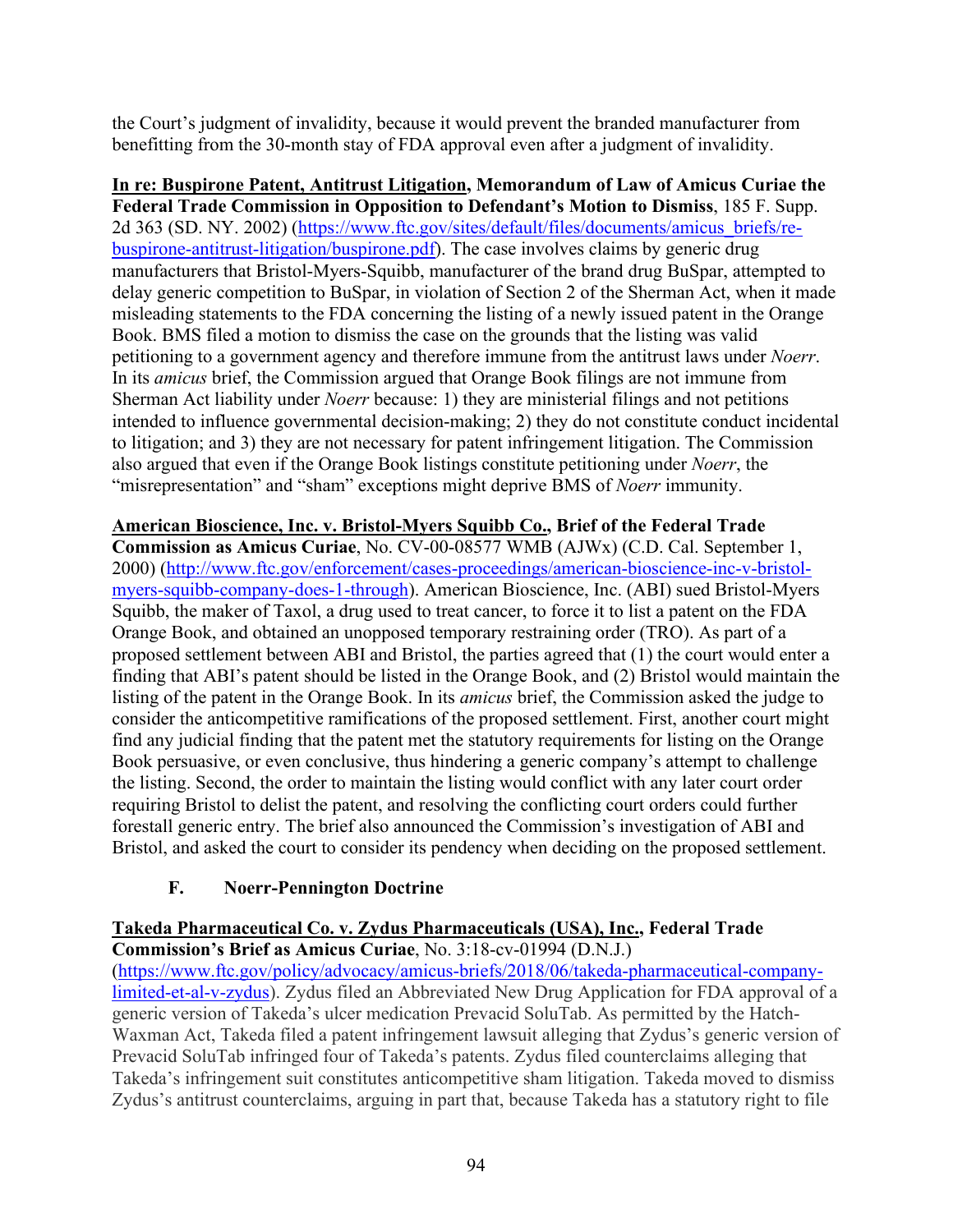a patent infringement suit under the Hatch-Waxman Act, its suit cannot be a sham. In its *amicus* brief, the Commission urged the court to reject Takeda's suggestion that patent infringement suits brought under the Hatch-Waxman Act are exempt from antitrust scrutiny. The Commission argued that the language of the Hatch-Waxman Act, case law, and FDA regulations do not exempt Hatch-Waxman suits from antitrust scrutiny as potential shams.

**Amphastar Pharmaceuticals, Inc., et al. v. Momenta Pharmaceuticals, Inc. et al., Brief of the Federal Trade Commission as Amicus Curiae in Support of Neither Party and in Favor**  of Reversal, No. 16-2113(1<sup>st</sup> Cir.). In this case involving allegedly deceptive conduct before a standard-setting organization (SSO), the Commission took no position on the ultimate merits of the case, but urged reversal of the district court's misapplication of the *Noerr-Pennington* doctrine. [\(https://www.ftc.gov/policy/advocacy/amicus-briefs/2016/11/amphastar](https://www.ftc.gov/policy/advocacy/amicus-briefs/2016/11/amphastar-pharmaceuticals-inc-et-al-v-momenta-pharmaceuticals)[pharmaceuticals-inc-et-al-v-momenta-pharmaceuticals\)](https://www.ftc.gov/policy/advocacy/amicus-briefs/2016/11/amphastar-pharmaceuticals-inc-et-al-v-momenta-pharmaceuticals). Amphastar markets a generic drug called enoxaparin, an anticoagulant. Sandoz markets its own enoxaparin in competition with Amphastar through an exclusive license to the '886 patent held by Momenta. The '886 patent covers a testing method for assessing enoxaparin, known as the '207 method. Amphastar alleges that Sandoz and Momenta deceptively induced the relevant private SSO (the United States Pharmacopeial Convention) into adopting the '207 method by failing to disclose the patent. Immediately after Amphastar received FDA approval for enoxaparin and began using the '207 method to market the product, Momenta and Sandoz sued for patent infringement. The district court initially enjoined Amphastar from marketing generic enoxaparin, but then the Federal Circuit vacated the injunction. Amphastar later sued defendants for violations of Sections 1 and 2 of the Sherman Act and its California analog. The district court dismissed the complaint, holding that the Food and Drug Administration's (FDA) purported adoption of the '207 method provided the defendants protection from antitrust claims due to the *Noerr-Pennington* doctrine. While the Commission took no view on the merits, it explained in its amicus brief how the district court misapplied the *Noerr-Pennington* doctrine.

First, the Commission explained the district court failed to identify petitioning conduct before a governmental body, which is an essential requirement of the *Noerr-Pennington* doctrine. The alleged petitioning occurred before a private SSO, a non-governmental organization. No petitioning took place before the FDA, and even if the district court believed that the defendants indirectly petitioned the FDA through the private SSO, the court should have considered the alleged deceptive conduct before the SSO prior to applying *Noerr* protection. Second, the defendants had also argued that *Noerr* foreclosed Amphastar's claims because Amphastar's injuries flowed directly from the defendants' patent suit, which is *Noerr* protected. The Commission rejected this argument, because a subsequent patent suit cannot confer *Noerr* protection on allegedly anticompetitive conduct before a private SSO. *Noerr* protection does not attach to the unlawful acquisition of market power merely because that market power is subsequently exploited through litigation.

## **G. Regulatory Issues**

**Mylan Pharmaceuticals Inc. v. Sebelius, Federal Trade Commission Corrected Brief as**  *Amicus Curiae*, Civil Action No. 1:12-cv-00524-ESH (D. D.C. April 12, 2012) [\(https://www.ftc.gov/sites/default/files/documents/amicus\\_briefs/mylan-pharmaceuticals](https://www.ftc.gov/sites/default/files/documents/amicus_briefs/mylan-pharmaceuticals-inc.v.sebelius/120411mylanamicus.pdf)[inc.v.sebelius/120411mylanamicus.pdf\)](https://www.ftc.gov/sites/default/files/documents/amicus_briefs/mylan-pharmaceuticals-inc.v.sebelius/120411mylanamicus.pdf). In 2011, Teva Pharmaceuticals USA, Inc. acquired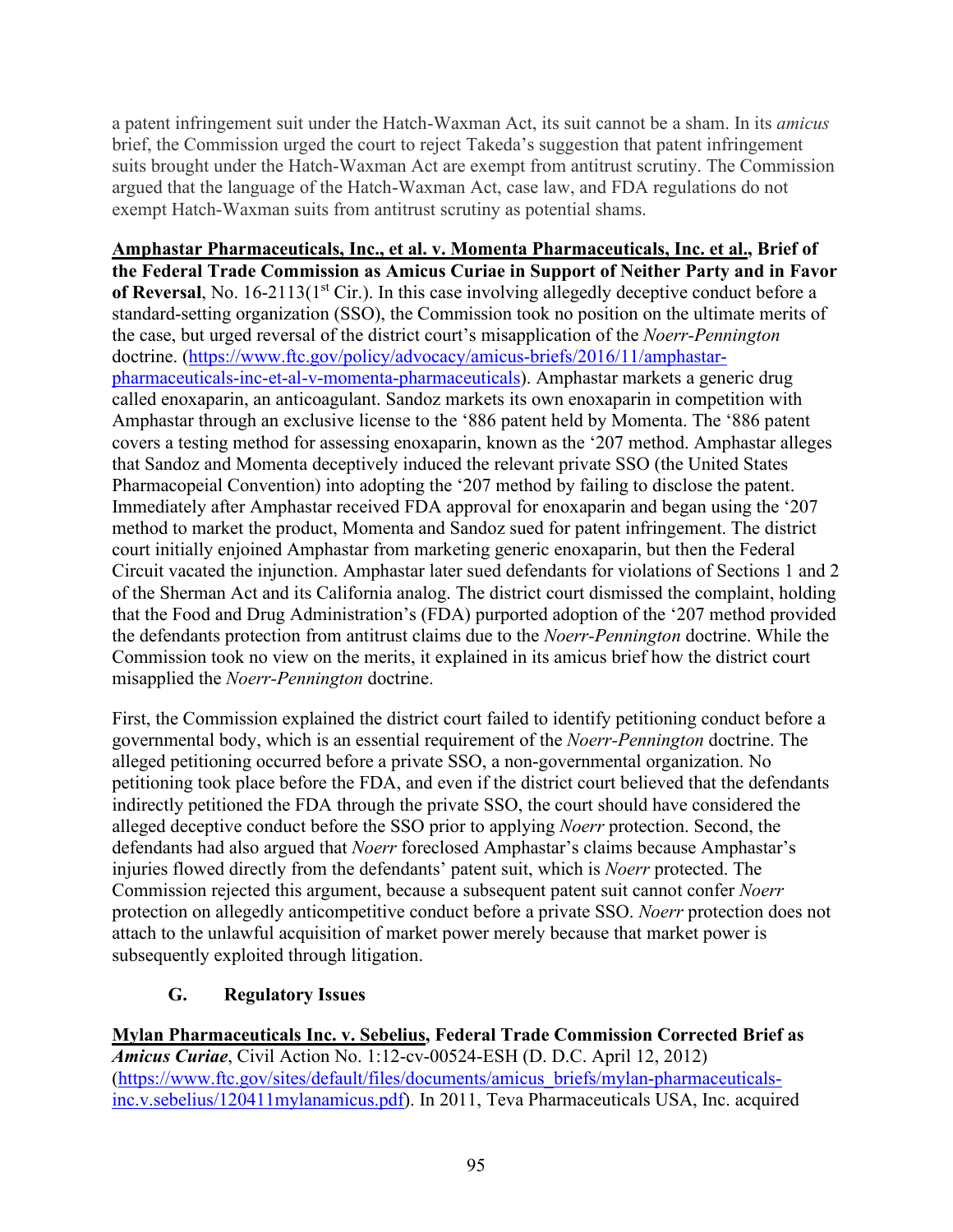Cephalon, Inc. the exclusive distributor and manufacturer of the brand drug, Provigil. Subsequently, the FDA awarded Teva the 180-day generic exclusivity rights under the Hatch-Waxman Act to market a generic version of Provigil. Mylan Pharmaceuticals, Inc., a generic manufacturer, sued the FDA seeking a preliminary injunction to require the FDA to (1) reverse the generic exclusivity it granted to Teva and (2) approve Mylan's ANDA for a generic Provigil product. Mylan argued that the FDA should disqualify Teva, the branded drug seller, from controlling 180-day generic exclusivity rights because the FDA's decision fundamentally contradicts the purpose of the statutory framework of the Hatch-Waxman Act. The Commission filed a brief as *amicus curiae* and explained that allowing a branded drug company to control the generic exclusivity period would have adverse effects on competition.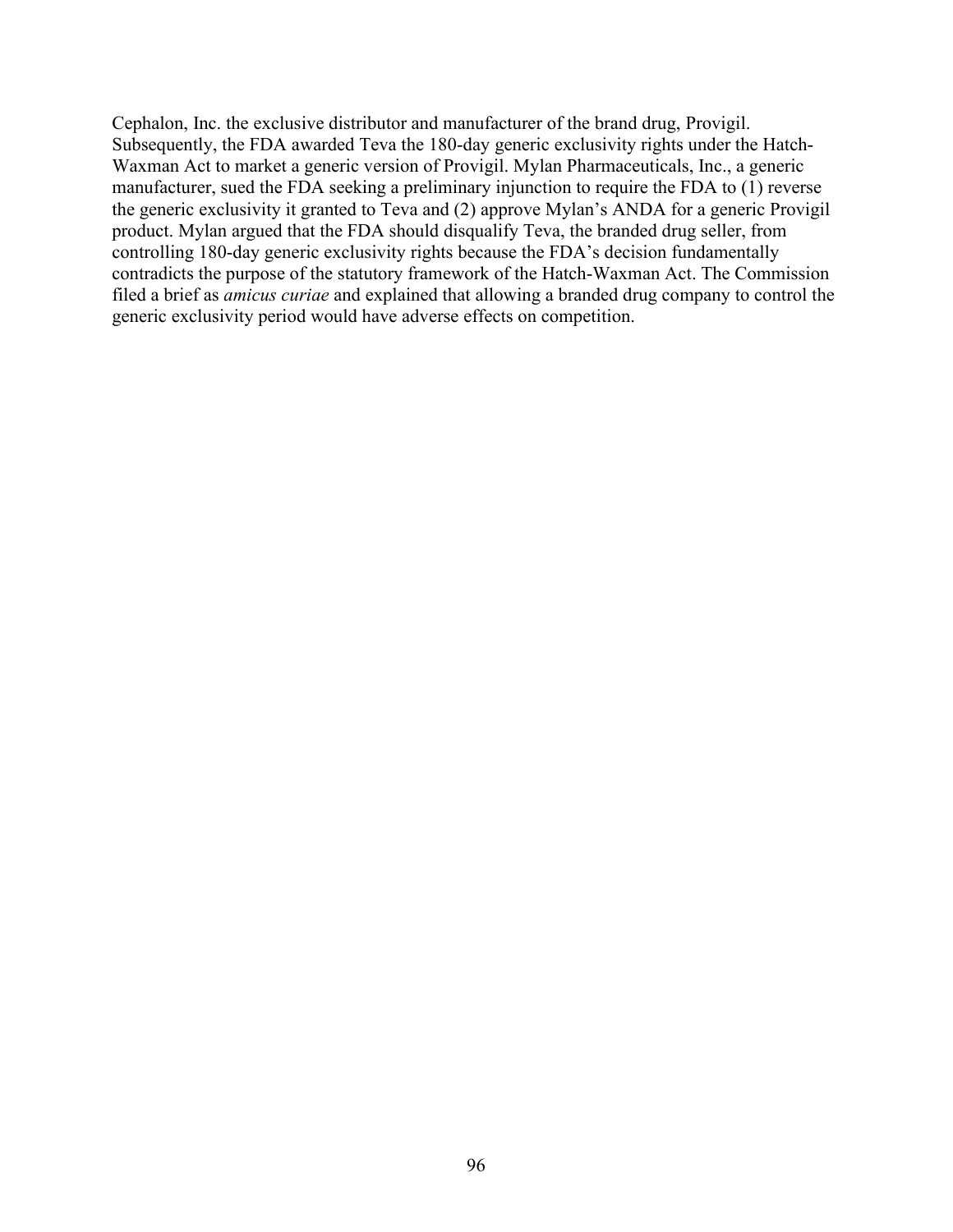# **VIII. INDEX - TABLE OF CASES AND BRIEFS**

| Abbott Laboratories/Geneva Pharmaceuticals, Inc., C-3945, C-3946, FTC File No.                                                                                 |
|----------------------------------------------------------------------------------------------------------------------------------------------------------------|
|                                                                                                                                                                |
| AbbVie Inc. /Allergan plc, FTC File No. 1910169 (proposed final order accepted for                                                                             |
| <b>Actavis Group/Abrika Pharmaceuticals, Inc., C-4190, FTC File No. 0710063 (final</b>                                                                         |
| Actavis PLC/Forest Laboratories, Inc., C-4474, FTC File No. 1410098 (final order                                                                               |
| Actavis, Inc./Warner Chilcott plc, C-4414, FTC File No. 1310152 (final order issued                                                                            |
| Actelion Pharmaceuticals Ltd. v. Apotex Inc., Federal Trade Commission's Brief as<br>Amicus Curiae, Case No. 1:12-cv-05743-NLH-AMD (D. N.J. March 11, 2013) 92 |
| Akorn, Inc./Hi-Tech Pharmacal, Inc., C-4452, FTC File No. 1310221 (final order                                                                                 |
| Akorn, Inc./VersaPharm, Inc., C-4479, FTC File No. 1410162 (final order issued                                                                                 |
|                                                                                                                                                                |
| Allergan Inc./Inamed Corp., C-4156, FTC File No. 0610031 (final order issued April                                                                             |
| American Bioscience, Inc. v. Bristol-Myers Squibb Co., Brief of the Federal Trade<br>Commission as Amicus Curiae, No. CV-00-08577 WMB (AJWx) (C.D. Cal.        |
| American Home Products (Schering/ESI), D-9297, 133 F.T.C. 611 (final order issued                                                                              |
| <b>American Home Products Corporation, C-3740, FTC File No. 9710009, 123 F.T.C.</b>                                                                            |
| <b>American Home Products Corporation/American Cyanamid Company, C-3557, 119</b>                                                                               |
| American Sales Co., et al. v. Warner-Chilcott Co., LLC, et al., Brief of Federal<br>Trade Commission as Amicus Curiae in Support of Plaintiffs-Appellants, No. |
| Amgen Inc./Immunex Corporation, C-4056, FTC File No. 0210059, 134 F.T.C. 333                                                                                   |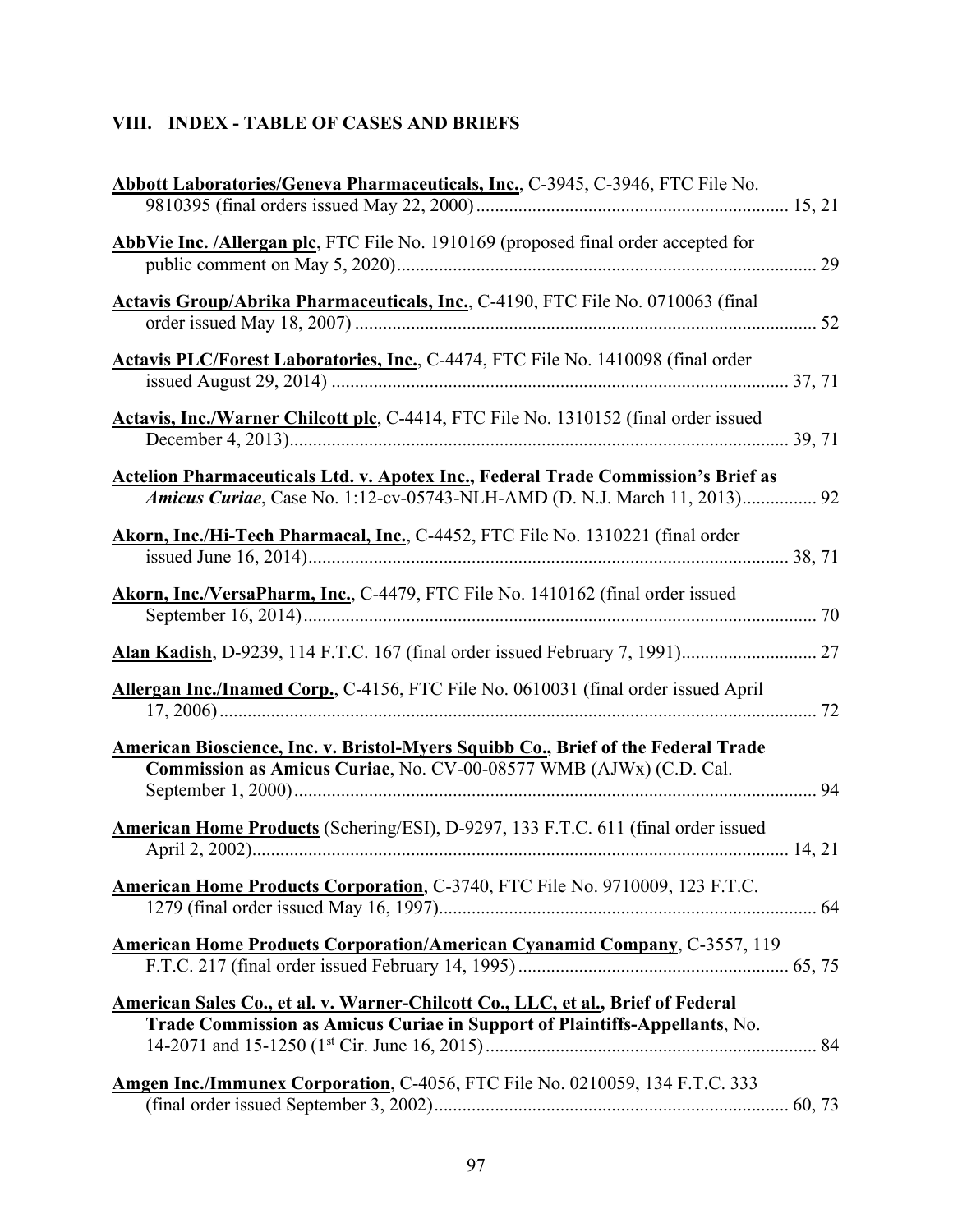| <b>Amneal Pharmaceuticals LLC/Impax Laboratories Inc.,</b>                                                                                                    |
|---------------------------------------------------------------------------------------------------------------------------------------------------------------|
| Amphastar Pharmaceuticals, Inc., et al. v. Momenta Pharmaceuticals, Inc. et al.,                                                                              |
| Brief of the Federal Trade Commission as Amicus Curiae in Support of Neither                                                                                  |
| ANI Pharmaceuticals, Inc./Novitium Pharma LLC, C-4754, FTC File No. 211-0101,                                                                                 |
| Asociacion de Farmacias Region de Arecibo, C-3855, FTC File No. 9810153 (final                                                                                |
| <b>Baltimore Metropolitan Pharmaceutical Association, Inc./Maryland Pharmacists</b>                                                                           |
| <b>Barr Pharmaceuticals Inc./Pliva, C-4171 (final order issued December 8, 2006) 53, 72</b>                                                                   |
| <b>Baxter International Inc./Claris Lifesciences Limited and Arjun Handa, C-4620,</b>                                                                         |
| <b>Baxter International Inc./Wyeth Corporation, C-4068, FTC File No. 0210171, 135</b>                                                                         |
| Baxter International, Inc./Immuno International, C-3726, FTC File No. 9710002, 123                                                                            |
| Biovail Corporation, C-4060, FTC File No. 0110094 (final order issued October 2,                                                                              |
| Biovail Corporation/Elan Corporation, C-4057, File No. 0110132, 134 F.T.C. 302                                                                                |
| Bristol-Myers Squibb Company, C-4076, FTC File No. 0110046 (final order issued                                                                                |
| Bristol-Myers Squibb Company/Celgene Corporation, C-4690, FTC File No. 191-<br>0061, (complaint filed November 15, 2019; final order issued January 13, 2020; |
|                                                                                                                                                               |
| C.H. Boehringer Sohn AG & KG/Sanofi, C-4601, FTC File No. 1610077 (final order                                                                                |
| Capital Area Pharmaceutical Society, D-9239, 114 F.T.C. 159 (final order issued                                                                               |
| Cardinal Health, Inc./Biotech Pharmacy Inc., et.al., FTC File No. 0910136 (final                                                                              |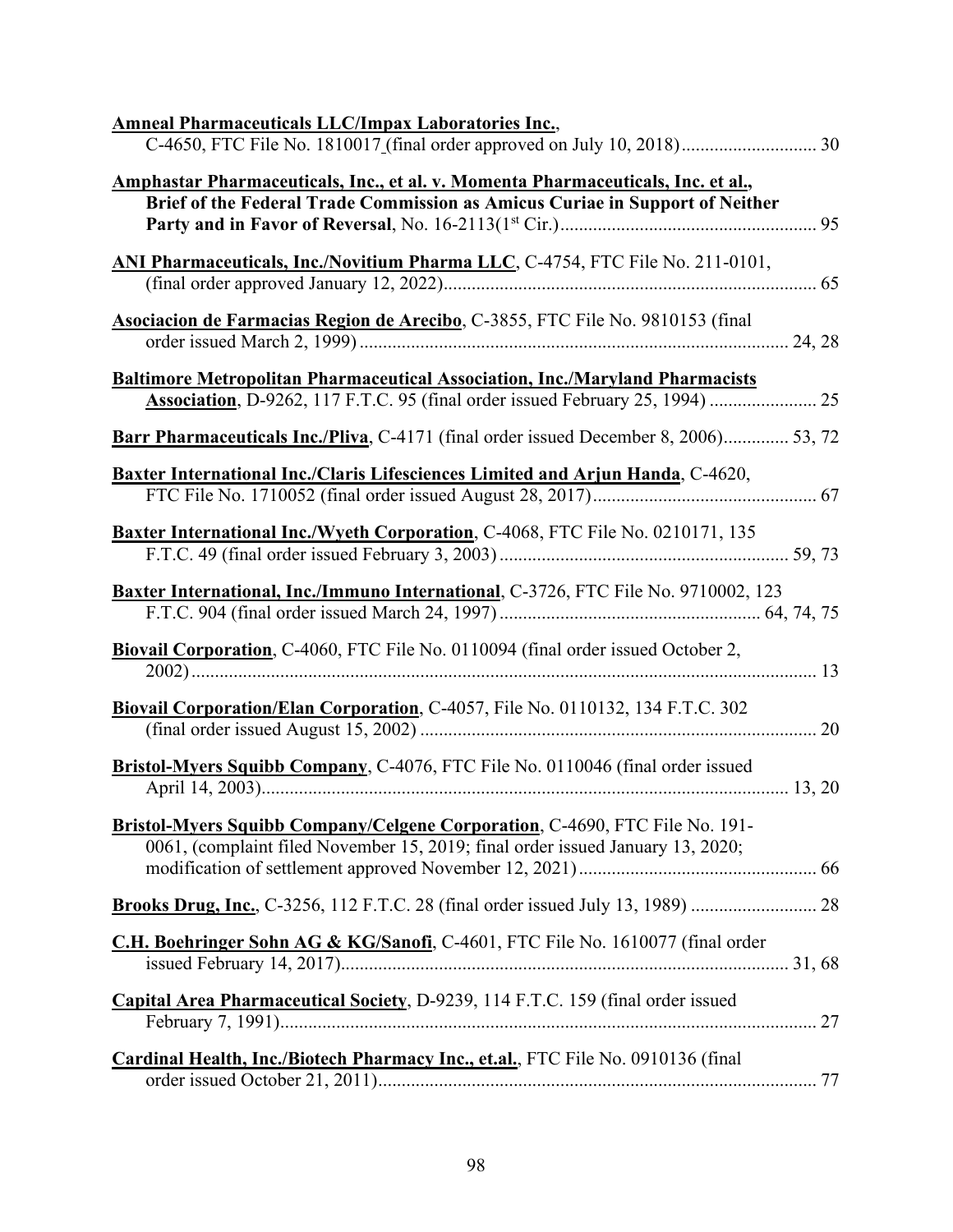| Cephalon, Inc./Cima Labs Inc., C-4121, FTC File No. 0410025, 138 F.T.C. 583 (final                                                                                                                                                                                                                                                            |        |
|-----------------------------------------------------------------------------------------------------------------------------------------------------------------------------------------------------------------------------------------------------------------------------------------------------------------------------------------------|--------|
| Chain Pharmacy Association, D-9227, 114 F.T.C. 327 (final order issued June 20,                                                                                                                                                                                                                                                               |        |
| Ciba-Geigy, Ltd./Sandoz, C-3725, FTC File No. 9610055 (final order issued March 24,                                                                                                                                                                                                                                                           |        |
| Cooperativa de Farmacias Puertorriqueñas (Coopharma), C-4374, FTC File No.                                                                                                                                                                                                                                                                    |        |
| CVS Corporation/Revco, C-3762, FTC File No. 9710060, 124 F.T.C. 161 (final order<br>issued August 13, 1997); Civil Action No. 1:98CV0775 (D.D.C. filed March 26,                                                                                                                                                                              |        |
| Dow Chemical Company, et al., (Darby Group Companies, Inc./Marion Merrell Dow,                                                                                                                                                                                                                                                                |        |
| Elanco Animal Health/Bayer, FTC File No. 1910198 (complaint filed on July 14, 2020;                                                                                                                                                                                                                                                           |        |
| Eli Lilly and Company/Novartis Animal Health, C-4500, FTC File No. 1410142 (final                                                                                                                                                                                                                                                             |        |
|                                                                                                                                                                                                                                                                                                                                               |        |
| <b>Empire State Pharmaceutical Society, Inc., D-9238, 114 F.T.C. 152 (final order issued</b>                                                                                                                                                                                                                                                  |        |
| Endo Health Solutions, Inc./Boca Pharmacal, LLC, C-4430, FTC File No. 1310225                                                                                                                                                                                                                                                                 | 38, 71 |
| Endo International plc/Par Pharmaceutical Holdings, Inc., C-4539, FTC File No.                                                                                                                                                                                                                                                                |        |
| <b>Endo Pharmaceuticals Inc./Amneal Pharmaceuticals, Inc., FTC File No. 1910104</b>                                                                                                                                                                                                                                                           |        |
| Fay's Drug Company, Inc., D-9227, 114 F.T.C. 344 (final order issued June 25, 1991) 26                                                                                                                                                                                                                                                        |        |
| Federal Trade Commission v. AbbVie Inc., et al., 329 F. Supp. 3d 98 (E.D. Pa. 2018),<br>aff'd in part, rev'd in part and remanded, 976 F.3d 327 (3d Cir. 2020), cert. denied<br>sub nom., AbbVie Inc. v. Federal Trade Commission, No. 20-1293, 2021 WL<br>2519407, at *1 (U.S. June 21, 2021); (global settlement entered with Teva February |        |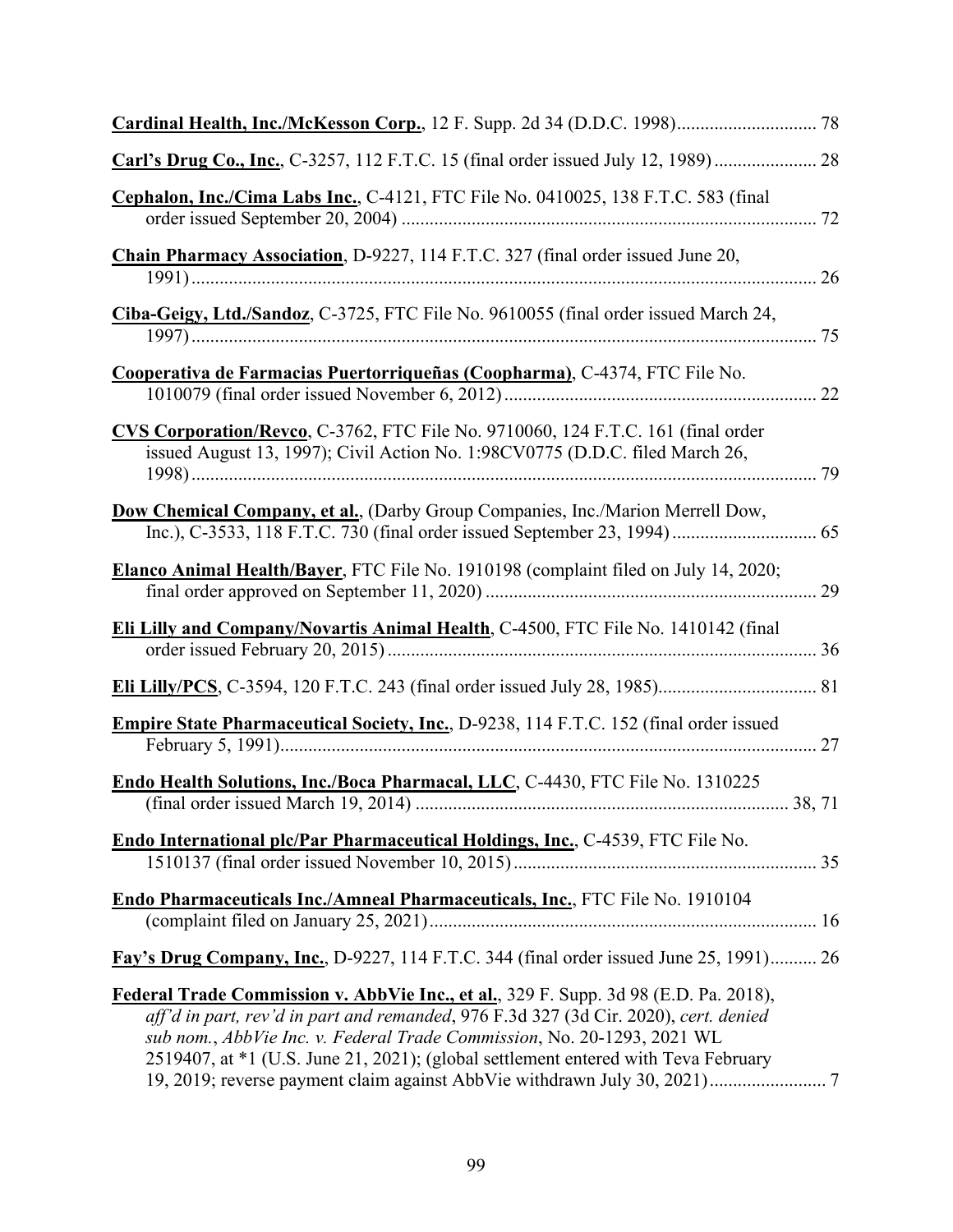| Federal Trade Commission v. Actavis, 133 S. Ct. 2223 (U.S. Supreme Court reversed<br>and remanded June 17, 2013) (global settlement with Teva reached February 19,                                                                                                                                                                                                                                                                                                                                                           |
|------------------------------------------------------------------------------------------------------------------------------------------------------------------------------------------------------------------------------------------------------------------------------------------------------------------------------------------------------------------------------------------------------------------------------------------------------------------------------------------------------------------------------|
| Federal Trade Commission v. Allergan PLC, et al., Case No. 17-cv-00312 (N.D. Cal.),<br>FTC File No. 1410004 (complaint filed January 23, 2017) (stipulated order for<br>permanent injunction covering Endo defendants entered February 2, 2017; global                                                                                                                                                                                                                                                                       |
| Federal Trade Commission v. Boehringer Ingelheim Pharm., Inc.,<br>286 F.R.D. 101 (D.D.C. 2012), aff'd in part, vacate in part, 778 F.3d 142 (D.C. Cir.<br>2015), remanded to, 1:09-mc-00564 (D.D.C 2016), aff'd, 16-5356 (D.C.Cir. 2018) 17                                                                                                                                                                                                                                                                                  |
| Federal Trade Commission v. Bristol-Myers Squibb Company, Civ. No. 09-0576                                                                                                                                                                                                                                                                                                                                                                                                                                                   |
| Federal Trade Commission v. Cardinal Health, Case 15-cv-3031, FTC File No.                                                                                                                                                                                                                                                                                                                                                                                                                                                   |
| Federal Trade Commission v. Cephalon, Inc., 551 F. Supp. 2d 21 (D.D.C. 2008)<br>(complaint filed February 13, 2008); (transferred to E.D. Pa. April 28, 2008)<br>(stipulated order for permanent injunction and equitable relief filed June 17, 2015)  9, 17                                                                                                                                                                                                                                                                 |
| Federal Trade Commission v. Endo Pharmaceuticals Inc., et al., Case 2:16-cv-01440-<br>PD (E.D. Pa.), FTC File No. 1410004 (complaint seeking a permanent injunction and                                                                                                                                                                                                                                                                                                                                                      |
| Federal Trade Commission v. Lundbeck, Inc., Civil No. 0:08-cv-06379-JNE-JJG (D.<br>Minn.) (findings of fact, conclusions of law, and order issued August 31, 2010)  11, 51                                                                                                                                                                                                                                                                                                                                                   |
| Federal Trade Commission v. Mylan Laboratories et al., 62 F. Supp. 2d 25 (D.D.C.)<br>(order and stipulated permanent injunction, approved February 9, 2001)  15                                                                                                                                                                                                                                                                                                                                                              |
| <b>Federal Trade Commission v. Perrigo Company and Alpharma Inc., Civil Action</b><br>No. 1:04CV01397 (RMC) (D.D.C.) (final order and stipulated permanent injunction                                                                                                                                                                                                                                                                                                                                                        |
| <b>Federal Trade Commission v. Reckitt Benckiser Group plc, and Federal Trade</b><br>Commission v. Indivior, Inc., FTC File No. 1310036 (complaint against Reckitt<br>filed July 11, 2019; stipulated order for permanent injunction and equitable monetary<br>relief entered on July 12, 2019; Dkt. 1:19-cv-00028 (W.D. Va.); complaint against<br>Indivior filed July 24, 2020; stipulated order for permanent injunction and equitable<br>monetary relief entered on November 20, 2020; Dkt. 1:20-cv-00036 (W.D. Va.))  4 |
| Federal Trade Commission v. Schering-Plough Corporation, et. al., D-9297, Initial<br>Decision issued June 27, 2003, rev'd by Commission Decision and Order, December<br>8, 2003 (136 F.T.C. 956 (2003)); rev'd 402 F.3d 1056 (11 <sup>th</sup> Cir. 2005); order denying<br>rehearing en banc issued May 31, 2005 (Pet. App. 36a-153a (unreported); Petition<br>for Certiorari filed August, 2005. Supreme Court denied petition on June 26, 2006 12, 20                                                                     |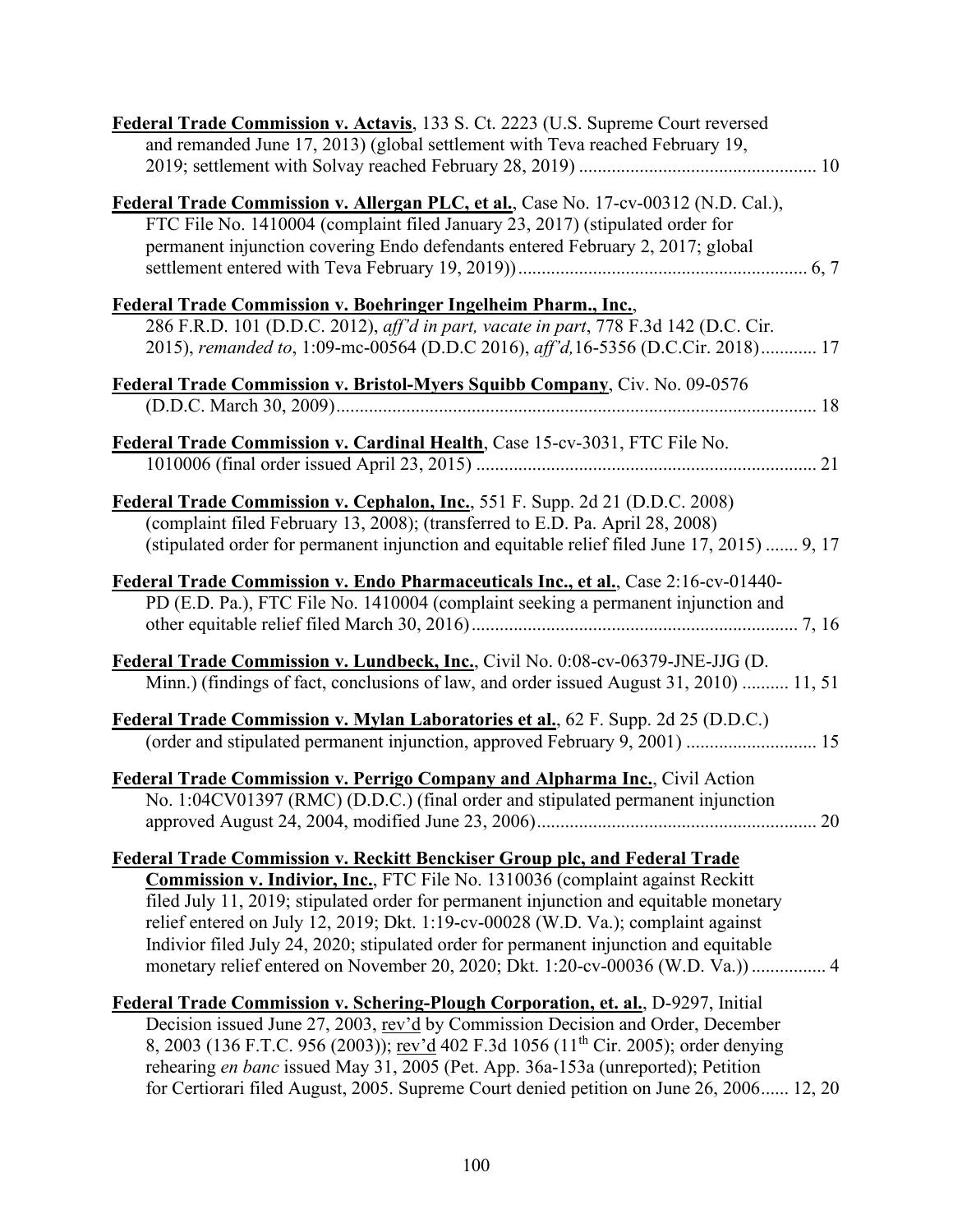| Federal Trade Commission v. Shire ViroPharma Inc., Civil Action No. 1:17-cv-<br>00131-RGA (D. Del.), FTC File No. 1210062 (complaint filed February 7, 2017)  5                                                                                       |
|-------------------------------------------------------------------------------------------------------------------------------------------------------------------------------------------------------------------------------------------------------|
| Federal Trade Commission v. Warner Chilcott Corporation, Civil Action No. 1:05-<br>CV-2179-CKK (D.D.C) (final order and stipulated permanent injunction approved                                                                                      |
| Federal Trade Commission, et al. v. Mallinckrodt ARD Inc., et al., Civil Action No.<br>1:17-cv-00120 (D.D.C.), FTC File No. 1310172 (stipulated order for permanent                                                                                   |
| Federal Trade Commission, et al. v. Vyera Pharmaceuticals, LLC, et al., No. 20-cv-<br>00706, FTC File No. 161-0001 (complaint issued January 27, 2020; amended<br>complaint filed on April 14, 2020; stipulated order for permanent injunction issued |
| Federal Trade Commission, et al. v. Watson Pharmaceuticals, Inc., et al., (Generic<br>AndroGel), Case No. CV-09-00598 (C.D. Cal.), FTC File No. 0710060 (complaint                                                                                    |
| Genovese Drug Stores, Inc., C-3258, 112 F.T.C. 23 (final order issued July 12, 1989) 28                                                                                                                                                               |
| Genzyme Corporation/Ilex Oncology, C-4128, FTC File No. 0410083, 139 F.T.C. 49                                                                                                                                                                        |
| Glaxo PLC/Burroughs Wellcome, C-3586, FTC File No. 9510054, 119 F.T.C. 815                                                                                                                                                                            |
| Glaxo Wellcome plc/SmithKline Beecham plc, C-3990, FTC File No. 0010088, 131                                                                                                                                                                          |
| Hikma Pharmaceuticals PLC, C-4320, FTC File No.1110051 (final order issued June                                                                                                                                                                       |
| Hikma Pharmaceuticals PLC/ C.H. Boehringer Sohn AG & Co. KG (Ben Venue<br><b>Laboratories, Inc.</b> ), C-4572, FTC File No. 1510044 (final order issued March 28,                                                                                     |
| Hikma Pharmaceuticals/Boehringer Ingelheim Corporation (Roxane Laboratories,                                                                                                                                                                          |
| Hoechst AG/Marion Merrill Dow, C-3629, FTC File No. 9510090, 120 F.T.C. 1010                                                                                                                                                                          |
| Hoechst AG/Rhone-Poulenc, C-3919, FTC File No. 9910071 (final order issued January                                                                                                                                                                    |
| Hoechst Marion Roussel, Inc./Carderm Capital L.P./Andrx Corp., Docket No. 9293,                                                                                                                                                                       |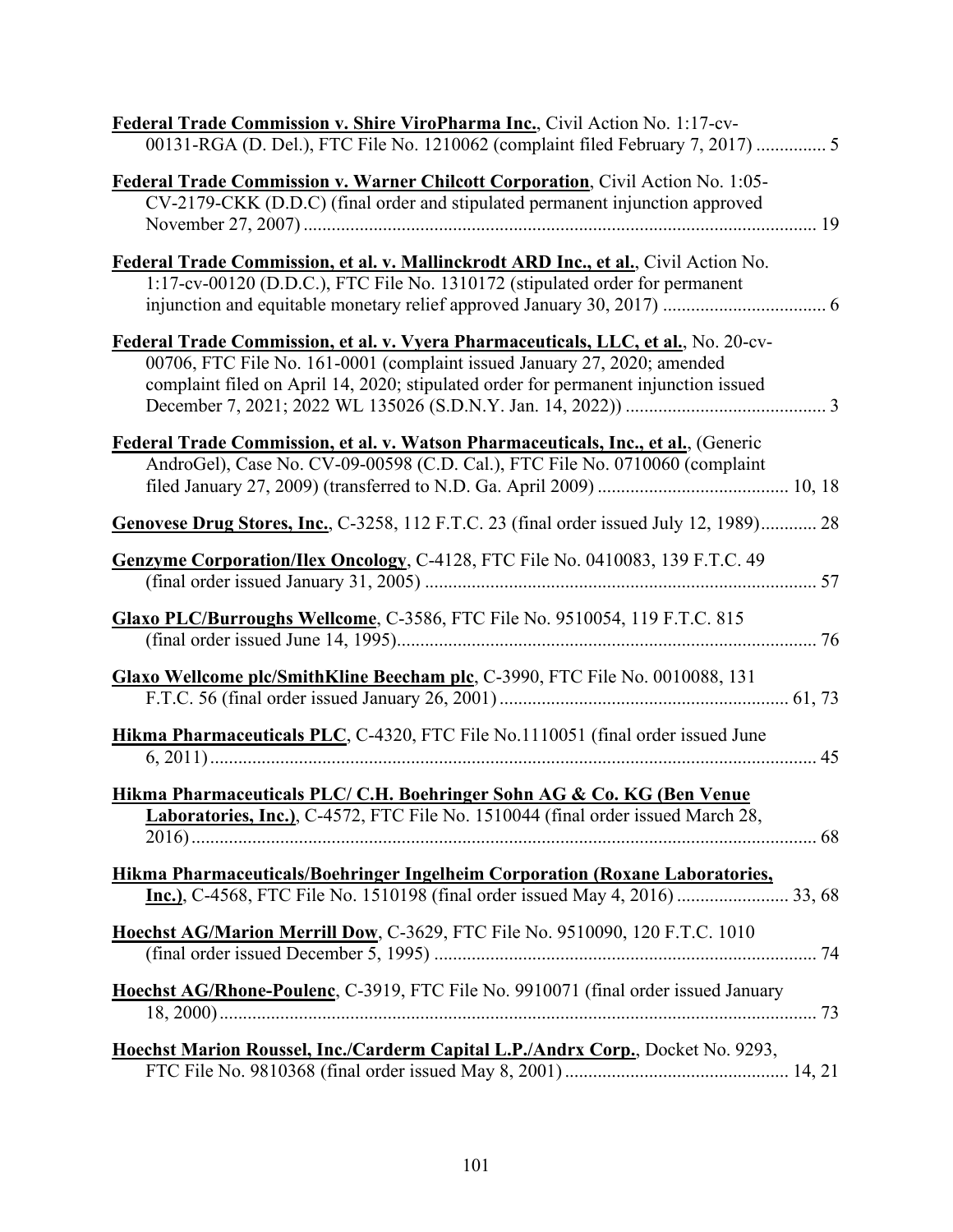| Hospira, Inc./Mayne Pharma Limited, C-4182, FTC File No. 0710002 (final order                                                                                                                                                                                                                                                                                                                                                                                                                                                                                        |  |
|----------------------------------------------------------------------------------------------------------------------------------------------------------------------------------------------------------------------------------------------------------------------------------------------------------------------------------------------------------------------------------------------------------------------------------------------------------------------------------------------------------------------------------------------------------------------|--|
| <b>Impax Laboratories, Inc., D-9373, FTC File No. 1410004 (complaint filed January 19,</b><br>2017; initial decision May 18, 2018; Commission opinion and final order issued<br>March 28, 2019; affirmed by U.S. Court of Appeals for the Fifth Circuit April 13,                                                                                                                                                                                                                                                                                                    |  |
| Impax Labs. Inc./CorePharma, L.L.C., C-4511, FTC File No. 1510011 (final order                                                                                                                                                                                                                                                                                                                                                                                                                                                                                       |  |
| In re AndroGel Antitrust Litigation (No. II), MDL Docket No. 2084 (All Cases), 1:09-<br>MD-2084-TWT, 677 F.3d 1298 (11th Cir. 2012) (affirming lower court's order                                                                                                                                                                                                                                                                                                                                                                                                   |  |
| In re: Buspirone Patent, Antitrust Litigation, Memorandum of Law of Amicus<br>Curiae the Federal Trade Commission in Opposition to Defendant's Motion to                                                                                                                                                                                                                                                                                                                                                                                                             |  |
| In re: Ciprofloxacin Hydrochloride Antitrust Litigation (Arkansas Carpenters<br>Health and Welfare Fund v. Bayer AG, Bayer Corp.), Brief of Amicus Curiae<br>Federal Trade Commission, In Support of Appellants and Urging Reversal, No.<br>2008-1097 (Fed. Cir. January 25, 2008); Brief Amicus Curiae of Federal Trade<br>Commission In Support of Rehearing En Banc, Docket No.'s 05-2851-cv (L) and                                                                                                                                                              |  |
| In re: DDAVP Direct Purchaser Antitrust Litigation, Brief for the United States and<br><b>Federal Trade Commission as Amici Curiae Supporting Plaintiffs-Appellants,</b>                                                                                                                                                                                                                                                                                                                                                                                             |  |
| In re: Effexor XR Antitrust Litigation, Brief of the Federal Trade Commission as<br>Amicus Curiae, No. 3:11-cv-05479 (D. N.J. August 10, 2012); Brief of the Federal<br>Trade Commission as Amicus Curiae, No. 3:11-cv-05479 (D. N.J. August 14,<br>2013); Brief for Amicus Curiae Federal Trade Commission Supporting<br>Plaintiffs-Appellants, No. 3:11-cv-05479 (3d. Cir. November 17, 2015);<br><b>Supplemental Brief of Amicus Curiae Federal Trade Commission Supporting</b><br>Plaintiffs-Appellants, Lead Case No. 3:11-cv-05479-PGS-LHG (3d. Cir. March 17, |  |
| In re: K-Dur Antitrust Litigation, Brief of the Federal Trade Commission as Amicus<br>Curiae Supporting Appellants and Urging Reversal, Nos. 10-2077, 10-2078, 10-                                                                                                                                                                                                                                                                                                                                                                                                   |  |
| In re: Lamictal Direct Purchaser Antitrust Litigation, Federal Trade Commission<br>Brief as Amicus Curiae, Master File No.: 12-995 (WHW-MCA) (D. N.J. October<br>5, 2012); Brief of Federal Trade Commission as Amicus Curiae in Support of                                                                                                                                                                                                                                                                                                                          |  |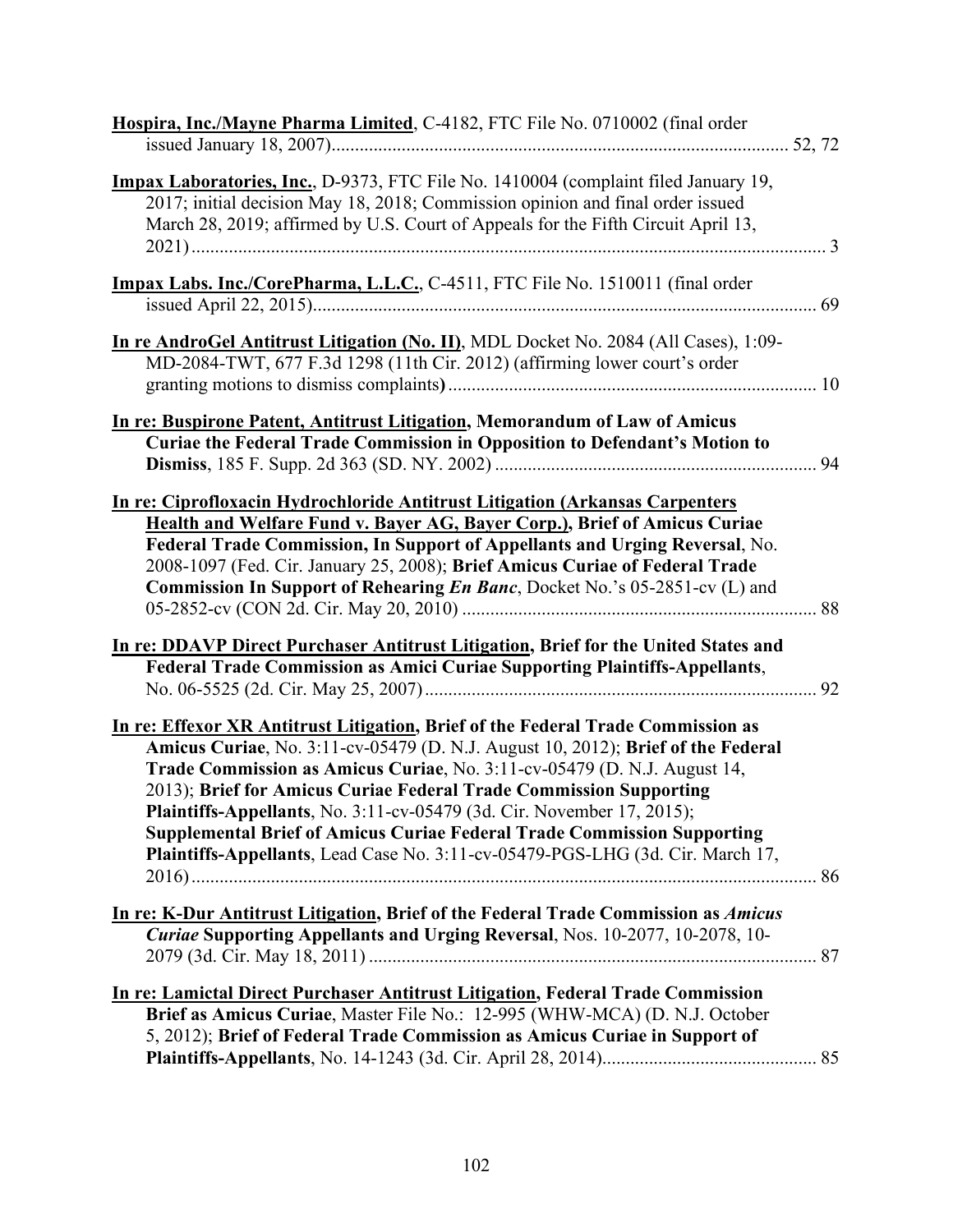| In re: Nexium (Esomeprazole) Antitrust Litigation, Brief of Amicus Curiae Federal<br>Trade Commission in Support of No Party, Nos. 15-2005, 15-2006, 15-2007 (1st                                                                                                                                                                  |
|------------------------------------------------------------------------------------------------------------------------------------------------------------------------------------------------------------------------------------------------------------------------------------------------------------------------------------|
|                                                                                                                                                                                                                                                                                                                                    |
| In re: Tamoxifen Citrate Antitrust Litigation, Brief of Amicus Curiae Federal<br><b>Trade Commission in Support of Plaintiffs-Appellants' Petition for Panel</b><br>Rehearing and Rehearing En Banc, Case No. 03-7641 (2d. Cir. November 30,                                                                                       |
| In re: Wellbutrin XL Antitrust Litigation, Federal Trade Commission's Brief as<br>Amicus Curiae, Case no. 2:08-cv-2431, Case no. 2:08-cv-2433 (E.D. Pa. September<br>26, 2013); Brief of Federal Trade Commission as Amicus Curiae in Support of<br>No Party, Nos. 15-3559, 15-3591, 15-3681 & 15-3682 (3d Cir. March 11, 2016) 83 |
| Institutional Pharmacy Network, C-3822, C-3823, FTC File No. 9610005 (final order                                                                                                                                                                                                                                                  |
| <b>IVAX/Zenith Laboratories</b> , C-3565, 119 F.T.C. 357 (final order issued March 27,                                                                                                                                                                                                                                             |
| J.C. Penney Company/Eckerd Corporation/Rite Aid, C-3721, C-3722, FTC File Nos.<br>9710017, 9710016, 123 F.T.C. 778, 795 (final orders issued February 28, 1997) 78                                                                                                                                                                 |
|                                                                                                                                                                                                                                                                                                                                    |
| <b>Johnson &amp; Johnson/Pfizer, C-4180, FTC File No. 0610220</b> (final order issued January                                                                                                                                                                                                                                      |
| <b>King Pharmaceuticals, Inc./Alpharma, Inc., C-4246 (final order issued February 2,</b>                                                                                                                                                                                                                                           |
|                                                                                                                                                                                                                                                                                                                                    |
| Long Island Pharmaceutical Society, Inc., C-3295, 113 F.T.C. 669 (final order issued                                                                                                                                                                                                                                               |
| <b>Lupin Ltd./Gavis Pharmaceuticals LLC and Novel Laboratories, Inc., C-4566, File</b>                                                                                                                                                                                                                                             |
| Melville Corporation, D-9227, 114 F.T.C. 171 (final order issued February 8, 1991) 26                                                                                                                                                                                                                                              |
| Merck & Co., Inc./Medco, C-3853, FTC File No. 9510097, 127 F.T.C. 156 (final order                                                                                                                                                                                                                                                 |
| Minnesota Rural Health Cooperative, C-4311, FTC File No. 0510199 (final order                                                                                                                                                                                                                                                      |
| Mylan Laboratories/E. Merck oHG., C-4200 (final order issued November 1, 2007) 52                                                                                                                                                                                                                                                  |
| Mylan N.V./Meda AB, C-4590, FTC File No. 1610102 (final order issued September 7,                                                                                                                                                                                                                                                  |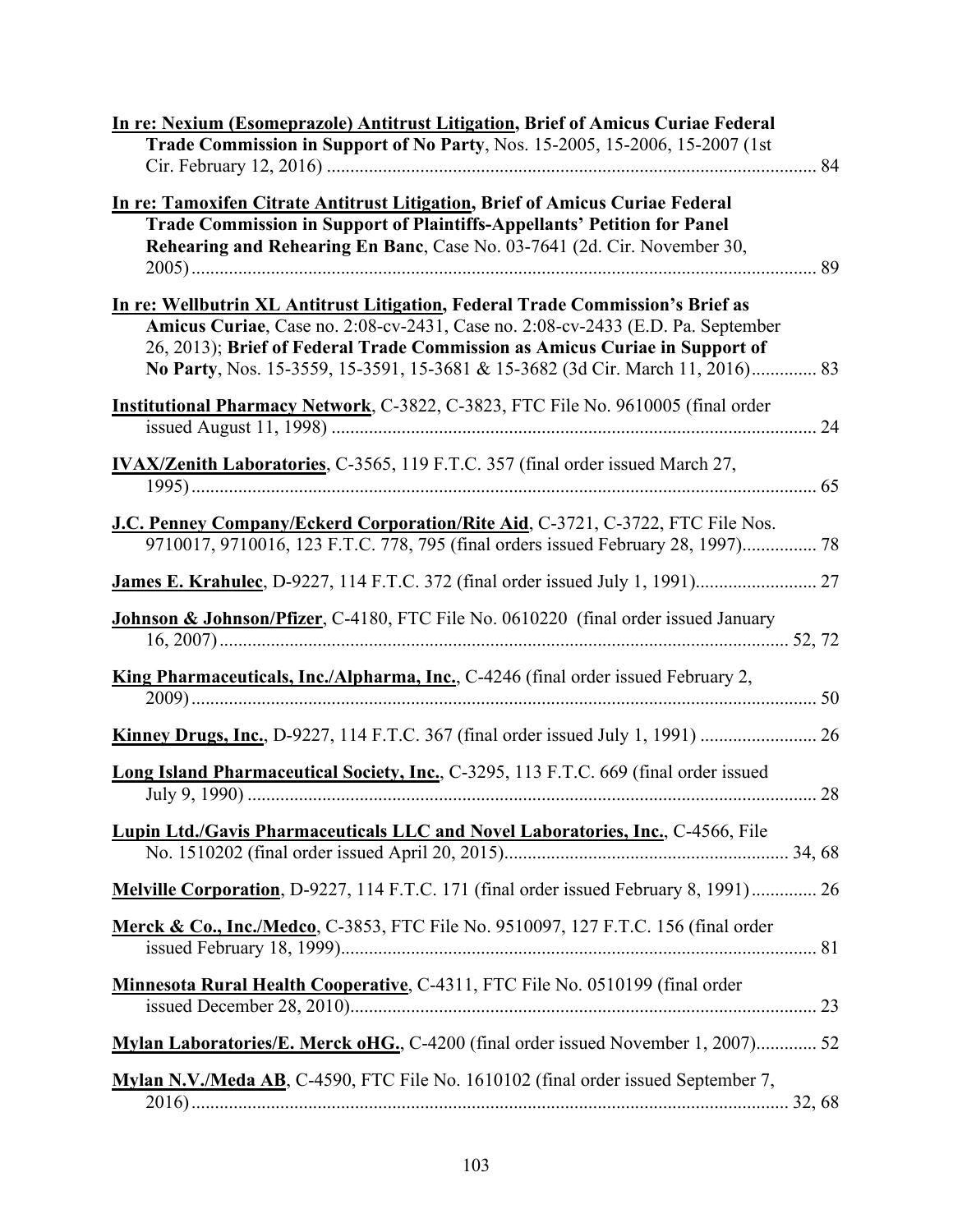| Mylan N.V./Perrigo Company plc, C-4557, FTC File No. 1510129 (modified final<br>order issued February 19, 2016) (Proposed acquisition not consummated because                                                                                                                                                                 |
|-------------------------------------------------------------------------------------------------------------------------------------------------------------------------------------------------------------------------------------------------------------------------------------------------------------------------------|
|                                                                                                                                                                                                                                                                                                                               |
| <b>Mylan Pharmaceuticals Inc. v. Sebelius, Federal Trade Commission Corrected Brief</b><br>as Amicus Curiae, Civil Action No. 1:12-cv-00524-ESH (D. D.C. April 12, 2012) 95                                                                                                                                                   |
| <b>Mylan Pharmaceuticals, Inc. v. Celgene Corporation, Federal Trade Commission's</b><br>Brief as Amicus Curia, Case No. 2:14-CV-2094-ES-MAH (D. N.J. June 17, 2014)  91                                                                                                                                                      |
| Mylan Pharmaceuticals, Inc., et al., v. Warner Chilcott Public Limited Company, et<br>al., Federal Trade Commission as Amicus, Civil Action No. 12-3824 (E.D. Pa.<br>November 21, 2012); Brief for Amicus Curiae Federal Trade Commission<br>Supporting Plaintiff-Appellant, No. 12-3824-PD (3d. Cir. September 30, 2015)  90 |
| Mylan, Inc./Strides Arcolab Ltd., C-4413, FTC File No. 1310112 (final order issued                                                                                                                                                                                                                                            |
| Novartis AG/Alcon, Inc., C-4296, FTC File No. 1010068 (final order issued September                                                                                                                                                                                                                                           |
| Novartis AG/EON Labs, C-4150, FTC File No. 0510106, 140 F.T.C. 480 (final order                                                                                                                                                                                                                                               |
| Novartis AG/GlaxoSmithKline, PLC, C-4498, FTC File No. 1410141 (final order                                                                                                                                                                                                                                                   |
| Novartis, AG, C-4510, FTC File No. 1410141 (final order issued April 7, 2015)                                                                                                                                                                                                                                                 |
| Novartis, AG/Fougera Holdings, Inc., C-4364, FTC File No. 210144 (final order issued                                                                                                                                                                                                                                          |
| <b>Omnicare Inc./PharMerica Corporation, C-9352, FTC File No. 1110239 (complaint</b>                                                                                                                                                                                                                                          |
| Par Pharmaceutical, Inc./Concordia Pharmaceuticals Inc., FTC File No. 1510030                                                                                                                                                                                                                                                 |
| Perrigo Company/Paddock Laboratories, Inc., C-4329, FTC File No. 1110083 (final                                                                                                                                                                                                                                               |
| Peterson Drug Company, D-9227, 115 F.T.C. 492 (final order issued April 22, 1992) 25                                                                                                                                                                                                                                          |
| <b>Pfizer Inc./Hospira, Inc., C-4537, FTC File No. 1510074 (final order issued October 15,</b>                                                                                                                                                                                                                                |
| Pfizer Inc./Mylan N.V., C-4727, FTC File No. 1910182 (proposed consent order issued                                                                                                                                                                                                                                           |
| Pfizer Inc./Pharmacia Corporation, C-4075, FTC File No 0210192, 135, F.T.C. 608                                                                                                                                                                                                                                               |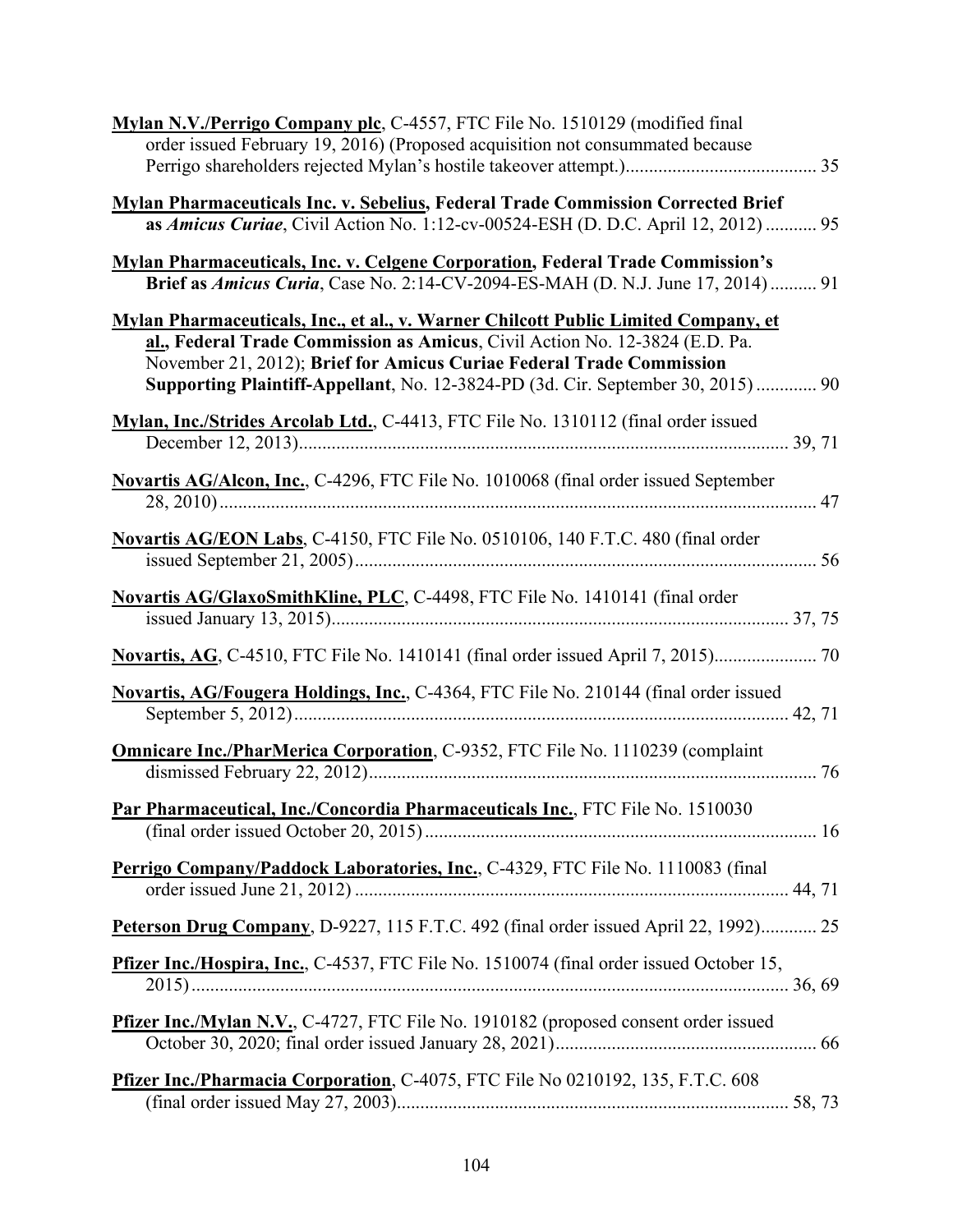| Pfizer Inc./Warner-Lambert Company, C-3957 (final order issued July 27, 2000) 62, 75                                                                              |
|-------------------------------------------------------------------------------------------------------------------------------------------------------------------|
| Pfizer, Inc./Wyeth, C-4267, FTC File No. 0910053 (final order issued January 25, 2010) 46                                                                         |
| Pharmaceutical Society of Orange County, Inc., D-3292, 113 F.T.C. 645 (final order                                                                                |
| Pharmaceutical Society of the State of New York, Inc., C-3294, 113 F.T.C. 661 (final                                                                              |
| Prestige Brands Holdings, Inc./Insight Pharmaceuticals Corporation, C-4487, FTC                                                                                   |
| Revco D.S. Inc./Hook-SupeRx, C-3540, 118 F.T.C. 1018 (final order issued October 31,                                                                              |
| Rite Aid Corp./The Jean Coutu Group, Inc., C-4191 (final order issued June 1, 2007)  78                                                                           |
| Rite Aid Corporation, D-9227, 114 F.T.C. 182 (final order issued February 8, 1991)  26                                                                            |
| Rite Aid Corporation/Brooks Pharmacies, FTC File No. 9510120 (closing letter sent                                                                                 |
| Rite Aid Corporation/LaVerdiere's Enterprises, Inc., C-3546, 118 F.T.C. 1206 (final<br>order issued December 15, 1994), Civil Action No. 1:98CV0484 (D.D.C. filed |
| Rite Aid Corporation/Revco D.S., Inc., FTC File No. 9610020 (preliminary injunction                                                                               |
| Roche Holding Ltd./Corange Limited, C-3809, FTC File No. 9710103, 125 F.T.C. 919                                                                                  |
| Roche Holding/Spark Therapeutics, FTC File No. 191-0086 (Investigation closed                                                                                     |
| RxCare of Tennessee, Inc. et al., C-3664, 121 F.T.C. 762 (final order issued June 10,                                                                             |
| Sanofi-Synthelabo/Aventis, C-4112, FTC File No. 041 0031,138 F.T.C. 478 (final order                                                                              |
| Schering-Plough Corporation/Merck & Co., Inc., C-4268, FTC File No. 0910075                                                                                       |
| <b>Schering-Plough Corporation/Organon BioSciences N.V., C-4211 (final order issued</b>                                                                           |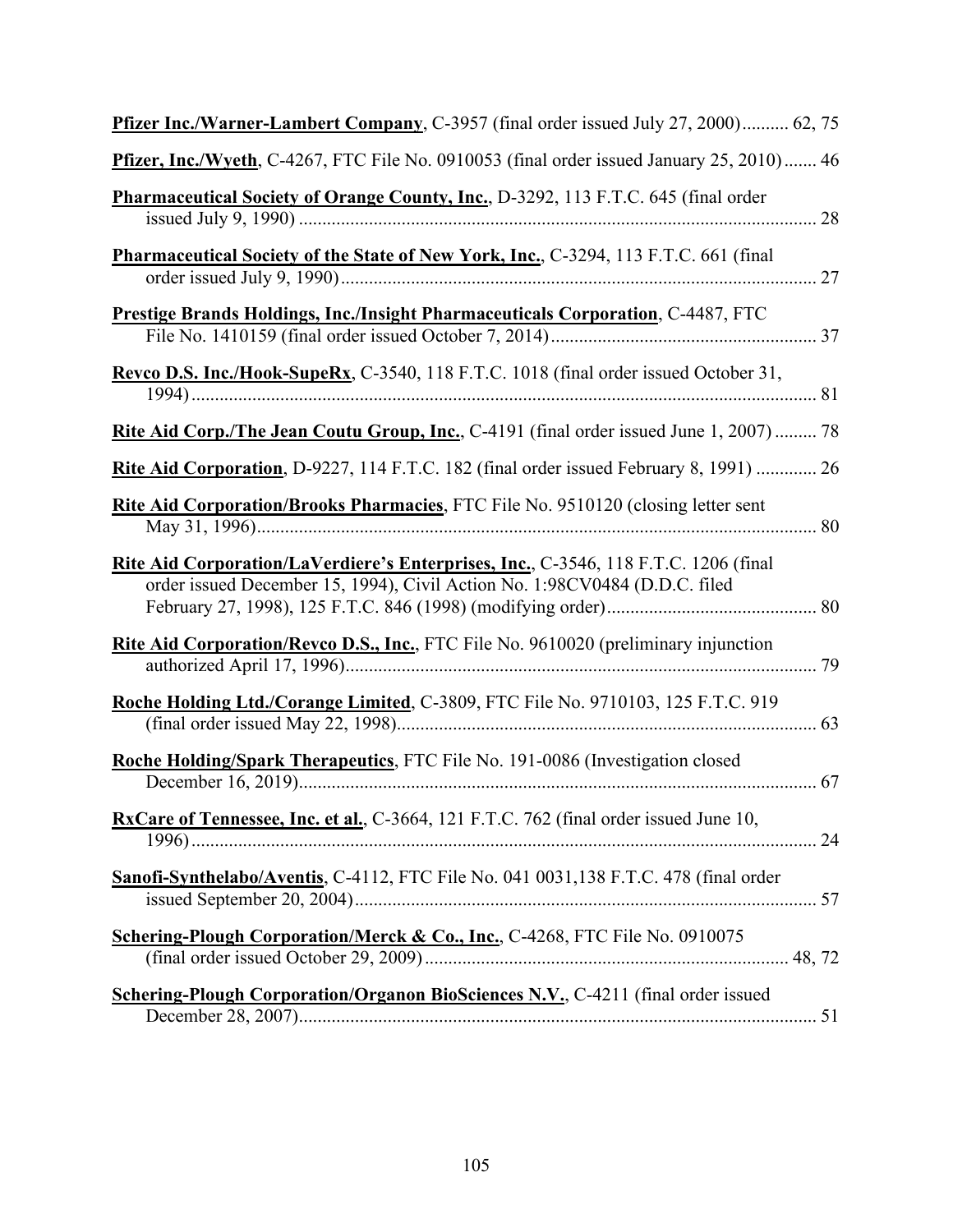| <b>SmithKline Beecham Corporation v. Apotex Corporation, Memorandum of Law of</b>                                                                          |
|------------------------------------------------------------------------------------------------------------------------------------------------------------|
| <b>Federal Trade Commission as Amicus Curiae Concerning Torpham's Cross</b><br>Motion for Entry of An Amended Order, Case No. 99-CV-4304 (E.D. Pa. January |
|                                                                                                                                                            |
|                                                                                                                                                            |
| Southeast Colorado Pharmacal Association, D-3410, 116 F.T.C. 51 (final order issued                                                                        |
| 25                                                                                                                                                         |
| <b>Staley v. Gilead Sciences Inc., Federal Trade Commission's Brief as Amicus Curiae,</b>                                                                  |
|                                                                                                                                                            |
| <b>Sun Pharmaceutical Industries Ltd./Ranbaxy Laboratories Ltd., C-4506, FTC File</b>                                                                      |
|                                                                                                                                                            |
| Sun Pharmaceuticals Industries/Taro Pharmaceutical Industries, C-4230 (final order                                                                         |
|                                                                                                                                                            |
| Takeda Pharmaceutical Co. v. Zydus Pharmaceuticals (USA), Inc., Federal Trade                                                                              |
|                                                                                                                                                            |
|                                                                                                                                                            |
| TCH Corporation, et al., (TCH/Payless), C-3519, 118 F.T.C. 368 (final order issued                                                                         |
|                                                                                                                                                            |
| Teva Pharmaceutical Industries Ltd./Allergan PLC, C-4589, FTC File No. 1510196                                                                             |
|                                                                                                                                                            |
|                                                                                                                                                            |
| Teva Pharmaceutical Industries Ltd./Barr Pharmaceuticals, Inc., C-4242, FTC File                                                                           |
|                                                                                                                                                            |
| Teva Pharmaceutical Industries Ltd./Cephalon, Inc., C-4335, FTC File No. 1110166                                                                           |
|                                                                                                                                                            |
| Teva Pharmaceutical Industries/IVAX Corporation, C-4155 (final order issued March                                                                          |
|                                                                                                                                                            |
| Teva Pharmaceuticals USA, Inc. v. Pfizer, Inc., Brief of Amicus Curiae Federal                                                                             |
| Trade Commission Supporting Appellant and Urging Reversal, Case No. 04-                                                                                    |
| 1186 (Fed. Cir. March 31, 2004); Brief of Amicus Curiae Federal Trade                                                                                      |
| <b>Commission Supporting Appellant's Combined Petition for Rehearing and</b>                                                                               |
|                                                                                                                                                            |
| The Upjohn Co./Pharmacia Aktiebolag, C-3638, FTC File No. 95101, 121 F.T.C. 44                                                                             |
|                                                                                                                                                            |
|                                                                                                                                                            |
| <b>UFCW Local 1500 Welfare Fund, et al. v. AbbVie, Inc., Brief of Amicus Curiae the</b>                                                                    |
| Federal Trade Commission in Support of No Party, No. 20-2402 (7th Cir. Oct.                                                                                |
|                                                                                                                                                            |
| Valeant Pharmaceuticals International Inc./Dermik Laboratories, Inc., C-4342, FTC                                                                          |
|                                                                                                                                                            |